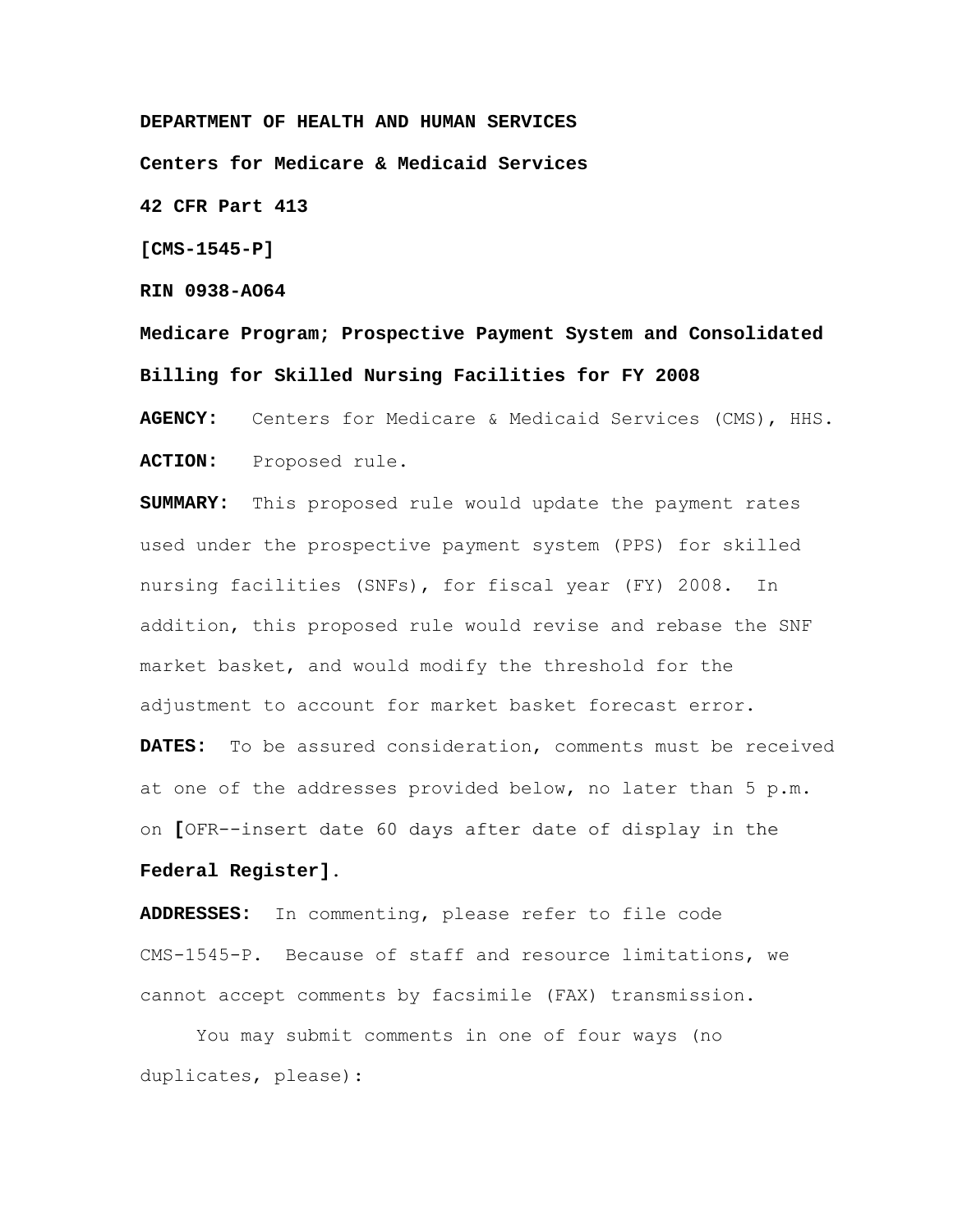1. Electronically. You may submit electronic comments on specific issues in this regulation to

http://www.cms.hhs.gov/eRulemaking. Click on the link "Submit electronic comments on CMS regulations with an open comment period." (Attachments should be in Microsoft Word, WordPerfect, or Excel; however, we prefer Microsoft Word.)

2. By regular mail. You may mail written comments (one original and two copies) to the following address ONLY:

Centers for Medicare & Medicaid Services,

Department of Health and Human Services,

Attention: CMS-1545-P,

P.O. Box 8016,

Baltimore, MD 21244-8016.

Please allow sufficient time for mailed comments to be received before the close of the comment period.

3. By express or overnight mail. You may send written comments (one original and two copies) to the following address ONLY:

 Centers for Medicare & Medicaid Services, Department of Health and Human Services, Attention: CMS-1545-P, Mail Stop C4-26-05, 7500 Security Boulevard, Baltimore, MD 21244-1850.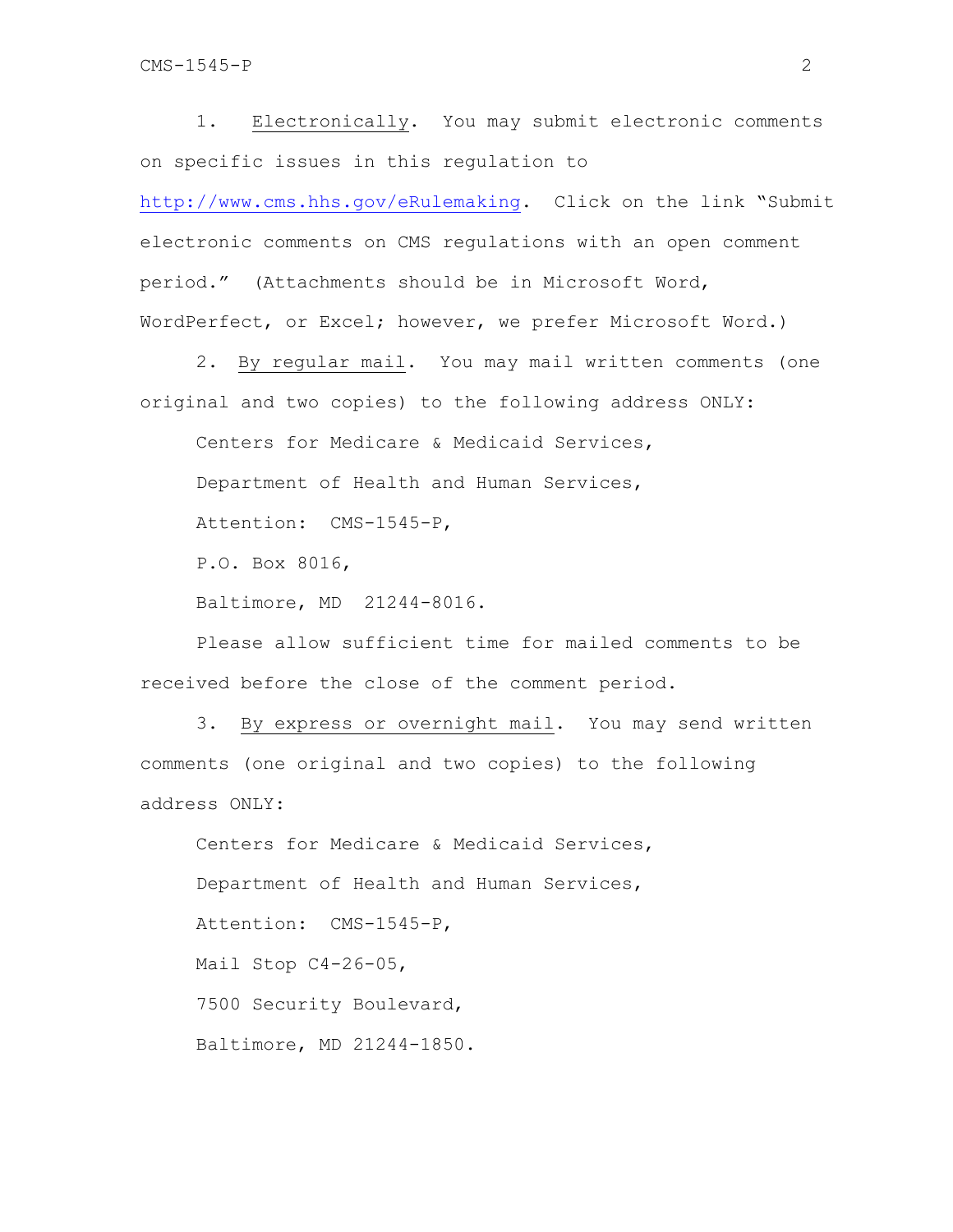4. By hand or courier. If you prefer, you may deliver (by hand or courier) your written comments (one original and two copies) before the close of the comment period to one of the following addresses. If you intend to deliver your comments to the Baltimore address, please call telephone number (410) 786-9994 in advance to schedule your arrival with one of our staff members.

Room 445-G, Hubert H. Humphrey Building, 200 Independence Avenue, SW., Washington, DC 20201; or 7500 Security Boulevard, Baltimore, MD 21244-1850.

 (Because access to the interior of the HHH Building is not readily available to persons without Federal Government identification, commenters are encouraged to leave their comments in the CMS drop slots located in the main lobby of the building. A stamp-in clock is available for persons wishing to retain a proof of filing by stamping in and retaining an extra copy of the comments being filed.)

Comments mailed to the addresses indicated as appropriate for hand or courier delivery may be delayed and received after the comment period.

For information on viewing public comments, see the beginning of the **SUPPLEMENTARY INFORMATION** section.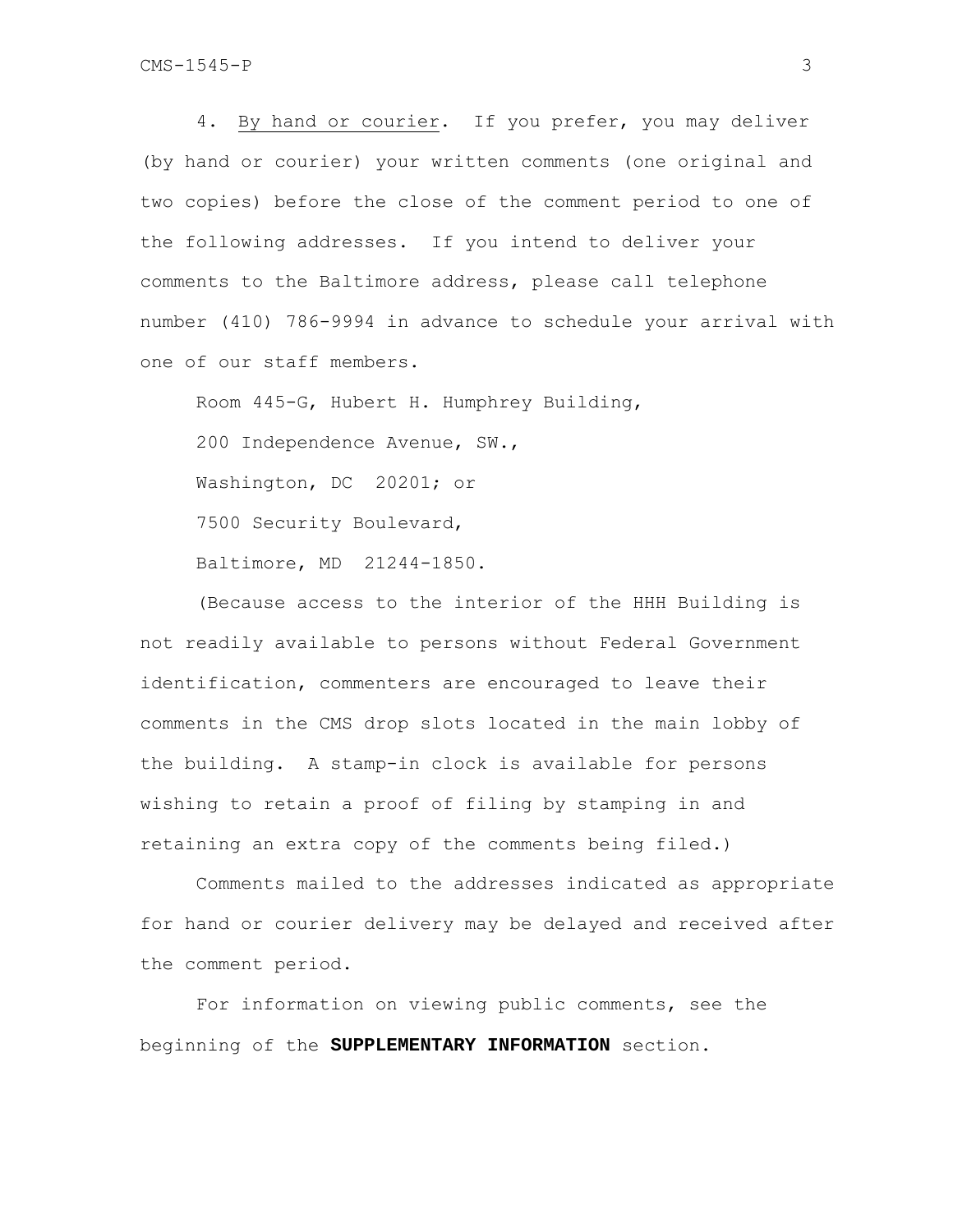#### **FOR FURTHER INFORMATION CONTACT:**

Ellen Berry, (410) 786-4528 (for information related to the case-mix classification methodology).

Mollie Knight, (410) 786-7948 (for information related to the SNF market basket and labor-related share).

Jeanette Kranacs, (410) 786-9385 (for information related to the development of the payment rates).

Bill Ullman, (410) 786-5667 (for information related to level of care determinations, consolidated billing, and general information).

#### **SUPPLEMENTARY INFORMATION:**

Submitting Comments: We welcome comments from the public on all issues set forth in this rule to assist us in fully considering issues and developing policies. You can assist us by referencing the file code CMS-1545-P and the specific "issue identifier" that precedes the section on which you choose to comment.

Inspection of Public Comments:All comments received before the close of the comment period are available for viewing by the public, including any personally identifiable or confidential business information that is included in a comment. We post all comments received before the close of the comment period on the following Web site as soon as possible after they have been received: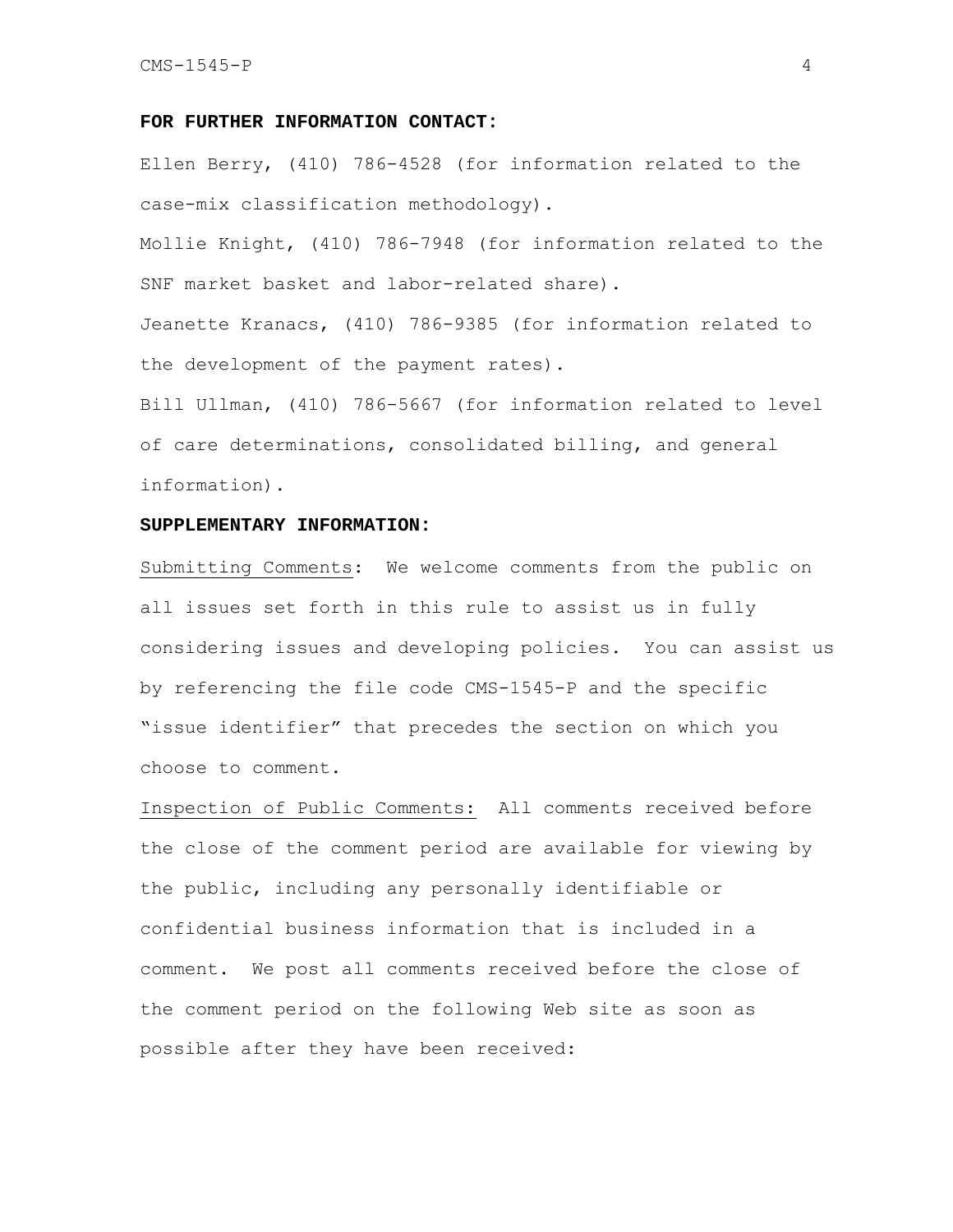http://www.cms.hhs.gov/eRulemaking. Click on the link "Electronic Comments on CMS Regulations" on that Web site to view public comments.

 Comments received timely will also be available for public inspection as they are received, generally beginning approximately 3 weeks after publication of a document, at the headquarters of the Centers for Medicare & Medicaid Services, 7500 Security Boulevard, Baltimore, Maryland 21244, Monday through Friday of each week from 8:30 a.m. to 4 p.m. To schedule an appointment to view public comments, phone 1-800- 743-3951.

To assist readers in referencing sections contained in this document, we are providing the following Table of Contents.

### **Table of Contents**

- I. Background
- A. Current System for Payment of SNF Services Under Part A of the Medicare Program
- B. Requirements of the Balanced Budget Act of 1997 (BBA) for Updating the Prospective Payment System for Skilled Nursing Facilities
- C. The Medicare, Medicaid, and SCHIP Balanced Budget Refinement Act of 1999 (BBRA)
- D. The Medicare, Medicaid, and SCHIP Benefits Improvement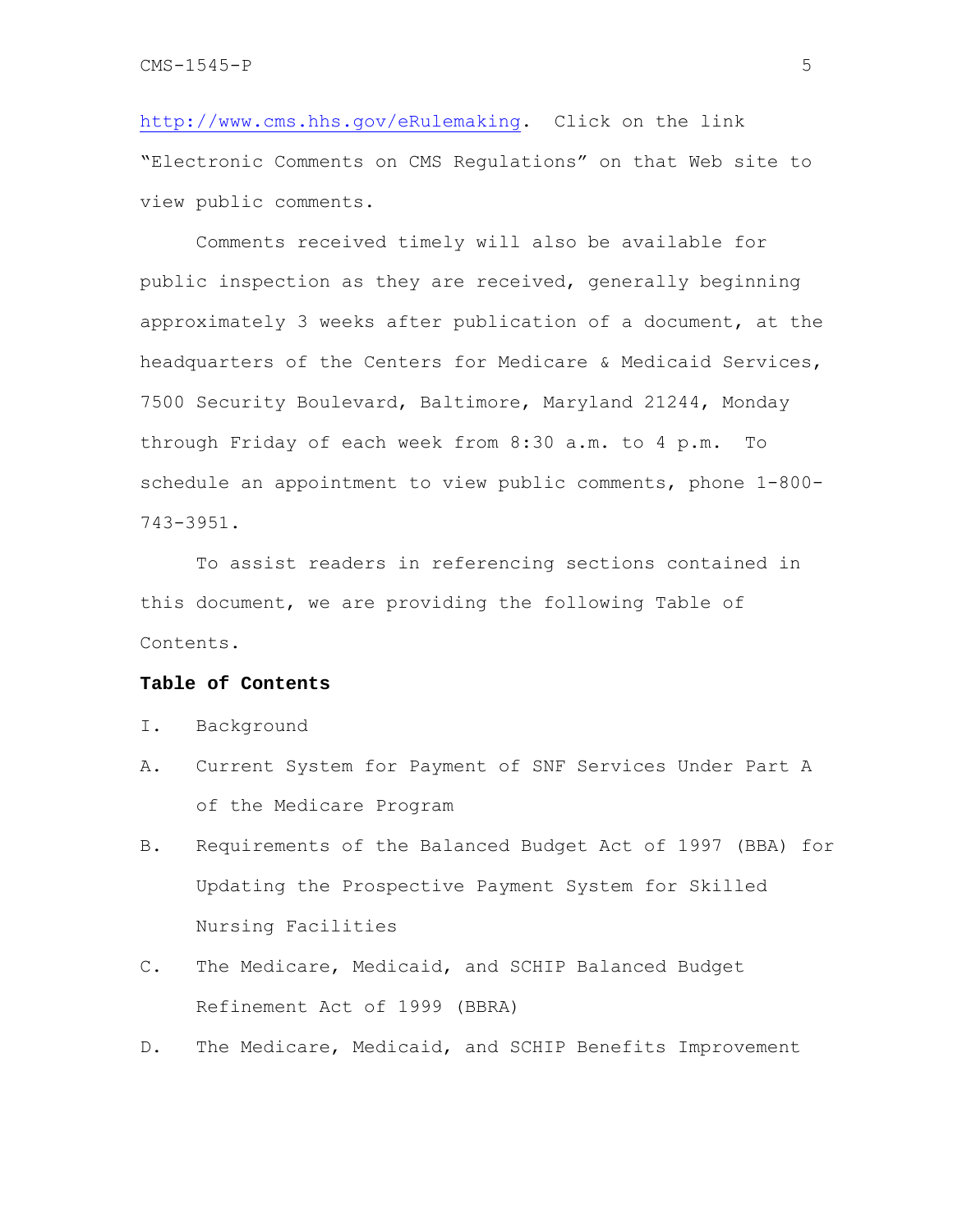and Protection Act of 2000 (BIPA)

- E. The Medicare Prescription Drug, Improvement, and Modernization Act of 2003 (MMA)
- F. Skilled Nursing Facility Prospective Payment System-- General Overview
- 1. Payment Provisions Federal Rate
- 2. Rate Updates Using the Skilled Nursing Facility Market Basket Index
- II. Annual Update of Payment Rates Under the Prospective Payment System for Skilled Nursing Facilities
- A. Federal Prospective Payment System
- 1. Costs and Services Covered by the Federal Rates
- 2. Methodology Used for the Calculation of the Federal Rates
- B. Case-Mix Refinements
- C. Wage Index Adjustment to Federal Rates
- D. Updates to Federal Rates
- E. Relationship of RUG-III Classification System to Existing Skilled Nursing Facility Level-of-Care Criteria
- F. Example of Computation of Adjusted PPS Rates and SNF Payment
- III. The Skilled Nursing Facility Market Basket Index
- A. Use of the Skilled Nursing Facility Market Basket Percentage
- B. Market Basket Forecast Error Adjustment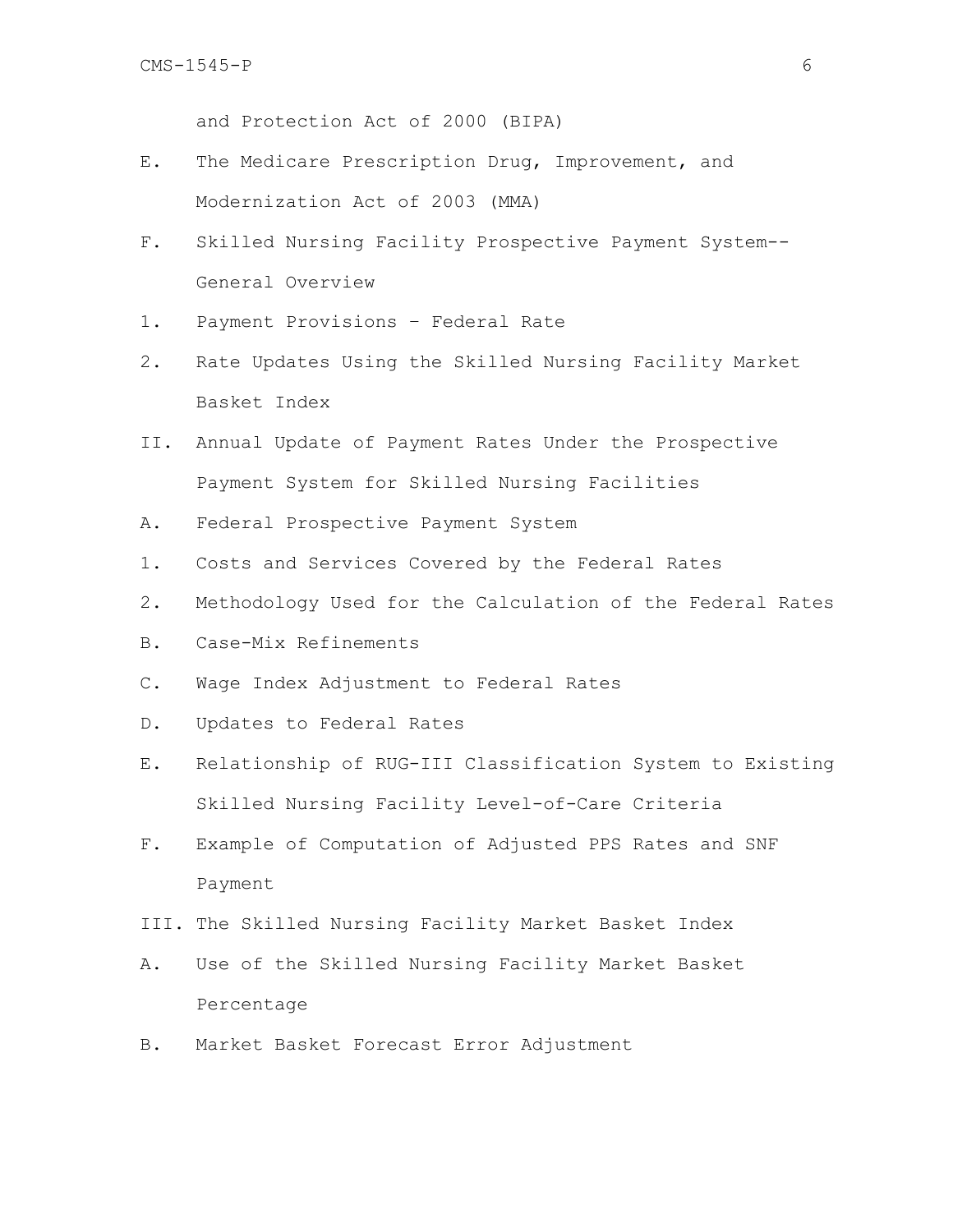- C. Federal Rate Update Factor
- IV. Revising and Rebasing the Skilled Nursing Facility Market Basket Index
- A. Background
- B. Rebasing and Revising the Skilled Nursing Facility Market Basket
- C. Price Proxies Used to Measure Cost Category Growth
- 1. Wages and Salaries
- 2. Employee Benefits
- 3. All Other Expenses
- 4. Capital-Related
- D. Proposed Market Basket Estimate for the FY 2008 SNF Update
- V. Consolidated Billing
- VI. Application of the SNF PPS to SNF Services Furnished by Swing-Bed Hospitals
- VII. Provisions of the Proposed Rule
- VIII. Collection of Information Requirements
- IX. Regulatory Impact Analysis
- A. Overall Impact
- B. Anticipated Effects
- C. Accounting Statement
- D. Alternatives Considered
- E. Conclusion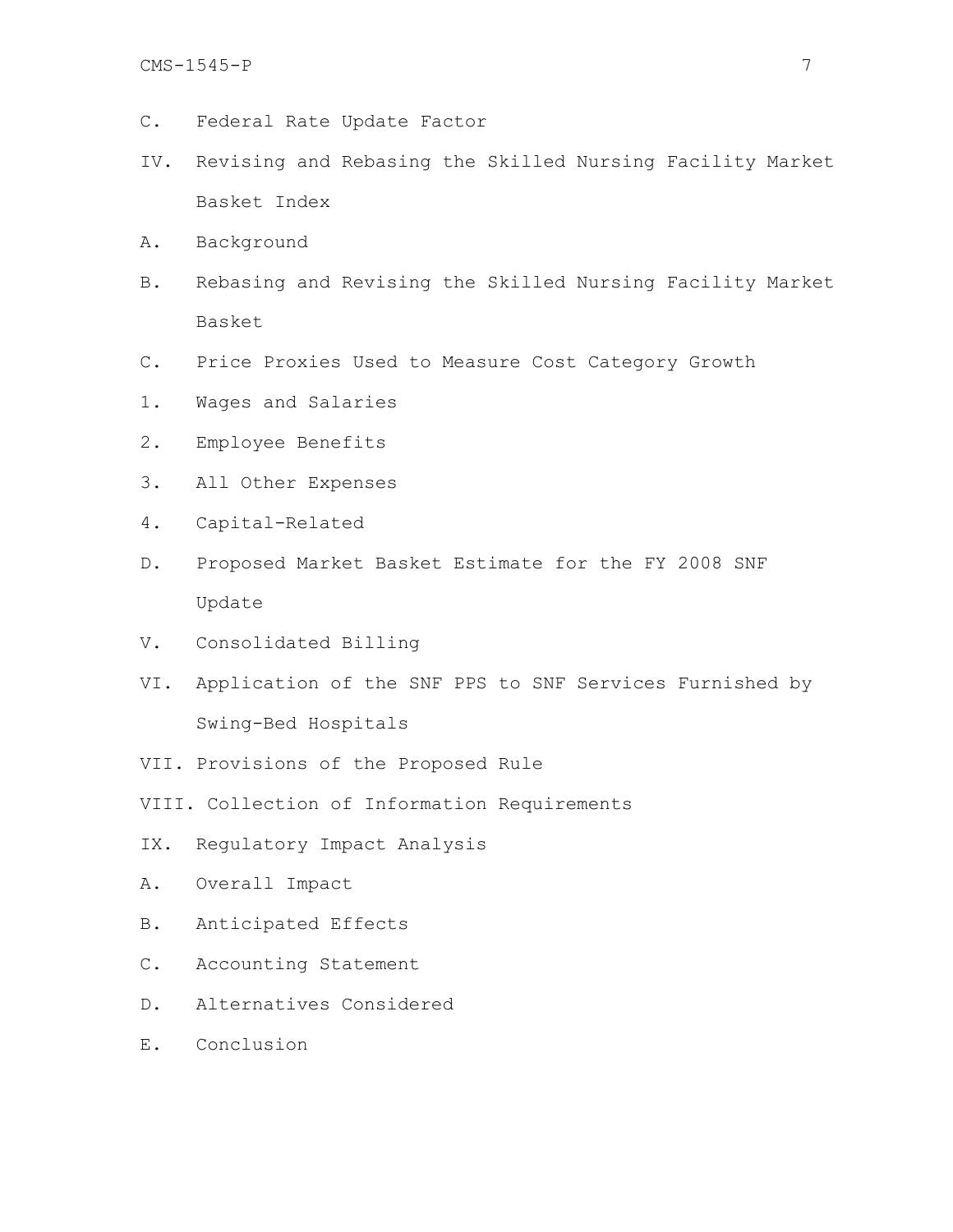Addendum: FY 2008 CBSA Wage Index Tables (Tables 8 & 9) Abbreviations

 In addition, because of the many terms to which we refer by abbreviation in this proposed rule, we are listing these abbreviations and their corresponding terms in alphabetical order below:

| ADL  | Activity of Daily Living                           |
|------|----------------------------------------------------|
| AIDS | Acquired Immune Deficiency Syndrome                |
| ARD  | Assessment Reference Date                          |
| BBA  | Balanced Budget Act of 1997, Pub.L. 105-33         |
| BBRA | Medicare, Medicaid and SCHIP Balanced Budget       |
|      | Refinement Act of 1999, Pub.L. 106-113             |
| BIPA | Medicare, Medicaid, and SCHIP Benefits Improvement |
|      | and Protection Act of 2000, Pub.L. 106-554         |
| BLS  | Bureau of Labor Statistics                         |
| CAH  | Critical Access Hospital                           |
| CBSA | Core-Based Statistical Area                        |
| CFR  | Code of Federal Regulations                        |
| CMS  | Centers for Medicare & Medicaid Services           |
| CPT  | (Physicians') Current Procedural Terminology       |
| DRA  | Deficit Reduction Act of 2005, Pub.L. 109-171      |
| DRG  | Diagnosis Related Group                            |
| ECI  | Employment Cost Index                              |
| FI   | Fiscal Intermediary                                |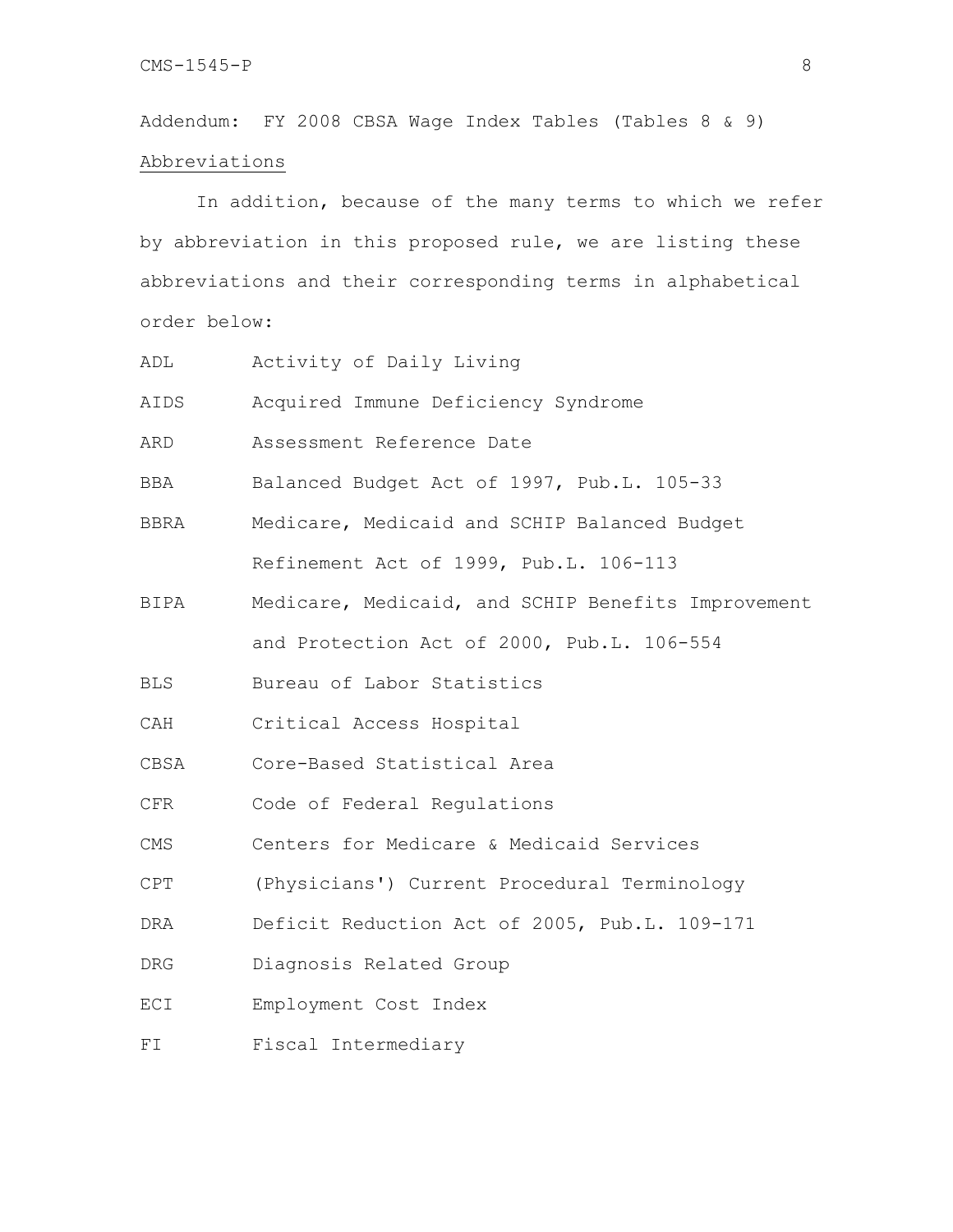FR Federal Register

FY Fiscal Year

- GAO Government Accountability Office
- HCPCS Healthcare Common Procedure Coding System
- HIT Health Information Technology
- ICD-9-CM International Classification of Diseases, Ninth Edition, Clinical Modification
- IFC Interim Final Rule with Comment Period
- MDS Minimum Data Set
- MEDPAC Medicare Payment Advisory Commission
- MEDPAR Medicare Provider Analysis and Review File
- MMA Medicare Prescription Drug, Improvement, and Modernization Act of 2003, Pub.L. 108-173
- MSA Metropolitan Statistical Area
- NAICS North American Industrial Classification System
- OIG Office of the Inspector General
- OMB Office of Management and Budget
- OMRA Other Medicare Required Assessment
- PPI Producer Price Index
- PPS Prospective Payment System
- RAI Resident Assessment Instrument
- RAP Resident Assessment Protocol
- RAVEN Resident Assessment Validation Entry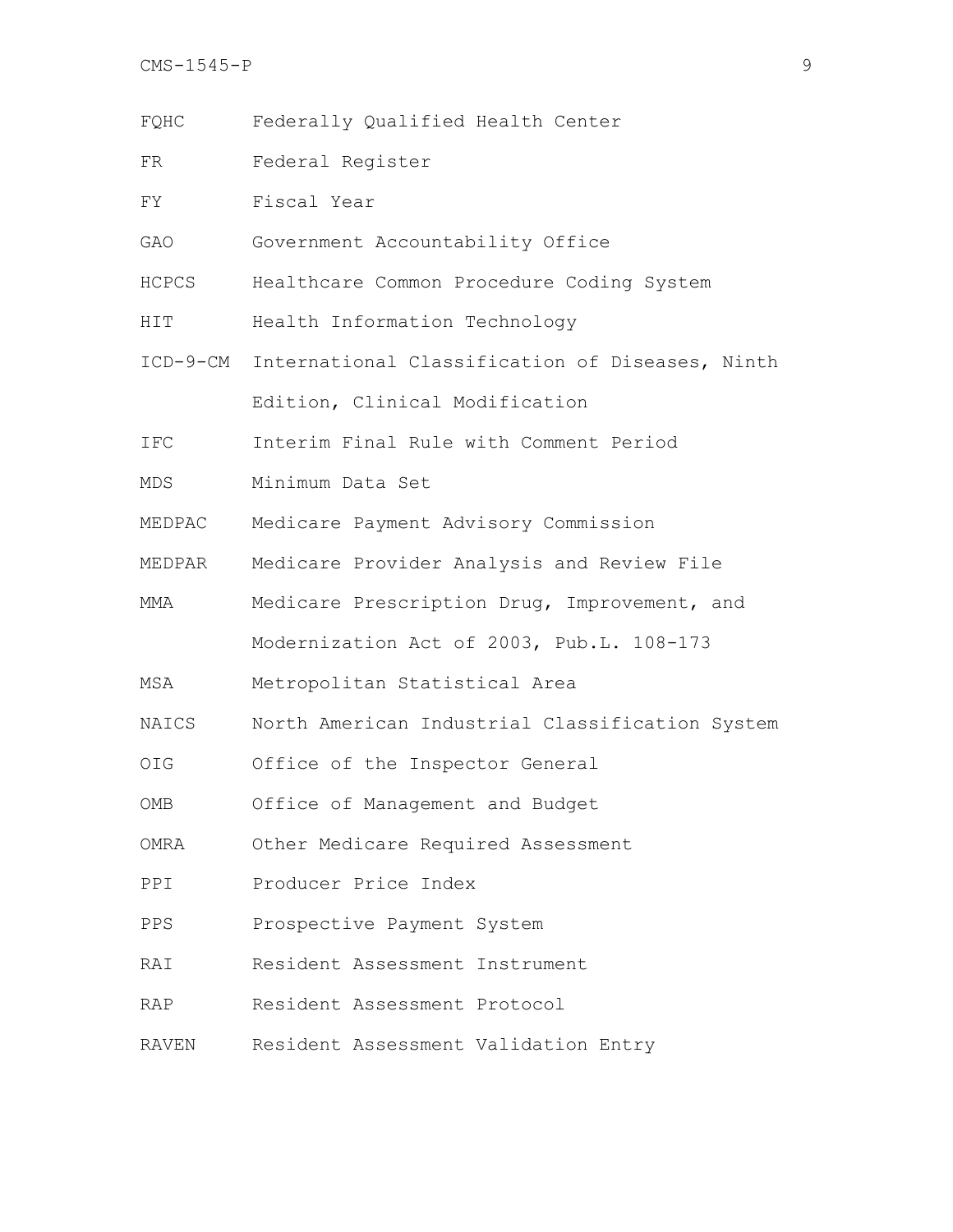RFA Regulatory Flexibility Act, Pub.L. 96-354

RHC Rural Health Clinic

RIA Regulatory Impact Analysis

RUG-III Resource Utilization Groups, Version III

RUG-53 Refined 53-Group RUG-III Case-Mix Classification System

SCHIP State Children's Health Insurance Program

SIC Standard Industrial Classification System

SNF Skilled Nursing Facility

STM Staff Time Measurement

UMRA Unfunded Mandates Reform Act, Pub.L. 104-4

### **I. Background**

**[If you choose to comment on issues in this section, please include the caption "BACKGROUND" at the beginning of your comments.]** 

 Annual updates to the prospective payment system (PPS) rates for skilled nursing facilities (SNFs) are required by section 1888(e) of the Social Security Act (the Act), as added by section 4432 of the Balanced Budget Act of 1997 (BBA), and amended by the Medicare, Medicaid, and SCHIP Balanced Budget Refinement Act of 1999 (BBRA), the Medicare, Medicaid, and SCHIP Benefits Improvement and Protection Act of 2000 (BIPA), and the Medicare Prescription Drug, Improvement, and Modernization Act of 2003 (MMA) relating to Medicare payments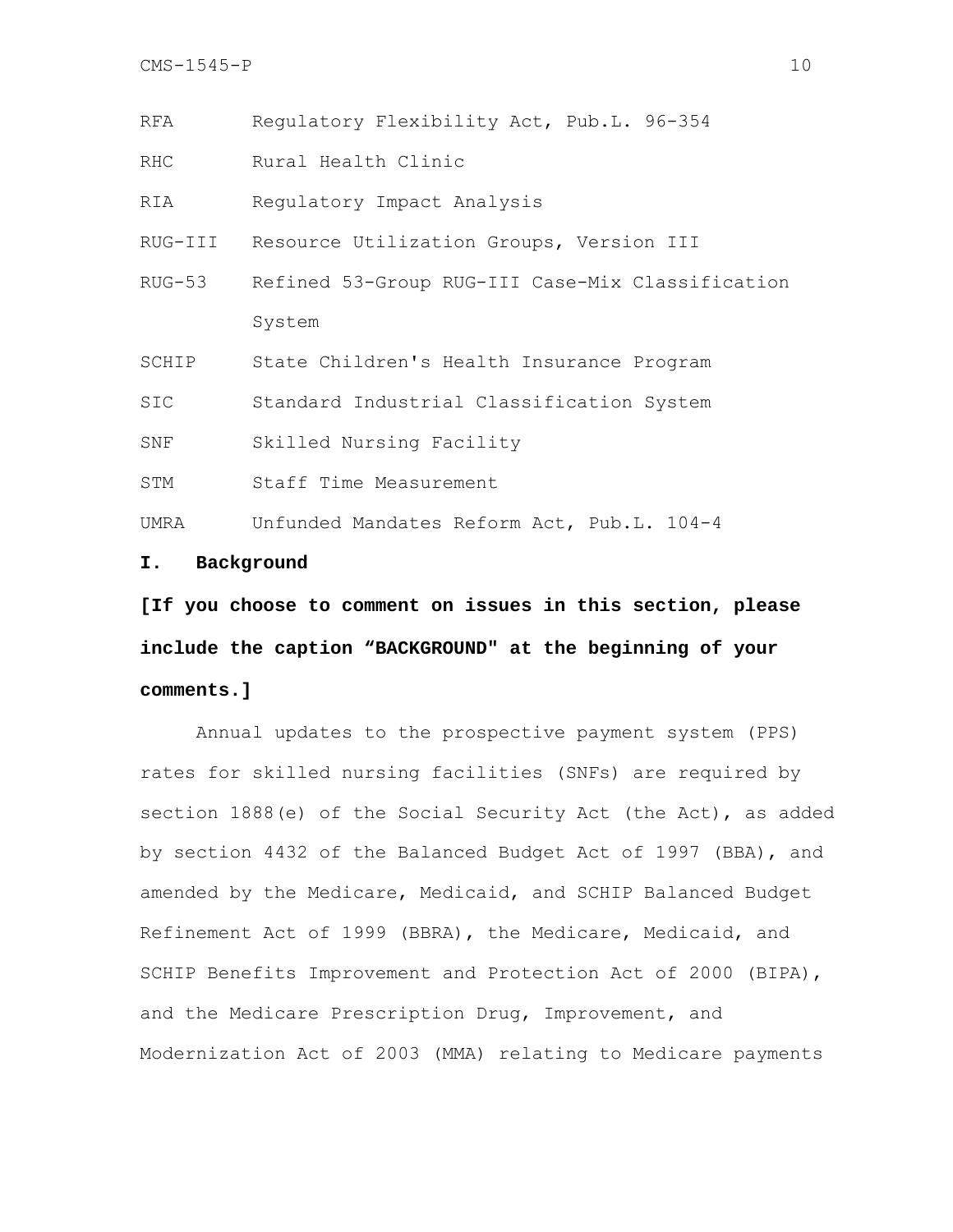and consolidated billing for SNFs. Our most recent annual update occurred in an update notice (71 FR 43158, July 31, 2006) that set forth updates to the SNF PPS payment rates for fiscal year (FY) 2007. We subsequently published a correction notice (71 FR 57519, September 29, 2006) with respect to those payment rate updates.

# A. Current System for Payment of Skilled Nursing Facility Services Under Part A of the Medicare Program

 Section 4432 of the Balanced Budget Act of 1997 (BBA) amended section 1888 of the Act to provide for the implementation of a per diem PPS for SNFs, covering all costs (routine, ancillary, and capital-related) of covered SNF services furnished to beneficiaries under Part A of the Medicare program, effective for cost reporting periods beginning on or after July 1, 1998. In this proposed rule, we propose to update the per diem payment rates for SNFs for FY 2008. Major elements of the SNF PPS include:

Rates. As discussed in section I.F.1 of this proposed rule, we established per diem Federal rates for urban and rural areas using allowable costs from FY 1995 cost reports. These rates also included an estimate of the cost of services that, before July 1, 1998, had been paid under Part B but furnished to Medicare beneficiaries in a SNF during a Part A covered stay. We adjust the rates annually using a SNF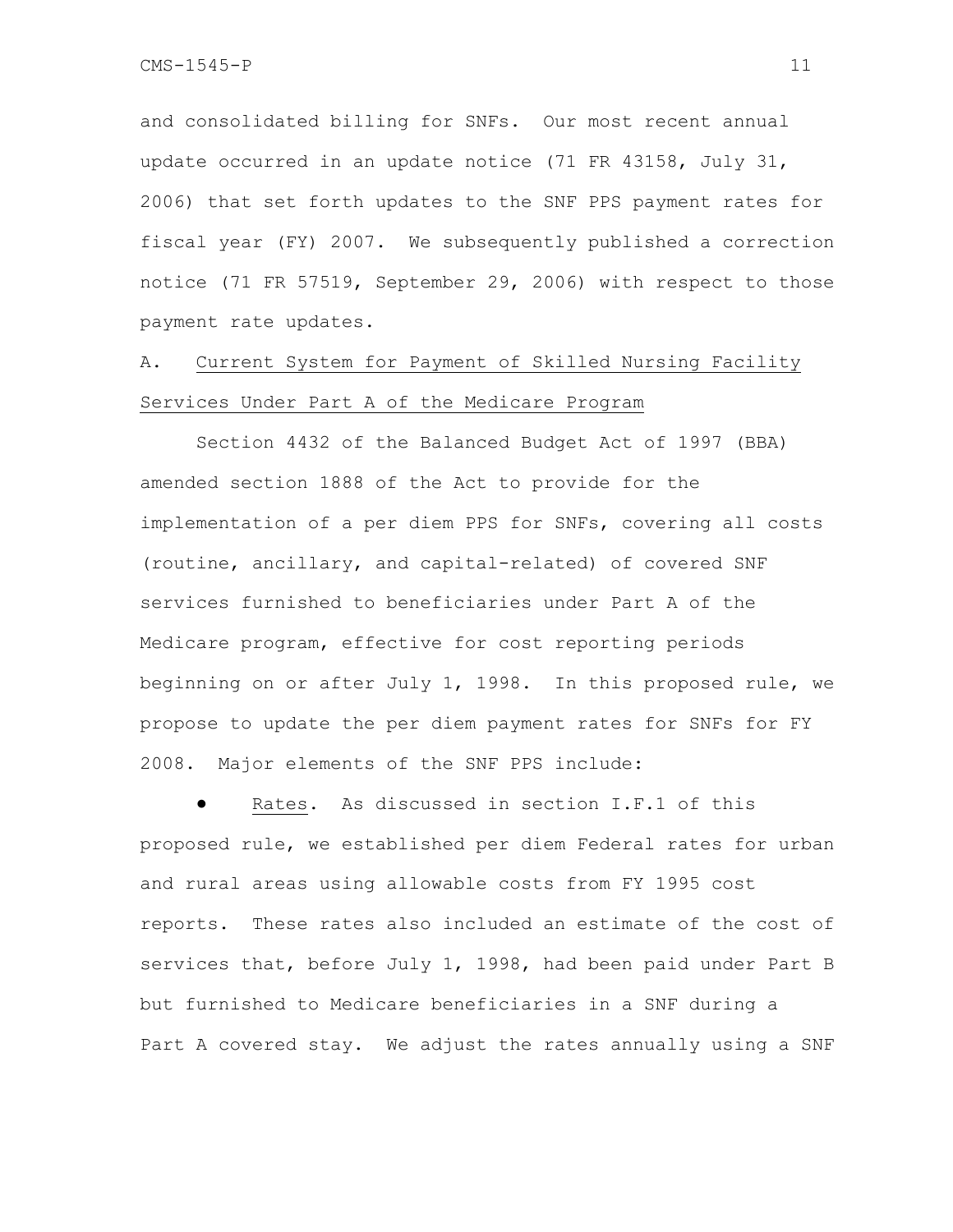market basket index, and we adjust them by the hospital inpatient wage index to account for geographic variation in wages. We also apply a case-mix adjustment to account for the relative resource utilization of different patient types. This adjustment utilizes a refined, 53-group version of the Resource Utilization Groups, version III (RUG-III) case-mix classification system, based on information obtained from the required resident assessments using the Minimum Data Set (MDS) 2.0. Additionally, as noted in the August 4, 2005 final rule (70 FR 45028), the payment rates at various times have also reflected specific legislative provisions, including section 101 of the BBRA, sections 311, 312, and 314 of the BIPA, and section 511 of the MMA.

Transition. Under sections 1888(e)(1)(A) and (e)(11) of the Act, the SNF PPS included an initial, threephase transition that blended a facility-specific rate (reflecting the individual facility's historical cost experience) with the Federal case-mix adjusted rate. The transition extended through the facility's first three cost reporting periods under the PPS, up to and including the one that began in FY 2001. Thus, the SNF PPS is no longer operating under the transition, as all facilities have been paid at the full Federal rate effective with cost reporting periods beginning in FY 2002. As we now base payments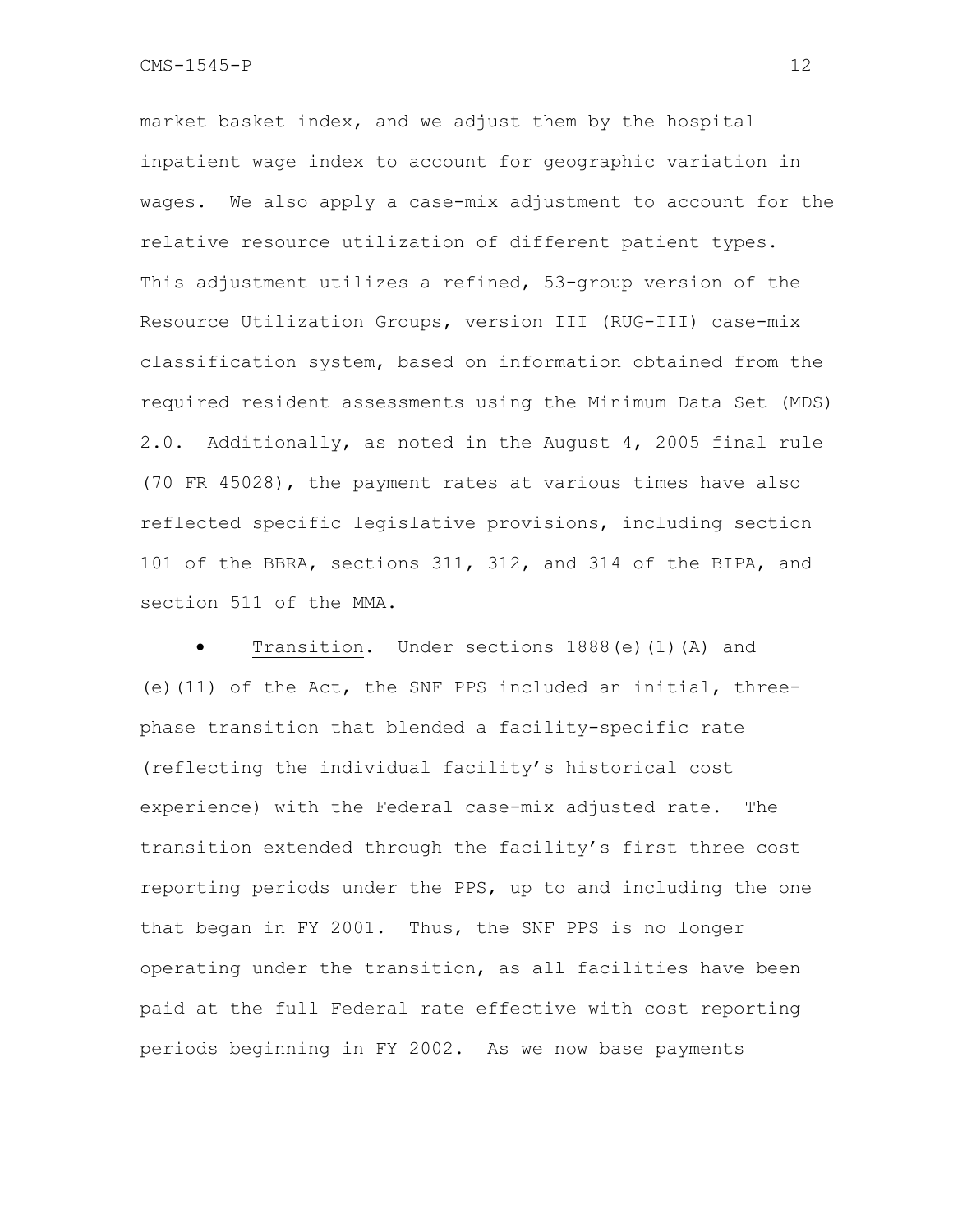entirely on the adjusted Federal per diem rates, we no longer include adjustment factors related to facility-specific rates for the coming fiscal year.

Coverage. The establishment of the SNF PPS did not change Medicare's fundamental requirements for SNF coverage. However, because the RUG-III classification is based, in part, on the beneficiary's need for skilled nursing care and therapy, we have attempted, where possible, to coordinate claims review procedures with the output of beneficiary assessment and RUG-III classifying activities. This approach includes an administrative presumption that utilizes a beneficiary's initial classification in one of the upper 35 RUGs of the refined 53-group system to assist in making certain SNF level of care determinations, as discussed in greater detail in section II.E. of this proposed rule.

Consolidated Billing. The SNF PPS includes a consolidated billing provision that requires a SNF to submit consolidated Medicare bills to its fiscal intermediary for almost all of the services that its residents receive during the course of a covered Part A stay. While section 313 of the BIPA repealed the Part B aspect of the consolidated billing requirement, SNFs maintain responsibility for submitting consolidated Medicare bills to the fiscal intermediary for physical, occupational, and speech-language therapy that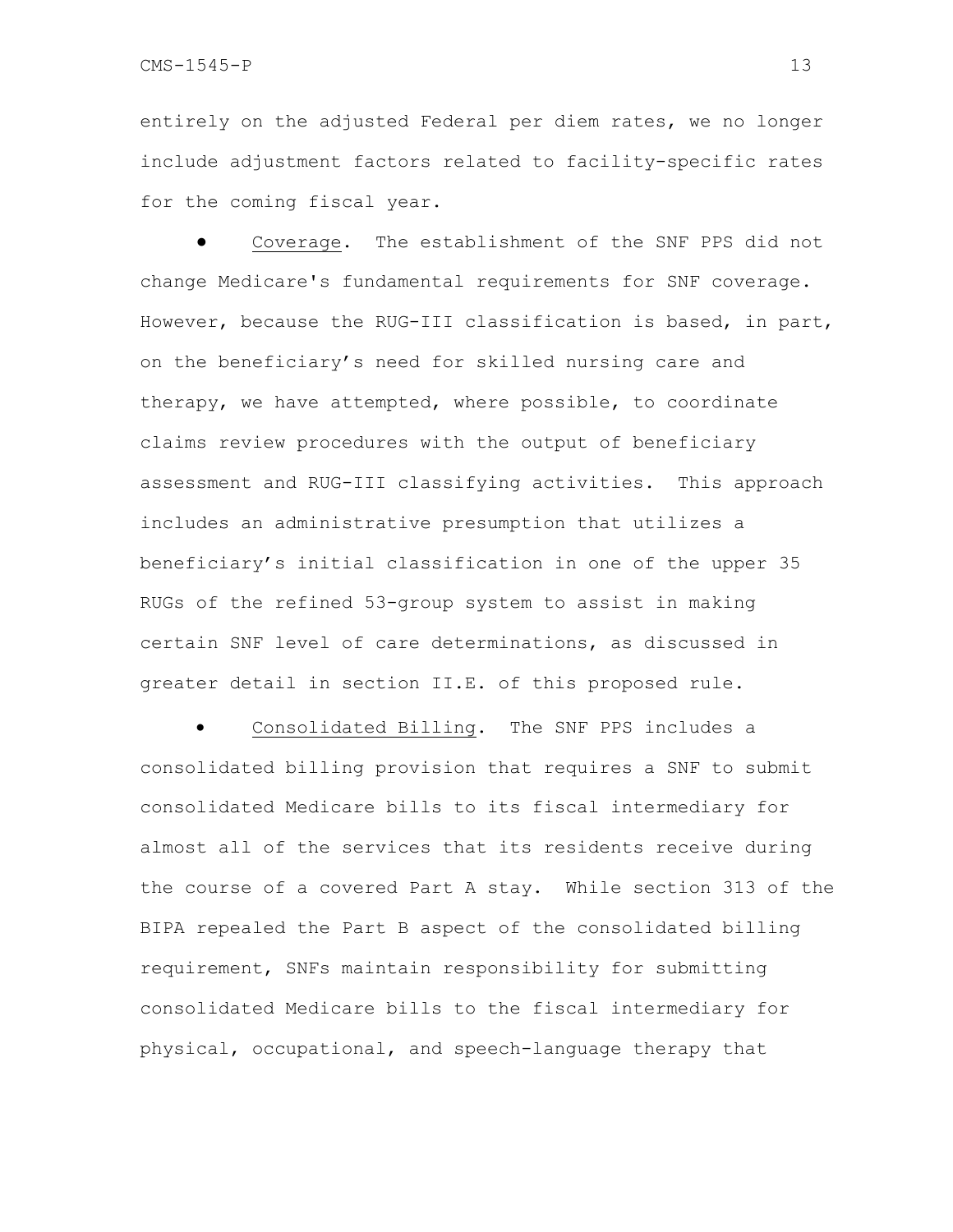residents receive during a noncovered stay. The statute excludes a small list of services from the consolidated billing provision (primarily those of physicians and certain other types of practitioners), which remain separately billable under Part B when furnished to a SNF's Part A resident. A more detailed discussion of this provision appears in section V. of this proposed rule.

Application of the SNF PPS to SNF services furnished by swing-bed hospitals. Section 1883 of the Act permits certain small, rural hospitals to enter into a Medicare swingbed agreement, under which the hospital can use its beds to provide either acute or SNF care, as needed. For critical access hospitals (CAHs), Part A pays on a reasonable cost basis for SNF services furnished under a swing-bed agreement. However, in accordance with section 1888(e)(7) of the Act, these services furnished by non-CAH rural hospitals are paid under the SNF PPS, effective with cost reporting periods beginning on or after July 1, 2002. A more detailed discussion of this provision appears in section VI. of this proposed rule.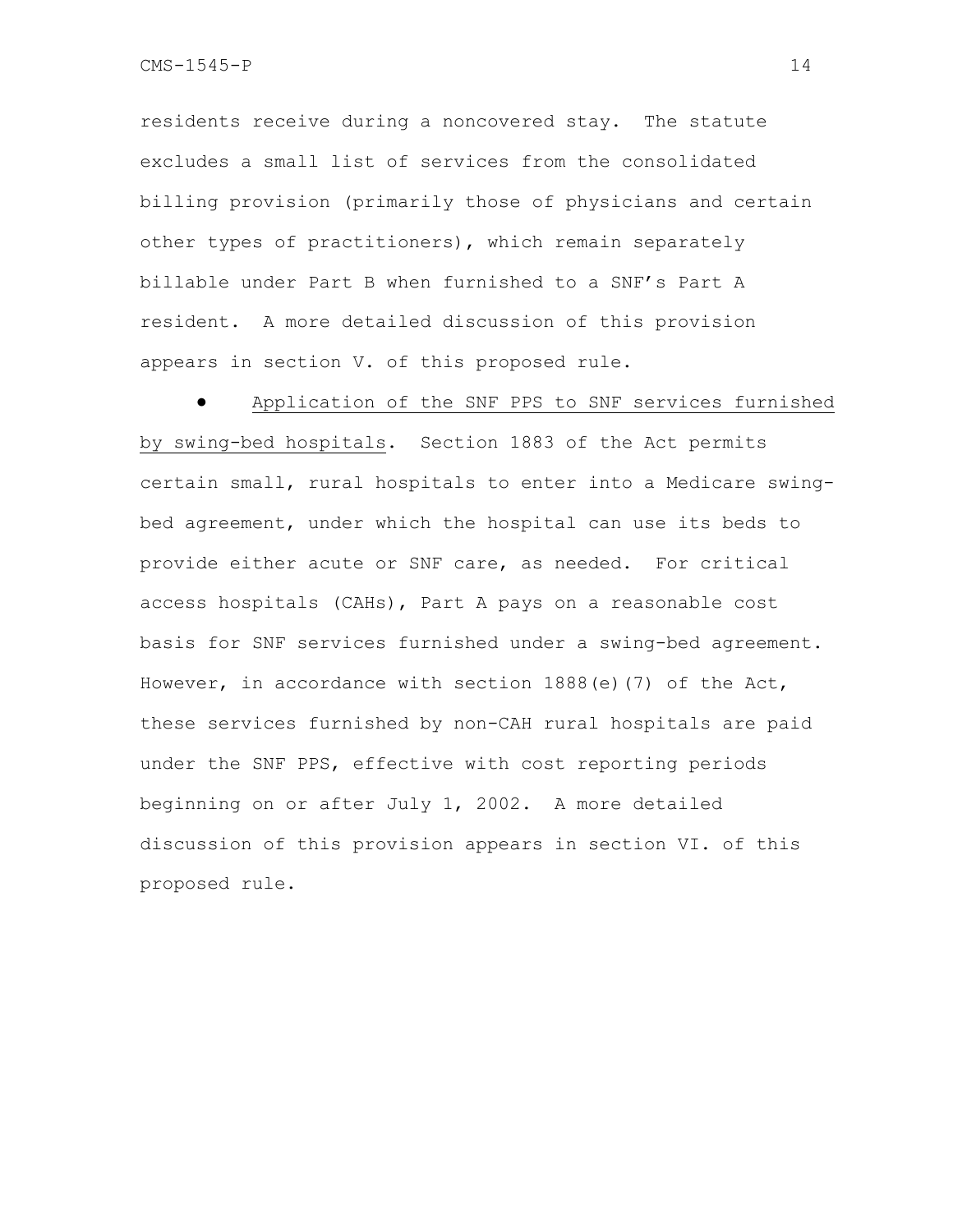B. Requirements of the Balanced Budget Act of 1997 (BBA) for Updating the Prospective Payment System for Skilled Nursing Facilities

Section  $1888(e)(4)(H)$  of the Act requires that we publish annually in the **Federal Register**:

1. The unadjusted Federal per diem rates to be applied to days of covered SNF services furnished during the FY.

2. The case-mix classification system to be applied with respect to these services during the FY.

3. The factors to be applied in making the area wage adjustment with respect to these services.

In the July 30, 1999 final rule (64 FR 41670), we indicated that we would announce any changes to the guidelines for Medicare level of care determinations related to modifications in the RUG-III classification structure (see section II.E of this proposed rule for a discussion of the relationship between the case-mix classification system and SNF level of care determinations).

Along with a number of other revisions proposed later in this preamble, this proposed rule provides the annual updates to the Federal rates as mandated by the Act.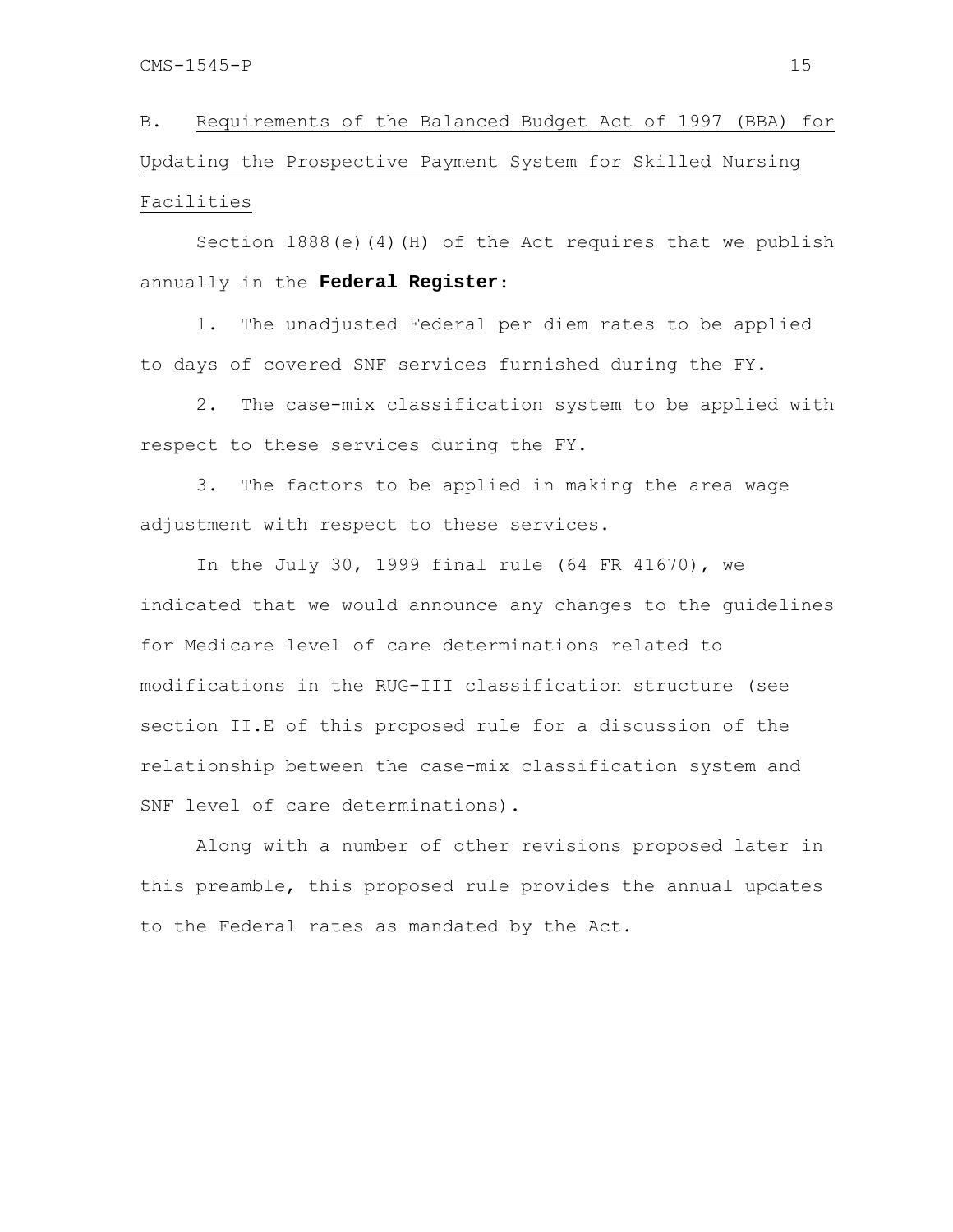# C. The Medicare, Medicaid, and SCHIP Balanced Budget Refinement Act of 1999 (BBRA)

 There were several provisions in the BBRA that resulted in adjustments to the SNF PPS. We described these provisions in detail in the final rule that we published in the **Federal Register** on July 31, 2000 (65 FR 46770). In particular, section 101(a) of the BBRA provided for a temporary 20 percent increase in the per diem adjusted payment rates for 15 specified RUG-III groups. In accordance with section 101(c)(2) of the BBRA, this temporary payment adjustment expired on January 1, 2006, upon the implementation of casemix refinements (see section I.F.1. of this proposed rule). We included further information on BBRA provisions that affected the SNF PPS in Program Memorandums A-99-53 and A-99- 61 (December 1999).

Also, section 103 of the BBRA designated certain additional services for exclusion from the consolidated billing requirement, as discussed in section IV of this proposed rule. Further, for swing-bed hospitals with more than 49 (but less than 100) beds, section 408 of the BBRA provided for the repeal of certain statutory restrictions on length of stay and aggregate payment for patient days, effective with the end of the SNF PPS transition period described in section  $1888(e)(2)(E)$  of the Act. In the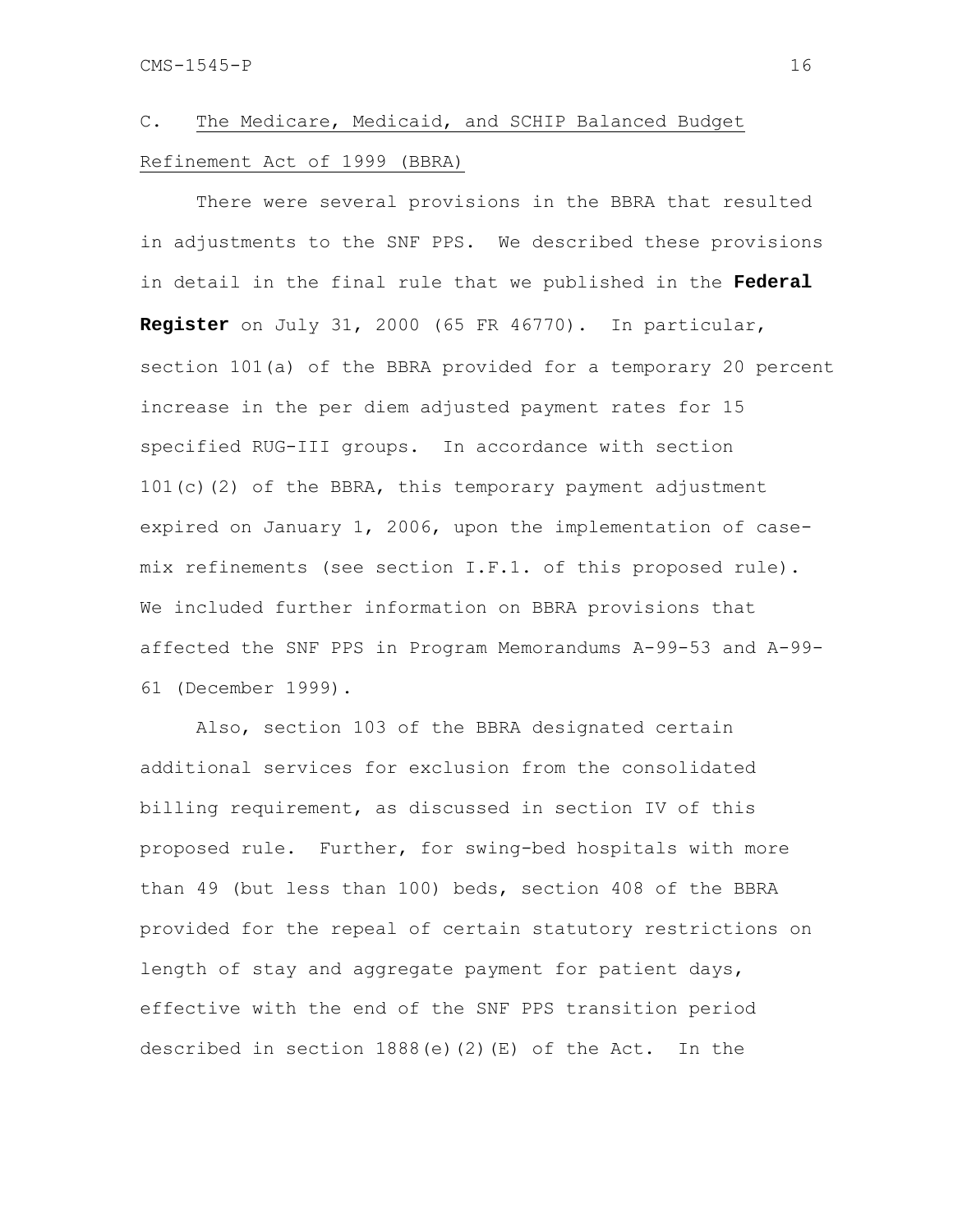July 31, 2001 final rule (66 FR 39562), we made conforming changes to the regulations at §413.114(d), effective for services furnished in cost reporting periods beginning on or after July 1, 2002, to reflect section 408 of the BBRA.

D. The Medicare, Medicaid, and SCHIP Benefits Improvement and Protection Act of 2000 (BIPA)

 The BIPA also included several provisions that resulted in adjustments to the SNF PPS. We described these provisions in detail in the final rule that we published in the **Federal Register** on July 31, 2001 (66 FR 39562). In particular:

Section 203 of the BIPA exempted CAH swing-beds from the SNF PPS. We included further information on this provision in Program Memorandum A-01-09 (Change Request #1509), issued January 16, 2001, which is available online at www.cms.hhs.gov/transmittals/downloads/a0109.pdf.

Section 311 of the BIPA revised the statutory update formula for the SNF market basket, and also directed us to conduct a study of alternative case-mix classification systems for the SNF PPS. In 2006, we submitted a report to the Congress on this study, which is available online at www.cms.hhs.gov/SNFPPS/Downloads/RC\_2006\_PC-PPSSNF.pdf.

Section 312 of the BIPA provided for a temporary increase of 16.66 percent in the nursing component of the case-mix adjusted Federal rate for services furnished on or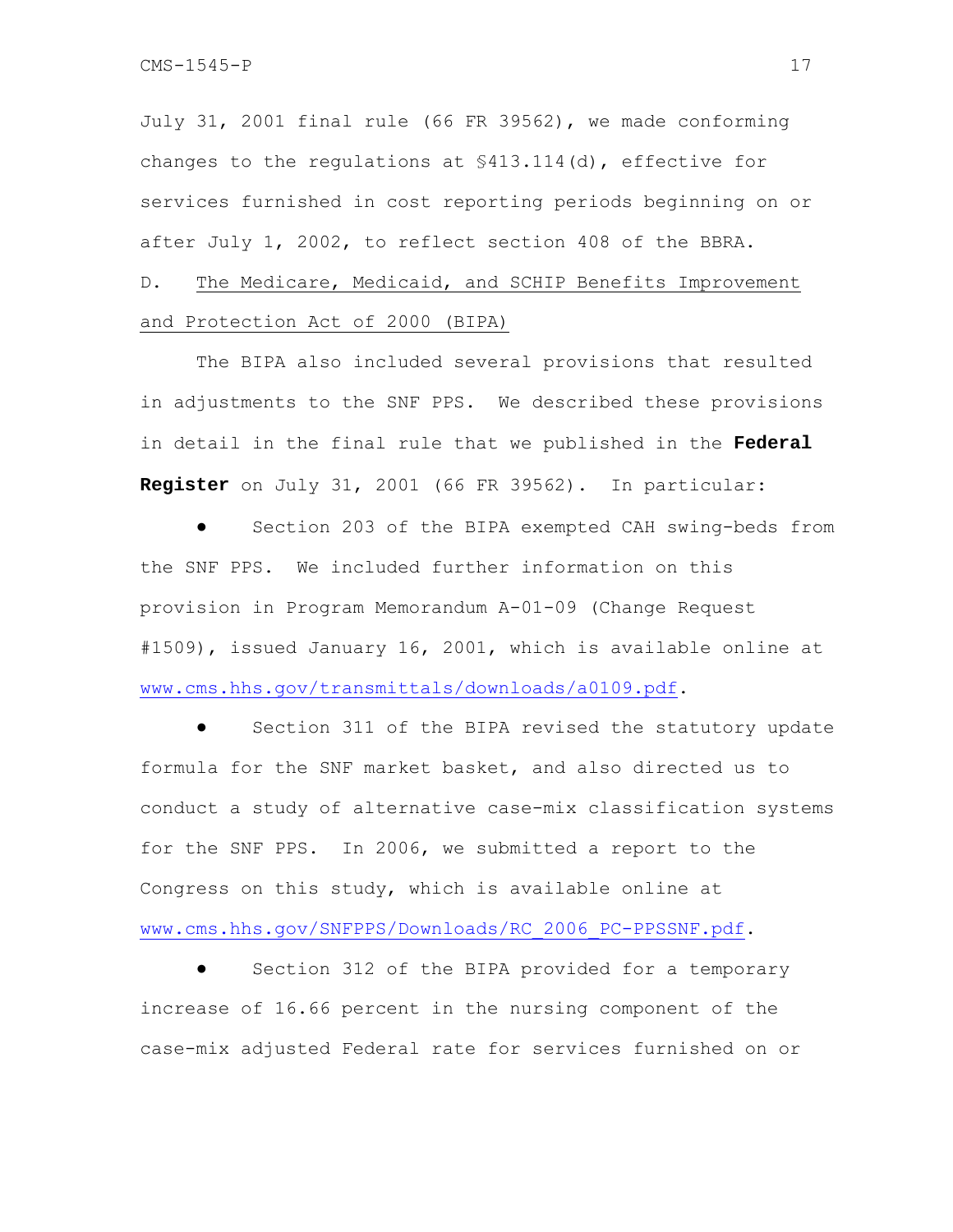after April 1, 2001, and before October 1, 2002. The add-on is no longer in effect. This section also directed the General Accounting Office (GAO) to conduct an audit of SNF nursing staff ratios and submit a report to the Congress on whether the temporary increase in the nursing component should be continued. The report (GAO-03-176), which GAO issued in November 2002, is available online at

### www.gao.gov/new.items/d03176.pdf.

● Section 313 of the BIPA repealed the consolidated billing requirement for services (other than physical, occupational, and speech-language therapy) furnished to SNF residents during noncovered stays, effective January 1, 2001. (A more detailed discussion of this provision appears in section V. of this proposed rule.)

Section 314 of the BIPA corrected an anomaly involving three of the RUGs that the BBRA had designated to receive the temporary payment adjustment discussed above in section I.C. of this proposed rule. (As noted previously, in accordance with section  $101(c)(2)$  of the BBRA, this temporary payment adjustment expired upon the implementation of case-mix refinements on January 1, 2006.)

Section 315 of the BIPA authorized us to establish a geographic reclassification procedure that is specific to SNFs, but only after collecting the data necessary to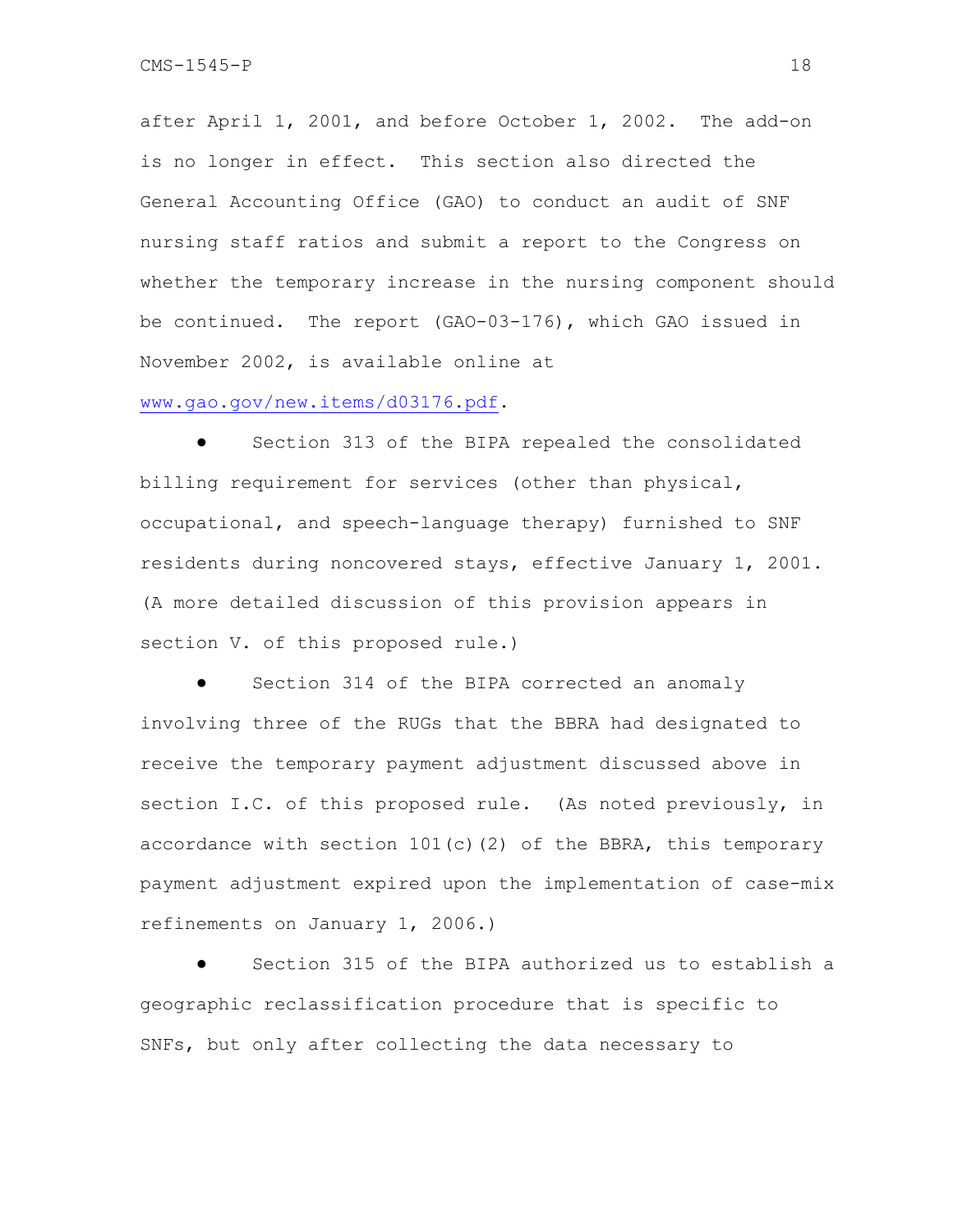establish a SNF wage index that is based on wage data from nursing homes. At this time, this has proven to be infeasible due to the volatility of existing SNF wage data and the significant amount of resources that would be required to improve the quality of that data.

 We included further information on several of the BIPA provisions in Program Memorandum A-01-08 (Change Request #1510), issued January 16, 2001, which is available online at www.cms.hhs.gov/transmittals/downloads/a0108.pdf.

# E. The Medicare Prescription Drug, Improvement, and Modernization Act of 2003 (MMA)

 The MMA included a provision that results in a further adjustment to the SNF PPS. Specifically, section 511 of the MMA amended section 1888(e)(12) of the Act to provide for a temporary increase of 128 percent in the PPS per diem payment for any SNF resident with Acquired Immune Deficiency Syndrome (AIDS), effective with services furnished on or after October 1, 2004. This special AIDS add-on was to remain in effect until "\*\*\*such date as the Secretary certifies that there is an appropriate adjustment in the case mix \*\*\*." The AIDS addon is also discussed in Program Transmittal #160 (Change Request #3291), issued on April 30, 2004, which is available online at www.cms.hhs.gov/transmittals/downloads/r160cp.pdf. As discussed in the SNF PPS final rule for FY 2006 (70 FR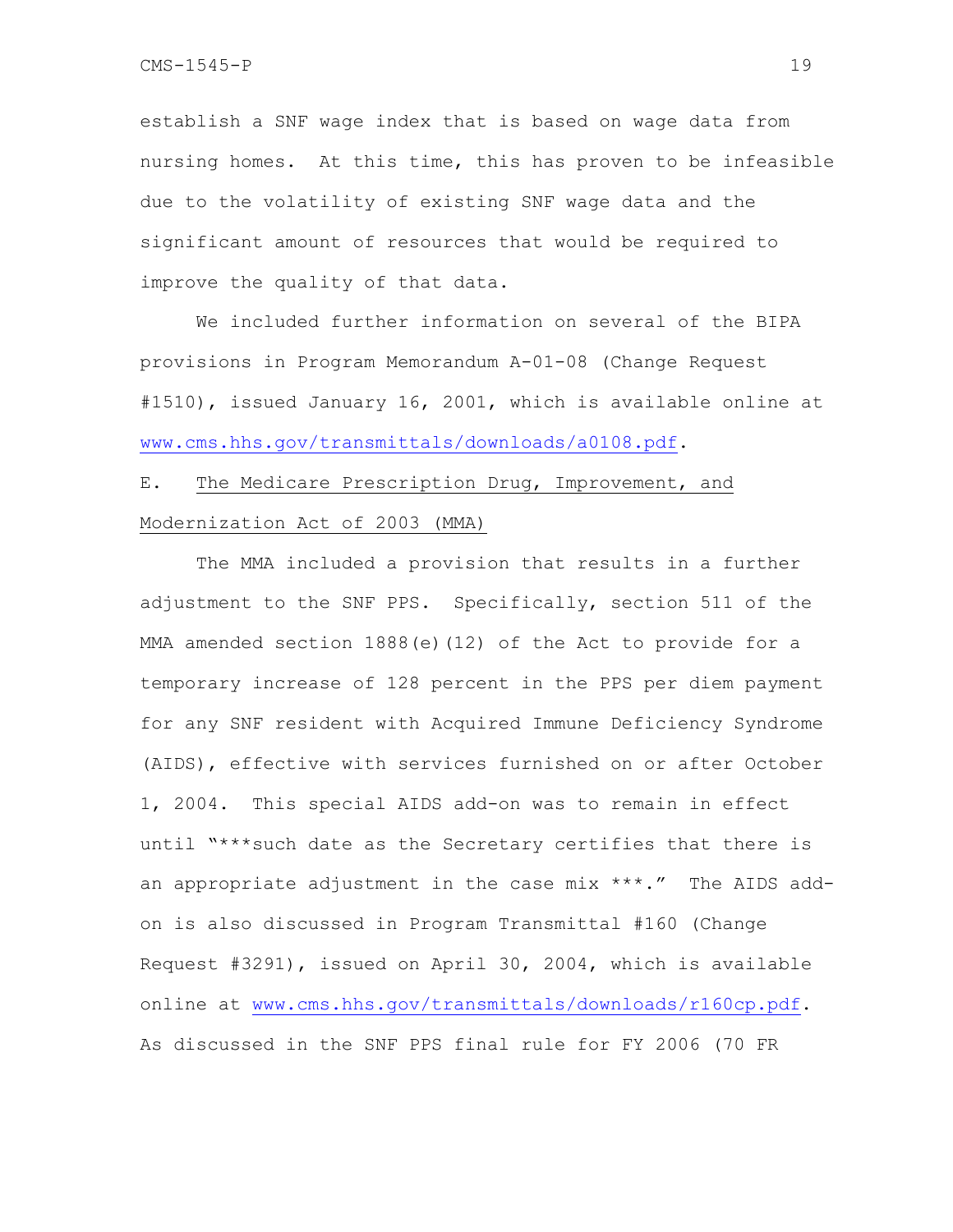45028, August 4, 2005), we did not address the certification of the AIDs add-on with the implementation of the case-mix refinements, thus allowing the temporary add-on payment created by section 511 of the MMA to continue in effect.

For the limited number of SNF residents that qualify for the AIDS add-on, implementation of this provision results in a significant increase in payment. For example, using 2005 data, we identified 1276 SNF residents with a principal diagnosis code of 042 ("Human Immunodeficiency Virus (HIV) Infection"). For FY 2008, an urban facility with a resident with AIDS in RUG group "SSA" would have a case-mix adjusted payment of almost \$250.91 (see Table 4) before the application of the MMA adjustment. After an increase of 128 percent, this urban facility would receive a case-mix adjusted payment of approximately \$572.07.

In addition, section 410 of the MMA contained a provision that excluded from consolidated billing certain practitioner and other services furnished to SNF residents by rural health clinics (RHCs) and Federally Qualified Health Centers (FQHCs). (A more detailed discussion of this provision appears in section V. of this proposed rule.)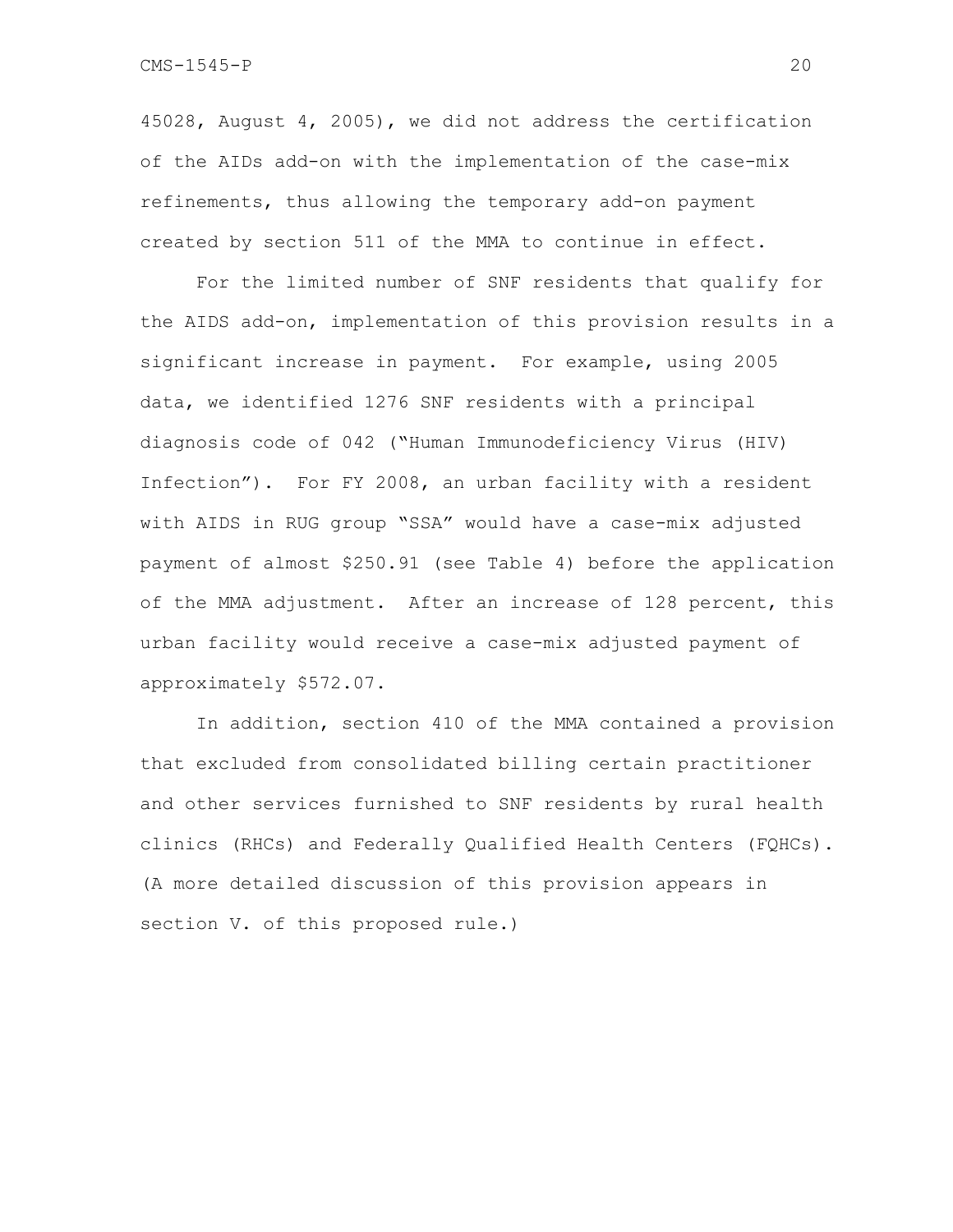# F. Skilled Nursing Facility Prospective Payment System--General Overview

 We implemented the Medicare SNF PPS effective with cost reporting periods beginning on or after July 1, 1998. This PPS pays SNFs through prospective, case-mix adjusted per diem payment rates applicable to all covered SNF services. These payment rates cover all costs of furnishing covered skilled nursing services (routine, ancillary, and capital-related costs) other than costs associated with approved educational activities. Covered SNF services include post-hospital services for which benefits are provided under Part A and all items and services that, before July 1, 1998, had been paid under Part B (other than physician and certain other services specifically excluded under the BBA) but were furnished to Medicare beneficiaries in a SNF during a covered Part A stay. A complete discussion of these provisions appears in the May 12, 1998 interim final rule (63 FR 26252).

### 1. Payment Provisions--Federal Rate

 The PPS uses per diem Federal payment rates based on mean SNF costs in a base year updated for inflation to the first effective period of the PPS. We developed the Federal payment rates using allowable costs from hospital-based and freestanding SNF cost reports for reporting periods beginning in FY 1995. The data used in developing the Federal rates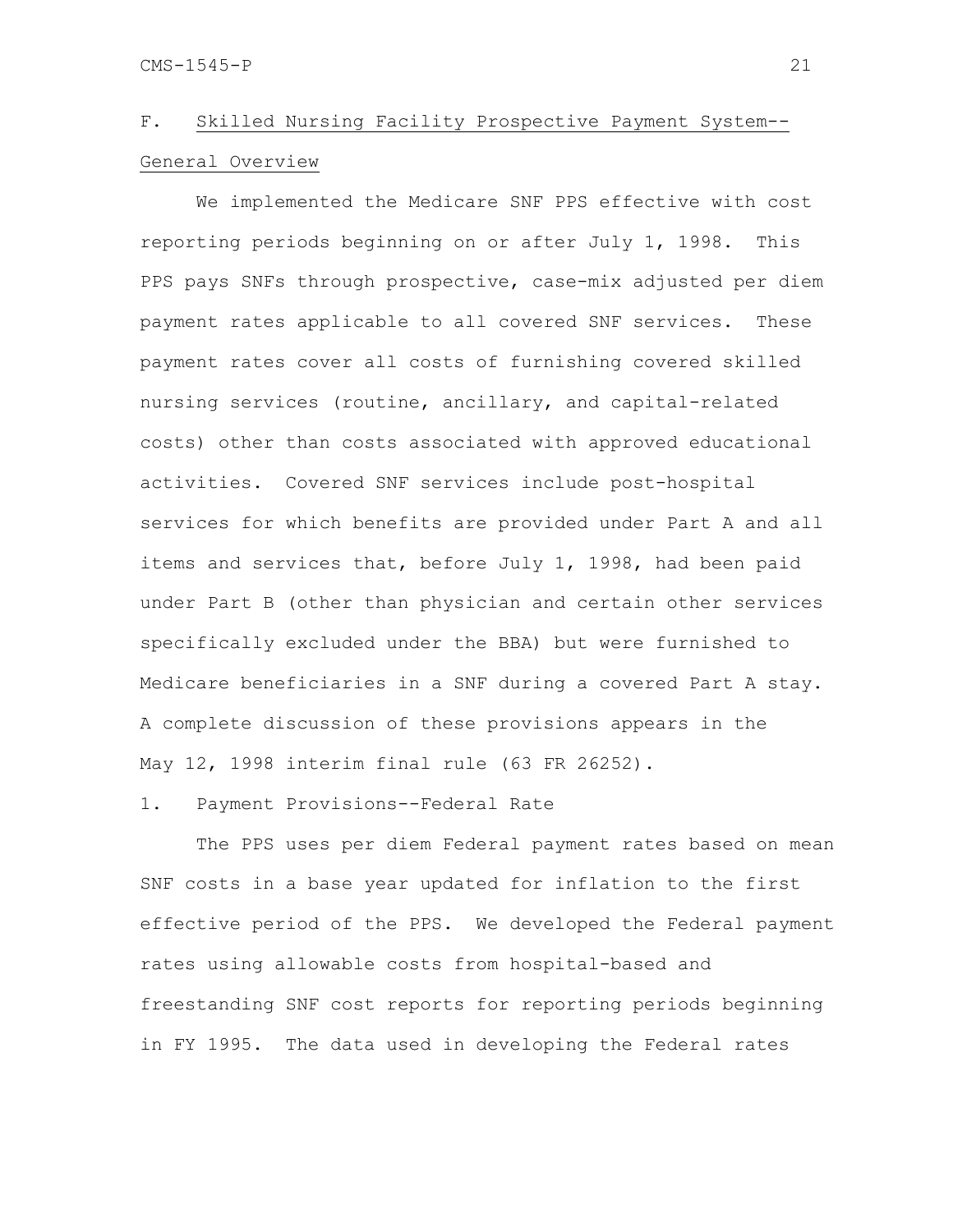also incorporated an estimate of the amounts that would be payable under Part B for covered SNF services furnished to individuals during the course of a covered Part A stay in a SNF.

 In developing the rates for the initial period, we updated costs to the first effective year of the PPS (the 15-month period beginning July 1, 1998) using a SNF market basket index, and then standardized for the costs of facility differences in case-mix and for geographic variations in wages. In compiling the database used to compute the Federal payment rates, we excluded those providers that received new provider exemptions from the routine cost limits, as well as costs related to payments for exceptions to the routine cost limits. Using the formula that the BBA prescribed, we set the Federal rates at a level equal to the weighted mean of freestanding costs plus 50 percent of the difference between the freestanding mean and weighted mean of all SNF costs (hospital-based and freestanding) combined. We computed and applied separately the payment rates for facilities located in urban and rural areas. In addition, we adjusted the portion of the Federal rate attributable to wage-related costs by a wage index.

 The Federal rate also incorporates adjustments to account for facility case-mix, using a classification system that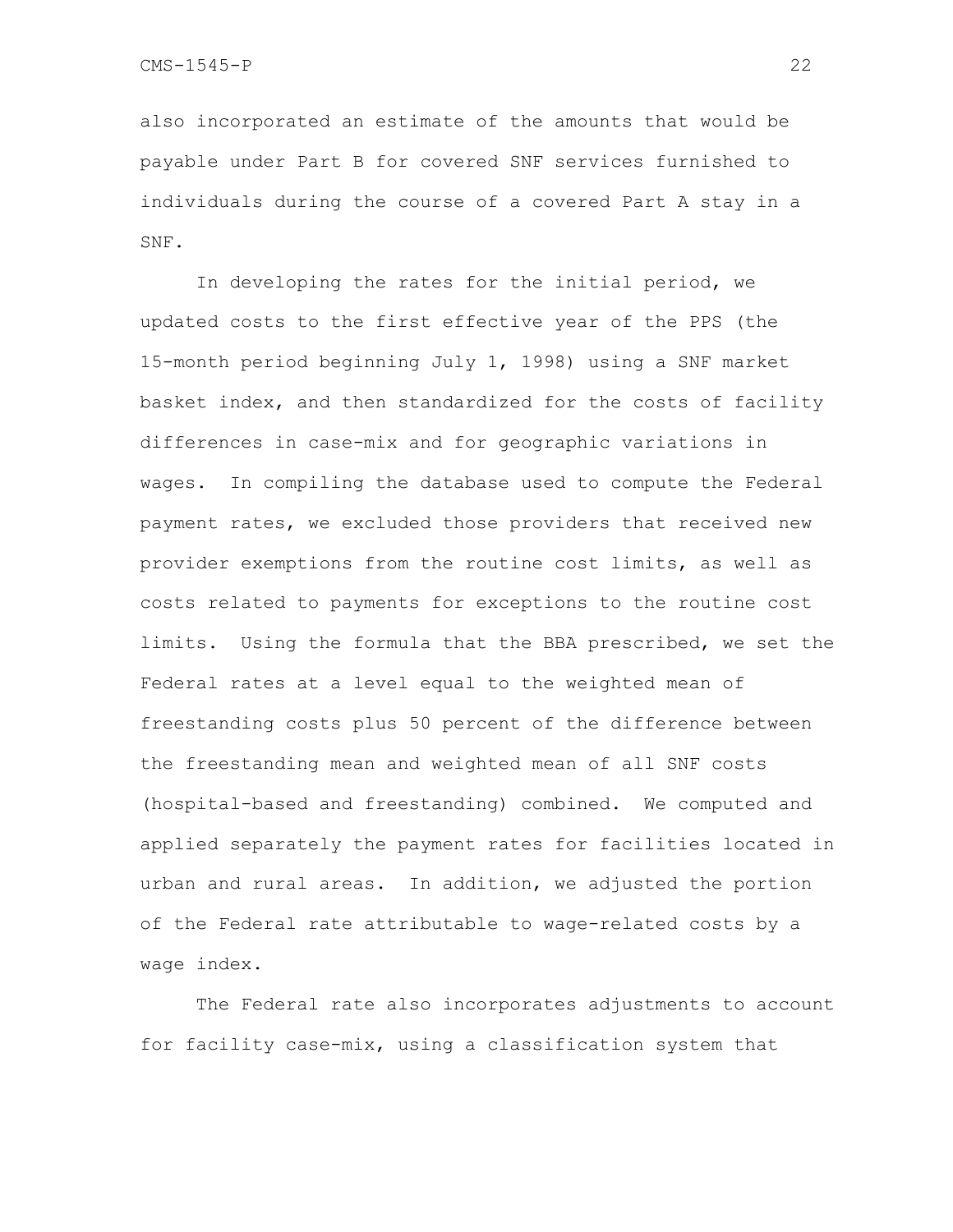accounts for the relative resource utilization of different patient types. The RUG-III classification system uses beneficiary assessment data from the Minimum Data Set (MDS) completed by SNFs to assign beneficiaries to one of 53 RUG-III groups. The original RUG-III case-mix classification system included 44 groups. However, under refinements that became effective on January 1, 2006, we added nine new groups- comprising a new Rehabilitation plus Extensive Services category--at the top of the RUG hierarchy. The May 12, 1998 interim final rule (63 FR 26252) included a complete and detailed description of the original 44-group RUG-III case-mix classification system. A comprehensive description of the refined 53-group RUG-III case-mix classification system (RUG-53) appeared in the proposed and final rules for FY 2006 (70 FR 29070, May 19, 2005, and 70 FR 45026, August 4, 2005).

Further, in accordance with section  $1888(e)$  (4)(E)(ii)(IV) of the Act, the Federal rates in this proposed rule reflect an update to the rates that we published in the July 31, 2006 final rule for FY 2007 (71 FR 43158) and the associated correction notice (71 FR 57519, September 29, 2006), equal to the full change in the SNF market basket index. A more detailed discussion of the SNF market basket index and related issues appears in sections I.F.2. and III. of this proposed rule.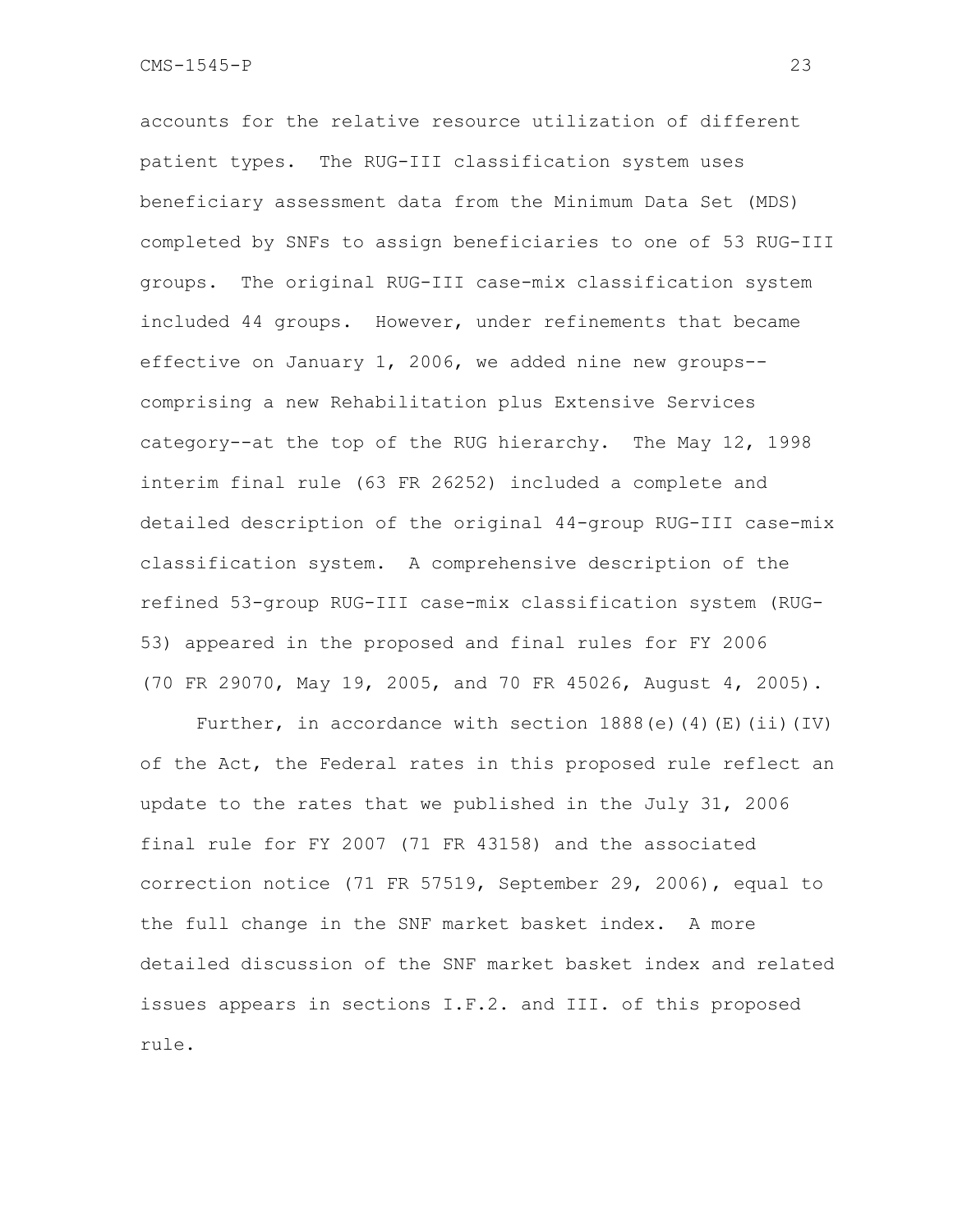2. Rate Updates Using the Skilled Nursing Facility Market Basket Index

 Section 1888(e)(5) of the Act requires us to establish a SNF market basket index that reflects changes over time in the prices of an appropriate mix of goods and services included in covered SNF services. We use the SNF market basket index to update the Federal rates on an annual basis. For FY 2008, we propose to revise and rebase the market basket to reflect 2004 total cost data as detailed in section III.A. The proposed FY 2008 market basket increase is 3.3 percent. (However, we note that both the President's budget and the recommendations of the Medicare Payment Advisory Commission (MedPAC) include a proposal for a zero percent update in the SNF market basket for FY 2008, and that the provisions outlined in this proposed rule would need to reflect any legislation that the Congress enacts to adopt this proposal.)

As explained in the final rule for FY 2004 (66 FR 46058, August 4, 2003), the annual update of the payment rates includes, as appropriate, an adjustment to account for market basket forecast error. When we initially proposed the forecast error adjustment (68 FR 34768, June 10, 2003), we noted that significant previous forecast errors had resulted from wages and benefits for SNF workers increasing more rapidly than expected. In the SNF PPS final rule for FY 2004,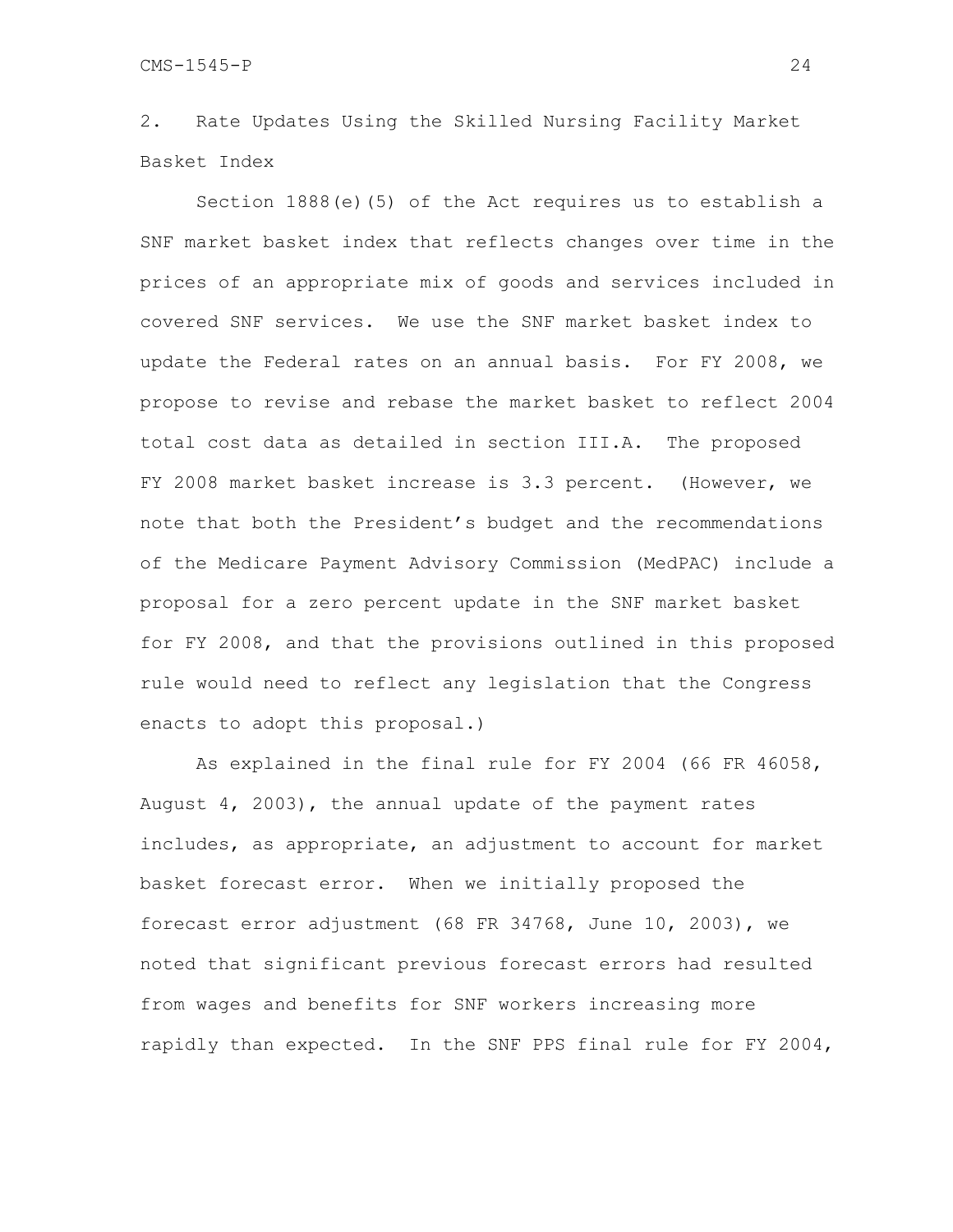we then proceeded to correct for those forecast errors with a one-time, cumulative adjustment relating to the FYs 2000 through 2002 updates, resulting in a 3.26 percentage point addition to the market basket update. We also provided for subsequent adjustments in succeeding fiscal years whenever the difference between the forecasted and actual market basket increases exceeds a specified threshold, which we indicated at the time would likely be 0.25 percentage point.

However, we believe that it is now appropriate to draw a distinction between the kind of exceptional, unanticipated major increases in wages and benefits that initially gave rise to this policy and the much smaller variances between forecasted and actual change that more typically occur from year to year, in recognition that a certain level of imprecision is inherently associated with measuring statistics. In general, the SNF market basket is expected to reasonably project inflationary price pressures. Further, according to MedPAC analysis, we note that freestanding SNFs (which represent more than 80 percent of all SNFs) have received Medicare payments that exceeded costs by 10.8 percent or more since 2001, and Medicare margins are projected to be 11 percent in 2007. Moreover, following the initial, cumulative 3.26 percent forecast error adjustment relating to FYs 2000 through 2002 updates, the differences between the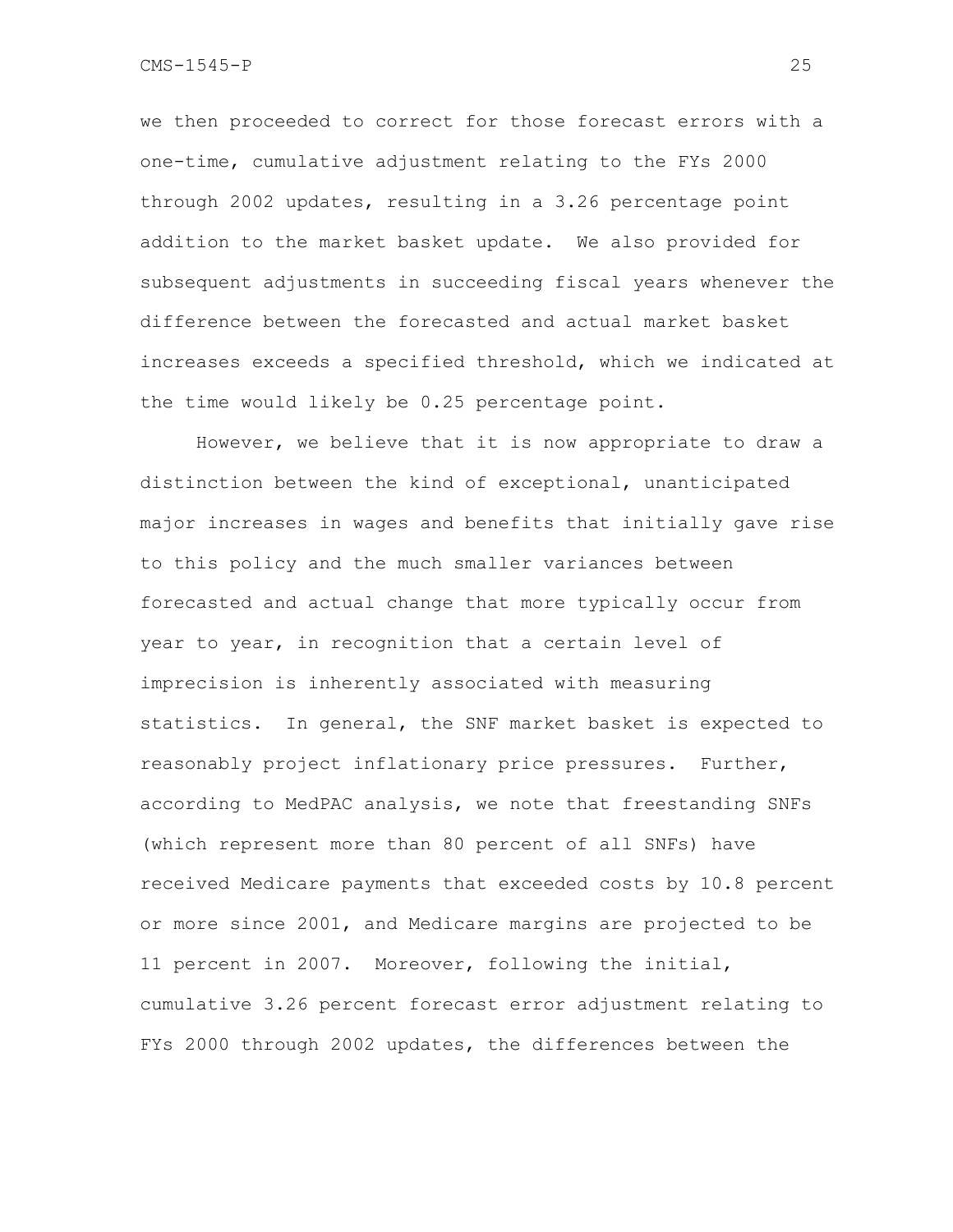forecasted and actual increases in the market basket for each of the subsequent fiscal years have been far smaller in magnitude (0.3 percentage point or less) than the ones that originally had prompted the adoption of this policy.

Accordingly, we believe it would be appropriate at this point to recalibrate the specified threshold for triggering a forecast error adjustment, in a manner that distinguishes between the major forecast errors that gave rise to this policy initially and the far more typical minor variances that have consistently occurred in each of the succeeding years. As indicated in our original proposal for a forecast error adjustment, we believe that establishing a minimum threshold for making such adjustments reflects the concept that there is generally a minimal amount of imprecision that is inherently associated with measuring statistics, and that any such threshold should be sufficiently high to screen out small variations that may arise from this imprecision. At this point, however, we are concerned that the existing 0.25 percentage point threshold may not be high enough to accomplish this and to focus instead on the more significant variations--those of a magnitude that would indicate a failure to reflect accurately the actual historical price changes faced by SNFs--which the forecast error adjustment was originally created to address.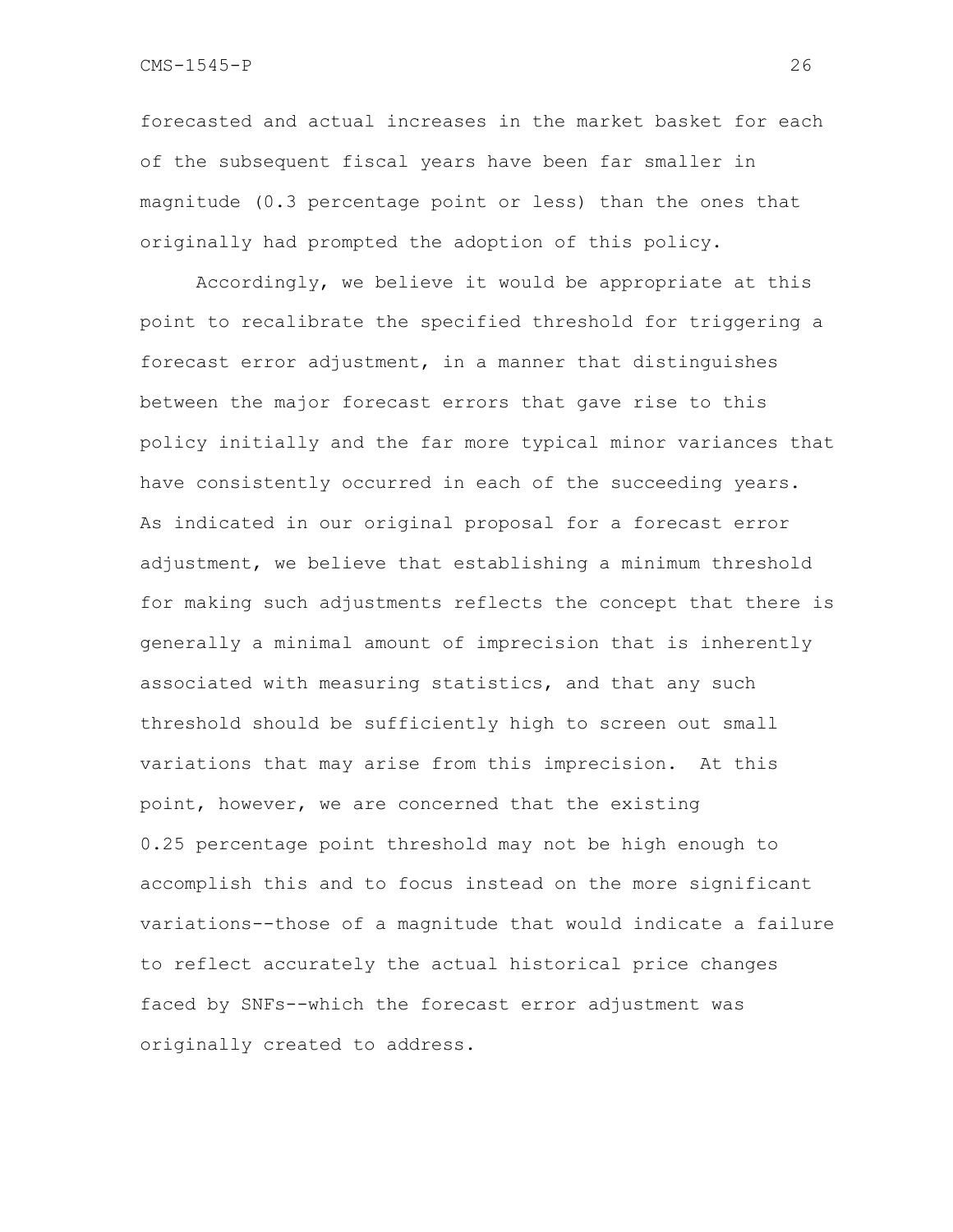We believe that a threshold of 0.5 percentage point represents an amount that is sufficiently high to screen out the expected minor variances in a projected statistical methodology, while at the same time appropriately serving to trigger an adjustment in those instances where it is clear that the historical price changes are not being adequately reflected. Therefore, this proposed rule would raise the threshold for triggering a forecast error adjustment under the SNF PPS from the current 0.25 percentage point to 0.5 percentage point, effective with FY 2008.

We are also considering a higher threshold for the forecast error adjustment, up to 1.0 percentage point. This would be consistent with the relative magnitude of forecast error that is addressed by the inpatient hospital capital PPS forecast error adjustment. Both the SNF and inpatient hospital capital PPS forecast error adjustments currently utilize a 0.25 percent threshold. However, the inpatient hospital capital PPS's average annual forecasted market basket update from FY 1996 through FY 2006 (the period of historical data used for forecast error adjustments to date) was approximately 0.9 percent. In contrast, the SNF PPS's average annual forecasted market basket update from FY 2000 through FY 2006 (the period of historical data used for forecast error adjustments to date) was approximately 3.1 percent. Thus, the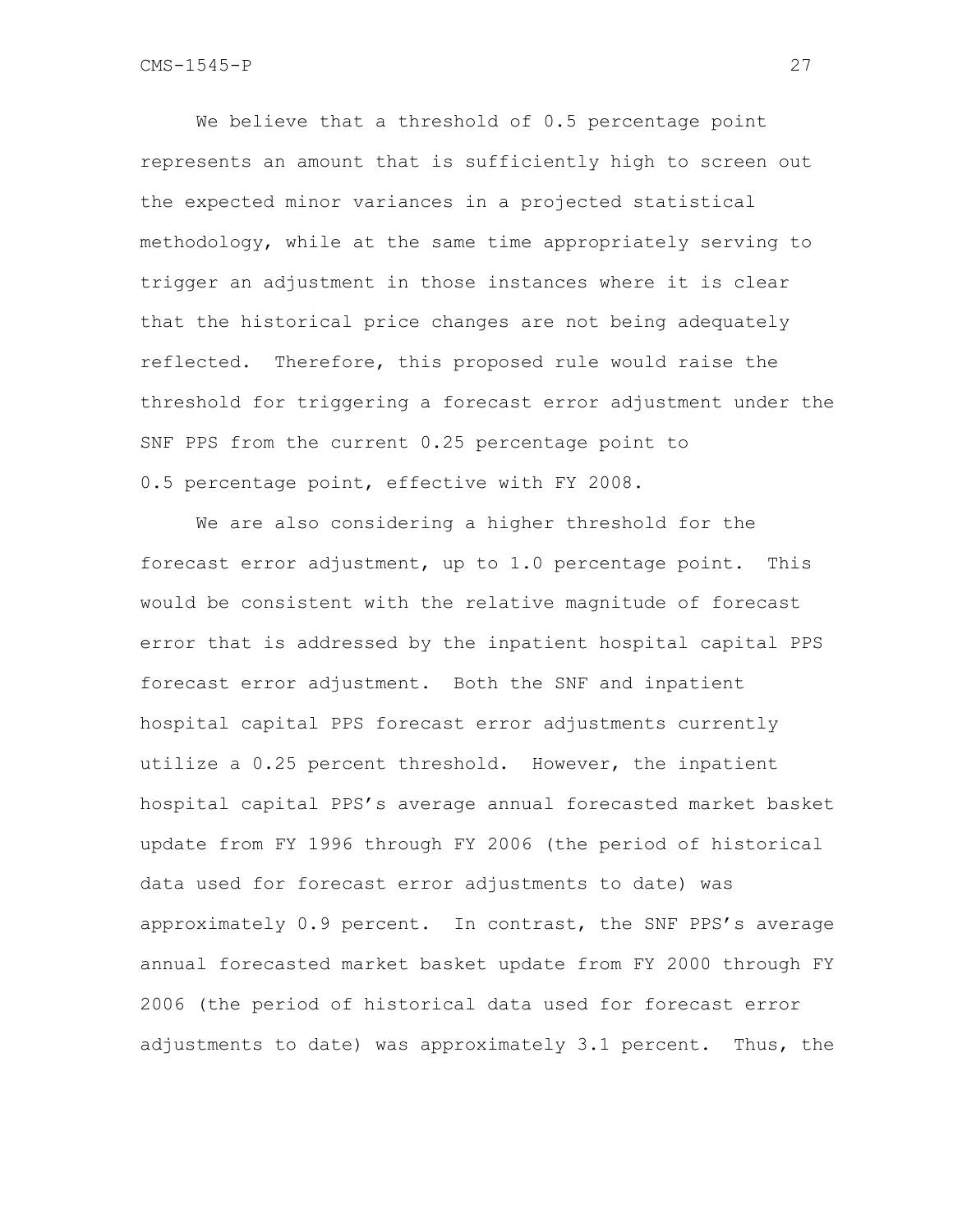CMS-1545-P 28

0.25 percentage point threshold addressed forecast errors equaling 28 percent or more of the average annual forecasted market basket update under the inpatient hospital capital PPS, compared with 8 percent of the average annual forecasted market basket update under the SNF PPS. Utilizing a 1 percentage point forecast error adjustment threshold under the SNF PPS would address forecast errors equaling 32 percent or more of the average annual forecasted market basket update, which is more consistent with the relative magnitude of forecast error for which adjustment is made under the inpatient hospital capital PPS.

While this rule proposes applying the new threshold in FY 2008, we are also considering delaying implementation of this change to FY 2009. We specifically invite comments on increasing the forecast error adjustment threshold and making the proposal effective in FY 2009.

As the difference between the estimated and actual amount of change falls below the proposed 0.5 percentage point threshold, no forecast error adjustment is appropriate in FY 2008. For FY 2006 (the most recently available fiscal year for which there is final data), the estimated increase in the market basket index was 3.1 percentage points, while the actual increase was 3.4 percentage points, resulting in a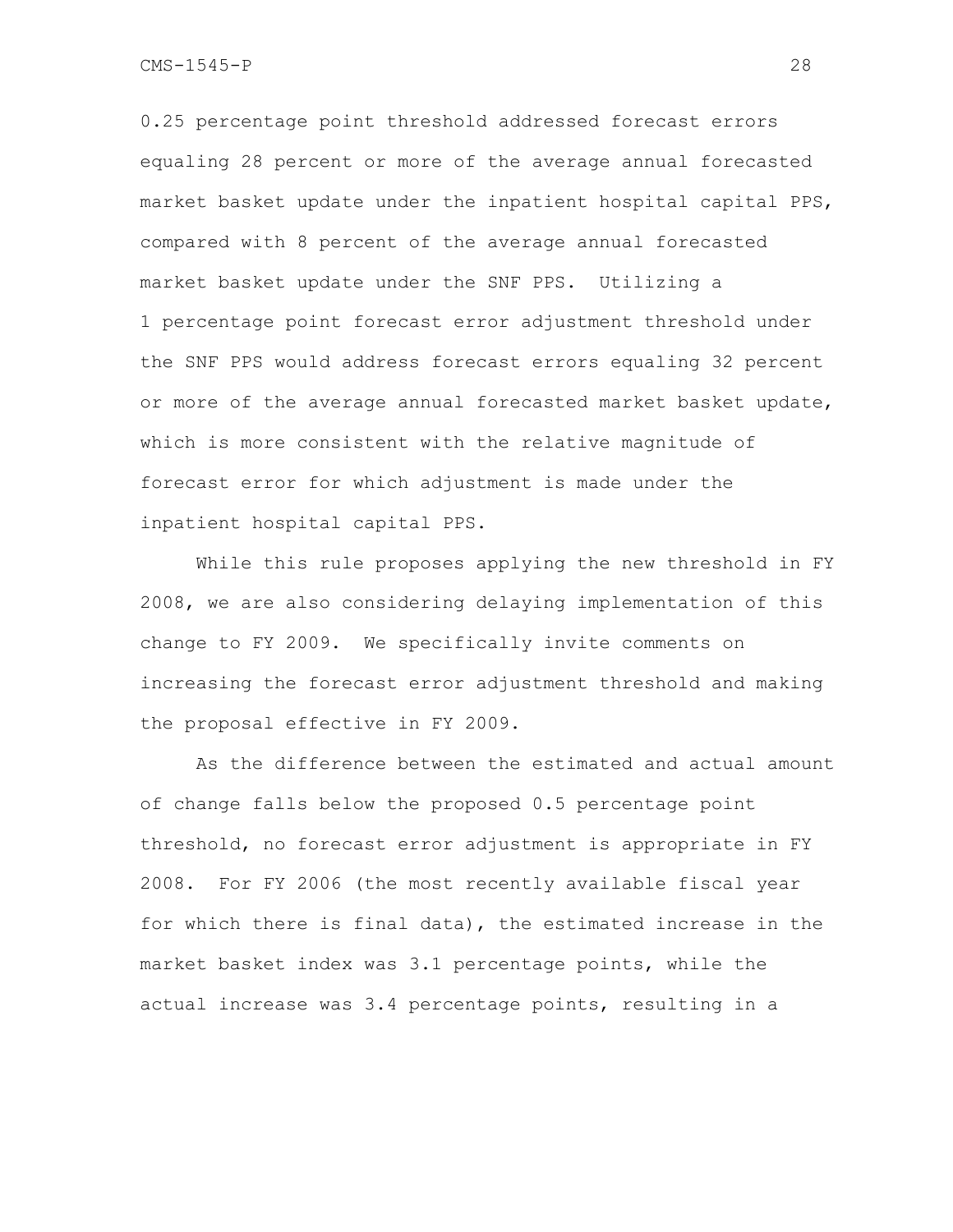0.3 percentage point difference. Table 1 below shows the forecasted and actual market basket amount for FY 2006.

### **Table 1 - Difference between the Forecasted and Actual Market Basket Increases for FY 2006**

| Index | Forecasted<br>FY 2006 Increase* | <b>Actual</b><br>FY 2006 Increase** | FY 2006 Difference |
|-------|---------------------------------|-------------------------------------|--------------------|
| SNF   | ا ، ب                           |                                     | 0.3                |

\*Published in Federal Register; based on second quarter 2005 Global Insight Inc. forecast (97 index). \*\*Based on the first quarter 2007 Global Insight forecast (97 index).

**II. Annual Update of Payment Rates Under the Prospective Payment System for Skilled Nursing Facilities** 

**[If you choose to comment on issues in this section, please include the caption "Annual Update" at the beginning of your comments.]** 

#### A. Federal Prospective Payment System

 This proposed rule sets forth a schedule of Federal prospective payment rates applicable to Medicare Part A SNF services beginning October 1, 2007. The schedule incorporates per diem Federal rates that provide Part A payment for all costs of services furnished to a beneficiary in a SNF during a Medicare-covered stay.

1. Costs and Services Covered by the Federal Rates

The Federal rates apply to all costs (routine, ancillary, and capital-related) of covered SNF services other than costs associated with approved educational activities as defined in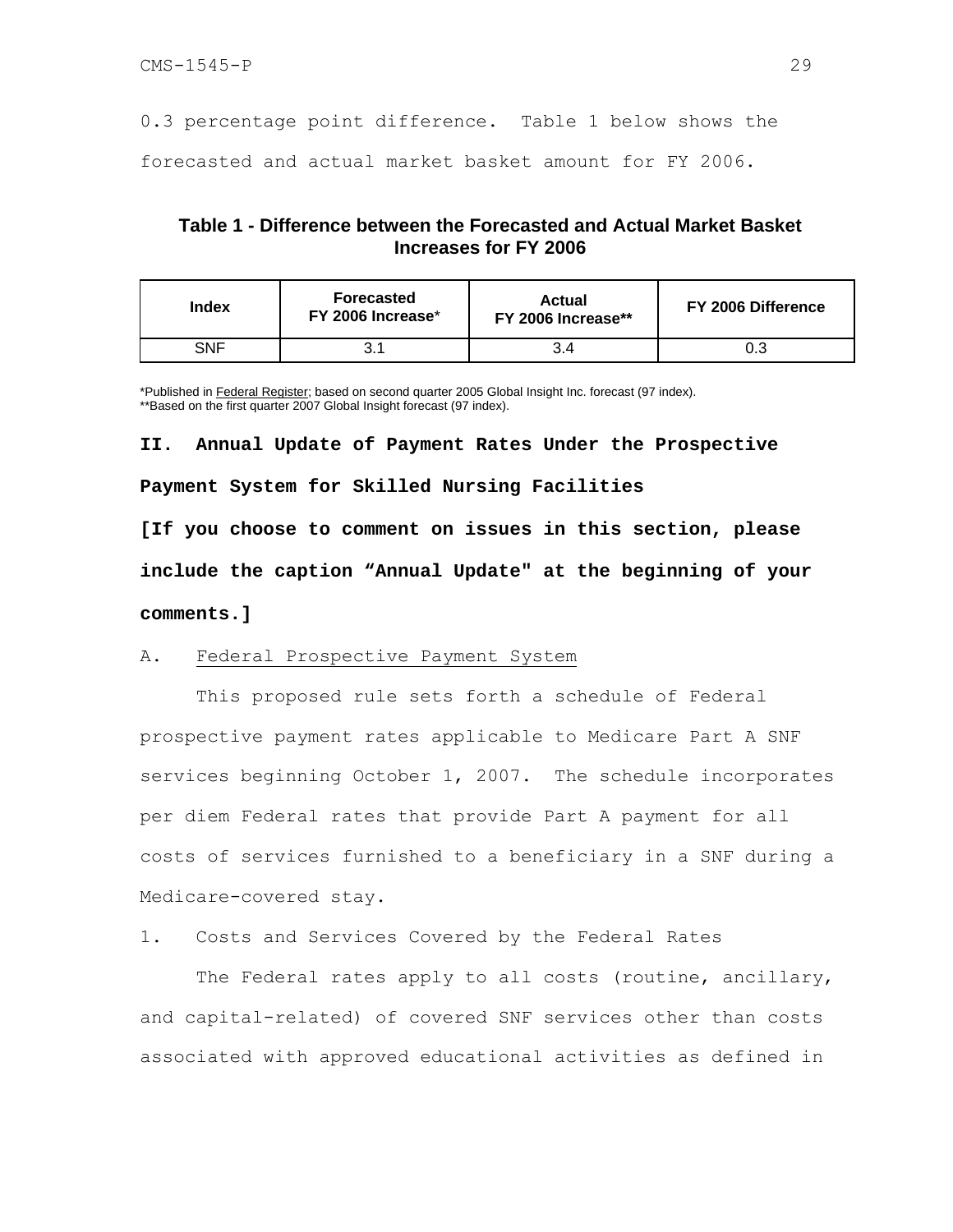§413.85. Under section 1888(e)(2) of the Act, covered SNF services include post-hospital SNF services for which benefits are provided under Part A (the hospital insurance program), as well as all items and services (other than those services excluded by statute) that, before July 1, 1998, were paid under Part B (the supplementary medical insurance program) but furnished to Medicare beneficiaries in a SNF during a Part A covered stay. (These excluded service categories are discussed in greater detail in section V.B.2. of the May 12, 1998 interim final rule (63 FR 26295-97)).

2. Methodology Used for the Calculation of the Federal Rates The proposed FY 2008 rates would reflect an update using the full amount of the latest market basket index. The FY 2008 market basket increase factor is 3.3 percent. A complete description of the multi-step process initially appeared in the May 12, 1998 interim final rule (63 FR 26252), as further revised in subsequent rules. We note that in accordance with section 101(c)(2) of the BBRA, the previous, temporary increases in the per diem adjusted payment rates for certain designated RUGs, as specified in section 101(a) of the BBRA and section 314 of the BIPA, are no longer in effect due to the implementation of case-mix refinements as of January 1, 2006. However, the temporary increase of 128 percent in the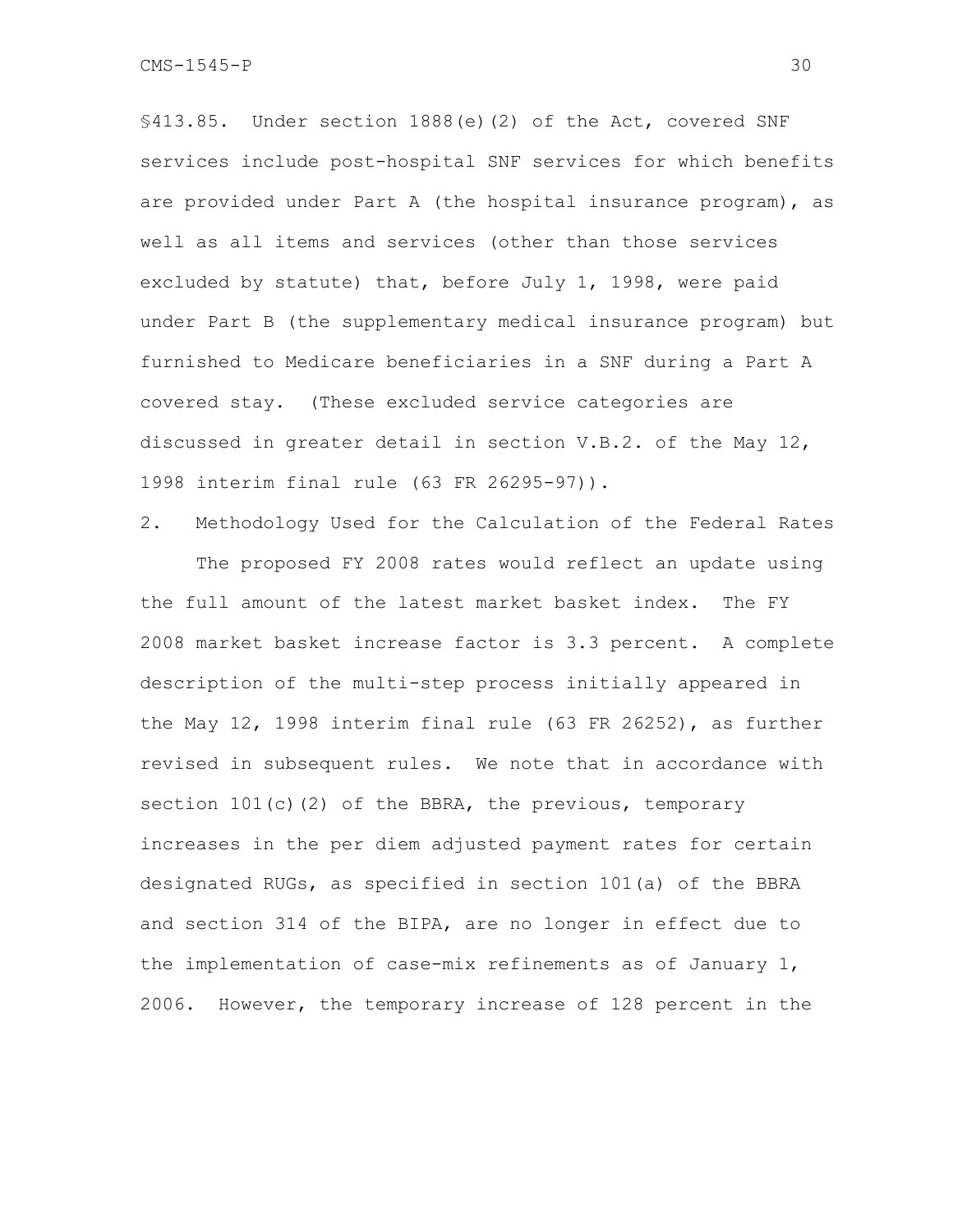per diem adjusted payment rates for SNF residents with AIDS, enacted by section 511 of the MMA, remains in effect.

 We used the SNF market basket to adjust each per diem component of the Federal rates forward to reflect cost increases occurring between the midpoint of the Federal fiscal year beginning October 1, 2006, and ending September 30, 2007, and the midpoint of the Federal fiscal year beginning October 1, 2007, and ending September 30, 2008, to which the payment rates apply. In accordance with section 1888(e)(4)(E)(ii)(IV) of the Act, we update the payment rates for FY 2008 by a factor equal to the full market basket index percentage increase. We further adjust the rates by a wage index budget neutrality factor, described later in this section. Tables 2 and 3 reflect the updated components of the unadjusted Federal rates for FY 2008.

| Table 2                                  |  |  |  |  |  |  |  |  |
|------------------------------------------|--|--|--|--|--|--|--|--|
| FY 2008 Unadjusted Federal Rate Per Diem |  |  |  |  |  |  |  |  |
| <b>Urban</b>                             |  |  |  |  |  |  |  |  |

| <b>Rate Component</b>  | Nursing - Case-   Therapy - Case-   Therapy - Non-  <br>Mix | Mix      | Case-mix | <b>Non-Case-Mix</b> |
|------------------------|-------------------------------------------------------------|----------|----------|---------------------|
| <b>Per Diem Amount</b> | \$146.77                                                    | \$110.55 | \$14.56  | \$74.90             |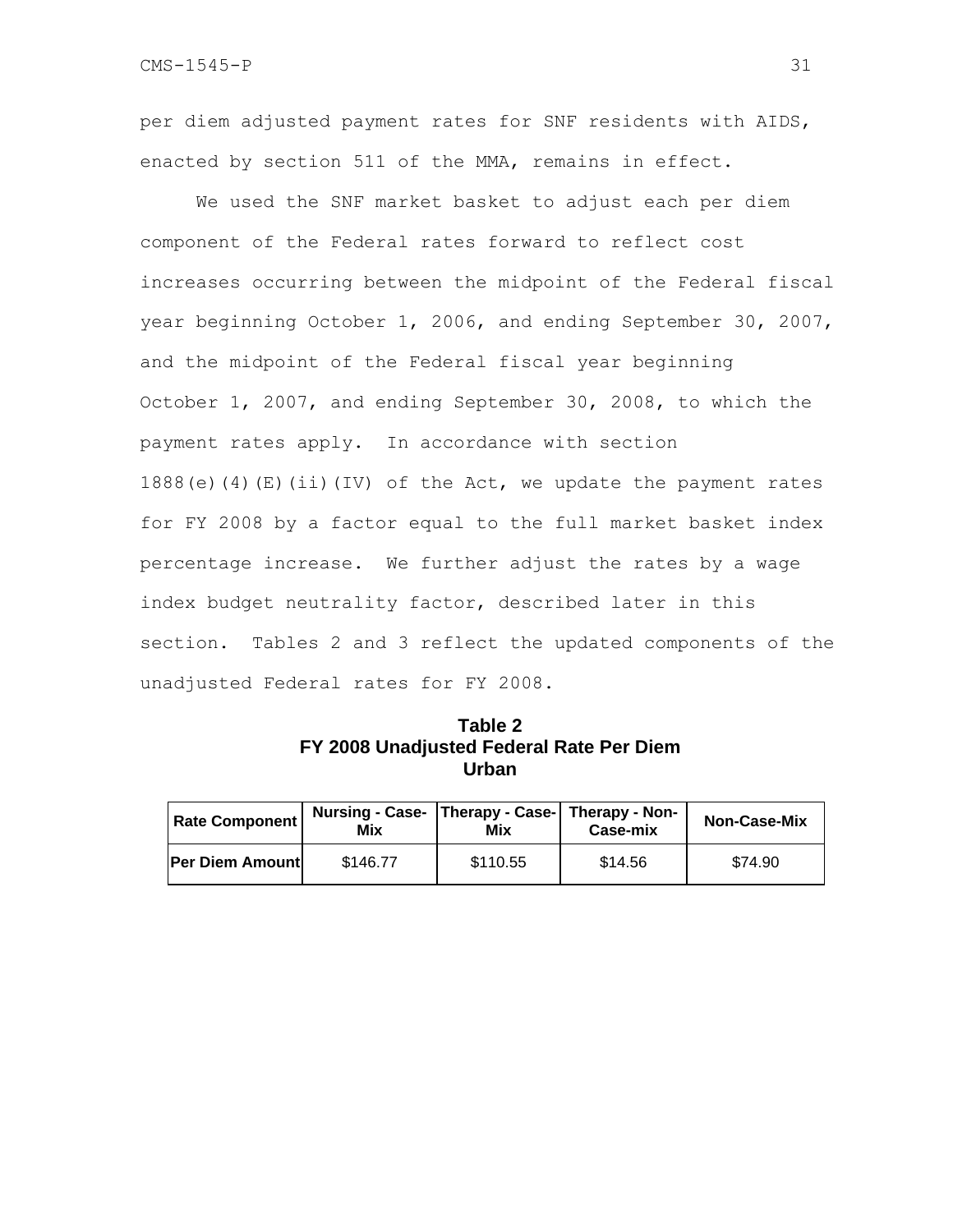| Nursing - Case-   Therapy - Case-   Therapy - Non-<br><b>Rate Component</b><br>Mix |          | Mix      | Case-mix | <b>Non-Case-Mix</b> |
|------------------------------------------------------------------------------------|----------|----------|----------|---------------------|
| Per Diem Amount                                                                    | \$140.22 | \$127.48 | \$15.55  | \$76.29             |

## **Table 3 FY 2008 Unadjusted Federal Rate Per Diem Rural**

#### B. Case-Mix Refinements

 Under the BBA, each update of the SNF PPS payment rates must include the case-mix classification methodology applicable for the coming Federal fiscal year. As indicated in section I.F.1. of this proposed rule, the payment rates set forth herein reflect the use of the refined RUG-53 that we discussed in detail in the proposed and final rules for FY 2006 (70 FR 29070, May 19, 2005, and 70 FR 45026, August 4, 2005). As noted in the FY 2006 final rule, we deferred RUG-53 implementation from the beginning of FY 2006 (October 1, 2005) until January 1, 2006, in order to allow sufficient time to prepare for and ease the transition to the refinements (70 FR 45034).

We list the case-mix adjusted payment rates separately for urban and rural SNFs in Tables 4 and 5, with the corresponding case-mix values. These tables do not reflect the AIDS add-on enacted by section 511 of the MMA, which we apply only after making all other adjustments (wage and casemix).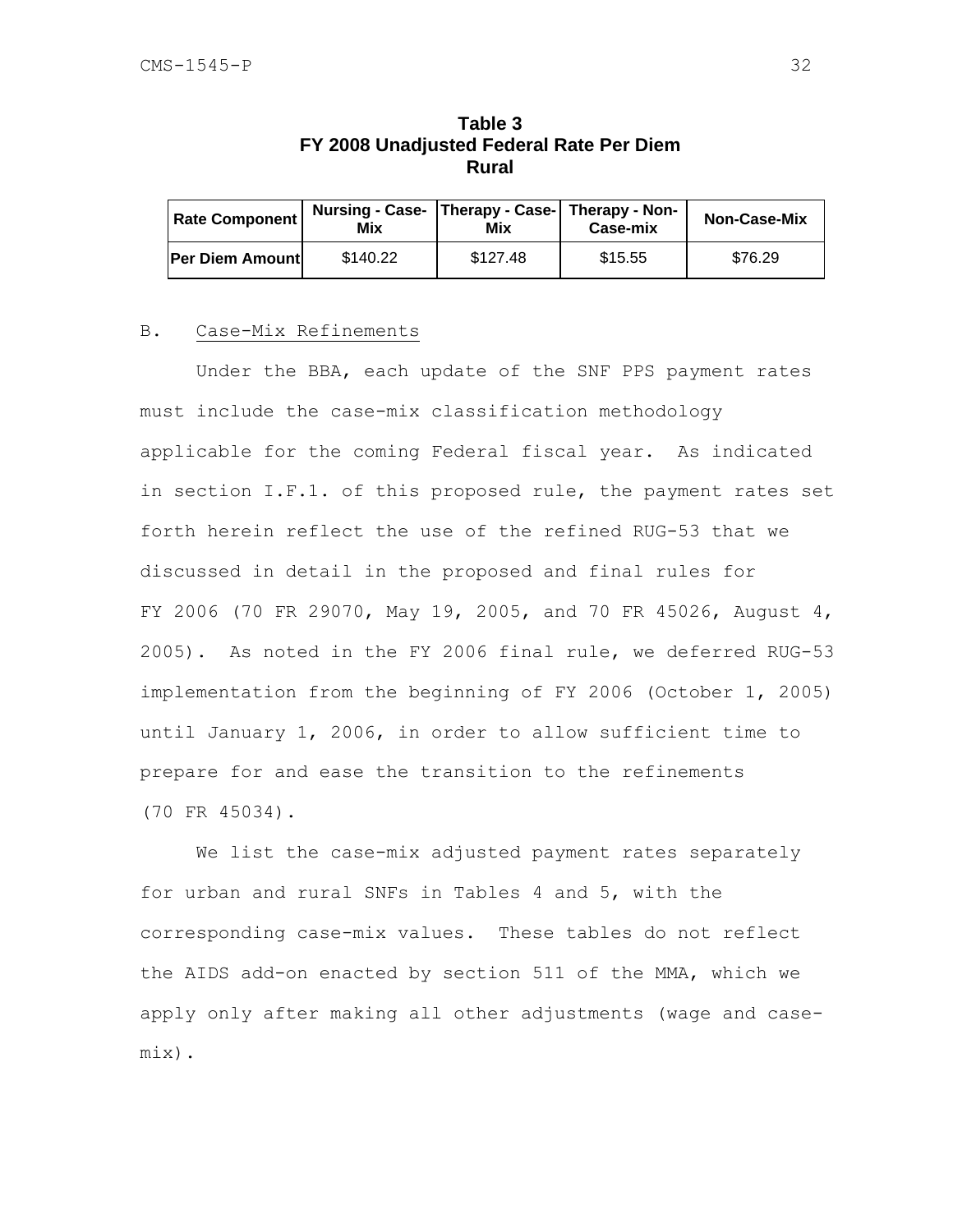# **Table 4. RUG-53 CASE-MIX ADJUSTED FEDERAL RATES AND ASSOCIATED INDEXES URBAN**

| <b>RUG-III</b>  | <b>Nursing</b> | <b>Therapy</b> | <b>Nursing</b> | <b>Therapy</b>   | Non-case Mix        | Non-case Mix | <b>Total</b> |
|-----------------|----------------|----------------|----------------|------------------|---------------------|--------------|--------------|
| Category        | <b>Index</b>   | <b>Index</b>   | Component      | <b>Component</b> | <b>Therapy Comp</b> | Component    | Rate         |
| <b>RUX</b>      | 1.90           | 2.25           | 278.86         | 248.74           |                     | 74.90        | 602.50       |
| <b>RUL</b>      | 1.40           | 2.25           | 205.48         | 248.74           |                     | 74.90        | 529.12       |
| <b>RVX</b>      | 1.54           | 1.41           | 226.03         | 155.88           |                     | 74.90        | 456.81       |
| <b>RVL</b>      | 1.33           | 1.41           | 195.20         | 155.88           |                     | 74.90        | 425.98       |
| <b>RHX</b>      | 1.42           | 0.94           | 208.41         | 103.92           |                     | 74.90        | 387.23       |
| <b>RHL</b>      | 1.37           | 0.94           | 201.07         | 103.92           |                     | 74.90        | 379.89       |
| <b>RMX</b>      | 1.93           | 0.77           | 283.27         | 85.12            |                     | 74.90        | 443.29       |
| <b>RML</b>      | 1.68           | 0.77           | 246.57         | 85.12            |                     | 74.90        | 406.59       |
| <b>RLX</b>      | 1.31           | 0.43           | 192.27         | 47.54            |                     | 74.90        | 314.71       |
| <b>RUC</b>      | 1.28           | 2.25           | 187.87         | 248.74           |                     | 74.90        | 511.51       |
| <b>RUB</b>      | 0.99           | 2.25           | 145.30         | 248.74           |                     | 74.90        | 468.94       |
| <b>RUA</b>      | 0.84           | 2.25           | 123.29         | 248.74           |                     | 74.90        | 446.93       |
| <b>RVC</b>      | 1.23           | 1.41           | 180.53         | 155.88           |                     | 74.90        | 411.31       |
| <b>RVB</b>      | 1.09           | 1.41           | 159.98         | 155.88           |                     | 74.90        | 390.76       |
| <b>RVA</b>      | 0.82           | 1.41           | 120.35         | 155.88           |                     | 74.90        | 351.13       |
| <b>RHC</b>      | 1.22           | 0.94           | 179.06         | 103.92           |                     | 74.90        | 357.88       |
| <b>RHB</b>      | 1.11           | 0.94           | 162.91         | 103.92           |                     | 74.90        | 341.73       |
| <b>RHA</b>      | 0.94           | 0.94           | 137.96         | 103.92           |                     | 74.90        | 316.78       |
| <b>RMC</b>      | 1.15           | 0.77           | 168.79         | 85.12            |                     | 74.90        | 328.81       |
| <b>RMB</b>      | 1.09           | 0.77           | 159.98         | 85.12            |                     | 74.90        | 320.00       |
| <b>RMA</b>      | 1.04           | 0.77           | 152.64         | 85.12            |                     | 74.90        | 312.66       |
| <b>RLB</b>      | 1.14           | 0.43           | 167.32         | 47.54            |                     | 74.90        | 289.76       |
| <b>RLA</b>      | 0.85           | 0.43           | 124.75         | 47.54            |                     | 74.90        | 247.19       |
| SE <sub>3</sub> | 1.86           |                | 272.99         |                  | 14.56               | 74.90        | 362.45       |
| SE <sub>2</sub> | 1.49           |                | 218.69         |                  | 14.56               | 74.90        | 308.15       |
| SE <sub>1</sub> | 1.26           |                | 184.93         |                  | 14.56               | 74.90        | 274.39       |
| <b>SSC</b>      | 1.23           |                | 180.53         |                  | 14.56               | 74.90        | 269.99       |
| <b>SSB</b>      | 1.13           |                | 165.85         |                  | 14.56               | 74.90        | 255.31       |
| <b>SSA</b>      | 1.10           |                | 161.45         |                  | 14.56               | 74.90        | 250.91       |
| CC <sub>2</sub> | 1.22           |                | 179.06         |                  | 14.56               | 74.90        | 268.52       |
| CC <sub>1</sub> | 1.06           |                | 155.58         |                  | 14.56               | 74.90        | 245.04       |
| CB <sub>2</sub> | 0.98           |                | 143.83         |                  | 14.56               | 74.90        | 233.29       |
| CB1             | 0.91           |                | 133.56         |                  | 14.56               | 74.90        | 223.02       |
| CA <sub>2</sub> | 0.90           |                | 132.09         |                  | 14.56               | 74.90        | 221.55       |
| CA <sub>1</sub> | 0.80           |                | 117.42         |                  | 14.56               | 74.90        | 206.88       |
| IB <sub>2</sub> | 0.74           |                | 108.61         |                  | 14.56               | 74.90        | 198.07       |
| IB1             | 0.72           |                | 105.67         |                  | 14.56               | 74.90        | 195.13       |
| IA <sub>2</sub> | 0.61           |                | 89.53          |                  | 14.56               | 74.90        | 178.99       |
| IA1             | 0.56           |                | 82.19          |                  | 14.56               | 74.90        | 171.65       |
| BB <sub>2</sub> | 0.73           |                | 107.14         |                  | 14.56               | 74.90        | 196.60       |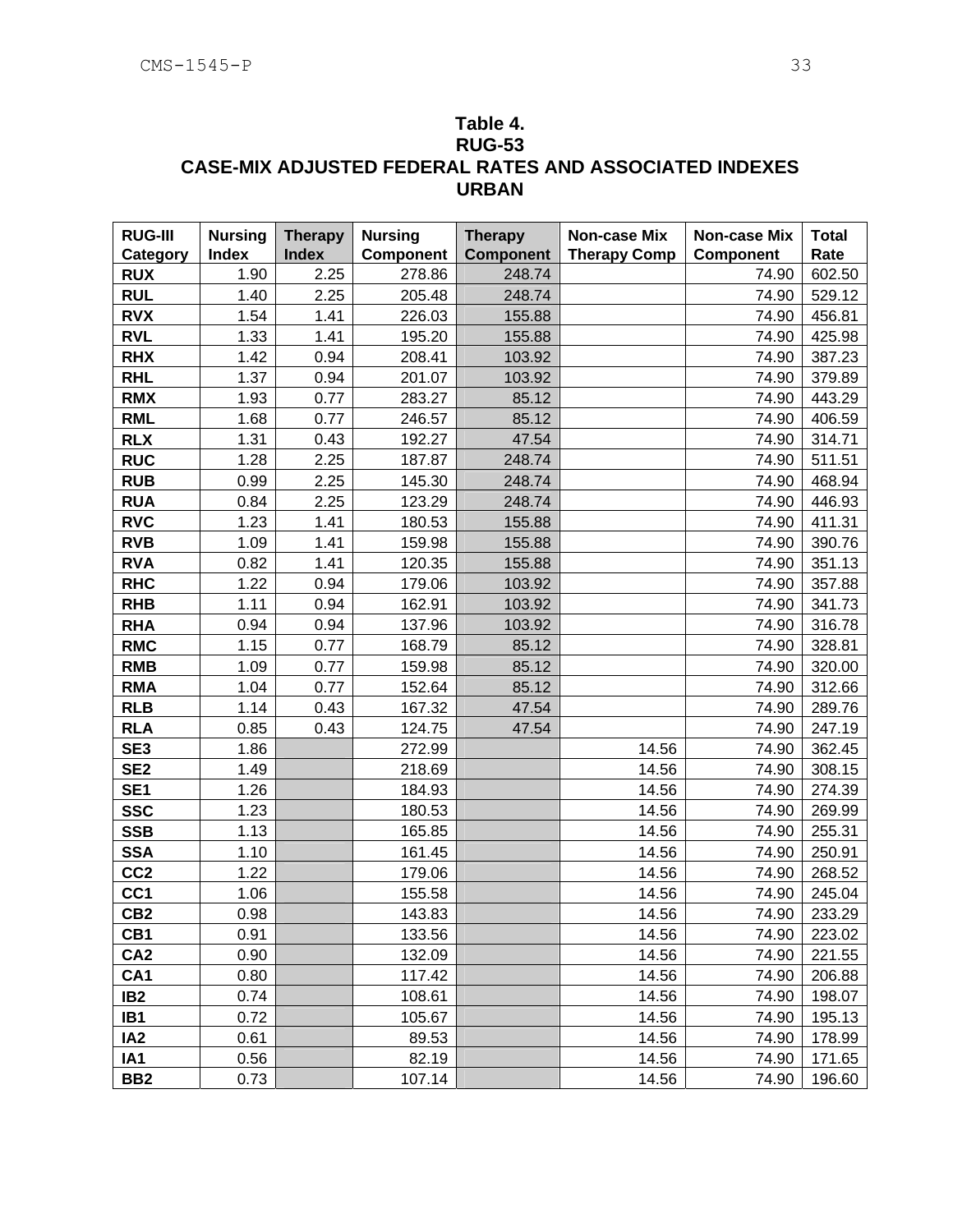| BB <sub>1</sub> | 0.69 | 101.27 | 14.56 | 74.90 | 190.73 |
|-----------------|------|--------|-------|-------|--------|
| BA <sub>2</sub> | 0.60 | 88.06  | 14.56 | 74.90 | 177.52 |
| <b>BA1</b>      | 0.52 | 76.32  | 14.56 | 74.90 | 165.78 |
| PE <sub>2</sub> | 0.85 | 124.75 | 14.56 | 74.90 | 214.21 |
| PE <sub>1</sub> | 0.82 | 120.35 | 14.56 | 74.90 | 209.81 |
| PD <sub>2</sub> | 0.78 | 114.48 | 14.56 | 74.90 | 203.94 |
| PD <sub>1</sub> | 0.76 | 111.55 | 14.56 | 74.90 | 201.01 |
| PC <sub>2</sub> | 0.71 | 104.21 | 14.56 | 74.90 | 193.67 |
| PC <sub>1</sub> | 0.69 | 101.27 | 14.56 | 74.90 | 190.73 |
| PB <sub>2</sub> | 0.55 | 80.72  | 14.56 | 74.90 | 170.18 |
| PB1             | 0.54 | 79.26  | 14.56 | 74.90 | 168.72 |
| PA <sub>2</sub> | 0.53 | 77.79  | 14.56 | 74.90 | 167.25 |
| PA <sub>1</sub> | 0.50 | 73.39  | 14.56 | 74.90 | 162.85 |

## **Table 5. RUG-53 CASE-MIX ADJUSTED FEDERAL RATES AND ASSOCIATED INDEXES RURAL**

| <b>RUG-III</b>         | <b>Nursing</b>      | <b>Therapy</b>       | <b>Nursing</b>      | <b>Therapy</b>             | Non-case Mix        | <b>Non-case Mix</b>       | <b>Total</b>   |
|------------------------|---------------------|----------------------|---------------------|----------------------------|---------------------|---------------------------|----------------|
| Category<br><b>RUX</b> | <b>Index</b><br>1.9 | <b>Index</b><br>2.25 | Component<br>266.42 | <b>Component</b><br>286.83 | <b>Therapy Comp</b> | <b>Component</b><br>76.29 | Rate<br>629.54 |
|                        |                     |                      |                     |                            |                     |                           |                |
| <b>RUL</b>             | 1.4                 | 2.25                 | 196.31              | 286.83                     |                     | 76.29                     | 559.43         |
| <b>RVX</b>             | 1.54                | 1.41                 | 215.94              | 179.75                     |                     | 76.29                     | 471.98         |
| <b>RVL</b>             | 1.33                | 1.41                 | 186.49              | 179.75                     |                     | 76.29                     | 442.53         |
| <b>RHX</b>             | 1.42                | 0.94                 | 199.11              | 119.83                     |                     | 76.29                     | 395.23         |
| <b>RHL</b>             | 1.37                | 0.94                 | 192.10              | 119.83                     |                     | 76.29                     | 388.22         |
| <b>RMX</b>             | 1.93                | 0.77                 | 270.62              | 98.16                      |                     | 76.29                     | 445.07         |
| <b>RML</b>             | 1.68                | 0.77                 | 235.57              | 98.16                      |                     | 76.29                     | 410.02         |
| <b>RLX</b>             | 1.31                | 0.43                 | 183.69              | 54.82                      |                     | 76.29                     | 314.80         |
| <b>RUC</b>             | 1.28                | 2.25                 | 179.48              | 286.83                     |                     | 76.29                     | 542.60         |
| <b>RUB</b>             | 0.99                | 2.25                 | 138.82              | 286.83                     |                     | 76.29                     | 501.94         |
| <b>RUA</b>             | 0.84                | 2.25                 | 117.78              | 286.83                     |                     | 76.29                     | 480.90         |
| <b>RVC</b>             | 1.23                | 1.41                 | 172.47              | 179.75                     |                     | 76.29                     | 428.51         |
| <b>RVB</b>             | 1.09                | 1.41                 | 152.84              | 179.75                     |                     | 76.29                     | 408.88         |
| <b>RVA</b>             | 0.82                | 1.41                 | 114.98              | 179.75                     |                     | 76.29                     | 371.02         |
| <b>RHC</b>             | 1.22                | 0.94                 | 171.07              | 119.83                     |                     | 76.29                     | 367.19         |
| <b>RHB</b>             | 1.11                | 0.94                 | 155.64              | 119.83                     |                     | 76.29                     | 351.76         |
| <b>RHA</b>             | 0.94                | 0.94                 | 131.81              | 119.83                     |                     | 76.29                     | 327.93         |
| <b>RMC</b>             | 1.15                | 0.77                 | 161.25              | 98.16                      |                     | 76.29                     | 335.70         |
| <b>RMB</b>             | 1.09                | 0.77                 | 152.84              | 98.16                      |                     | 76.29                     | 327.29         |
| <b>RMA</b>             | 1.04                | 0.77                 | 145.83              | 98.16                      |                     | 76.29                     | 320.28         |
| <b>RLB</b>             | 1.14                | 0.43                 | 159.85              | 54.82                      |                     | 76.29                     | 290.96         |
| <b>RLA</b>             | 0.85                | 0.43                 | 119.19              | 54.82                      |                     | 76.29                     | 250.30         |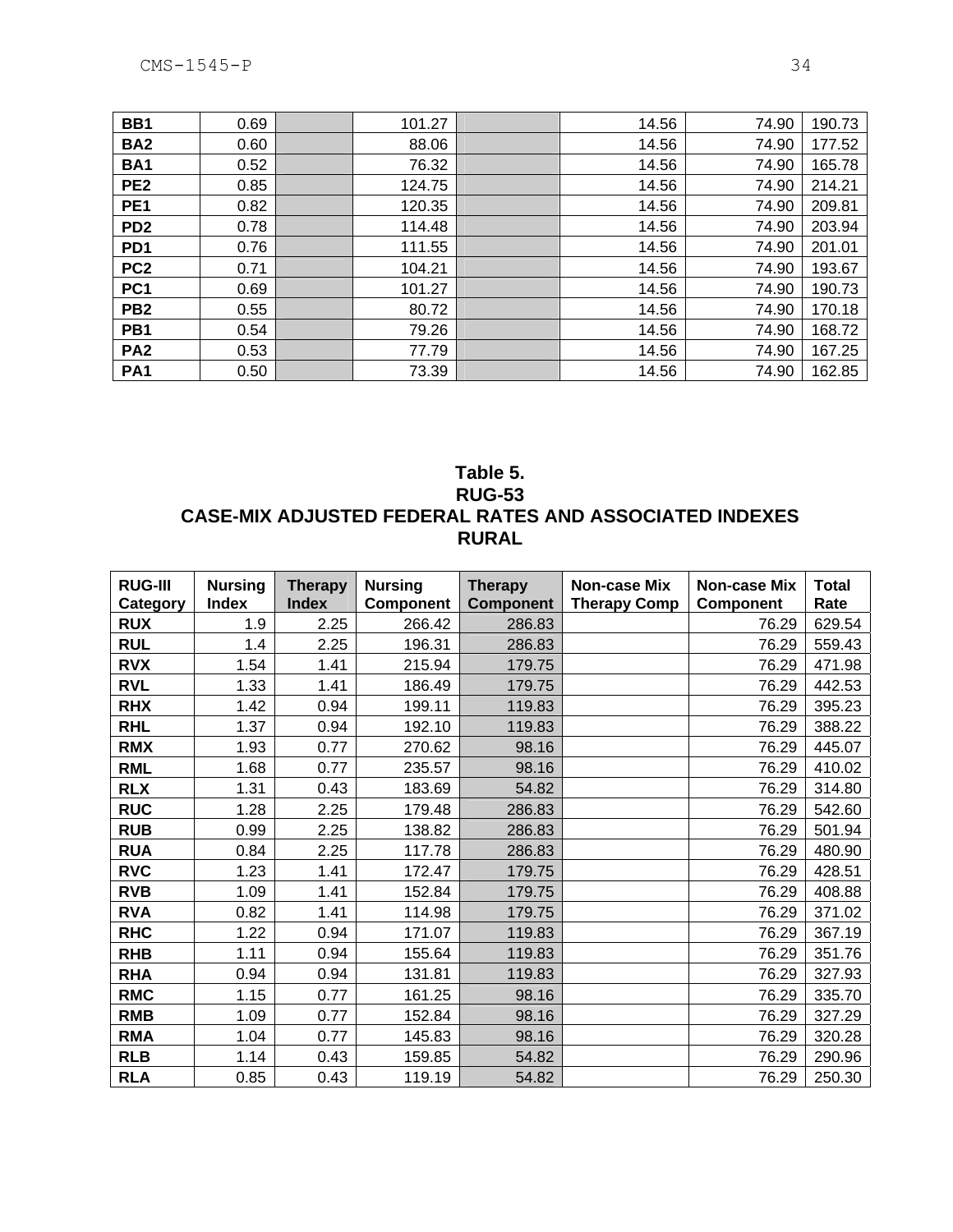| SE <sub>3</sub> | 1.86 | 260.81 | 15.55 | 76.29 | 352.65 |
|-----------------|------|--------|-------|-------|--------|
| SE <sub>2</sub> | 1.49 | 208.93 | 15.55 | 76.29 | 300.77 |
| SE <sub>1</sub> | 1.26 | 176.68 | 15.55 | 76.29 | 268.52 |
| <b>SSC</b>      | 1.23 | 172.47 | 15.55 | 76.29 | 264.31 |
| <b>SSB</b>      | 1.13 | 158.45 | 15.55 | 76.29 | 250.29 |
| <b>SSA</b>      | 1.10 | 154.24 | 15.55 | 76.29 | 246.08 |
| CC <sub>2</sub> | 1.22 | 171.07 | 15.55 | 76.29 | 262.91 |
| CC <sub>1</sub> | 1.06 | 148.63 | 15.55 | 76.29 | 240.47 |
| CB <sub>2</sub> | 0.98 | 137.42 | 15.55 | 76.29 | 229.26 |
| CB1             | 0.91 | 127.60 | 15.55 | 76.29 | 219.44 |
| CA <sub>2</sub> | 0.90 | 126.20 | 15.55 | 76.29 | 218.04 |
| CA <sub>1</sub> | 0.80 | 112.18 | 15.55 | 76.29 | 204.02 |
| IB <sub>2</sub> | 0.74 | 103.76 | 15.55 | 76.29 | 195.60 |
| IB <sub>1</sub> | 0.72 | 100.96 | 15.55 | 76.29 | 192.80 |
| IA <sub>2</sub> | 0.61 | 85.53  | 15.55 | 76.29 | 177.37 |
| IA <sub>1</sub> | 0.56 | 78.52  | 15.55 | 76.29 | 170.36 |
| BB <sub>2</sub> | 0.73 | 102.36 | 15.55 | 76.29 | 194.20 |
| BB1             | 0.69 | 96.75  | 15.55 | 76.29 | 188.59 |
| <b>BA2</b>      | 0.60 | 84.13  | 15.55 | 76.29 | 175.97 |
| <b>BA1</b>      | 0.52 | 72.91  | 15.55 | 76.29 | 164.75 |
| PE <sub>2</sub> | 0.85 | 119.19 | 15.55 | 76.29 | 211.03 |
| PE <sub>1</sub> | 0.82 | 114.98 | 15.55 | 76.29 | 206.82 |
| PD <sub>2</sub> | 0.78 | 109.37 | 15.55 | 76.29 | 201.21 |
| PD <sub>1</sub> | 0.76 | 106.57 | 15.55 | 76.29 | 198.41 |
| PC <sub>2</sub> | 0.71 | 99.56  | 15.55 | 76.29 | 191.40 |
| PC <sub>1</sub> | 0.69 | 96.75  | 15.55 | 76.29 | 188.59 |
| PB <sub>2</sub> | 0.55 | 77.12  | 15.55 | 76.29 | 168.96 |
| PB <sub>1</sub> | 0.54 | 75.72  | 15.55 | 76.29 | 167.56 |
| PA <sub>2</sub> | 0.53 | 74.32  | 15.55 | 76.29 | 166.16 |
| PA <sub>1</sub> | 0.50 | 70.11  | 15.55 | 76.29 | 161.95 |

### C. Wage Index Adjustment to Federal Rates

Section 1888(e)(4)(G)(ii) of the Act requires that we adjust the Federal rates to account for differences in area wage levels, using a wage index that we find appropriate. Since the inception of a PPS for SNFs, we have used hospital wage data in developing a wage index to be applied to SNFs. We propose to continue that practice for FY 2008, as we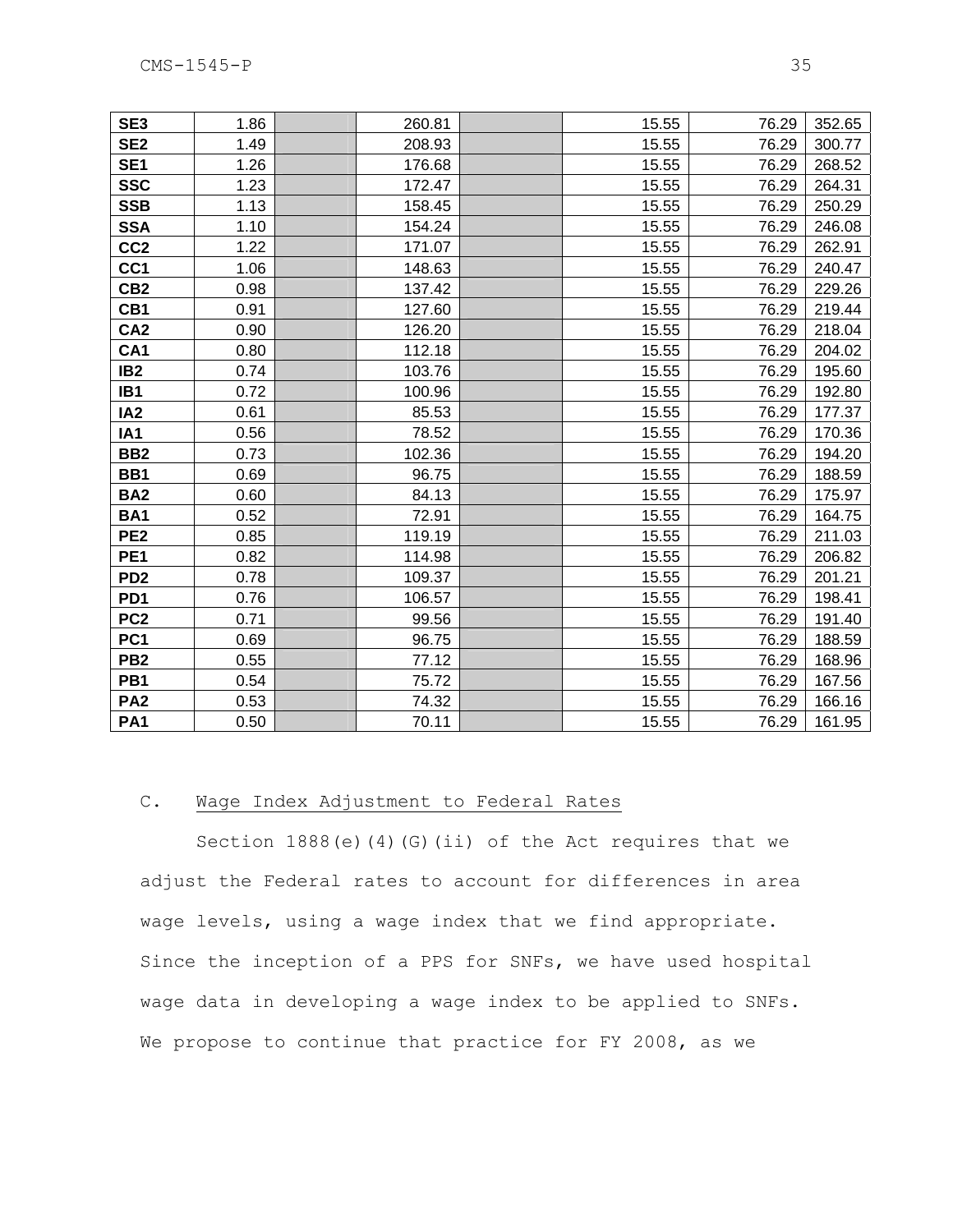continue to believe that in the absence of SNF-specific wage data, using the hospital inpatient wage data is appropriate and reasonable for the SNF PPS. As explained in the update notice for FY 2005 (69 FR 45786, July 30, 2004), the SNF PPS does not use the hospital area wage index's occupational mix adjustment, as this adjustment serves specifically to define the occupational categories more clearly in a hospital setting; moreover, the collection of the occupational wage data also excludes any wage data related to SNFs. Therefore, we believe that using the updated wage data exclusive of the occupational mix adjustment continues to be appropriate for SNF payments.

We would apply the wage index adjustment to the laborrelated portion of the Federal rate, which is 73.757 percent of the total rate. This percentage reflects the labor-related relative importance for FY 2008, using the proposed revised and rebased FY 2004-based market basket. The labor-related relative importance for FY 2007 was 75.839, using the FY 1997 based market basket, as shown in Table 11. We calculate the labor-related relative importance from the SNF market basket, and it approximates the labor-related portion of the total costs after taking into account historical and projected price changes between the base year and FY 2008. The price proxies that move the different cost categories in the market basket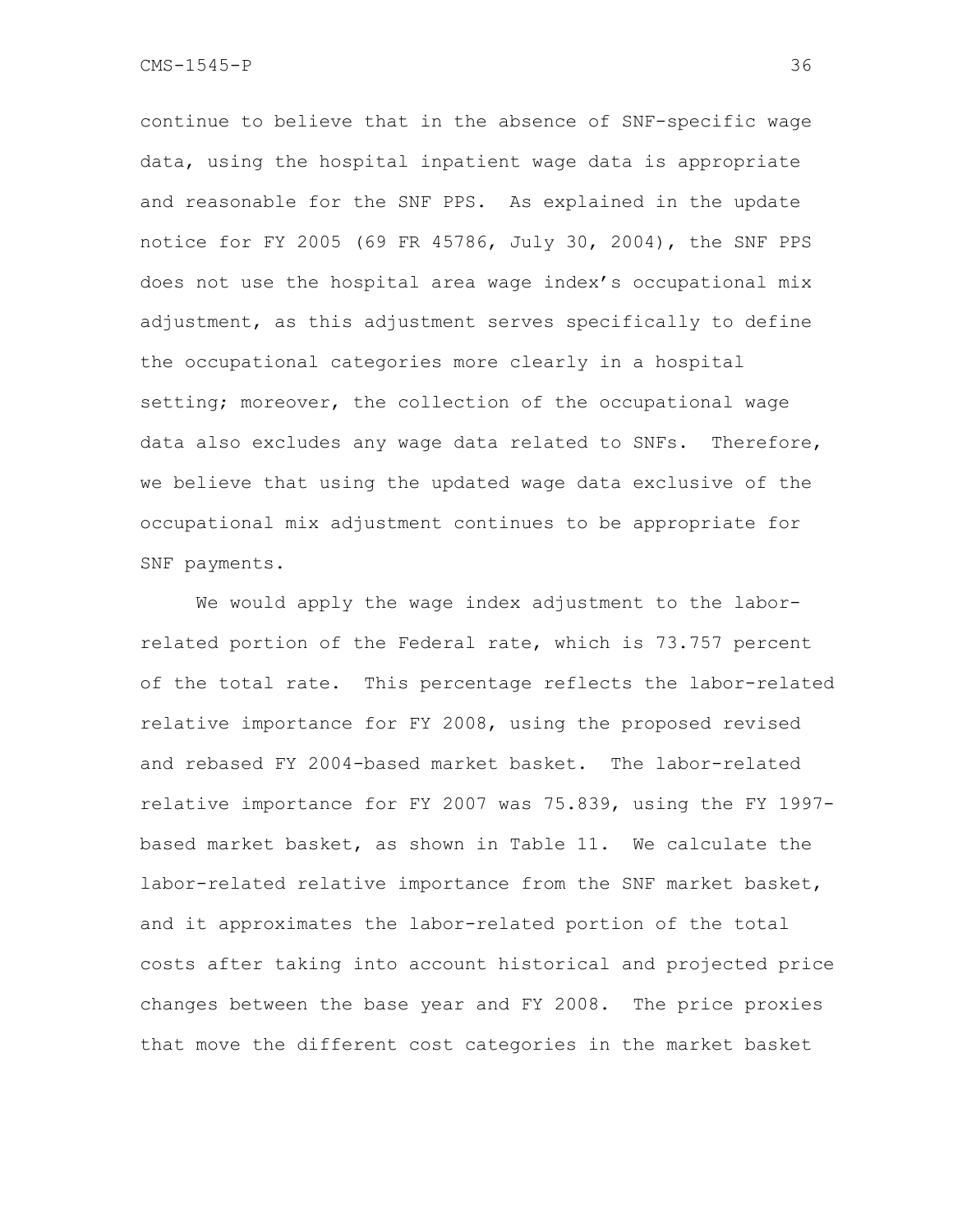do not necessarily change at the same rate, and the relative importance captures these changes. Accordingly, the relative importance figure more closely reflects the cost share weights for FY 2008 than the base year weights from the SNF market basket.

 We calculate the labor-related relative importance for FY 2008 in four steps. First, we compute the FY 2008 price index level for the total market basket and each cost category of the market basket. Second, we calculate a ratio for each cost category by dividing the FY 2008 price index level for that cost category by the total market basket price index level. Third, we determine the FY 2008 relative importance for each cost category by multiplying this ratio by the base year (FY 1997) weight. Finally, we add the FY 2008 relative importance for each of the labor-related cost categories (wages and salaries, employee benefits, nonmedical professional fees, labor-intensive services, and a portion of capital-related expenses) to produce the FY 2008 labor-related relative importance. Tables 6 and 7 below show the Federal rates by labor-related and non-labor-related components.

### **Table 6. RUG-53 Case-Mix Adjusted Federal Rates for Urban SNFs By Labor and Non-Labor Component**

| <b>RUG-III</b> | Total  | Labor          | Non-Labor      |
|----------------|--------|----------------|----------------|
| Category       | Rate   | <b>Portion</b> | <b>Portion</b> |
| <b>RUX</b>     | 602.50 | 444.39         | 158 11         |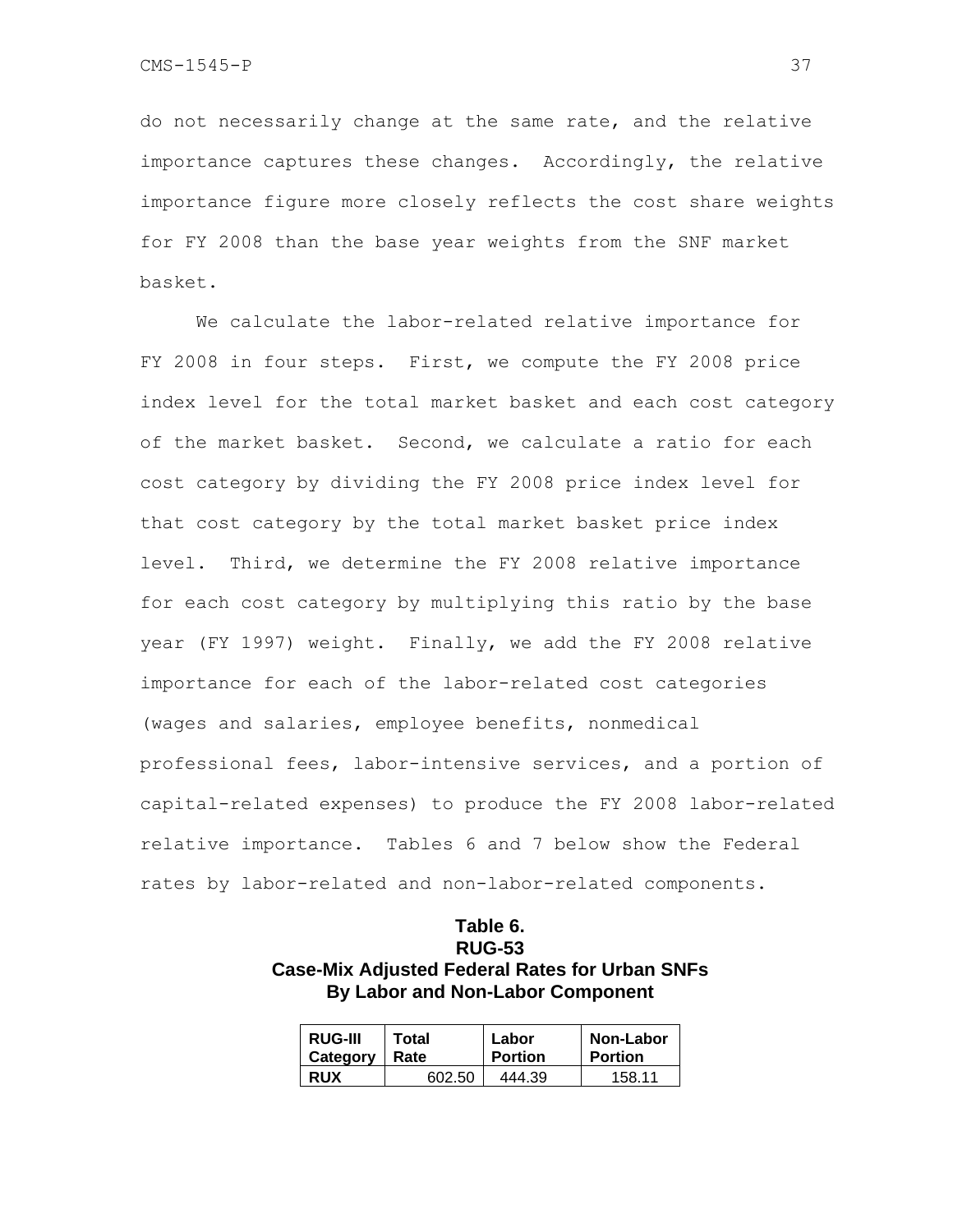| <b>RUL</b>      | 529.12 | 390.26 | 138.86 |
|-----------------|--------|--------|--------|
| <b>RVX</b>      | 456.81 | 336.93 | 119.88 |
| <b>RVL</b>      | 425.98 | 314.19 | 111.79 |
| <b>RHX</b>      | 387.23 | 285.61 | 101.62 |
| <b>RHL</b>      | 379.89 | 280.20 | 99.69  |
| <b>RMX</b>      | 443.29 | 326.96 | 116.33 |
| RML             | 406.59 | 299.89 | 106.70 |
| <b>RLX</b>      | 314.71 | 232.12 | 82.59  |
| <b>RUC</b>      | 511.51 | 377.27 | 134.24 |
| <b>RUB</b>      | 468.94 | 345.88 | 123.06 |
| <b>RUA</b>      | 446.93 | 329.64 | 117.29 |
| <b>RVC</b>      | 411.31 | 303.37 | 107.94 |
| <b>RVB</b>      | 390.76 | 288.21 | 102.55 |
| <b>RVA</b>      | 351.13 | 258.98 | 92.15  |
| <b>RHC</b>      | 357.88 | 263.96 | 93.92  |
| <b>RHB</b>      | 341.73 | 252.05 | 89.68  |
| <b>RHA</b>      | 316.78 | 233.65 | 83.13  |
| <b>RMC</b>      | 328.81 | 242.52 | 86.29  |
| <b>RMB</b>      | 320.00 | 236.02 | 83.98  |
| <b>RMA</b>      | 312.66 | 230.61 | 82.05  |
| <b>RLB</b>      | 289.76 | 213.72 | 76.04  |
| <b>RLA</b>      | 247.19 | 182.32 | 64.87  |
| SE <sub>3</sub> | 362.45 | 267.33 | 95.12  |
| SE <sub>2</sub> | 308.15 | 227.28 | 80.87  |
| SE <sub>1</sub> | 274.39 | 202.38 | 72.01  |
| <b>SSC</b>      | 269.99 | 199.14 | 70.85  |
| <b>SSB</b>      | 255.31 | 188.31 | 67.00  |
| <b>SSA</b>      | 250.91 | 185.06 | 65.85  |
| CC <sub>2</sub> | 268.52 | 198.05 | 70.47  |
| CC <sub>1</sub> | 245.04 | 180.73 | 64.31  |
| CB <sub>2</sub> | 233.29 | 172.07 | 61.22  |
| CB1             | 223.02 | 164.49 | 58.53  |
| CA <sub>2</sub> | 221.55 | 163.41 | 58.14  |
| CA <sub>1</sub> | 206.88 | 152.59 | 54.29  |
| IB <sub>2</sub> | 198.07 | 146.09 | 51.98  |
| IB <sub>1</sub> | 195.13 | 143.92 | 51.21  |
| IA <sub>2</sub> | 178.99 | 132.02 | 46.97  |
| IA1             | 171.65 | 126.60 | 45.05  |
| BB <sub>2</sub> | 196.60 | 145.01 | 51.59  |
| BB1             | 190.73 | 140.68 | 50.05  |
| BA2             | 177.52 | 130.93 | 46.59  |
| <b>BA1</b>      | 165.78 | 122.27 | 43.51  |
| PE <sub>2</sub> | 214.21 | 157.99 | 56.22  |
| PE1             | 209.81 | 154.75 | 55.06  |
| PD <sub>2</sub> | 203.94 | 150.42 | 53.52  |
| PD <sub>1</sub> | 201.01 | 148.26 | 52.75  |
| PC <sub>2</sub> | 193.67 | 142.85 | 50.82  |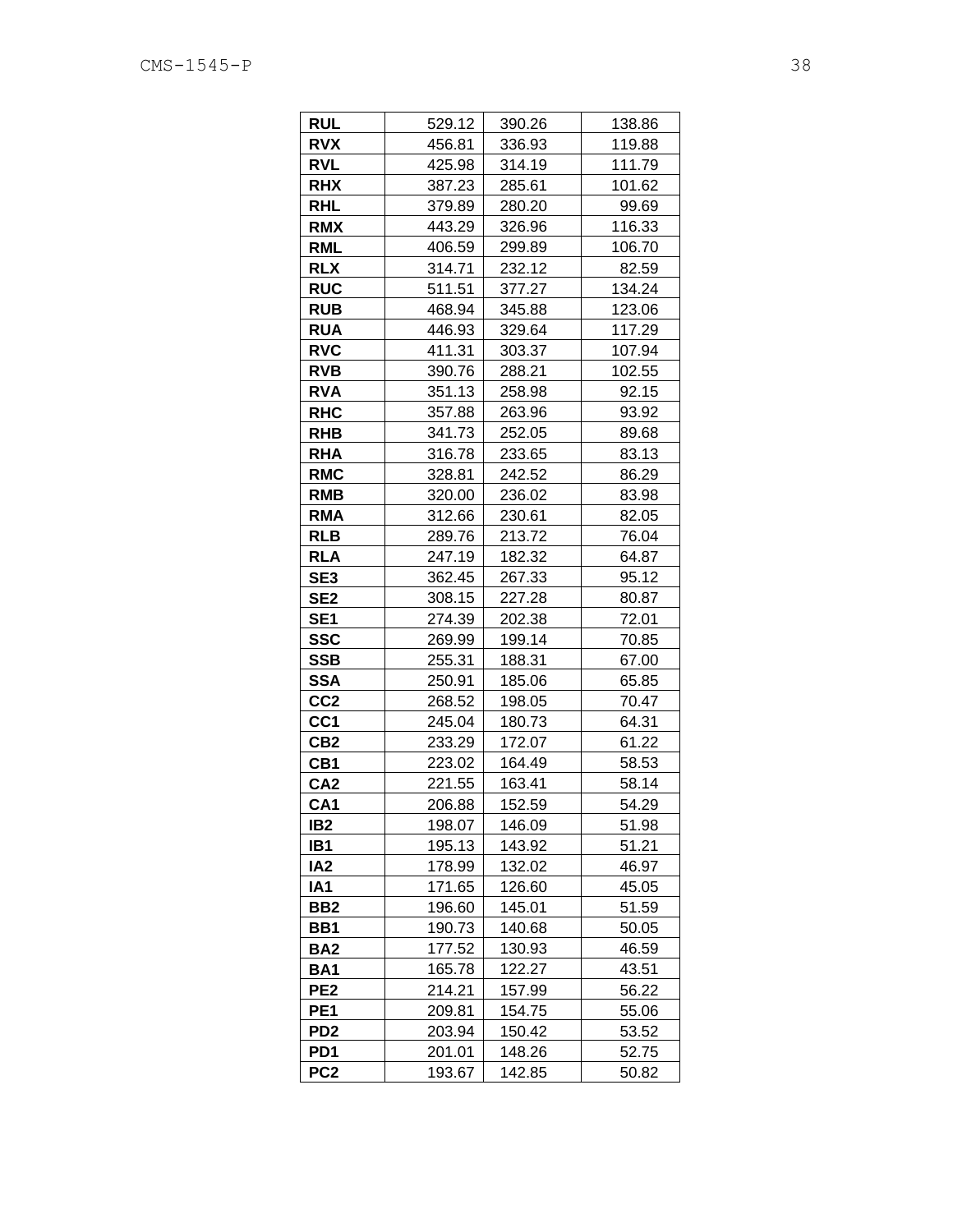| PC <sub>1</sub> | 190.73 | 140.68 | 50.05 |
|-----------------|--------|--------|-------|
| PB <sub>2</sub> | 170.18 | 125.52 | 44.66 |
| PB1             | 168.72 | 124.44 | 44.28 |
| PA <sub>2</sub> | 167.25 | 123.36 | 43.89 |
| PA1             | 162.85 | 120.11 | 42 74 |

### **Table 7. RUG-53 Case-Mix Adjusted Federal Rates for Rural SNFs by Labor and Non-Labor Component**

| <b>RUG-III</b><br>Category | <b>Total</b><br>Rate | Labor<br><b>Portion</b> | Non-Labor<br><b>Portion</b> |
|----------------------------|----------------------|-------------------------|-----------------------------|
| <b>RUX</b>                 | 629.54               | 464.33                  | 165.21                      |
| <b>RUL</b>                 | 559.43               | 412.62                  | 146.81                      |
| <b>RVX</b>                 | 471.98               | 348.12                  | 123.86                      |
| <b>RVL</b>                 | 442.53               | 326.40                  | 116.13                      |
| <b>RHX</b>                 | 395.23               | 291.51                  | 103.72                      |
| <b>RHL</b>                 | 388.22               | 286.34                  | 101.88                      |
| <b>RMX</b>                 | 445.07               | 328.27                  | 116.80                      |
| <b>RML</b>                 | 410.02               | 302.42                  | 107.60                      |
| <b>RLX</b>                 | 314.80               | 232.19                  | 82.61                       |
| <b>RUC</b>                 | 542.60               | 400.21                  | 142.39                      |
| <b>RUB</b>                 | 501.94               | 370.22                  | 131.72                      |
| <b>RUA</b>                 | 480.90               | 354.70                  | 126.20                      |
| <b>RVC</b>                 | 428.51               | 316.06                  | 112.45                      |
| <b>RVB</b>                 | 408.88               | 301.58                  | 107.30                      |
| <b>RVA</b>                 | 371.02               | 273.65                  | 97.37                       |
| <b>RHC</b>                 | 367.19               | 270.83                  | 96.36                       |
| <b>RHB</b>                 | 351.76               | 259.45                  | 92.31                       |
| <b>RHA</b>                 | 327.93               | 241.87                  | 86.06                       |
| <b>RMC</b>                 | 335.70               | 247.60                  | 88.10                       |
| <b>RMB</b>                 | 327.29               | 241.40                  | 85.89                       |
| <b>RMA</b>                 | 320.28               | 236.23                  | 84.05                       |
| <b>RLB</b>                 | 290.96               | 214.60                  | 76.36                       |
| <b>RLA</b>                 | 250.30               | 184.61                  | 65.69                       |
| SE <sub>3</sub>            | 352.65               | 260.10                  | 92.55                       |
| SE <sub>2</sub>            | 300.77               | 221.84                  | 78.93                       |
| SE <sub>1</sub>            | 268.52               | 198.05                  | 70.47                       |
| <b>SSC</b>                 | 264.31               | 194.95                  | 69.36                       |
| <b>SSB</b>                 | 250.29               | 184.61                  | 65.68                       |
| <b>SSA</b>                 | 246.08               | 181.50                  | 64.58                       |
| CC <sub>2</sub>            | 262.91               | 193.91                  | 69.00                       |
| CC <sub>1</sub>            | 240.47               | 177.36                  | 63.11                       |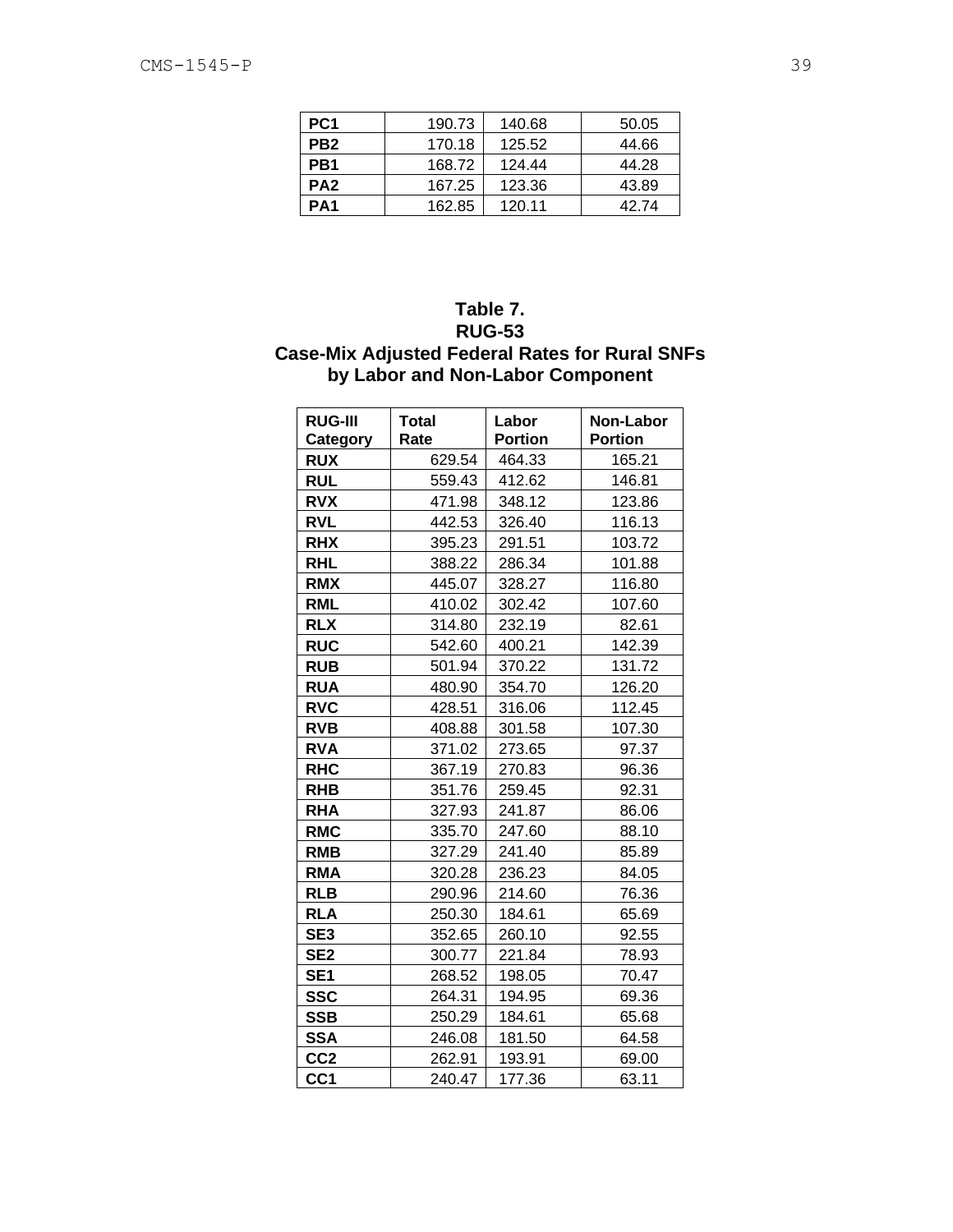| CB2             | 229.26 | 169.10 | 60.16 |
|-----------------|--------|--------|-------|
| CB1             | 219.44 | 161.85 | 57.59 |
| CA <sub>2</sub> | 218.04 | 160.82 | 57.22 |
| CA <sub>1</sub> | 204.02 | 150.48 | 53.54 |
| IB <sub>2</sub> | 195.60 | 144.27 | 51.33 |
| IB1             | 192.80 | 142.20 | 50.60 |
| IA <sub>2</sub> | 177.37 | 130.82 | 46.55 |
| IA <sub>1</sub> | 170.36 | 125.65 | 44.71 |
| BB <sub>2</sub> | 194.20 | 143.24 | 50.96 |
| BB1             | 188.59 | 139.10 | 49.49 |
| <b>BA2</b>      | 175.97 | 129.79 | 46.18 |
| <b>BA1</b>      | 164.75 | 121.51 | 43.24 |
| PE <sub>2</sub> | 211.03 | 155.65 | 55.38 |
| PE <sub>1</sub> | 206.82 | 152.54 | 54.28 |
| PD <sub>2</sub> | 201.21 | 148.41 | 52.80 |
| PD <sub>1</sub> | 198.41 | 146.34 | 52.07 |
| PC <sub>2</sub> | 191.40 | 141.17 | 50.23 |
| PC <sub>1</sub> | 188.59 | 139.10 | 49.49 |
| PB <sub>2</sub> | 168.96 | 124.62 | 44.34 |
| PB1             | 167.56 | 123.59 | 43.97 |
| PA <sub>2</sub> | 166.16 | 122.55 | 43.61 |
| PA <sub>1</sub> | 161.95 | 119.45 | 42.50 |

Section 1888(e)(4)(G)(ii) of the Act also requires that we apply this wage index in a manner that does not result in aggregate payments that are greater or less than would otherwise be made in the absence of the wage adjustment. For FY 2008 (Federal rates effective October 1, 2007), we would apply the most recent wage index using the hospital inpatient wage data, and would also apply an adjustment to fulfill the budget neutrality requirement. We would meet this requirement by multiplying each of the components of the unadjusted Federal rates by a factor equal to the ratio of the volume weighted mean wage adjustment factor (using the wage index from the previous year) to the volume weighted mean wage adjustment factor, using the wage index for the FY beginning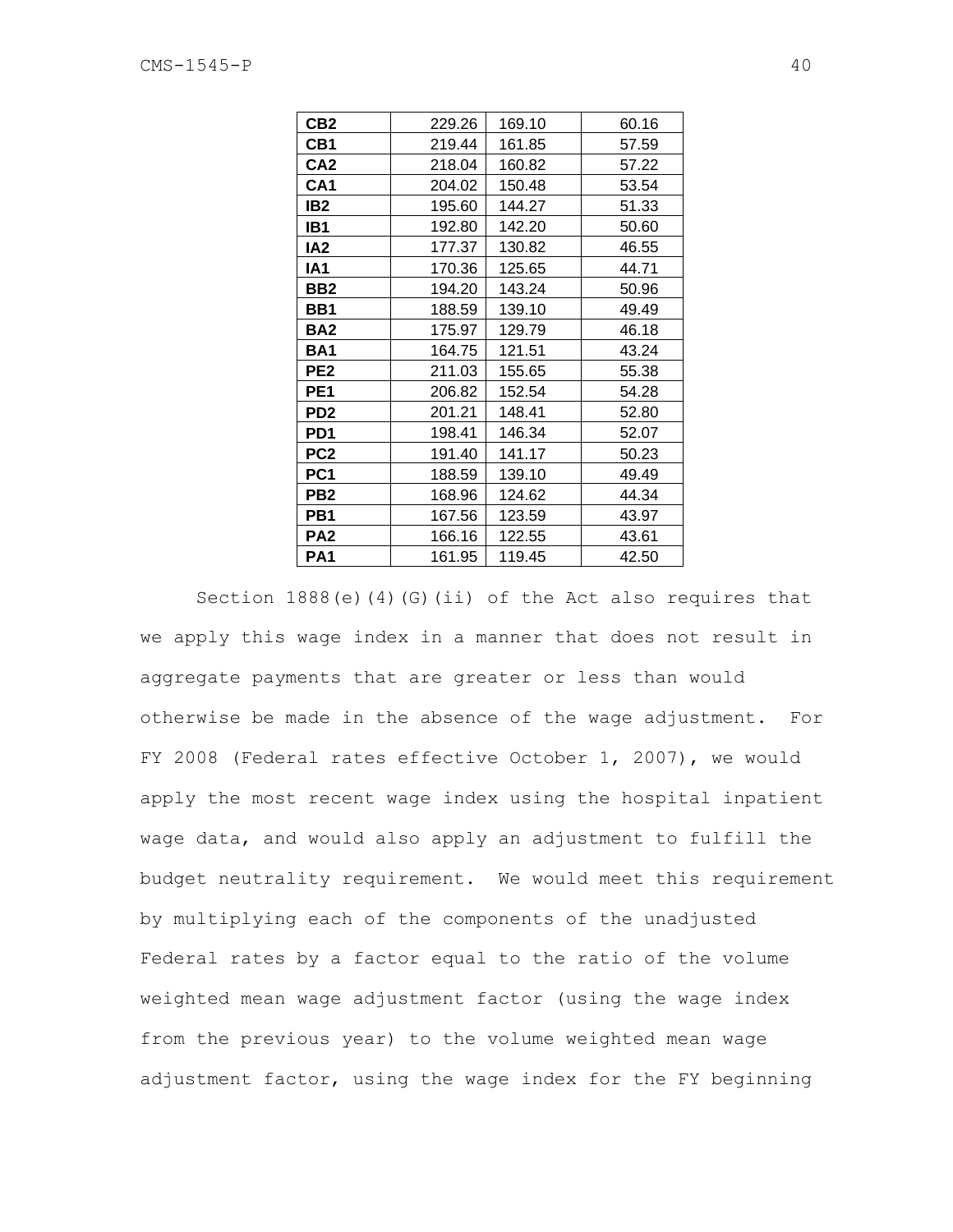October 1, 2006. We use the same volume weights in both the numerator and denominator, and derive them from the 1997 Medicare Provider Analysis and Review File (MEDPAR) data. We define the wage adjustment factor used in this calculation as the labor share of the rate component multiplied by the wage index plus the non-labor share. The proposed budget neutrality factor for this year is 1.0003. The wage index applicable to FY 2008 appears in Tables 8 and 9 of this proposed rule.

In the SNF PPS final rule for FY 2006 (70 FR 45026, August 4, 2005), we adopted the changes discussed in the Office of Management and Budget (OMB) Bulletin No. 03-04 (June 6, 2003), available online at

www.whitehouse.gov/omb/bulletins/b03-04.html, which announced revised definitions for Metropolitan Statistical Areas (MSAs), and the creation of Micropolitan Statistical Areas and Combined Statistical Areas. In addition, OMB published subsequent bulletins regarding CBSA changes, including changes in CBSA numbers and titles. We wish to clarify that this and all subsequent SNF PPS rules and notices are considered to incorporate the CBSA changes published in the most recent OMB bulletin that applies to the hospital wage data used to determine the current SNF PPS wage index. The OMB bulletins may be accessed online at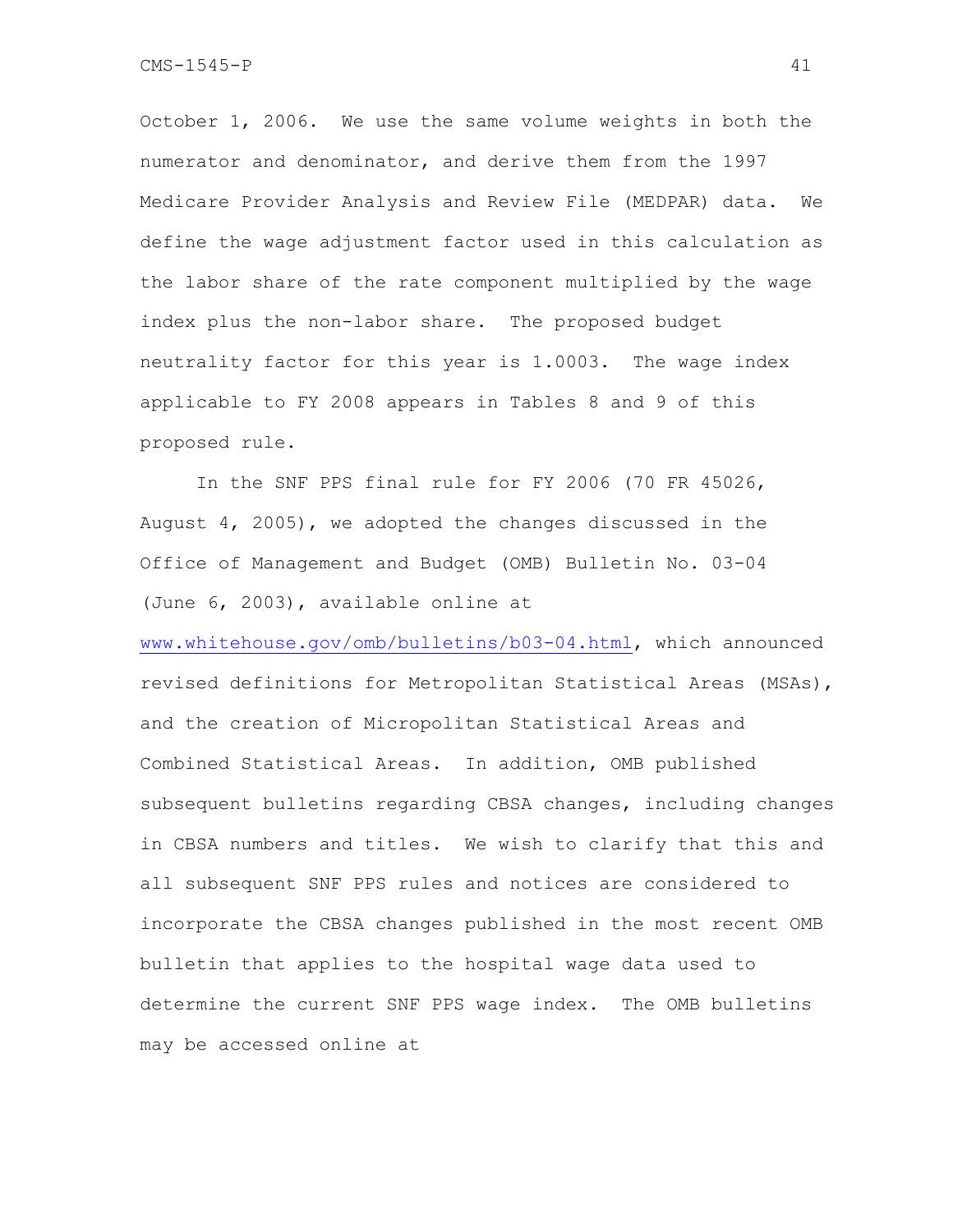### http://www.whitehouse.gov/omb/bulletins/index.html.

In adopting the OMB Core-Based Statistical Area (CBSA) geographic designations, we provided for a 1-year transition with a blended wage index for all providers. For FY 2006, the wage index for each provider consisted of a blend of 50 percent of the FY 2006 MSA-based wage index and 50 percent of the FY 2006 CBSA-based wage index (both using FY 2002 hospital data). We referred to the blended wage index as the FY 2006 SNF PPS transition wage index. As discussed in the SNF PPS final rule for FY 2006 (70 FR 45041), subsequent to the expiration of this 1-year transition on September 30, 2006, we used the full CBSA-based wage index values, as now presented in Tables 8 and 9 of this proposed rule.

When adopting OMB's new labor market designations, we identified some geographic areas where there were no hospitals and, thus, no hospital wage index data on which to base the calculation of the SNF PPS wage index (70 FR 29095, May 19, 2005). As in the SNF PPS final rule for FY 2006 (70 FR 45041) and in the SNF PPS update notice for FY 2007 (71 FR 43170, July 31, 2006), we now address two situations concerning the wage index.

The first situation involves rural locations in Massachusetts and Puerto Rico. Under the CBSA labor market areas, there are no rural hospitals in those locations.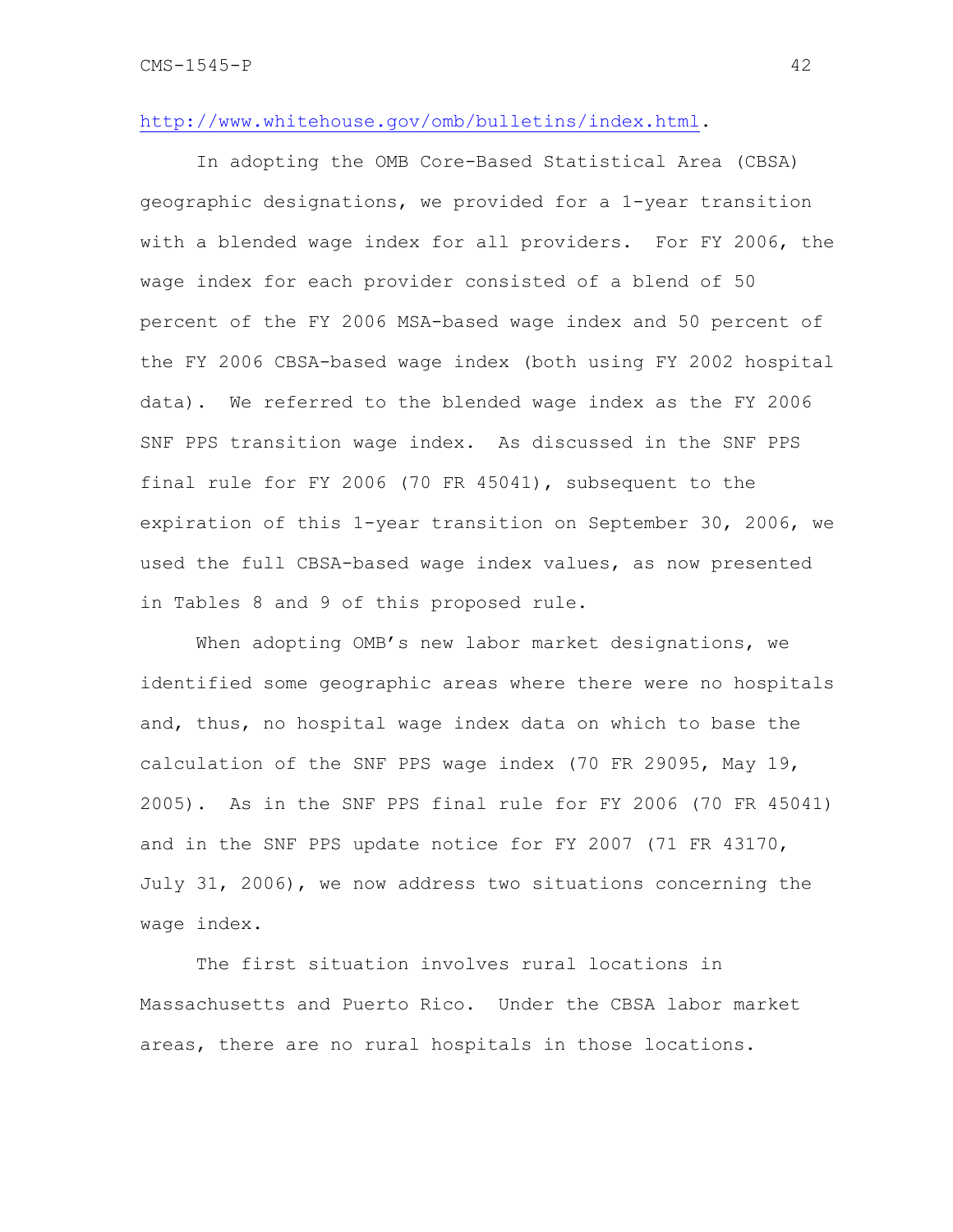Because there was no rural proxy for more recent rural data within those areas, we used the FY 2005 wage index value in both FY 2006 and FY 2007 for rural Massachusetts and rural Puerto Rico.

Because we have used the same wage index value (from FY 2005) for these areas for the previous two fiscal years, we believe it is appropriate at this point to consider alternatives in our methodology to update the wage index for rural areas without hospital wage index data. We believe that the best imputed proxy would 1) use pre-floor, prereclassified hospital data, 2) use the most local data available, 3) be easy to evaluate, and 4) be easily updateable from year-to-year. Although our current methodology uses local, rural pre-floor, pre-reclassified hospital wage data, this method is not updateable from year-to-year.

Therefore, in cases where there is a rural area without hospital wage data, we propose using the average wage index from all contiguous CBSAs to represent a reasonable proxy for the rural area. This approach uses pre-floor, prereclassified hospital wage data, is easy to evaluate, is updateable from year-to-year, and uses the most local data available.

In determining an imputed rural wage index, we interpret the term "contiguous" to mean sharing a border. For example,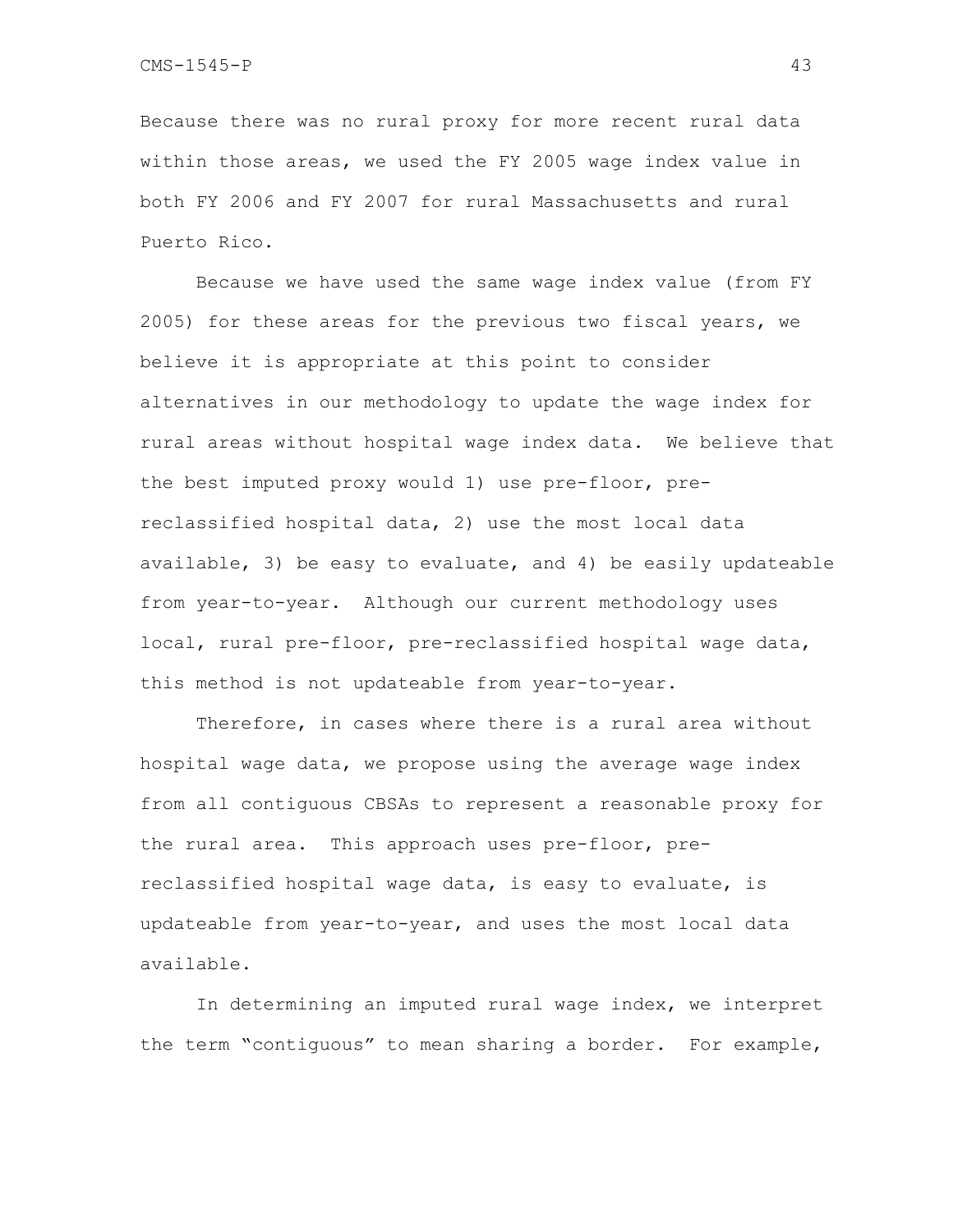in the case of Massachusetts, the entire rural area consists of Dukes and Nantucket counties. We have determined that the borders of Dukes and Nantucket counties are "contiguous" with Barnstable and Bristol counties. Under the proposed methodology, the wage indexes for the counties of Barnstable (CBSA 12700, Barnstable Town, MA-(1.2539)) and Bristol (CBSA 39300, Providence-New Bedford-Fall River, RI-MA-(1.0783)) are averaged, resulting in an imputed rural wage index of 1.1665 for rural Massachusetts for FY 2008. While we believe that this policy could be readily applied to other rural areas that lack hospital wage data (possibly due to hospitals converting to a different provider type, such as a CAH, that does not submit the appropriate wage data), should a similar situation arise in the future, we may re-examine this policy. However, we do not believe that this policy is appropriate for Puerto Rico. There are sufficient economic differences between hospitals in the United States and those in Puerto Rico (including the payment of hospitals in Puerto Rico using blended Federal/Commonwealth-specific rates) to warrant establishing a separate and distinct policy specifically for Puerto Rico. Consequently, any alternative methodology for imputing a wage index for rural Puerto Rico would need to take into account those differences. Our policy of imputing a rural wage index based on the wage index(es) of CBSAs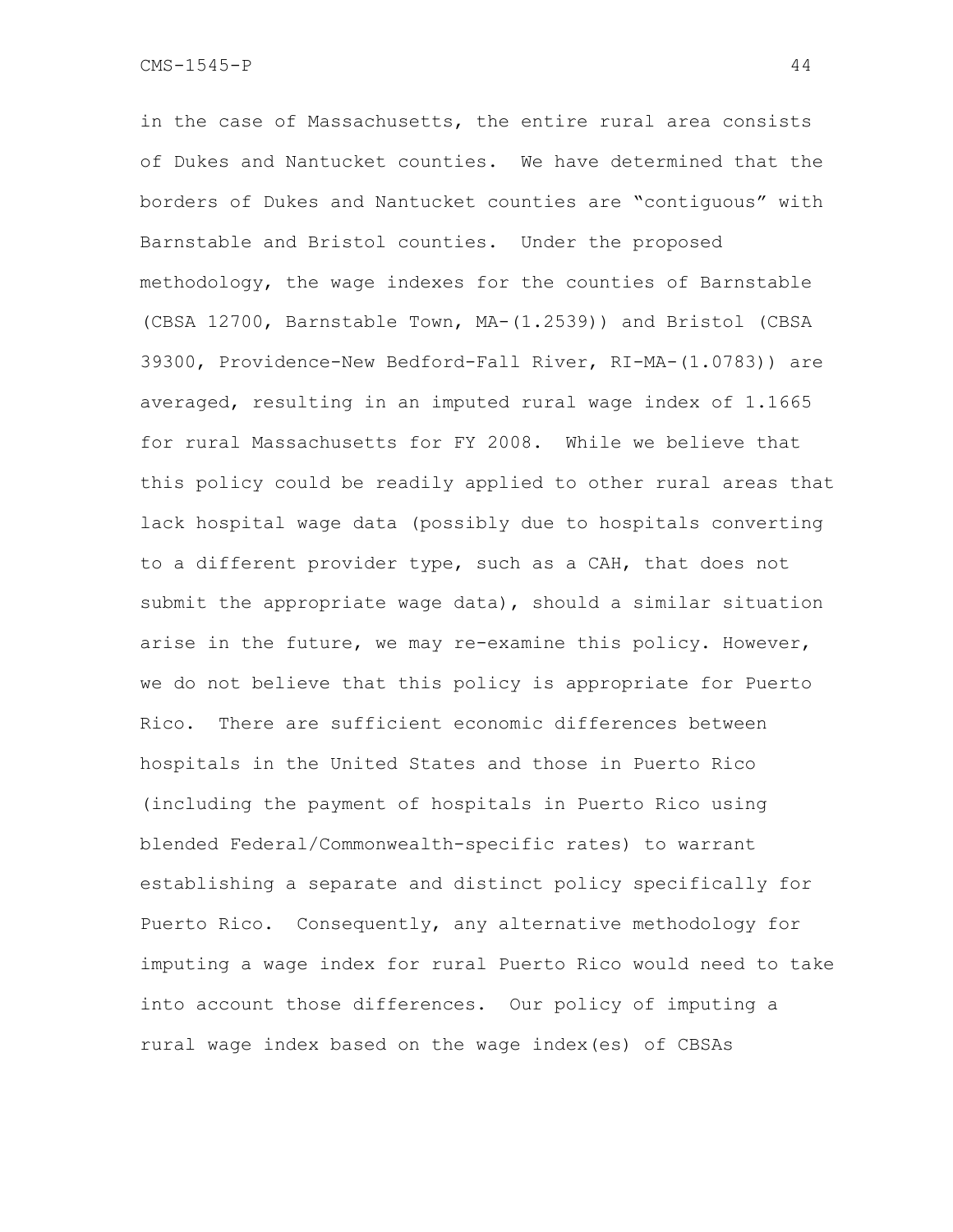contiguous to the rural area in question does not recognize the unique circumstances of Puerto Rico. While we have not yet identified an alternative methodology for imputing a wage index for rural Puerto Rico, we will continue to evaluate the feasibility of using existing hospital wage data and, possibly, wage data from other sources. Accordingly, we propose to continue using the most recent wage index previously available for rural Puerto Rico; that is, a wage index of 0.4047.

The second situation involved the urban CBSA (25980) Hinesville-Fort Stewart, GA. Again, under CBSA designations there are no urban hospitals within that CBSA. For FY 2006 and FY 2007, we used all of the urban areas within the State to serve as a reasonable proxy for the urban area without specific hospital wage index data in determining the SNF PPS wage index.

We propose to continue this approach for urban areas without specific hospital wage index data. Therefore, the wage index for urban CBSA (25980) Hinesville-Fort Stewart, GA is calculated as the average wage index of all urban areas in Georgia.

We solicit comments on these approaches to calculating the wage index values for areas without hospitals for FY 2008 and subsequent years.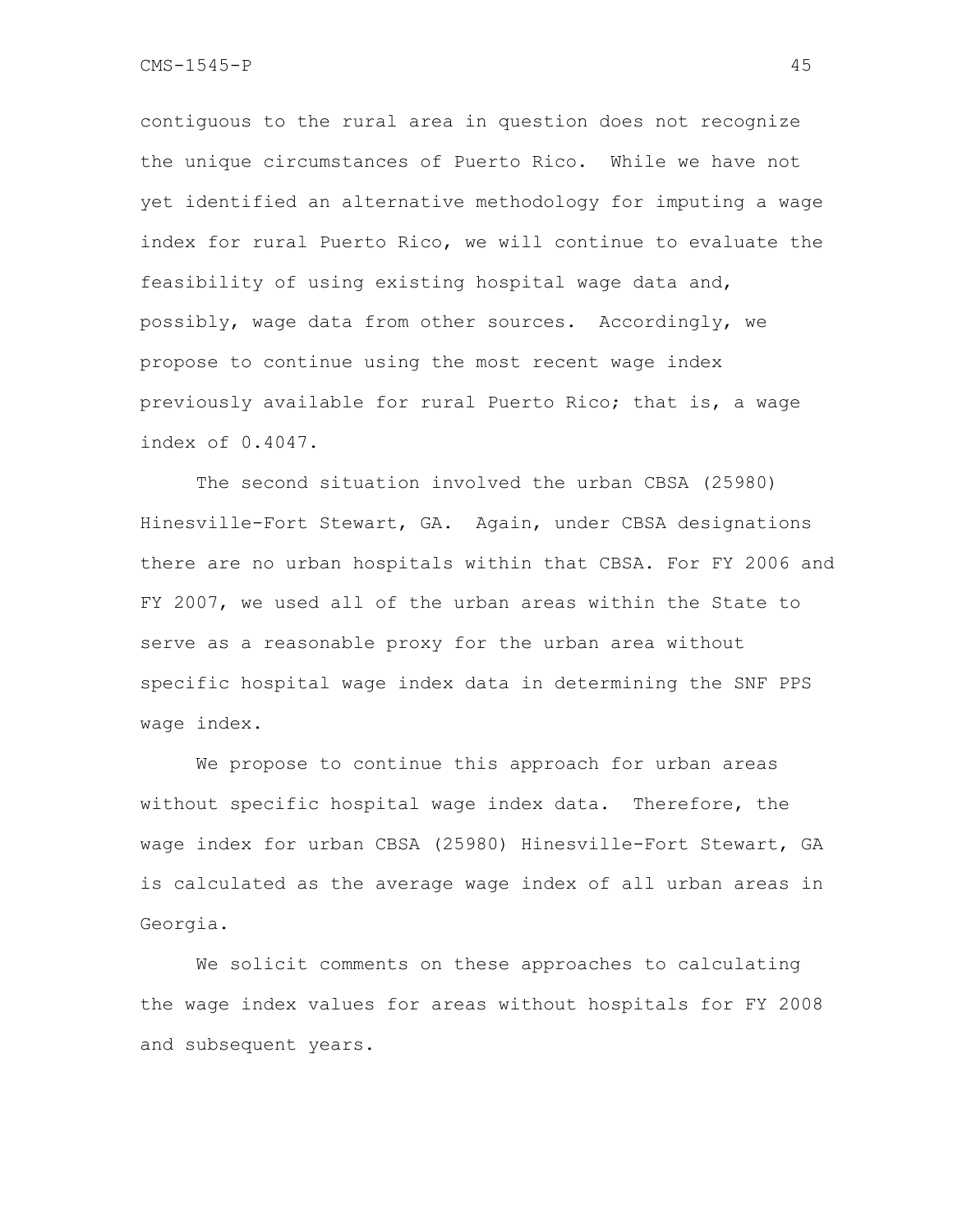#### D. Updates to the Federal Rates

In accordance with section  $1888(e)(4)(E)$  of the Act as amended by section 311 of the BIPA, the proposed payment rates in this proposed rule reflect an update equal to the full SNF market basket, estimated at 3.3 percentage points. We will continue to disseminate the rates, wage index, and case-mix classification methodology through the **Federal Register** before the August 1 that precedes the start of each succeeding fiscal year.

# E. Relationship of RUG-III Classification System to Existing Skilled Nursing Facility Level-of-Care Criteria

 As discussed in §413.345, we include in each update of the Federal payment rates in the **Federal Register** the designation of those specific RUGs under the classification system that represent the required SNF level of care, as provided in §409.30. This designation reflects an administrative presumption under the refined RUG-53 that beneficiaries who are correctly assigned to one of the upper 35 of the RUG-53 groups on the initial 5-day, Medicarerequired assessment are automatically classified as meeting the SNF level of care definition up to and including the assessment reference date on the 5-day Medicare required assessment.

A beneficiary assigned to any of the lower 18 groups is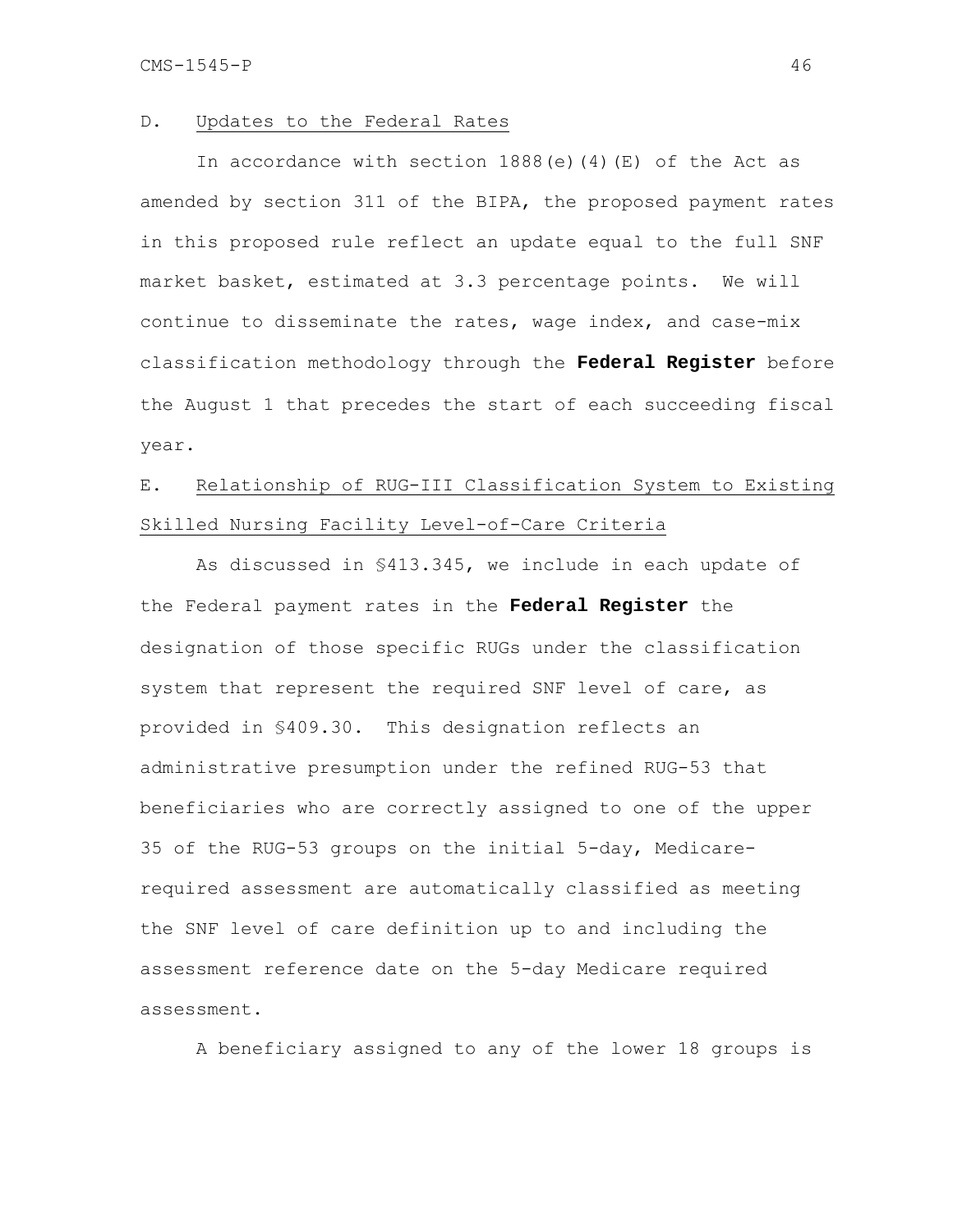not automatically classified as either meeting or not meeting the definition, but instead receives an individual level of care determination using the existing administrative criteria. This presumption recognizes the strong likelihood that beneficiaries assigned to one of the upper 35 groups during the immediate post-hospital period require a covered level of care, which would be significantly less likely for those beneficiaries assigned to one of the lower 18 groups.

In this proposed rule, we are continuing the designation of the upper 35 groups for purposes of this administrative presumption, consisting of the following RUG-53 classifications: all groups within the Rehabilitation plus Extensive Services category; all groups within the Ultra High Rehabilitation category; all groups within the Very High Rehabilitation category; all groups within the High Rehabilitation category; all groups within the Medium Rehabilitation category; all groups within the Low Rehabilitation category; all groups within the Extensive Services category; all groups within the Special Care category; and, all groups within the Clinically Complex category.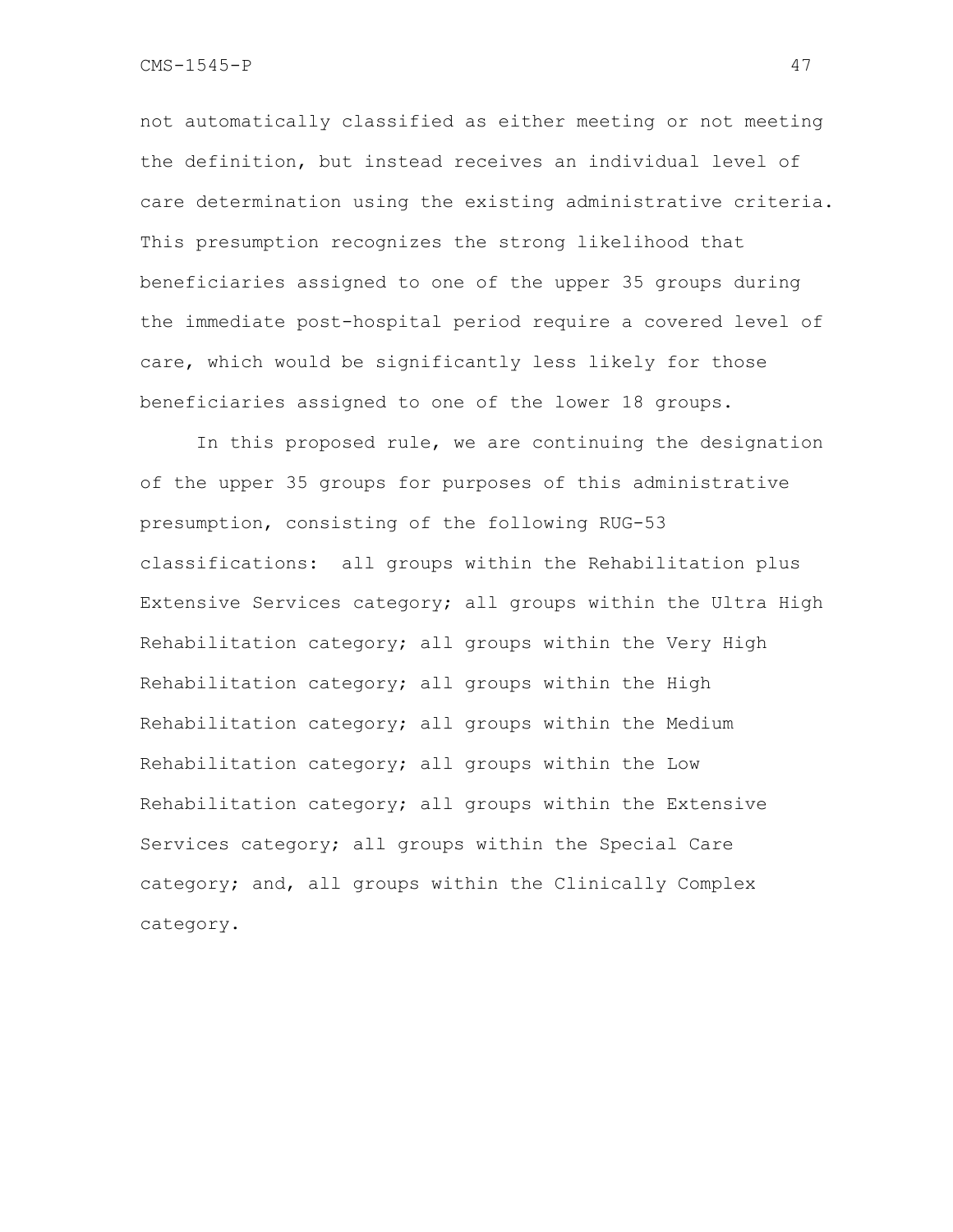## F. Example of Computation of Adjusted PPS Rates and SNF Payment

 Using the SNF XYZ described in Table 10 below, the following shows the adjustments made to the Federal per diem rate to compute the provider's actual per diem PPS payment. SNF XYZ's total PPS payment would equal \$29,656. The Labor and Non-labor columns are derived from Table 6 of this proposed rule.

### **Table 10 RUG-53 SNF XYZ: Located in Cedar Rapids, IA (Urban CBSA 16300) Wage Index: 0.8853**

| <b>RUG</b><br>Group | Labor    | Wage<br>index | Adj.<br>Labor | Non-<br>Labor | Adj.<br>Rate | <b>Percent</b><br>Adj | <b>Medicare</b><br><b>Days</b> | <b>Payment</b> |
|---------------------|----------|---------------|---------------|---------------|--------------|-----------------------|--------------------------------|----------------|
| <b>RVX</b>          | \$336.93 | 0.8853        | \$298.28      | \$119.88      | \$418.16     | \$418.16              | 14                             | \$5,854.00     |
| <b>RLX</b>          | \$232.12 | 0.8853        | \$205.50      | \$82.59       | \$288.09     | \$288.09              | 30                             | \$8,643.00     |
| <b>RHA</b>          | \$233.65 | 0.8853        | \$206.85      | \$83.13       | \$289.98     | \$289.98              | 16                             | \$4,640.00     |
| CC <sub>2</sub>     | \$198.05 | 0.8853        | \$175.33      | \$70.47       | \$245.80     | \$560.43*             | 10                             | \$5,604.00     |
| IA <sub>2</sub>     | \$132.02 | 0.8853        | \$116.88      | \$46.97       | \$163.85     | \$163.85              | 30                             | \$4,915.00     |
|                     |          |               |               |               |              |                       | 100                            | \$29,656.00    |

\*Reflects a 128 percent adjustment from section 511 of the MMA.

## **III. The Skilled Nursing Facility Market Basket Index**

**[If you choose to comment on issues in this section, please include the caption "Market Basket Index" at the beginning of your comments.]** 

Section 1888(e)(5)(A) of the Act requires us to establish a SNF market basket index (input price index) that reflects changes over time in the prices of an appropriate mix of goods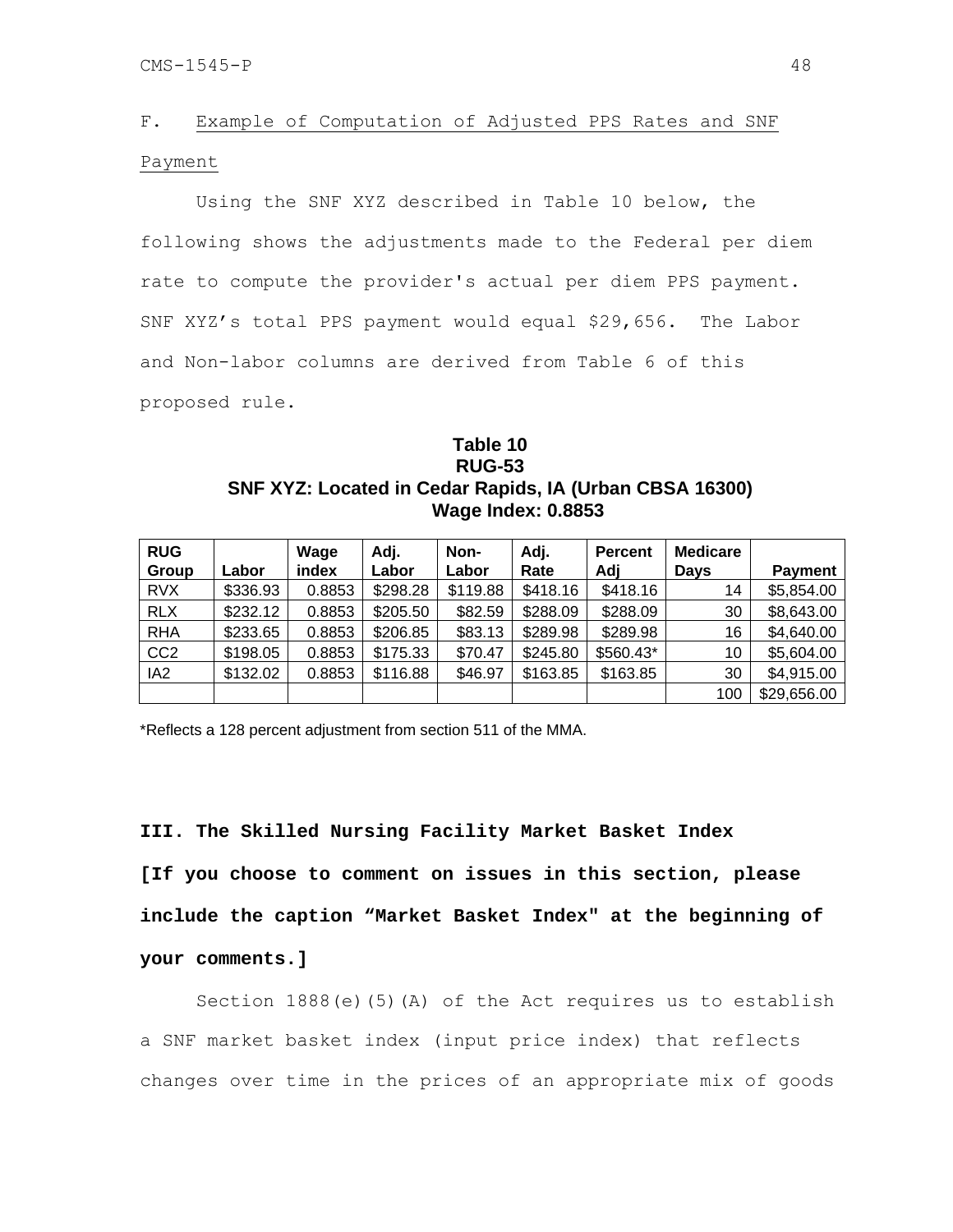and services included in the SNF PPS. This proposed rule incorporates the latest available projections of the SNF market basket index. We will incorporate into the SNF final rule updated projections based on the latest available projections at that time. Accordingly, we have developed a SNF market basket index that encompasses the most commonly used cost categories for SNF routine services, ancillary services, and capital-related expenses. A discussion of our proposal to revise and rebase the SNF market basket appears in section IV. of this proposed rule.

 Each year, we calculate a revised labor-related share based on the relative importance of labor-related cost categories in the input price index. Table 11 below summarizes the proposed updated labor-related share for FY 2008, which is based on the proposed rebased and revised SNF market basket.

### **Table 11 Labor-related Relative Importance, FY 2007 and FY 2008**

|                              | Relative importance,<br>labor-related,<br>FY 2007 (1997-based index)<br>0:2 forecast | Relative importance,<br>labor-related,<br>FY 2008 (2004-based index)<br>07:41 forecast |
|------------------------------|--------------------------------------------------------------------------------------|----------------------------------------------------------------------------------------|
| Wages and salaries           | 54.231                                                                               | 53.628                                                                                 |
| <b>Employee benefits</b>     | 11.903                                                                               | 12.299                                                                                 |
| Nonmedical professional fees | 2.721                                                                                | 1.442                                                                                  |
| Labor-intensive services     | 4.035                                                                                | 3.746                                                                                  |
| Capital-related (.391)       | 2.949                                                                                | 2.642                                                                                  |
| Total                        | 75.839                                                                               | 73.757                                                                                 |

Source: Global Insight, Inc., formerly DRI-WEFA.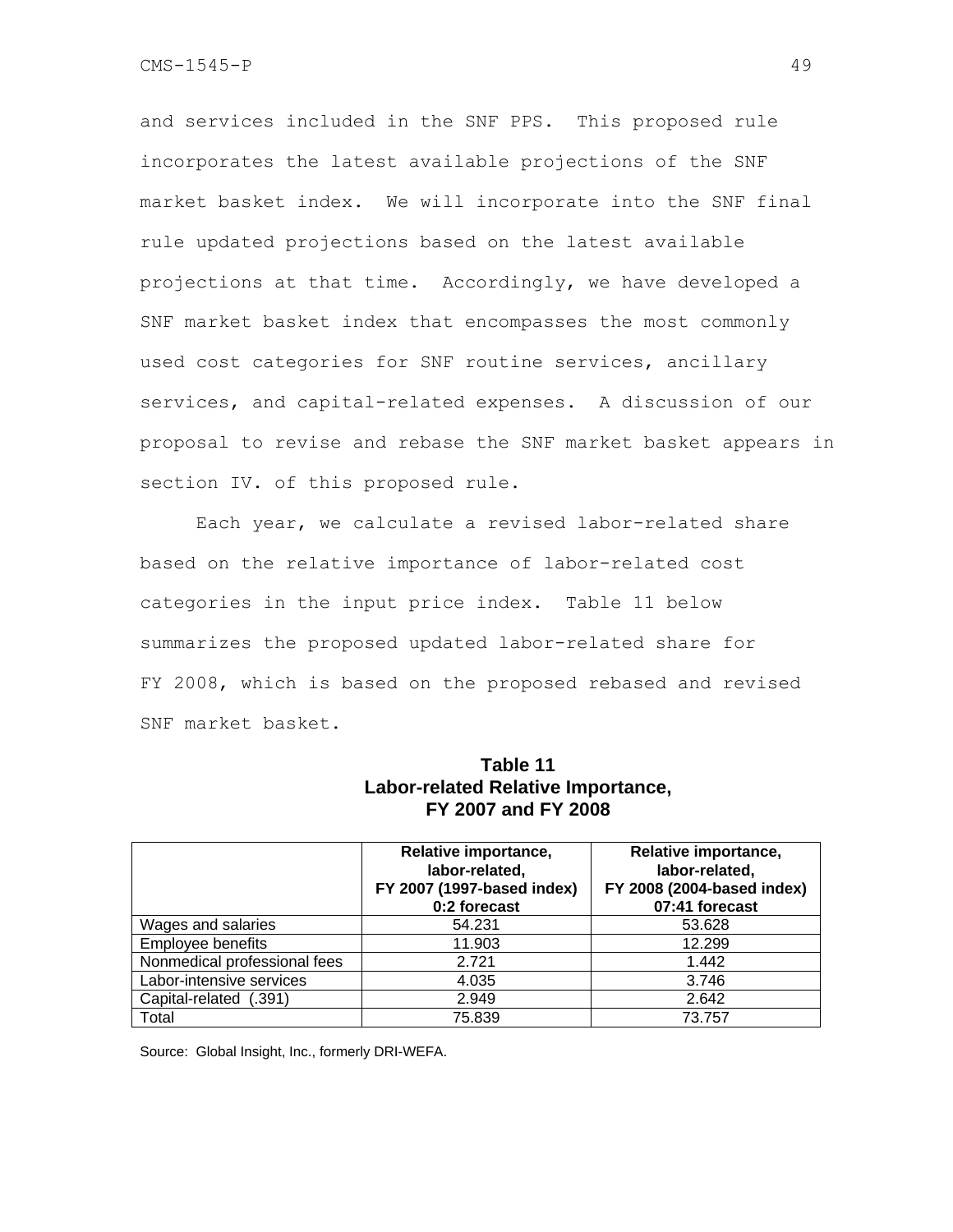## A. Use of the Skilled Nursing Facility Market Basket Percentage

 Section 1888(e)(5)(B) of the Act defines the SNF market basket percentage as the percentage change in the SNF market basket index, as described in the previous section, from the average of the prior fiscal year to the average of the current fiscal year. For the Federal rates established in this proposed rule, we use the percentage increase in the SNF market basket index to compute the update factor for FY 2008. We use the Global Insight, Inc. (formerly DRI-WEFA), 1st quarter 2007 forecasted percentage increase in the FY 2004 based SNF market basket index for routine, ancillary, and capital-related expenses, described in the previous section, to compute the update factor in this proposed rule. Finally, as discussed in section I.A. of this proposed rule, we no longer compute update factors to adjust a facility-specific portion of the SNF PPS rates, because the initial three-phase transition period from facility-specific to full Federal rates that started with cost reporting periods beginning in July 1998 has expired.

#### B. Market Basket Forecast Error Adjustment

As discussed in the June 10, 2003, supplemental proposed rule (68 FR 34768) and finalized in the August 4, 2003, final rule  $(68$  FR  $46067)$ , the regulations at  $42$  CFR  $413.337(d)(2)$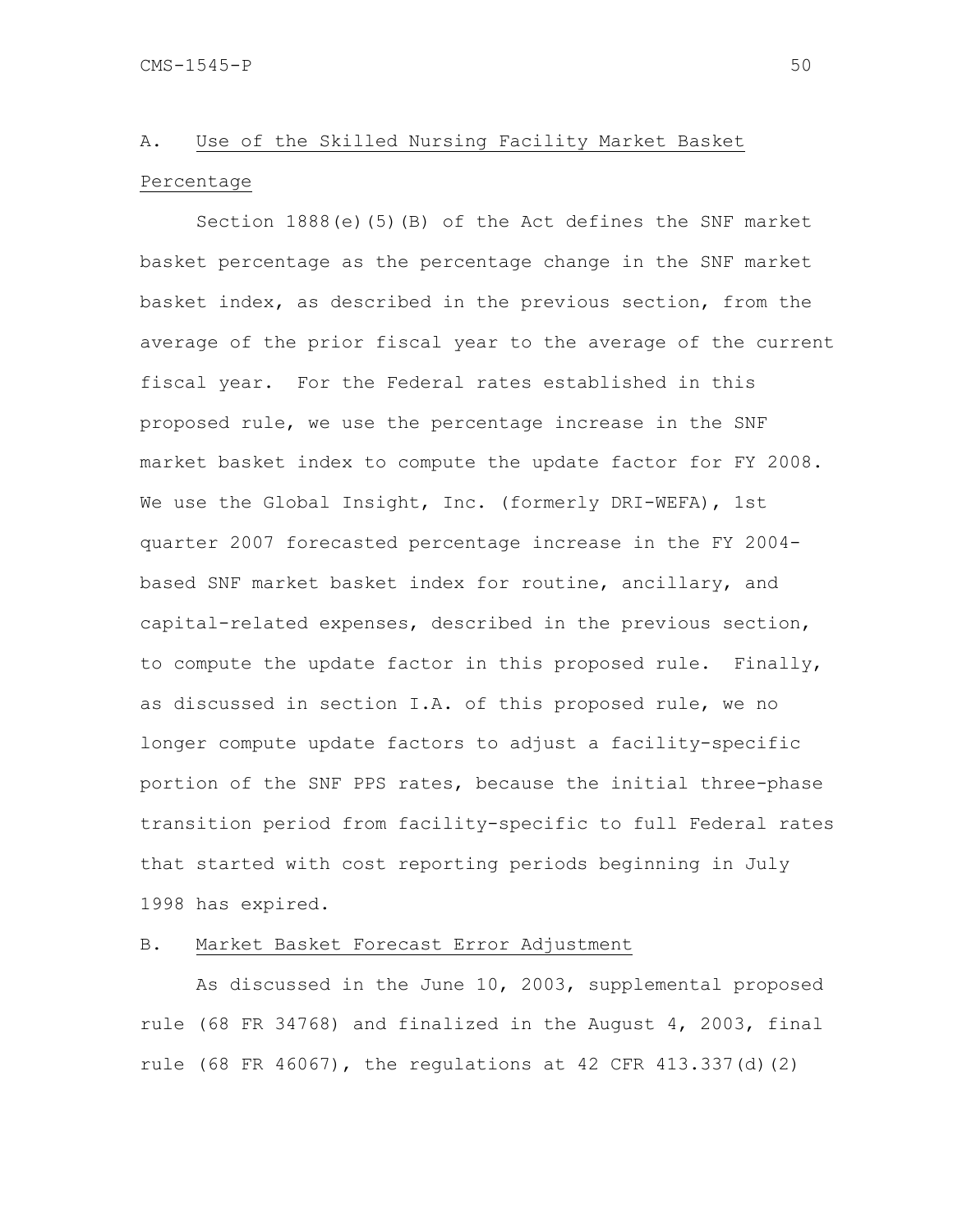currently provide for an adjustment to account for market basket forecast error. The initial adjustment applied to the update of the FY 2003 rate for FY 2004, and took into account the cumulative forecast error for the period from FY 2000 through FY 2002. Subsequent adjustments in succeeding FYs take into account the forecast error from the most recently available fiscal year for which there is final data, and apply whenever the difference between the forecasted and actual change in the market basket exceeds a 0.25 percentage point threshold. As also discussed previously in section I.F.2. of this proposed rule, we are proposing to raise the 0.25 percentage point threshold for forecast error adjustments under the SNF PPS to 0.5 percentage point effective with FY 2008, and we invite comments on increasing the forecast error adjustment threshold and its effective date, as well as other aspects of this proposed rule. As also discussed in that section, the payment rates for FY 2008 do not include a forecast error adjustment, as the difference between the estimated and actual amounts of increase in the market basket index for FY 2006 (the most recently available fiscal year for which there is final data) does not exceed the proposed 0.5 percentage point threshold.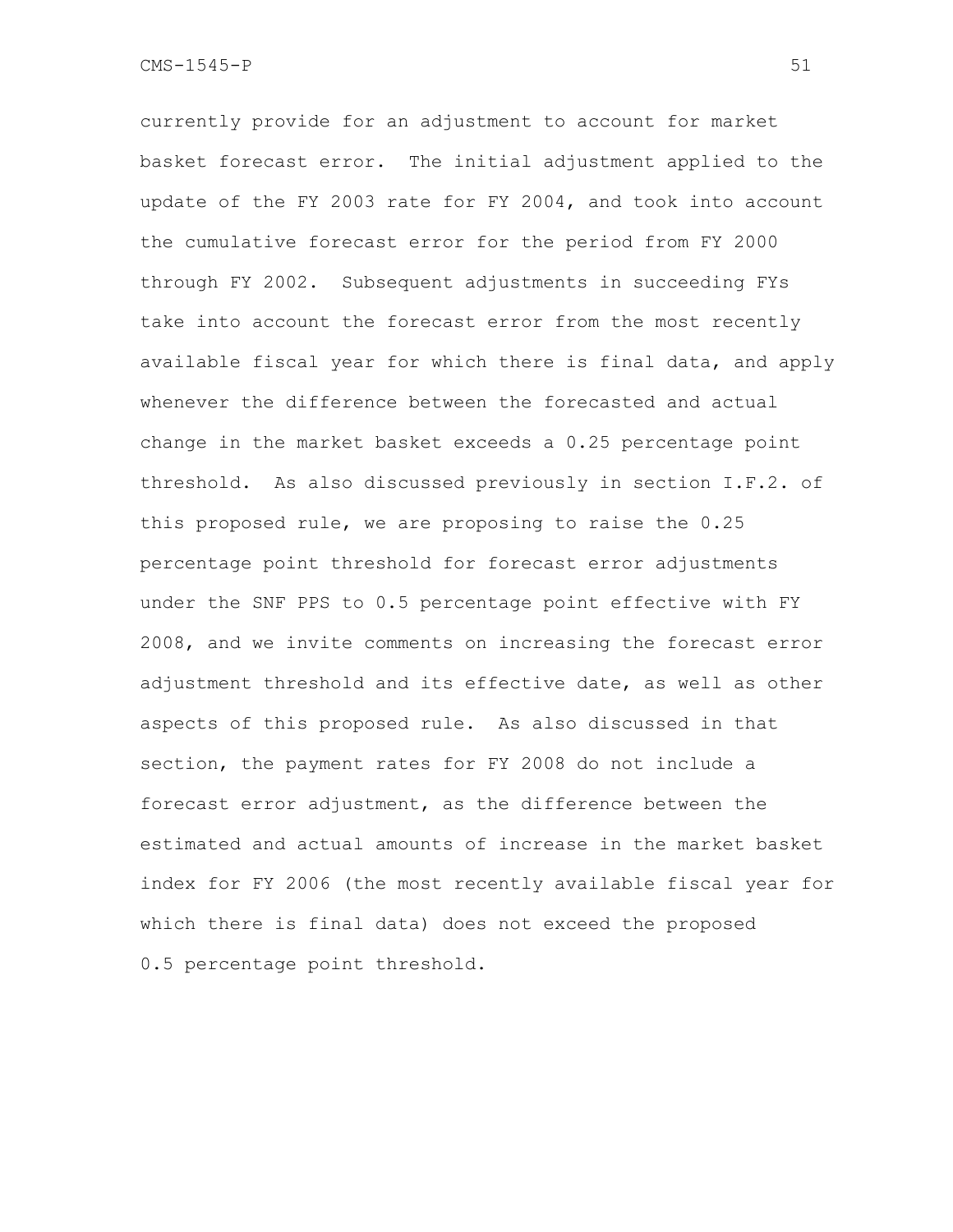#### C. Federal Rate Update Factor

 Section 1888(e)(4)(E)(ii)(IV) of the Act requires that the update factor used to establish the FY 2008 Federal rates be at a level equal to the full market basket percentage change. Accordingly, to establish the update factor, we determined the total growth from the average market basket level for the period of October 1, 2006 through September 30, 2007 to the average market basket level for the period of October 1, 2007 through September 30, 2008. Using this process, the proposed market basket update factor for FY 2008 SNF Federal rates is 3.3 percent. We used this revised proposed update factor to compute the Federal portion of the SNF PPS rate shown in Tables 2 and 3.

# **IV. Revising and Rebasing the Skilled Nursing Facility Market Basket Index**

**[If you choose to comment on issues in this section, please include the caption "Revising and Rebasing" at the beginning of your comments.]** 

#### A. Background

 Section 1888(e)(5)(A) of the Social Security Act requires the Secretary to establish a market basket index that reflects the changes over time in the prices of an appropriate mix of goods and services included in the SNF PPS. Effective for cost reporting periods beginning on or after July 1, 1998, we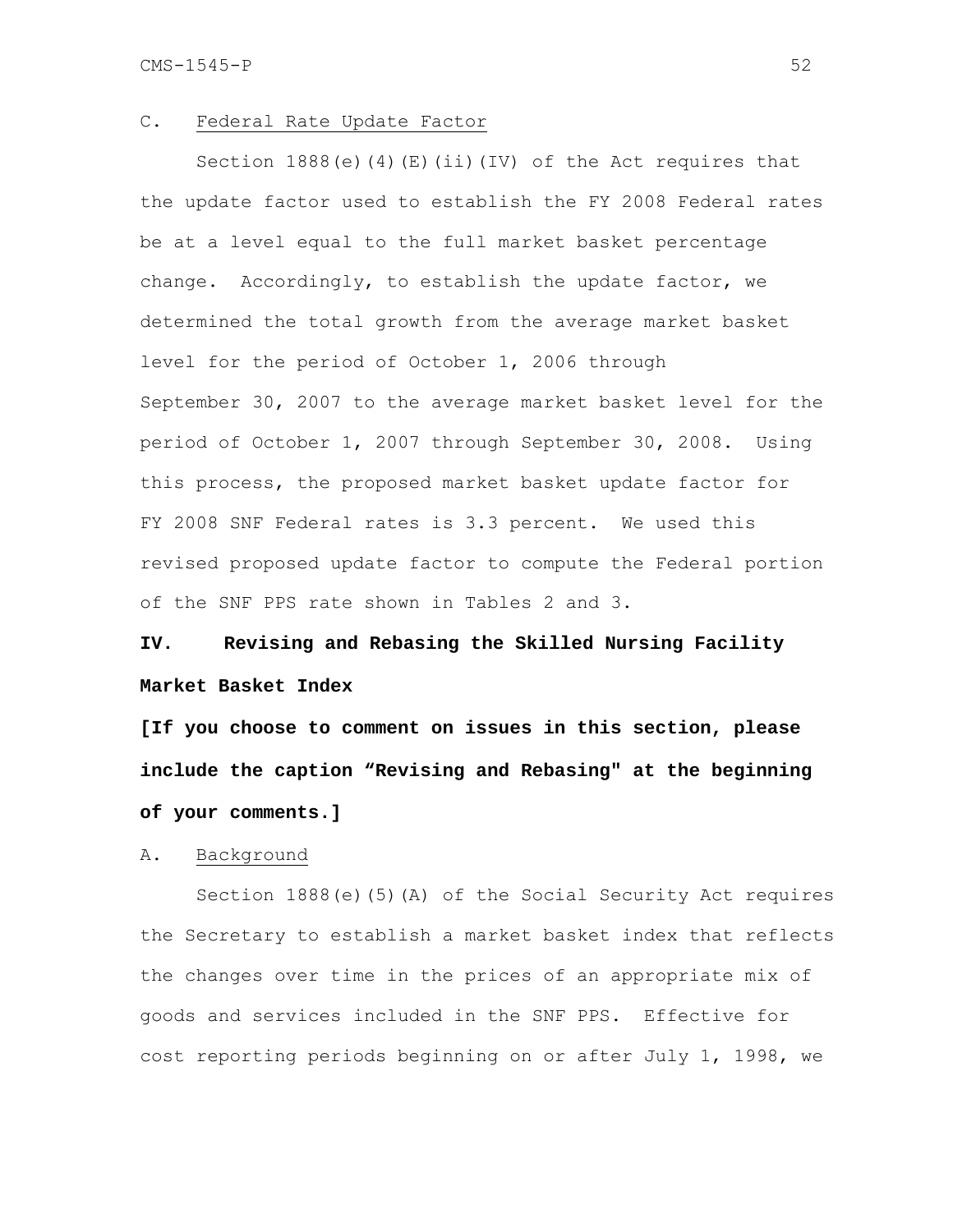revised and rebased our 1977 routine costs input price index and adopted a total expenses SNF input price index using FY 1992 as the base year. In 2001 we rebased and revised the market basket to a base year of FY 1997. This year, in 2007, we propose to revise and rebase the SNF market basket to a base year of FY 2004.

 The term "market basket" technically describes the mix of goods and services needed to produce SNF care, and is also commonly used to denote the input price index that includes both weights (mix of goods and services) and price factors. The term "market basket" used in this proposed rule refers to the SNF input price index.

 The proposed FY 2004-based SNF market basket represents routine costs, costs of ancillary services, and capitalrelated costs. The percentage change in the market basket reflects the average change in the price of a fixed set of goods and services purchased by SNFs in order to furnish all services. For further background information, see the May 12, 1998 interim final rule (63 FR 26289) and the July 31, 2001 final rule (66 FR 39582).

 For purposes of the SNF PPS, the SNF market basket is a fixed-weight (Laspeyres-type) price index. A Laspeyres-type index compares the cost of purchasing a specified mix of goods and services in a selected base period to the cost of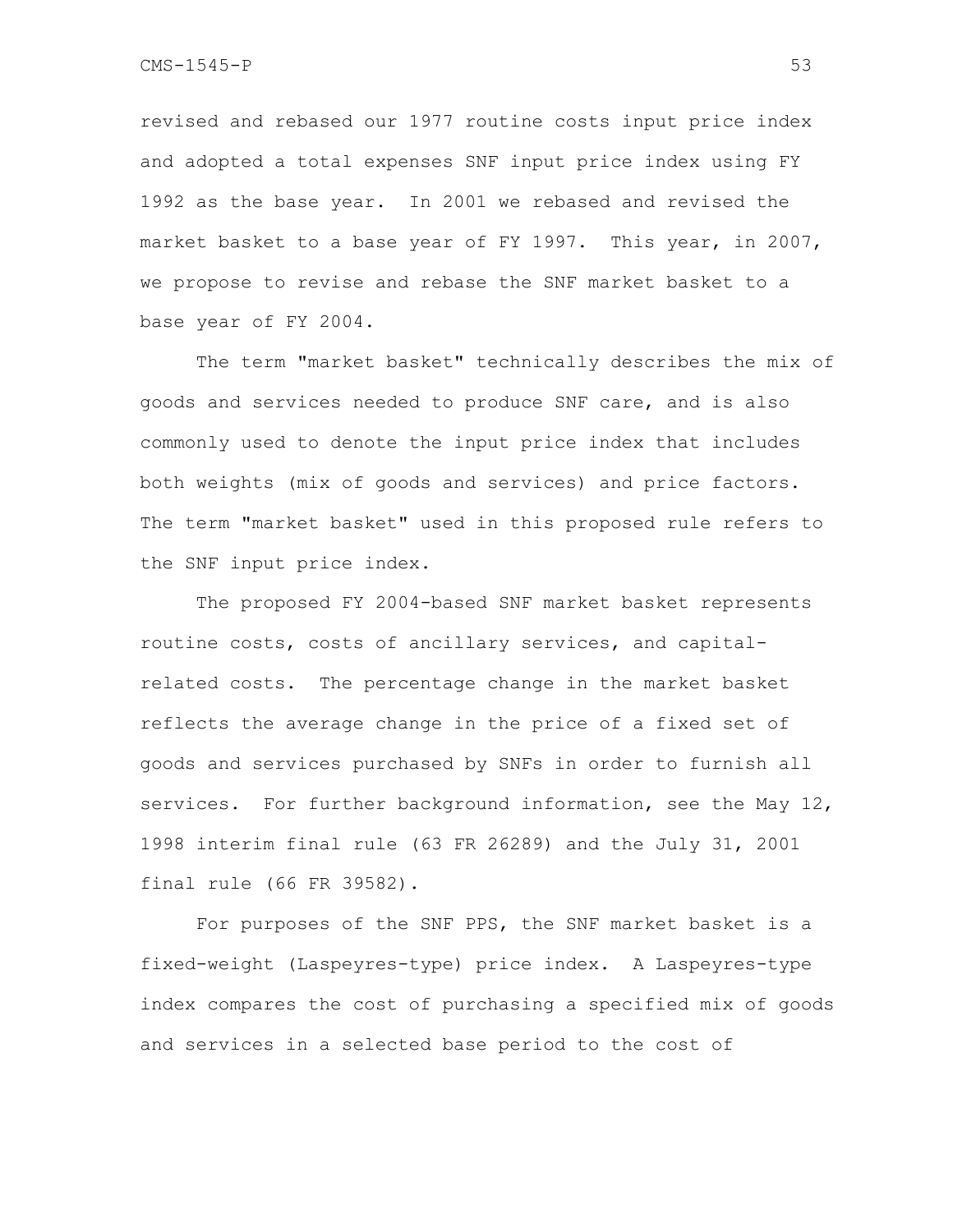purchasing that same group of goods and services at current prices.

We construct the market basket in three steps. The first step is to select a base period and estimate total base period expenditure shares for mutually exclusive and exhaustive spending categories. We use total costs for routine services, ancillary services, and capital. These shares are called "cost" or "expenditure" weights. The second step is to match each expenditure category to a price/wage variable, called a price proxy. We draw these price proxy variables from publicly available statistical series published on a consistent schedule, preferably at least quarterly. The final step involves multiplying the price level for each spending category by the cost weight for that category. The sum of these products (that is, weights multiplied by proxy index levels) for all cost categories yields the composite index level of the market basket for a given quarter or year. Repeating the third step for other quarters and years produces a time series of market basket index levels, from which we can calculate rates of growth.

 The market basket represents a fixed-weight index because it answers the question of how much more or less it would cost, at a later time, to purchase the same mix of goods and services that was purchased in the base period. The effects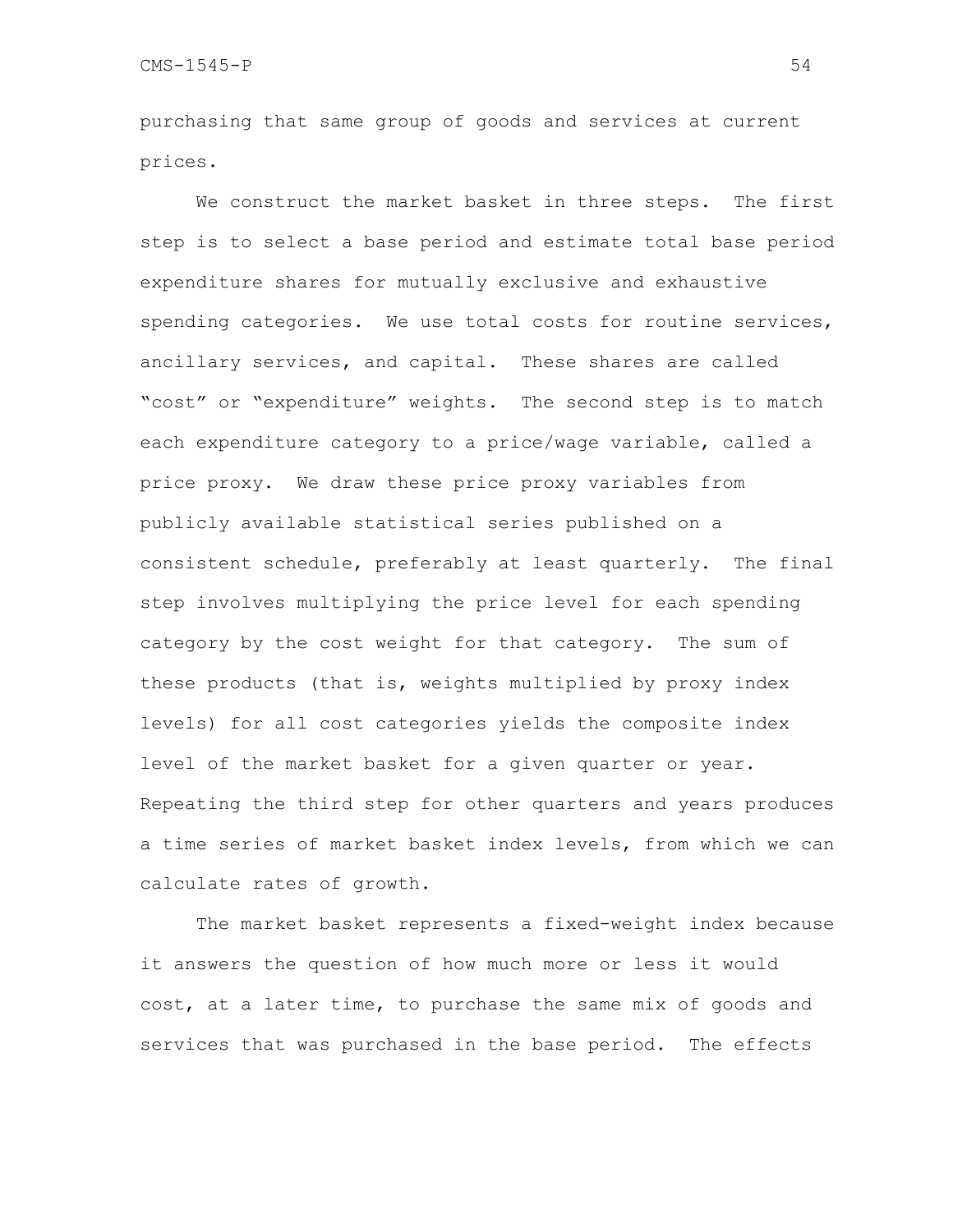on total expenditures resulting from changes in the quantity or mix of goods and services purchased subsequent or prior to the base period are, by design, not considered.

 As discussed in the May 12, 1998 interim final rule (63 FR 26252) and in the July 31, 2001 final rule (66 FR 39582), to implement section  $1888(e)$  (5)(A) of the Act we propose to revise and rebase the market basket so the cost weights and price proxies reflect the mix of goods and services that SNFs purchased for all costs (routine, ancillary, and capital-related) included in the SNF PPS for FY 2004.

# B. Rebasing and Revising the Skilled Nursing Facility Market Basket

The terms "rebasing" and "revising", while often used interchangeably, actually denote different activities. Rebasing means shifting the base year for the structure of costs of the input price index (for example, for this proposed rule, we propose to shift the base year cost structure from fiscal year 1997 to fiscal year 2004). Revising means changing data sources, cost categories, price proxies, and/or methodology used in developing the input price index.

We are proposing both to rebase and revise the SNF market basket to reflect 2004 Medicare allowable total cost data (routine, ancillary, and capital-related). Medicare allowable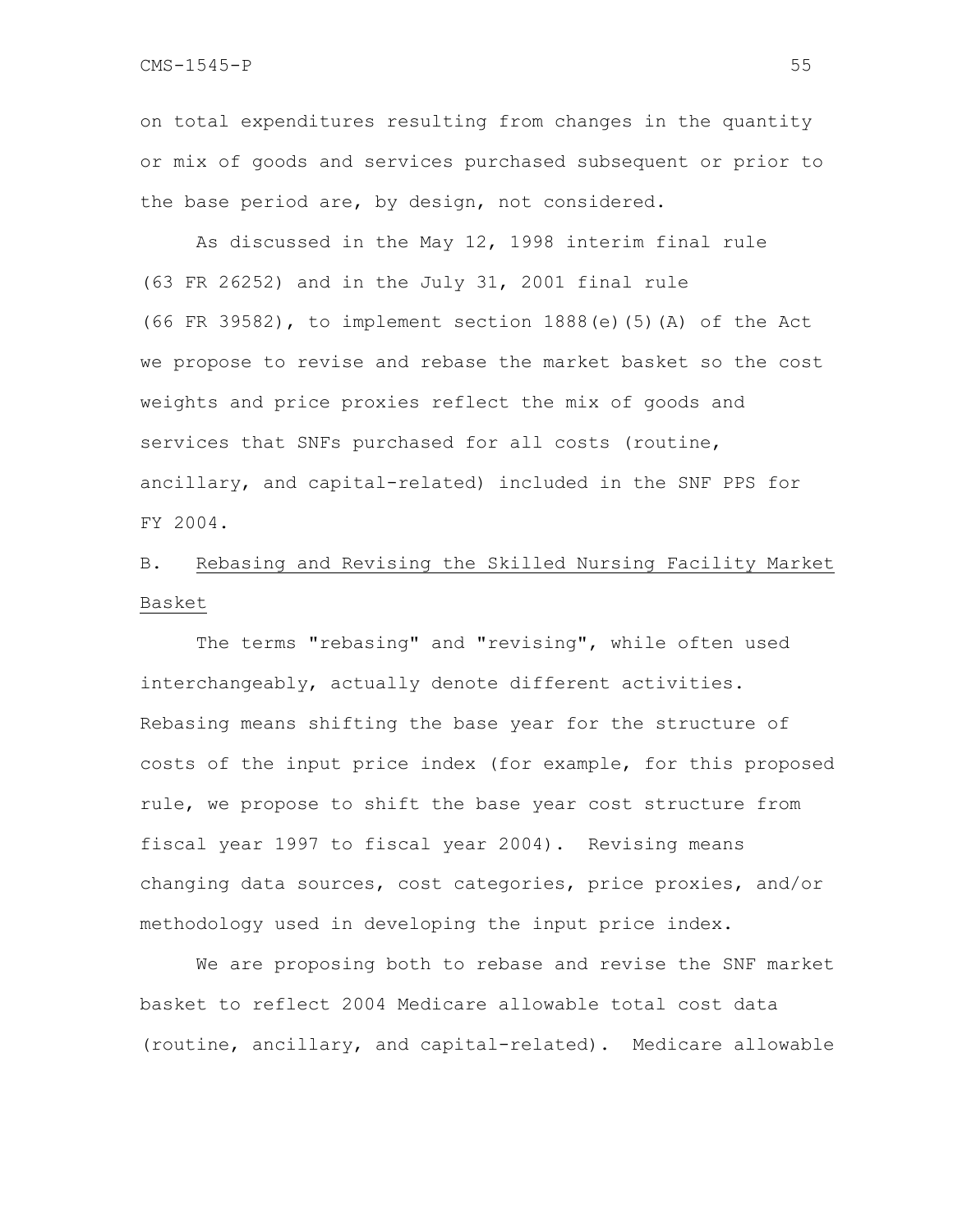costs are costs that could be reimbursed under the SNF PPS. For example, the SNF market basket excludes home health aide costs as these costs would be reimbursed under the HHA PPS and, therefore, these costs are not SNF Medicare allowable costs.

The 1997-based SNF market basket is based on total facility costs, which includes costs not reimbursed under the SNF PPS (such as nursing facility, long-term care, HHA, and intermediate care facility costs). Due to insufficient data, we were unable to separate Medicare allowable costs from total facility costs during the 1997-based SNF market basket rebasing and other previous rebasings. For this current rebasing analysis, we compared a 2004-based SNF market basket based on Medicare allowable costs to one based on total facility cost methodologies and found the cost weights to be similar. We believe that using only Medicare allowable costs better reflects the cost structure of SNFs serving Medicare beneficiaries, and permits us to apply the same methodology used to calculate the Inpatient Prospective Payment System (IPPS), Rehabilitation, Psychiatric, and Long-term Care (RPL), and Home Health Agency (HHA) market baskets.

We selected FY 2004 as the new base year because 2004 is the most recent year for which relatively complete Medicare cost report data are available. In developing the proposed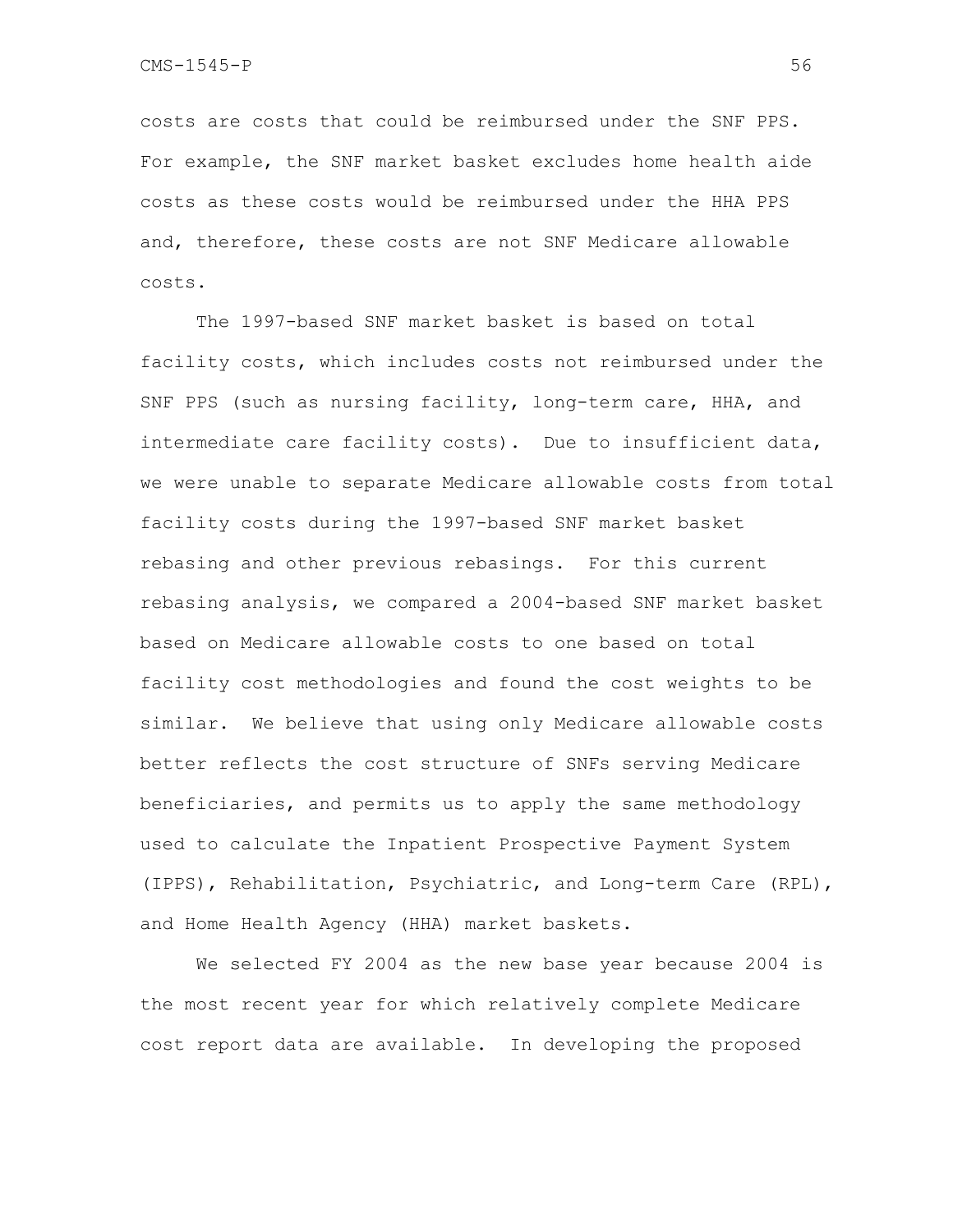market basket, we reviewed SNF expenditure data from Medicare cost reports for FY 2004 for each freestanding SNF that reported Medicare expenses and payments. The FY 2004 cost reports are those with cost reporting periods beginning after September 30, 2003 and before October 1, 2004. We maintained our policy of using data from freestanding SNFs because freestanding SNF data reflect the actual cost structure faced by the SNF itself. In contrast, expense data for a hospitalbased SNF reflect the allocation of overhead over the entire institution. Due to this method of allocation, total expenses will be correct, but the individual components' expenses may be skewed. If data from hospital-based SNFs were included, the resultant cost structure might be unrepresentative of the costs that a typical SNF experiences. We show in table 16 a comparison of the proposed 2004-based Medicare allowable and total facility SNF market baskets.

 We developed cost category weights for the proposed 2004-based market basket in two stages. First, we derived base weights for seven major categories (wages and salaries, employee benefits, contract labor, pharmaceuticals, professional liability insurance, capital-related, and a residual "all other") using edited SNF Medicare cost reports. We edited the Medicare costs reports to remove reports where the data were deemed unreliable (for example, when total costs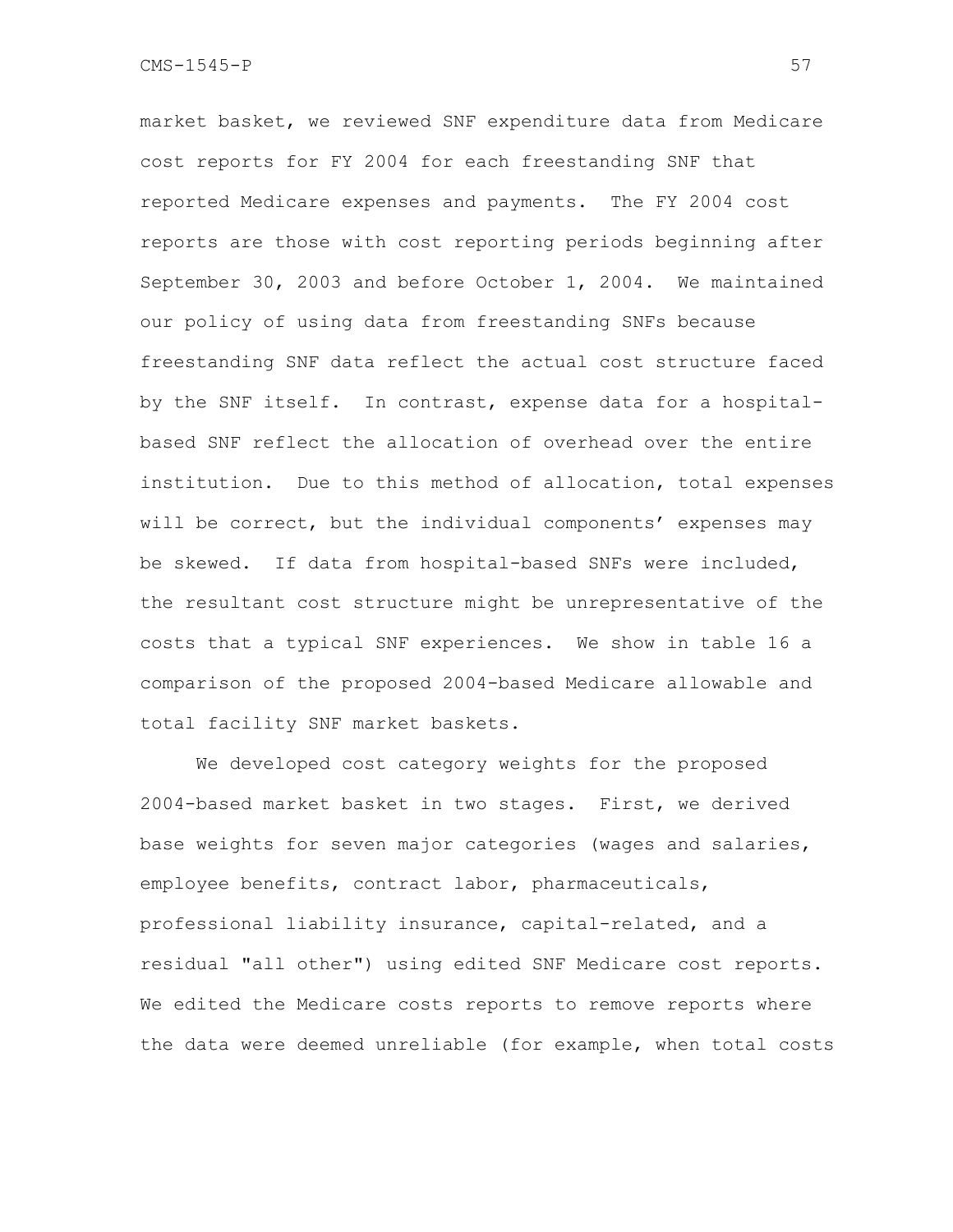were not greater than zero). We divided the residual "all other" cost category into subcategories, using U.S. Department of Commerce Bureau of Economic Analysis' 1997 Benchmark Input-Output (I-O) tables for the nursing home industry aged forward using price changes. (The methodology we used to age the data involves applying the annual changes from the price proxies to the appropriate cost categories. We repeat this practice for each year.) The 1997-based SNF market basket used the U.S. Department of Commerce Bureau of Economic Analysis' 1997 Annual Input-Output tables and the 1997 Business Expenditures Survey. The 1997 Annual I-O is an update of the 1992 Benchmark I-O data, while the 1997 Benchmark I-O is based on a completely new set of data and, thus, is a more comprehensive and up-to-date data source for nursing home expenditure data.

 The capital-related portion of the proposed rebased and revised SNF PPS market basket employs the same overall methodology used to develop the capital-related portion of the 1992-based SNF market basket, described in the May 12, 1998 interim final rule (63 FR 26289) and the 1997-based SNF market basket, described in the July 31, 2001 final rule (66 FR 39582). It is also the same methodology used for the inpatient hospital capital input price index described in the May 31, 1996 proposed rule (61 FR 27466), the August 30, 1996 final rule (61 FR 46196), and the August 12, 2005 final rule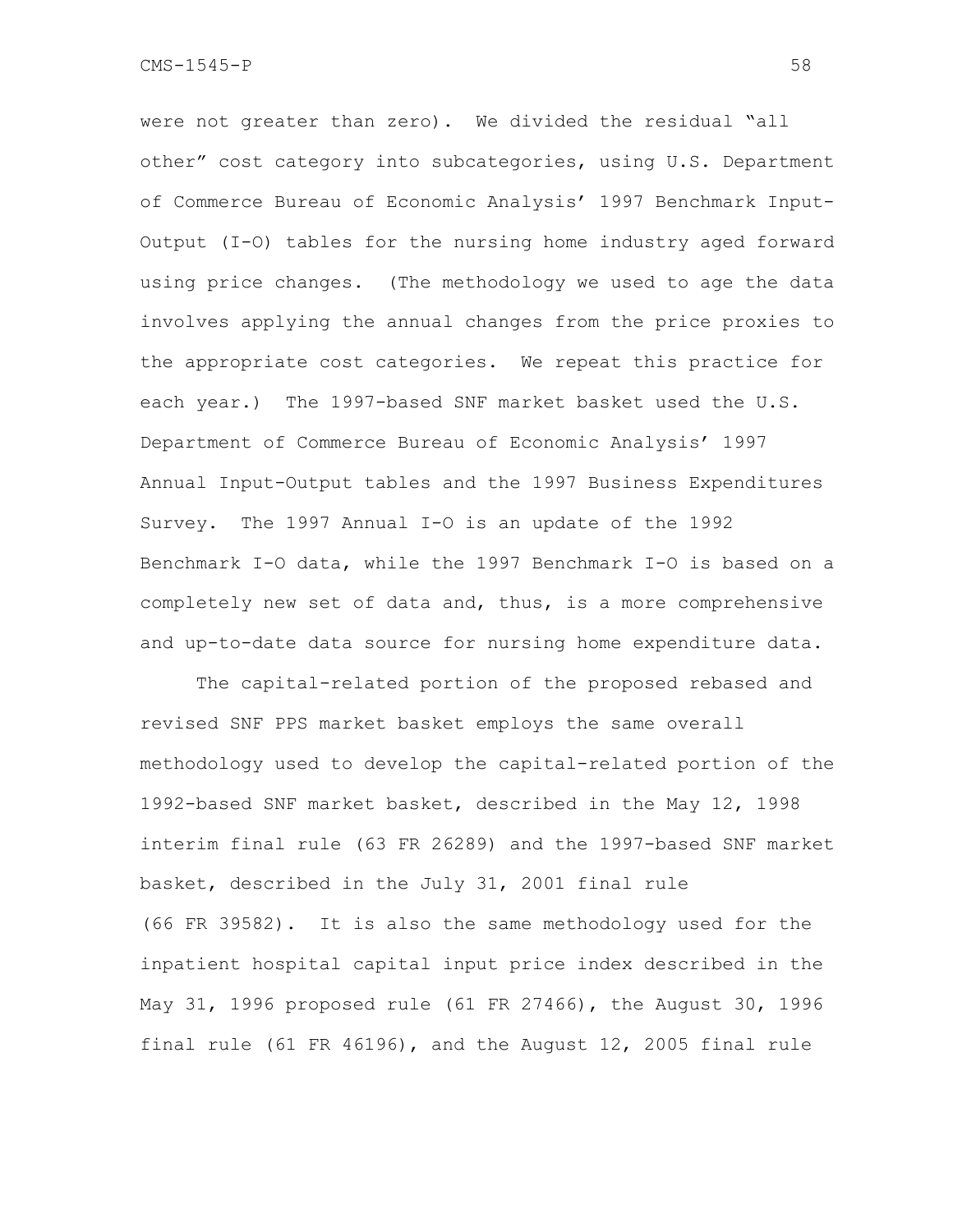(70 FR 47407). The strength of this methodology is that it reflects the vintage nature of capital, which represents the acquisition and use of capital over time. We explain this methodology in more detail below.

 Our proposed rebasing and revising of the market basket index resulted in 23 cost weights, a change from the current market basket. We are adding cost categories for postage and professional liability insurance (PLI), and have changed price proxies in several of the categories. We describe below the sources of the main category weights and their subcategories in the proposed 2004-based SNF market basket. The proposed market basket contains 23 detailed cost weights, two more cost weights than the 1997-based index.

Wages and Salaries: We derived the wages and salaries cost category using the 2004 SNF Medicare Cost Reports. We determined the share using Medicare allowable wages and salaries from Worksheet S-3, part II and total expenses from Worksheet B, part I. Medicare allowable wages and salaries are equal to total wages and salaries minus excluded salaries from Worksheet S-3, part II, as well as nursing facility and non-reimbursable salaries from Worksheet A, lines 18, 34 through 36, and 58 through 63. Medicare allowable total expenses are equal to total expenses from Worksheet B, lines 16, 21 through 30, 32, 33, 48, and 52 through 54. This share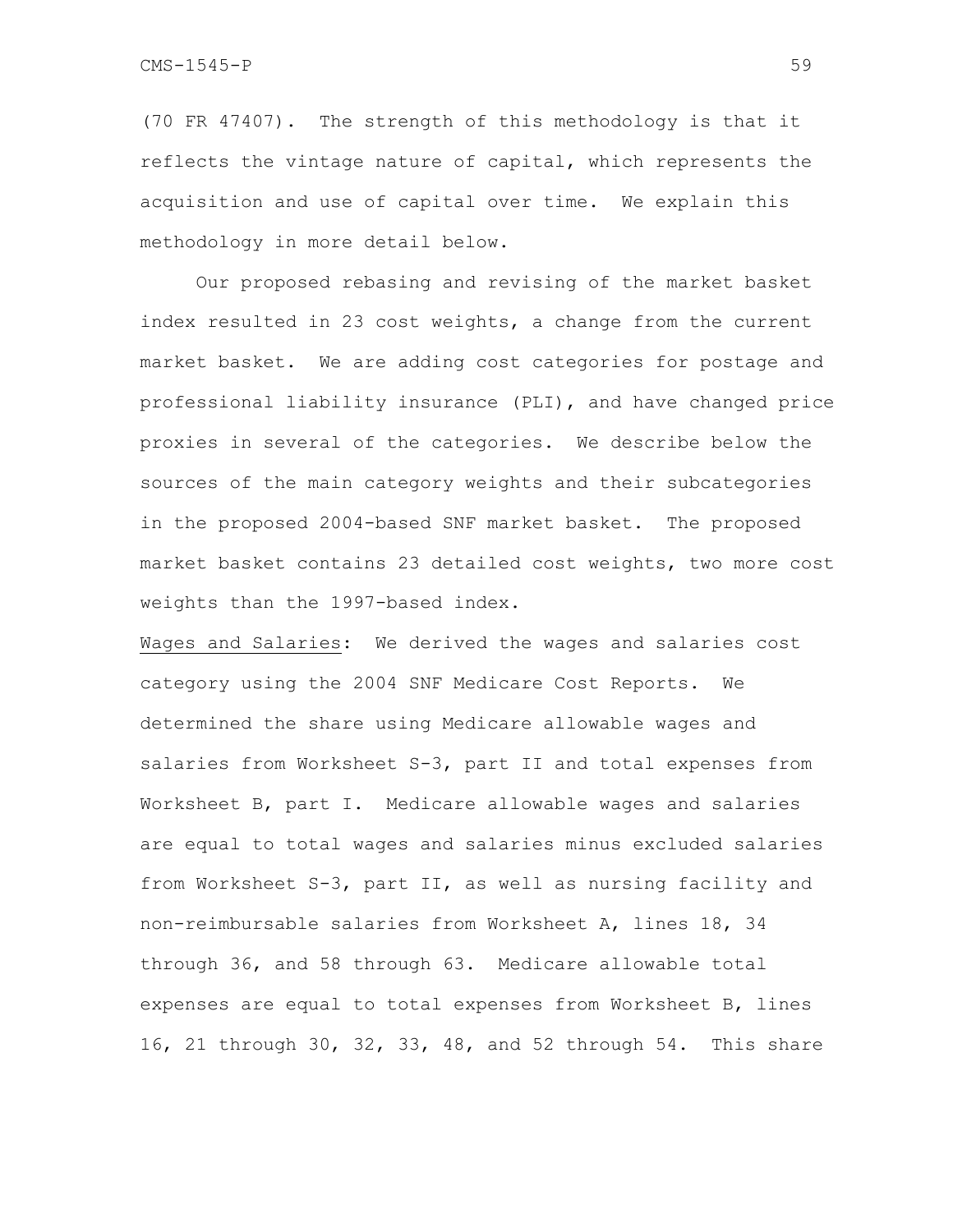represents the wage and salary share of costs for employees for the SNF, and does not include the wages and salaries from contract labor, which are allocated to wages and salaries in a later step.

Employee Benefits: We determined the weight for employee benefits using 2004 SNF Medicare Cost Reports. We derived the share using Medicare allowable wage-related costs from Worksheet S-3, part II and total expenses from Worksheet B. Medicare allowable benefits are equal to total benefits from Worksheet S-3, part II, minus excluded (non-Medicare allowable) benefits. Non-Medicare allowable benefits are equal to the non-Medicare allowable salaries times the ratio of total benefit costs for the SNF to the total wage costs for the SNF.

Contract Labor: We determined the weight for contract labor using 2004 SNF Medicare Cost Reports. We derived the share using Medicare allowable wage-related costs from Worksheet S-3, part II line 17 minus Nursing Facility (NF) contract labor costs and Medicare allowable total costs from Worksheet B, part I. (Worksheet S-3, part II line 17 only includes direct patient care contract labor attributable to SNF and NF services.) NF contract labor costs (which are not reimbursable under Medicare) are equal to total contract labor costs multiplied by the ratio of NF wages and salaries to the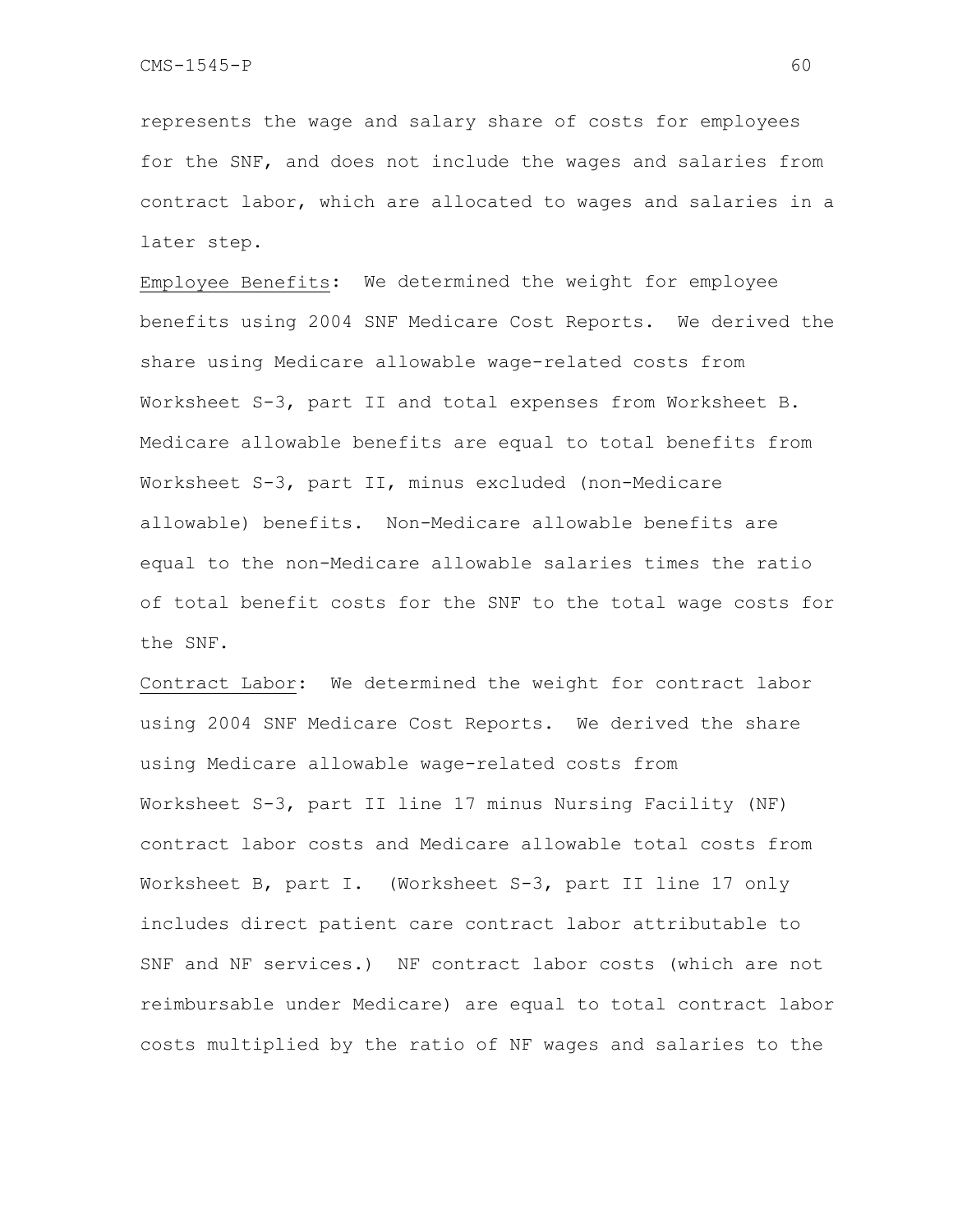sum of NF and SNF wages and salaries.

We then distributed contract labor costs between the wages and salaries and employee benefits cost categories, under the assumption that contract costs should move at the same rate as direct labor costs even though unit labor cost levels may be different.

Pharmaceuticals:We derived the cost weight for pharmaceuticals from the 2004 SNF Medicare Cost Reports. We calculated this share using non-salary costs from the Pharmacy cost center and the Drugs Charged to Patients' cost center, both found on Worksheet B. Since these drug costs were attributable to the entire SNF and not limited to Medicare allowable services, we adjusted the drug costs by the ratio of Medicare allowable pharmacy total costs to total pharmacy costs from Worksheet B, part I, column 11. Worksheet B, part I allocates the general service cost centers, which are often referred to as "overhead costs" (in which pharmacy costs are included), to the Medicare allowable and non-Medicare allowable cost centers. This resulted in a drug cost weight (3.2 percent) that was slightly higher than the drug cost weight would have been (2.7 percent) if no adjustment for Medicare allowable services had been made. We are proposing to use this methodology to derive the pharmaceutical cost weight.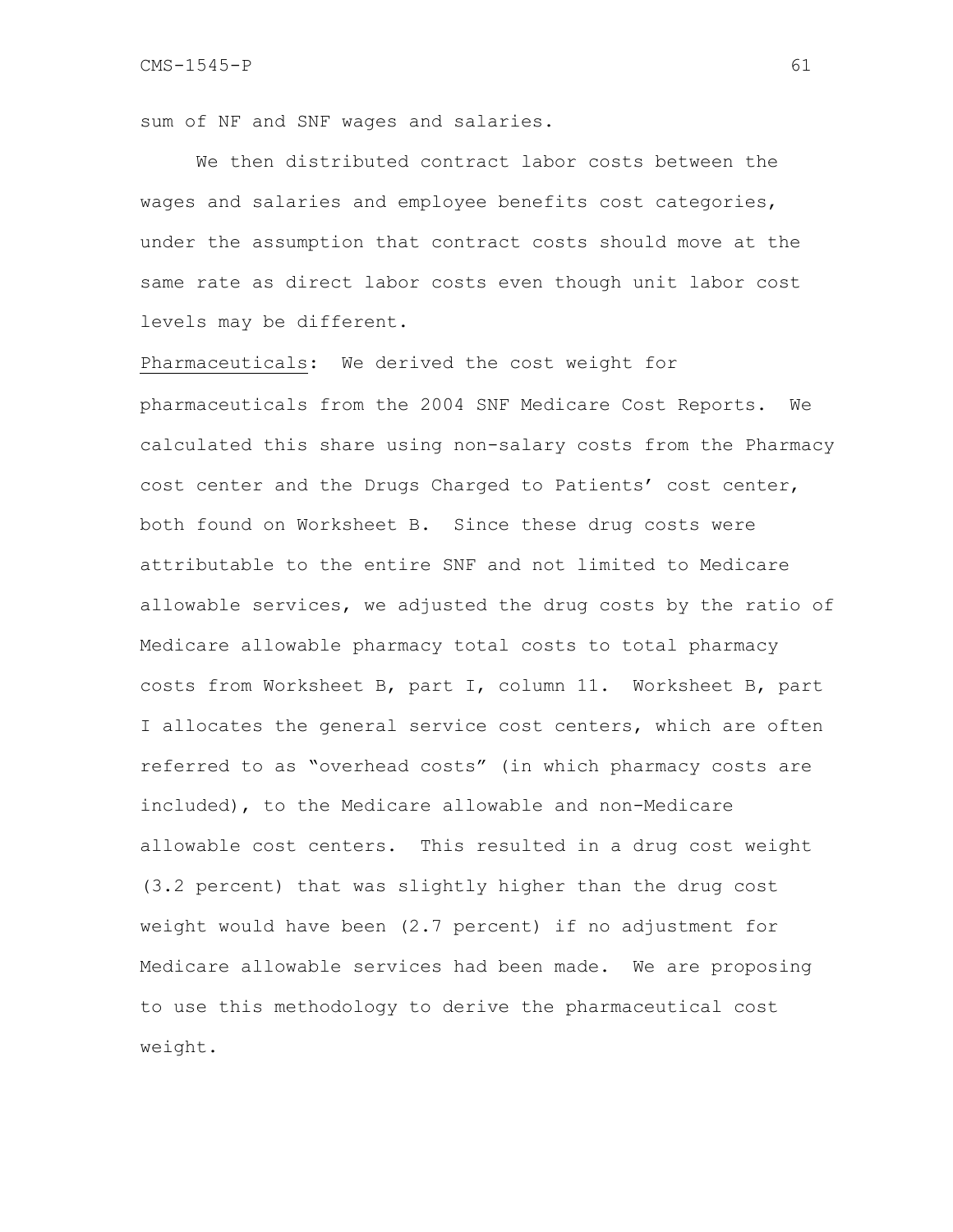In addition to the Medicare allowable methodology, we also explored alternative methods for calculating the SNF market basket drug cost weight. Specifically, we researched the viability of calculating a Medicare-specific drug cost weight based on Medicare drug costs as a percent of Medicare total costs. Because these expenses are not reported directly, we were required to estimate them using cost-tocharge ratios. Medicare drug costs can be calculated as the product of non-salary, non-overhead costs from the Drugs Charged to Patients cost center (including allocated costs from the Pharmacy cost center) from Worksheet B, part I and the cost-to-charge ratio from Worksheet D, part 1. We excluded salary and facility overhead costs from this weight, as these costs would be included in the other cost weights. Medicare total costs can be calculated as the sum of Medicare inpatient costs and Medicare ancillary costs, including Medicare drug costs.

This methodology produced a cost weight that was nearly three times higher than the Medicare allowable drug cost weight. This considerably higher drug cost weight is primarily driven by the cost-to-charge ratio for the Drugs Charged to Patients cost center, which is 0.8 on average based on the 2004 SNF Medicare cost reports. This ratio has been relatively consistent over the last five years. The Drugs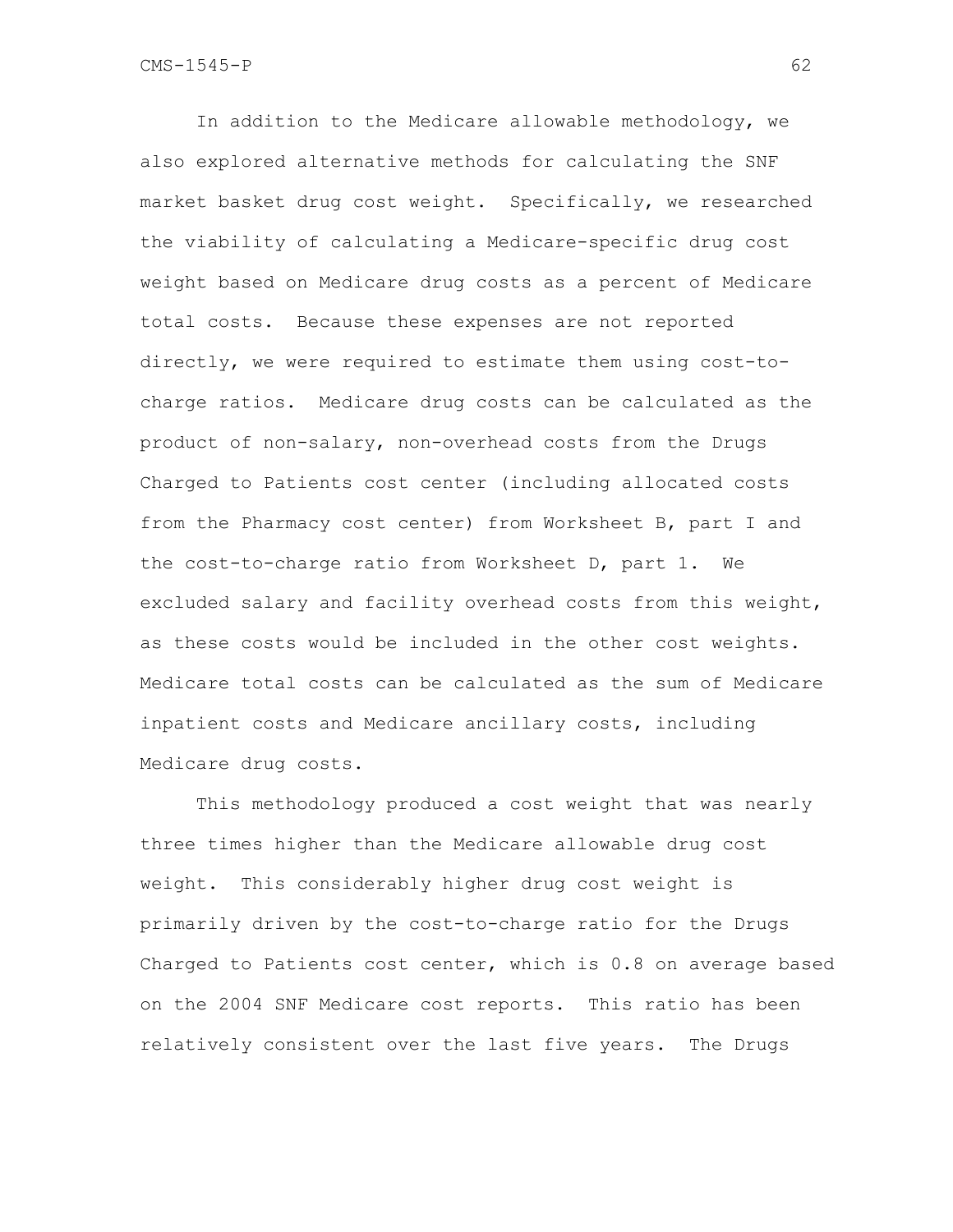$\text{CMS}-1545-\text{P}$  63

Charged to Patient cost center is one of the ancillary cost centers on the Medicare cost report. The average cost-tocharge ratio for all ancillary cost centers is 0.65.

Furthermore, the Medicare Drugs Charged to Patients costto-charge ratios for freestanding SNFs differ greatly from those of hospital-based SNFs. Hospital-based SNFs report an average cost-to-charge ratio for the Drugs Charged to Patients cost center of 0.22. For sensitivity analysis we used the hospital-based ratio of 0.22 to estimate a freestanding SNF Medicare drug cost weight. The resulting weight was 3.3 percent, which is close to the 3.2 percent weight that was determined using the Medicare allowable methodology. Contrary to freestanding SNFs, the cost-to-charge ratio for the Drugs Charged to Patients cost center for hospital-based SNFs is below the average cost-to-charge ratio for all ancillary cost centers, which is 0.29.

The large inconsistencies between freestanding and hospital-based SNFs, including the substantial difference in the drug cost-to-charge ratios, as well as the dissimilarity in the relationships of those ratios to the cost-to-charge ratios from all ancillary cost centers by SNF type, led us to believe this methodology was inappropriate to use in developing the proposed drug cost weight in the proposed 2004-based SNF market basket. In addition, as part of our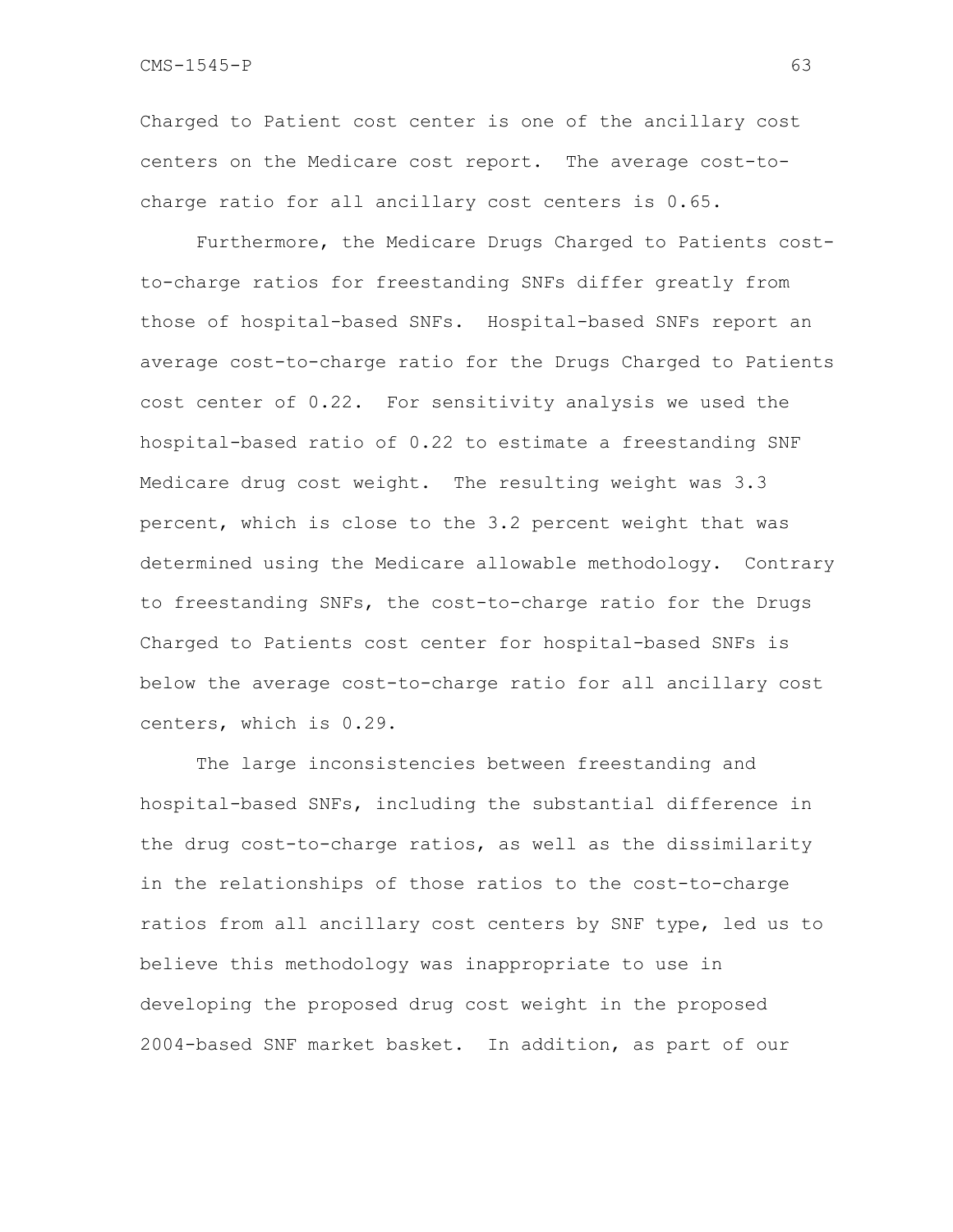sensitivity analysis, we estimated the impact that this alternative methodology would have on our proposed FY 2008 update, and found that it was minimal. However, we are soliciting comments on this methodology. We also welcome any input, data, or documentation from the public that would help to clarify the discrepancies between freestanding and hospital-based facilities' Medicare drug cost weights. Based on further internal analyses and any external data or documentation that we receive from the industry, we may still consider adoption of this Medicare drug cost weight methodology to derive the SNF market basket drug cost weight.

Table 12 below shows the similarity between the SNF market basket percent changes using the drug cost weight calculated with the Medicare allowable methodology for drugs and the market basket percent changes using the alternative drug methodology described above.

| Table 12                                            |
|-----------------------------------------------------|
| <b>SNF Market Basket Percent Changes using</b>      |
| <b>Medicare Allowable Methodology to Determine</b>  |
| <b>Pharmaceuticals Cost Weight, FY 2002-FY 2010</b> |

| Fiscal Year (FY)        | <b>Medicare</b><br><b>Allowable</b><br><b>Methodology</b> | <b>Alternative Drug</b><br>Methodology |
|-------------------------|-----------------------------------------------------------|----------------------------------------|
| <b>Historical data:</b> |                                                           |                                        |
| FY 2002                 | 3.7                                                       | 3.8                                    |
| FY 2003                 | 3.4                                                       | 3.6                                    |
| FY 2004                 | 3.3                                                       | 3.5                                    |
| FY 2005                 | 3.3                                                       | 3.4                                    |
| FY 2006                 | 3.6                                                       | 3.8                                    |
| Average FY<br>2002-2006 | 3.5                                                       | 3.6                                    |
| Forecast:               |                                                           |                                        |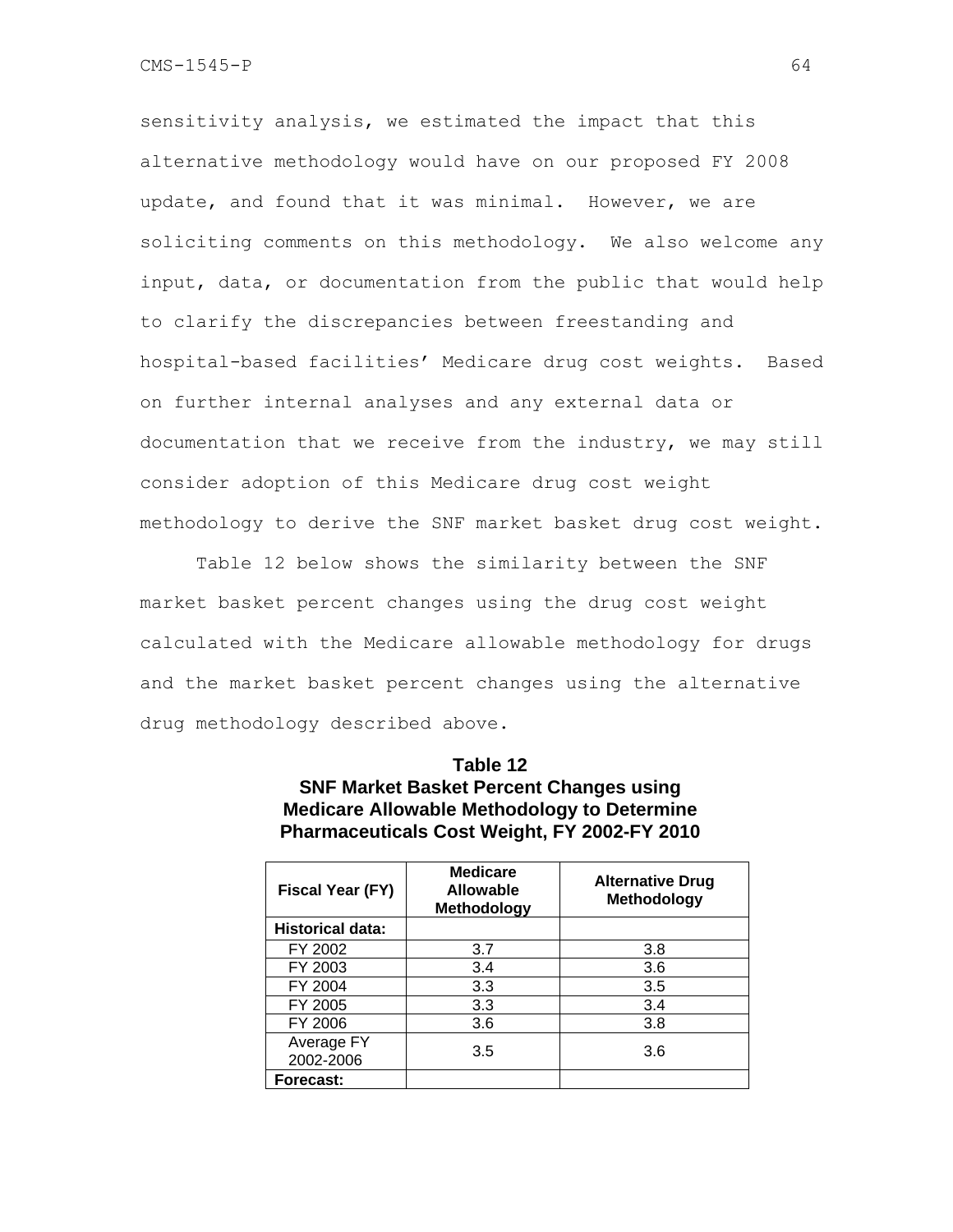| FY 2007                 | 3.3 | 3.4 |
|-------------------------|-----|-----|
| FY 2008                 | 3.3 | 3.4 |
| FY 2009                 | R 1 | 3.2 |
| FY 2010                 | 2.9 | 3.0 |
| Average FY<br>2007-2010 | 3.2 | 3.3 |

Source: Global Insight, Inc. 1st Qtr 2007, @USMACRO/CNTL0307@CISSIM/TL0207.SIM

Malpractice: Unlike the 1997-based SNF market basket, the proposed 2004-based SNF market basket includes a separate cost category for professional liability insurance (PLI). The 2004 SNF Medicare cost reports include PLI as an entry, while in 1997 very few SNFs reported data for malpractice premiums, paid losses, or self-insurance on Worksheet S-2. In addition, the 1997 Benchmark Input-Output table indicated that the general category for insurance carriers (which includes PLI as a subset) was a very small share of total SNF costs in 1997. In the past, it has been our policy not to provide detailed breakouts of cost categories unless they represent a significant portion of providers' costs. Recent indications are that PLI costs for SNFs are rising.

We calculated the share using malpractice costs from Worksheet S-2 of the Medicare Cost reports to develop a SNF total facility cost weight. Since these malpractice costs are attributable to the entire SNF and not just Medicare allowable services, we adjusted the malpractice costs by the ratio of Medicare allowable beds to total facility beds. We believe this is an appropriate adjustment as malpractice costs are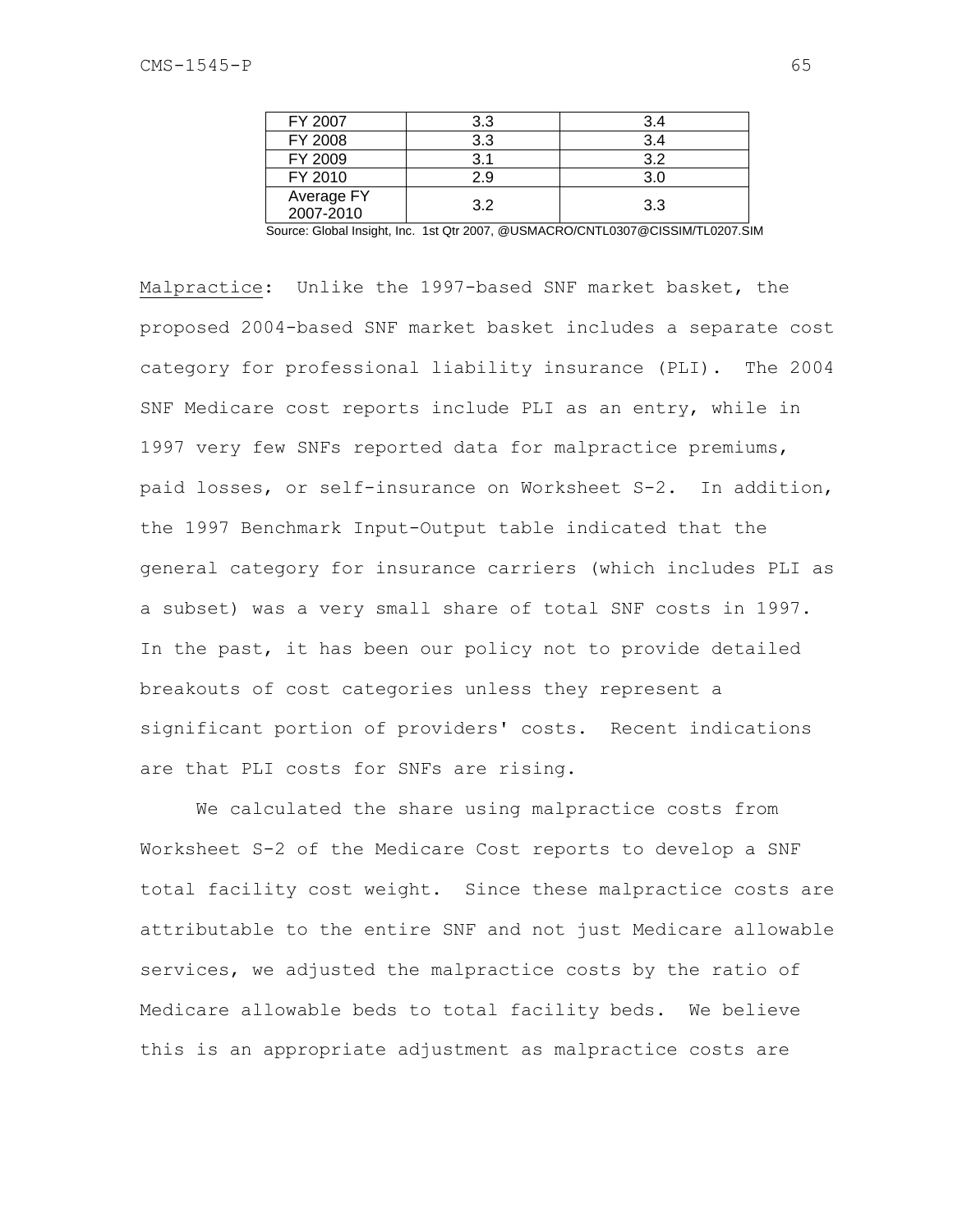CMS-1545-P 66

often based on the number of facility beds. The proposed malpractice cost weight is slightly higher than the 2004-based SNF total facility market basket malpractice cost weight.

In addition to the proposed adjustment, we also considered adjusting the total facility malpractice costs by the ratio of SNF inpatient days to total facility days and by the ratio of Medicare allowable costs to total facility costs. We note that these latter adjustment methodologies produced malpractice cost weights that were less than onetenth of a percentage point different than the Medicare allowable cost weight determined using our proposed adjustment of Medicare allowable beds to total beds. Again, we believe using Medicare allowable beds to total beds is an appropriate adjustment to total facility malpractice costs as malpractice costs are often based on the number of facility beds. Due to a lack of data, the malpractice cost weight was not broken out separately in the 1997-based SNF market basket.

Capital-Related: We derived the weight for overall capitalrelated expenses using the 2004 SNF Medicare cost reports. We calculated the Medicare allowable capital-related cost weight from Worksheet B, part II. In determining the subcategory weights for capital, we used information from the 2004 SNF Medicare Cost Reports and the 2002 Bureau of Census' Business Expenditure Survey (BES). We calculated the depreciation cost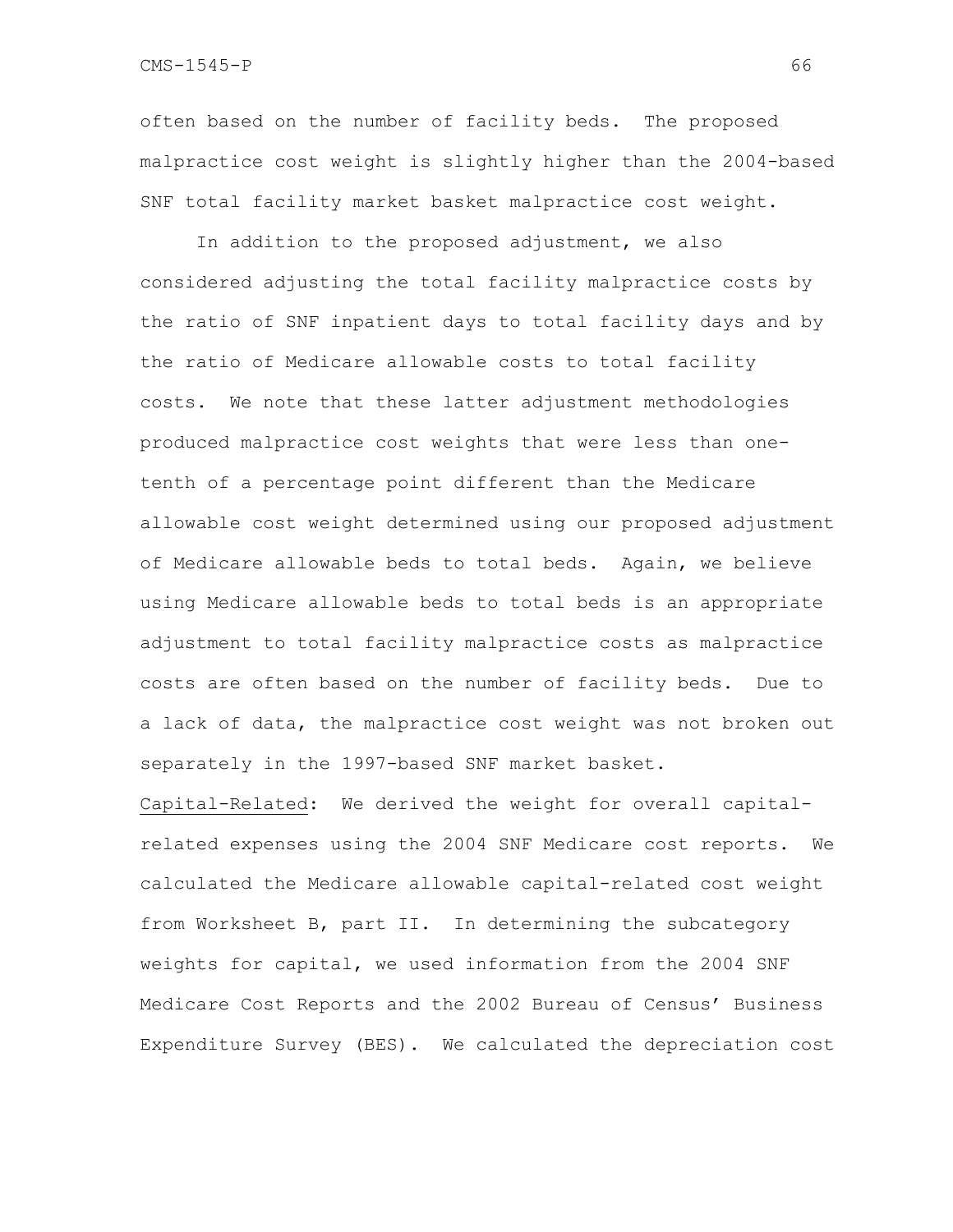weight using depreciation costs from Worksheet S-2. Unlike the cost weights described above, we did not calculate the depreciation cost weight using Medicare allowable total costs. Rather, we used total facility costs under the assumption that the depreciation of an asset is not dependent upon whether the asset was used for Medicare or non-Medicare patients.

We determined the distribution between building and fixed equipment and movable equipment from the 2004 SNF Medicare Cost Reports. From these calculations, we estimated the depreciation expenses (that is, depreciation expenses excluding leasing costs) to be 32 percent of total capitalrelated expenditures in 2004.

We also derived the interest expense share of capitalrelated expenses from Worksheet A for the same edited 2004 SNF Medicare cost reports. Similar to the depreciation cost weight, we calculated the interest cost weight using total facility costs. For the current market basket, we determined the split of interest expense between for-profit and not-forprofit facilities based on the distribution of long-term debt outstanding by type of SNF (for-profit or not-for-profit) from the 2004 SNF Medicare cost reports. We estimated the interest expense (that is, interest expenses excluding leasing costs) to be 34 percent of total capital-related expenditures in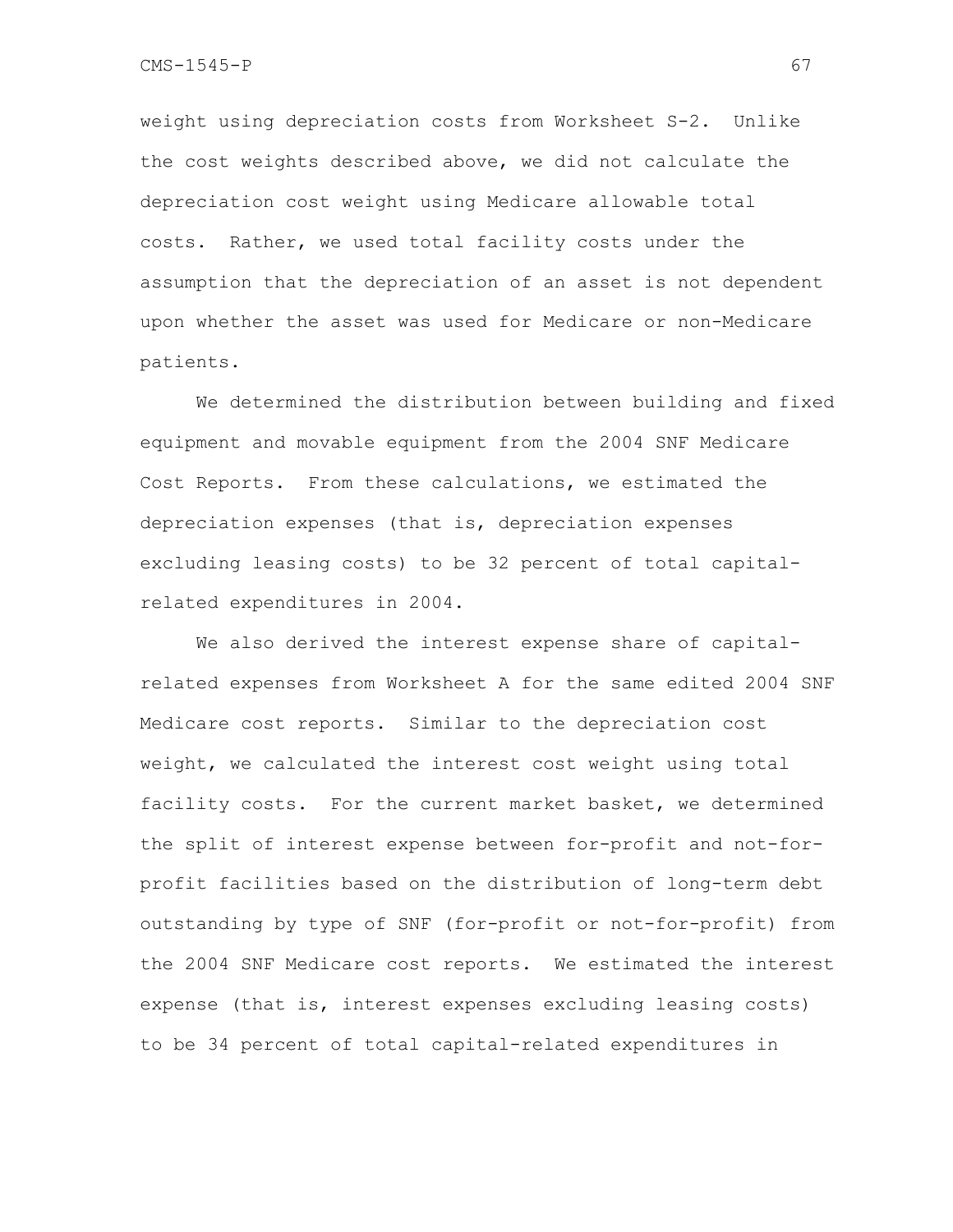2004.

Because the data were not available in the Medicare cost reports, we used the most recent 2002 BES data to derive the capital-related expenses attributable to leasing and other capital-related expenses. We determined the leasing costs to be 21 percent of capital-related expenses in 2002, while we determined the other capital-related costs (insurance, taxes, licenses, other) to be 13 percent of capital-related expenses.

Lease expenses are not broken out as a separate cost category, but are distributed among the cost categories of depreciation, interest, and other, reflecting the assumption that the underlying cost structure of leases is similar to capital costs in general. As was done in previous rebasings, we assumed 10 percent of lease expenses are overhead and assigned them to the other capital expenses cost category as overhead. We distributed the remaining lease expenses to the three cost categories based on the proportion of depreciation, interest, and other capital expenses to total capital costs, excluding lease expenses.

Table 13 shows the capital-related expense distribution (including expenses from leases) in the proposed 2004-based SNF market basket and the 1997-based SNF market basket.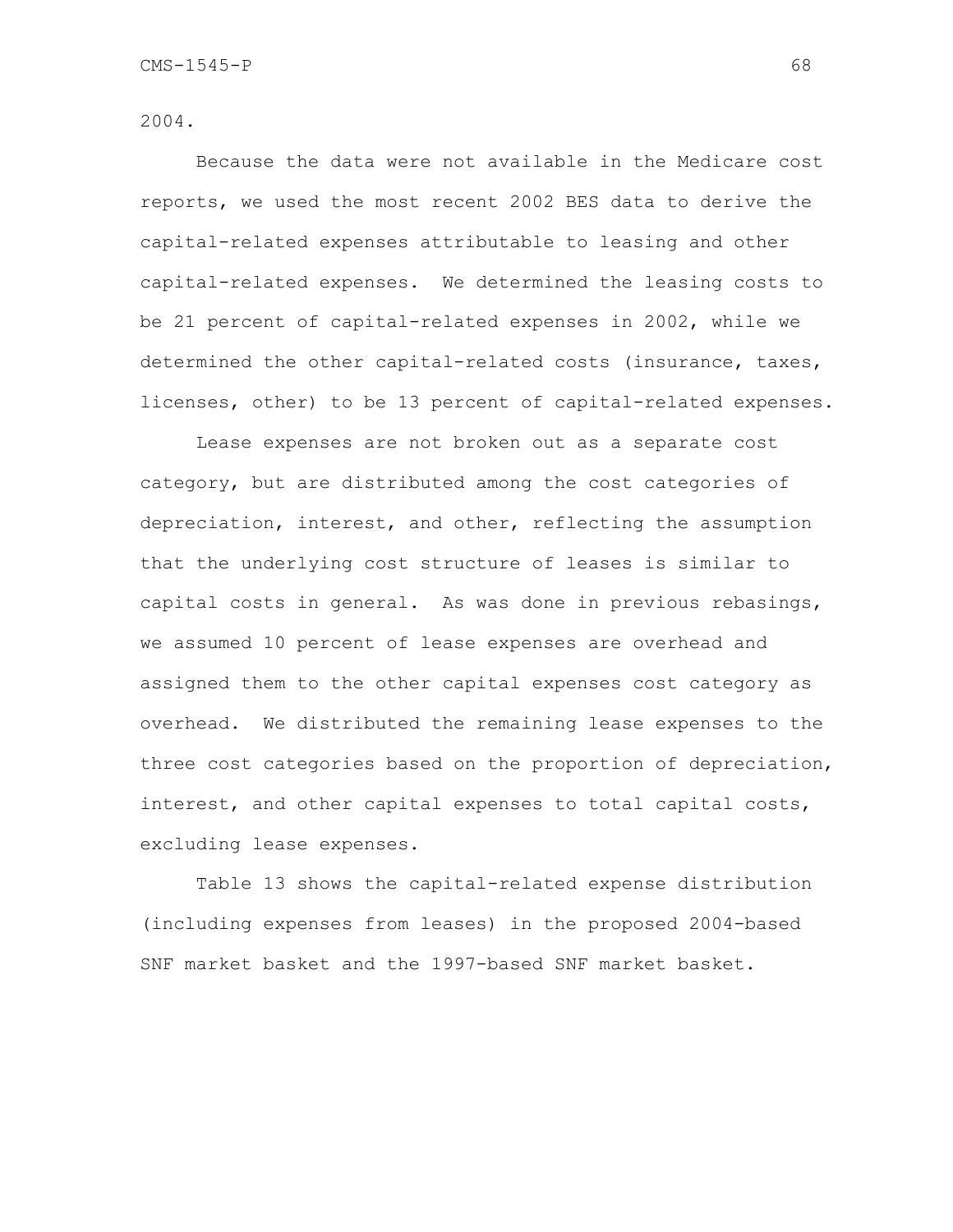| Table 13                                                                        |
|---------------------------------------------------------------------------------|
| <b>Comparison of the Capital-related Expense Distribution of the 2004-based</b> |
| SNF market basket and the 1997-based SNF market basket                          |

| <b>Cost Category</b>                  | Proposed 2004-based<br><b>SNF Market Basket</b> | <b>1997-based SNF Market</b><br><b>Basket</b> |
|---------------------------------------|-------------------------------------------------|-----------------------------------------------|
| <b>Capital-related Expenses</b>       | 7.518                                           | 8.602                                         |
| <b>Total Depreciation</b>             | 2.981                                           | 5.266                                         |
| <b>Total Interest</b>                 | 3.168                                           | 3.852                                         |
| <b>Other Capital-related Expenses</b> | 1.369                                           | 0.760                                         |

 Our methodology for determining the price change of capital-related expenses accounts for the vintage nature of capital, which is the acquisition and use of capital over time. In order to capture this vintage nature, the price proxies must be vintage-weighted. The determination of these vintage weights occurs in two steps. First, we must determine the expected useful life of capital and debt instruments in SNFs. Second, we must identify the proportion of expenditures within a cost category that is attributable to each individual year over the useful life of the relevant capital assets, or the vintage weights. The data source that we previously used to develop the useful lives of capital is no longer available. We researched alternative data sources and found that the Bureau of Economic Analysis (BEA) provided enough data for us to derive the useful lives of both fixed and movable capital.

Estimates of useful lives for movable and fixed assets are 9 and 22 years, respectively. These estimates are based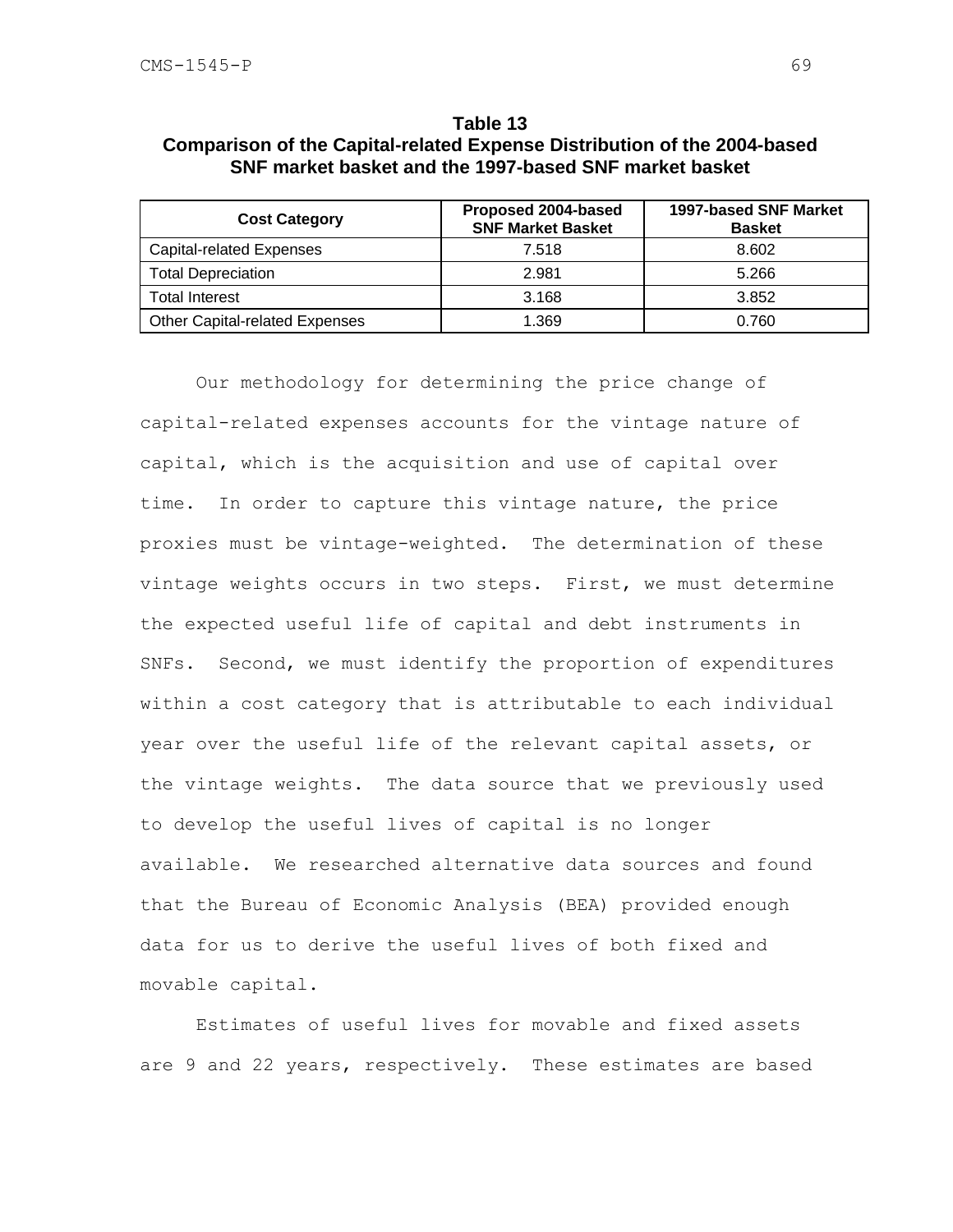on data from the BEA which publishes various useful liferelated statistics, including asset service lives and average ages. We note, however, that these data in their published form are not directly applicable to SNFs. However, we can use the BEA data to produce our own useful life estimates for SNFs.

 BEA service life data are published at a detailed asset level and not at an aggregate level, such as movable and fixed assets. There are 43 detailed movable assets in the BEA estimates. Some examples include computer software (34 months service life), electromedical equipment (9 years), medical instruments and related equipment (12 years), communication equipment (15 years), and office equipment (8 years). There are 23 detailed fixed assets in the BEA estimates. Some examples of detailed fixed assets are medical office buildings (36 years), hospitals and special care buildings (48 years), lodging (32 years), and so on (Bureau of Economic Analysis, Fixed Assets and Consumer Durable Goods in the United States, 1925-97, September 2003; Carol E. Moylan and Brooks B. Robinson, "Preview of the 2003 Comprehensive Revision of the National Income and Product Accounts: Statistical Changes," Survey of Current Business, Volume 83, No. 9 (September 2003), pp. 17-32).

However, BEA also publishes average asset age estimates.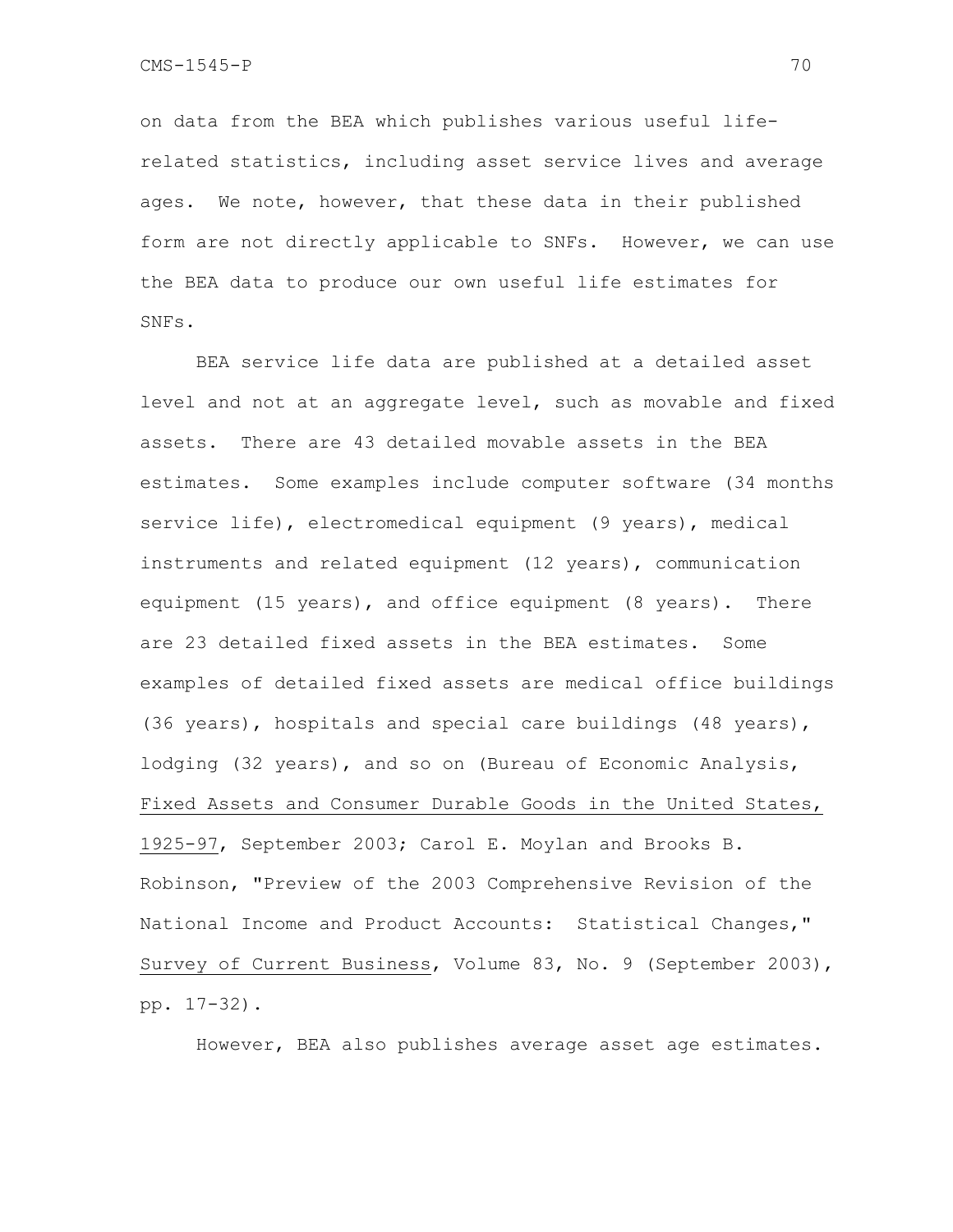Data are available (1) by detailed and aggregate asset levels and (2) by industry, and were last published in 2002. In these estimates, SNFs are included in the Standard Industrial Classification (SIC) "health services." We recognize, though, that this industry classification encompasses far more than SNFs (that is, hospitals and other health-related facilities, physician and dental services, medical laboratories, home health services, kidney dialysis centers, and more). In 2003, BEA changed their industry classification system to a North American Industrial Classification System (NAICS) basis. SNFs are now included in "nursing and residential care services," a more relevant industry. Unfortunately, at the time of this analysis, BEA had not published average ages based on these new industry classifications.

 Nonetheless, we have approximated average movable and fixed asset ages for nursing and residential care services using other published BEA numbers such as those noted previously. At the time of our analysis, 2001 was the latest year of age estimates data. We took average ages for each asset and weighted them using stock levels for each of these assets in the nursing and residential care services industry. The stocks for each specific asset come from BEA's Detailed Fixed Asset Tables

(http://www.bea.gov/national/FA2004/Details/xls/detailnonres\_s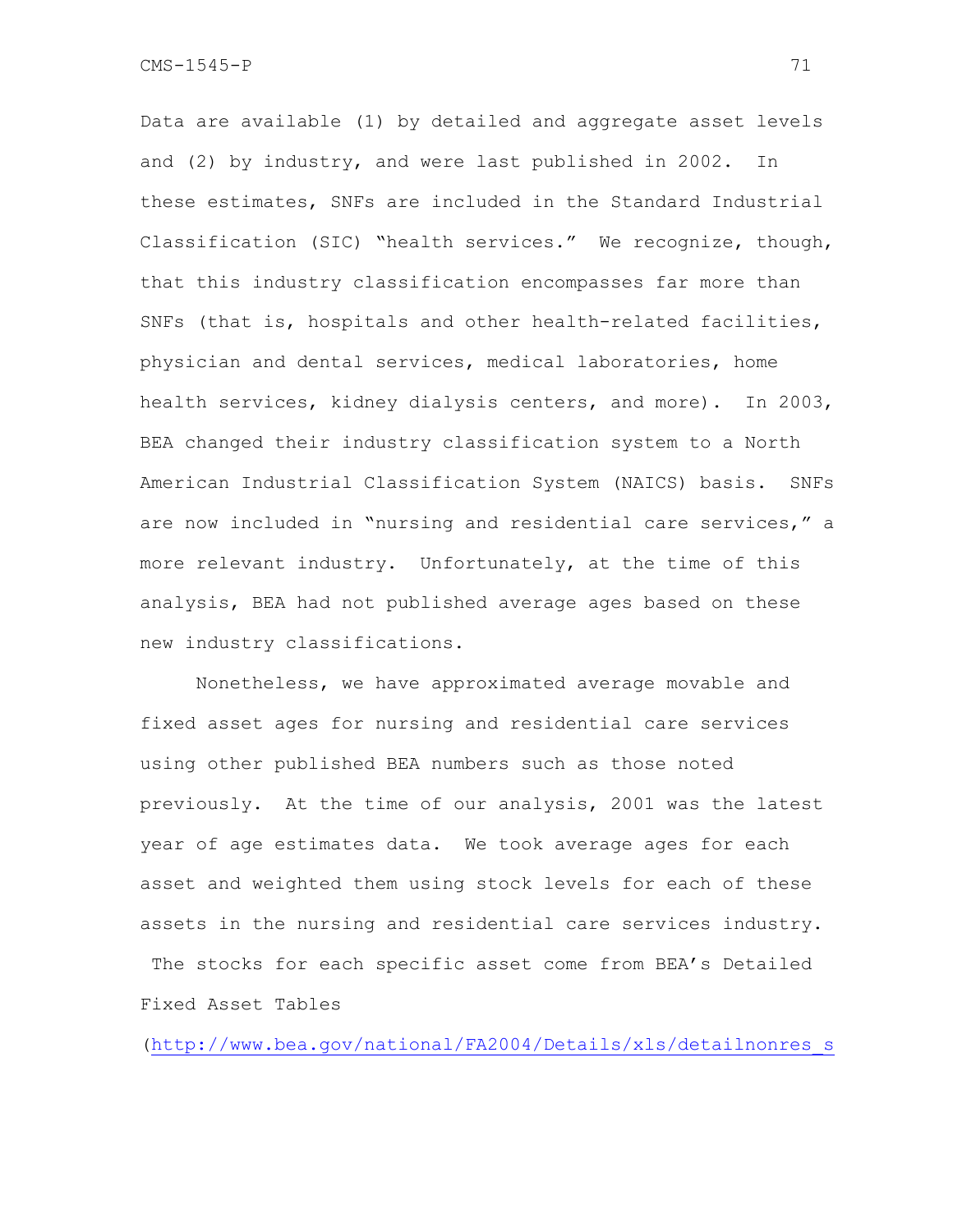tk1.xls). This produced average age data for movable and fixed assets of 4.3 and 11.2 years. As average asset ages stay relatively constant from one year to the next, we have assumed these results would remain the same for 2004. Further, as averages are measures of central tendency, we multiplied each of these estimates by two to produce estimates of useful lives of 8.6 and 22.4 years for movable and fixed assets, which we would round to 9 and 22 years, respectively.

We are proposing to use this methodology to develop the vintage weights in the proposed 2004-based SNF market basket. We are proposing an interest vintage weight time span of 20 years, obtained by weighting the movable and fixed vintage weights (9 years and 22 years, respectively) by the moveable and fixed split (14 percent and 86 percent, respectively). We calculated the split between moveable and fixed capital expenses from Worksheet G of the 2004 SNF Medicare cost reports.

Below is a table comparing the market basket percent changes using the proposed useful lives of 9 years for movable assets, 22 years for fixed assets, and 20 years for interest with the 1997-based useful lives of 10 years for movable assets, 23 years for fixed assets, and 23 years for interest. For both the historical and forecasted periods between FY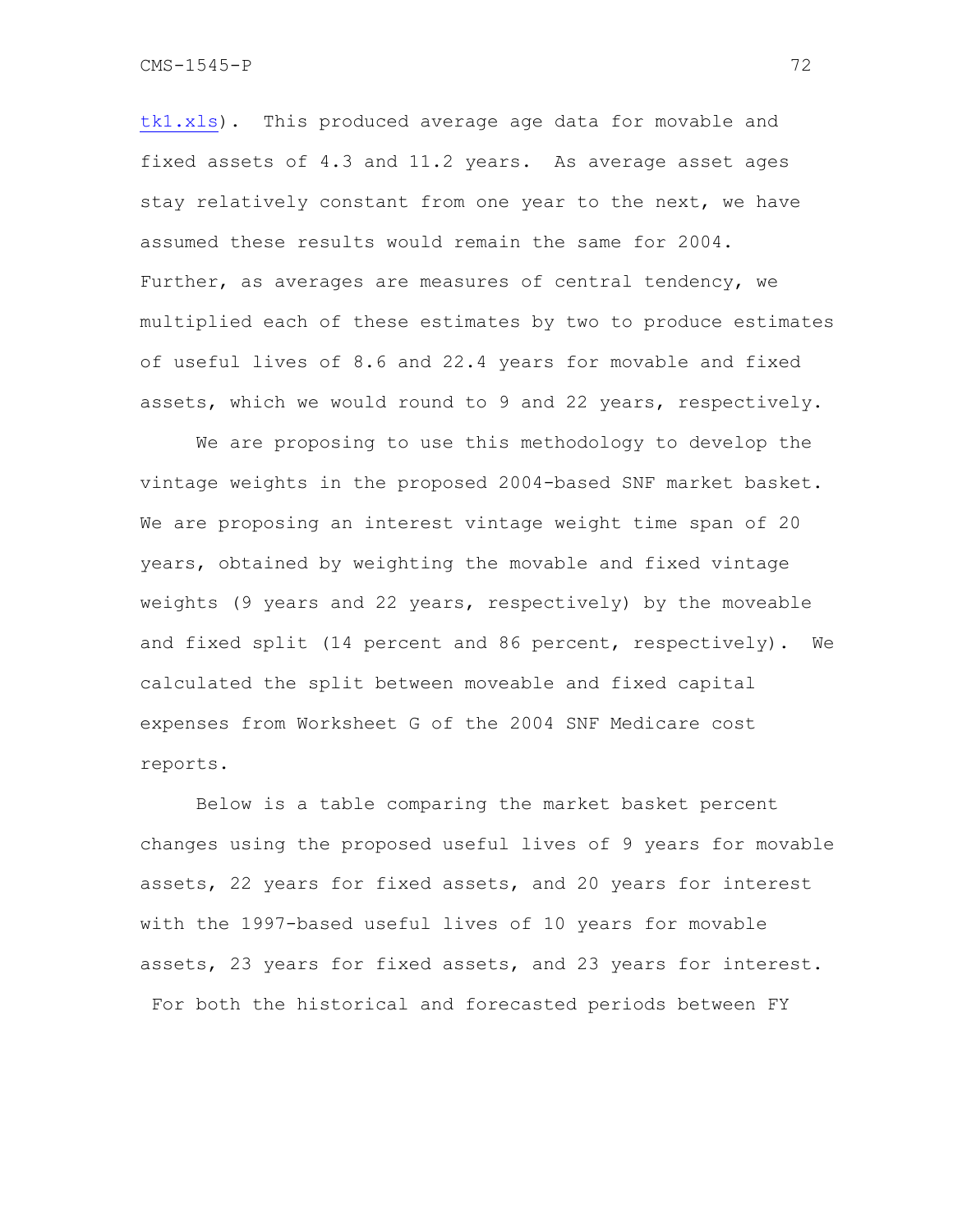2002 and FY 2010, the difference between the two market

baskets is minor.

| Fiscal Year (FY)        | <b>FY04-based Market Basket</b><br>using Proposed Useful Lives | <b>FY04-based Market Basket</b><br>using Current Useful Lives |
|-------------------------|----------------------------------------------------------------|---------------------------------------------------------------|
| <b>Historical data:</b> |                                                                |                                                               |
| FY 2002                 | 3.7                                                            | 3.8                                                           |
| FY 2003                 | 3.4                                                            | 3.4                                                           |
| FY 2004                 | 3.3                                                            | 3.3                                                           |
| FY 2005                 | 3.3                                                            | 3.3                                                           |
| FY 2006                 | 3.6                                                            | 3.5                                                           |
| Average FY 2002-2006    | 3.5                                                            | 3.5                                                           |
| Forecast:               |                                                                |                                                               |
| FY 2007                 | 3.3                                                            | 3.3                                                           |
| FY 2008                 | 3.3                                                            | 3.3                                                           |
| FY 2009                 | 3.1                                                            | 3.1                                                           |
| FY 2010                 | 2.9                                                            | 2.9                                                           |
| Average FY 2007-2010    | 3.2                                                            | 3.2                                                           |

# **Table 14 Comparing the Market Basket Percent Changes using the Proposed and Current Useful Lives**

Source: Global Insight, Inc. 1st Qtr 2007, @USMACRO/CNTL0307@CISSIM/TL0207.SIM

In addition to the proposed methodology, we also researched alternative data sources, including the Medicare cost reports. An asset's useful life can be determined by taking the current year's depreciation costs divided by the depreciable assets. This methodology is used to derive the useful lives of fixed and movable assets in the 2002-based Capital Input Price Index. However, unlike the hospital Medicare cost reports, the SNF Medicare cost reports do not provide depreciation costs for fixed and movable assets separately. We attempted to calculate the 2004 depreciation costs for fixed and movable equipment separately using the SNF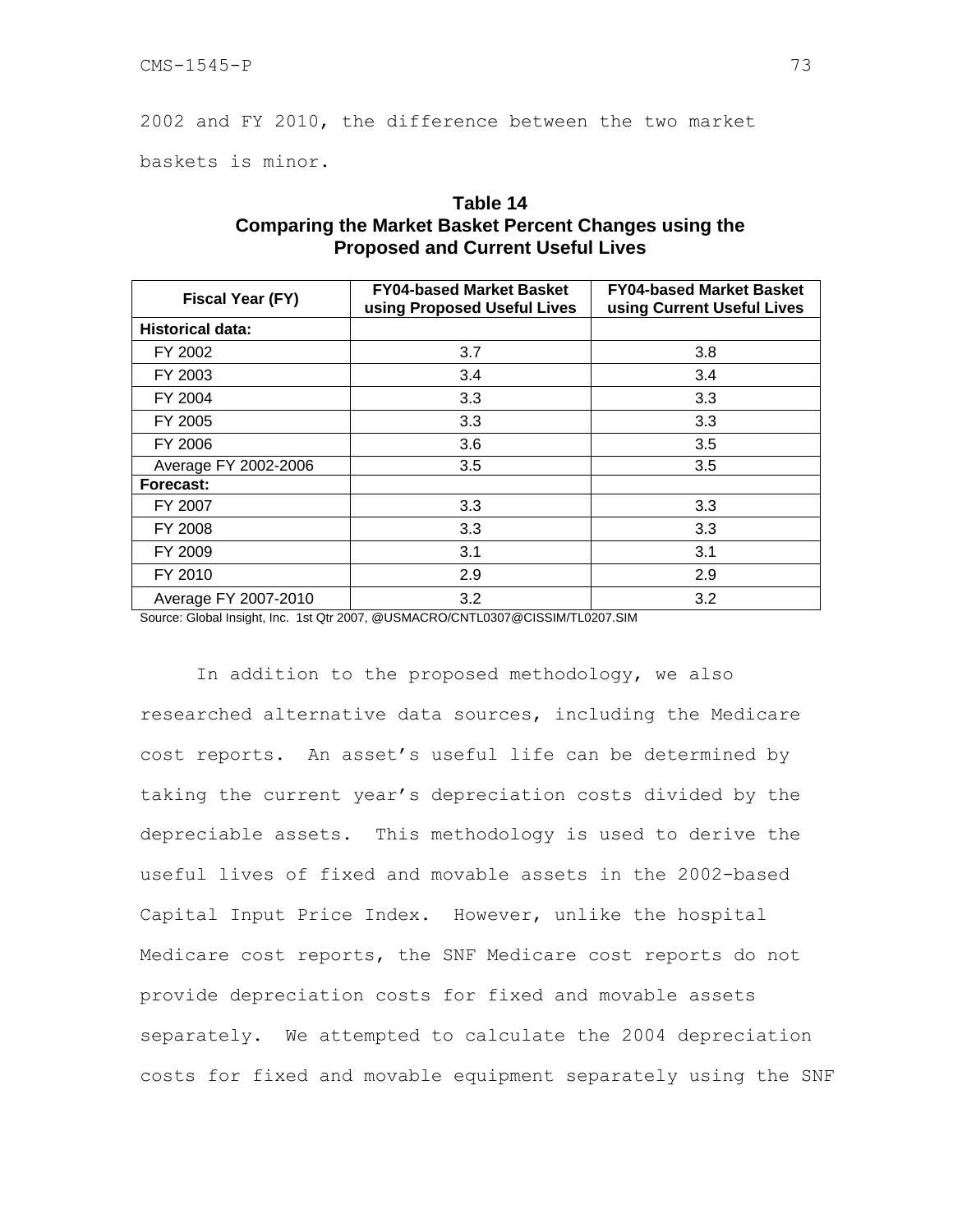Medicare cost reports. Specifically, we subtracted the accumulated depreciation for fixed and moveable assets separately for 2003 and 2002, as reported in the balance sheet (Worksheet G), using a matched sample of SNFs with consecutive cost reporting periods. However, we were unable to use this methodology as less than 1,000 SNF providers reported these data, while approximately 9,000 SNFs reported salary, benefit, and contract labor data. We are hopeful that at our next rebasing of the SNF market basket, there will be sufficient balance sheet data to calculate the useful lives of fixed and movable equipment.

 Given the expected useful life of capital and debt instruments, we must determine the proportion of capital expenditures attributable to each year of the expected useful life by cost category. These proportions represent the vintage weights. We were not able to find a historical time series of capital expenditures by SNFs. Therefore, we approximated the capital expenditure patterns of SNFs over time using alternative SNF data sources. For building and fixed equipment, we used the stock of beds in nursing homes from the CMS National Health Accounts for 1962 through 1999. Due to a lack of data for 2000 through 2003, we extrapolated the 1999 bed data forward to 2004 using a 10-year moving average of bed growth. We then used the change in the stock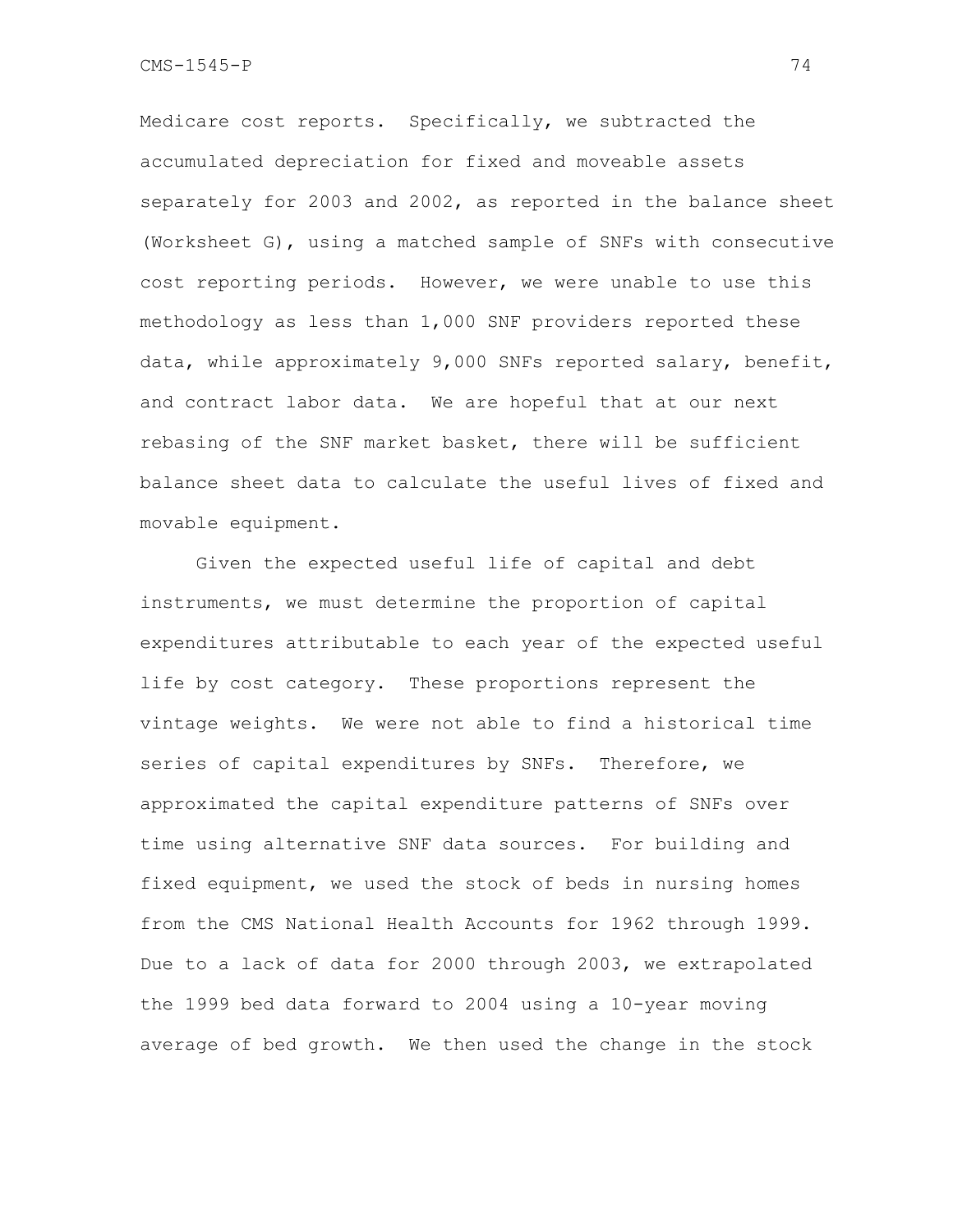of beds each year to approximate building and fixed equipment purchases for that year. This procedure assumes that bed growth reflects the growth in capital-related costs in SNFs for building and fixed equipment. We believe that this assumption is reasonable because the number of beds reflects the size of a SNF, and as a SNF adds beds, it also adds fixed capital.

 For movable equipment, we used available SNF data to capture the changes in intensity of SNF services that would cause SNFs to purchase movable equipment. We estimated the change in intensity as the change in the ratio of non-therapy ancillary costs to routine costs from 1989 through 2004 using Medicare cost reports. We estimated this ratio for 1962 through 1988 using regression analysis. The time series of the ratio of non-therapy ancillary costs to routine costs for SNFs measures changes in intensity in SNF services, which are assumed to be associated with movable equipment purchase patterns. The assumption here is that as non-therapy ancillary costs increase compared to routine costs, the SNF caseload becomes more complex and would require more movable equipment. Again, the lack of movable equipment purchase data for SNFs over time required us to use alternative SNF data sources. Although we are proposing to use the ratio of nontherapy ancillary costs to routine costs as the proxy for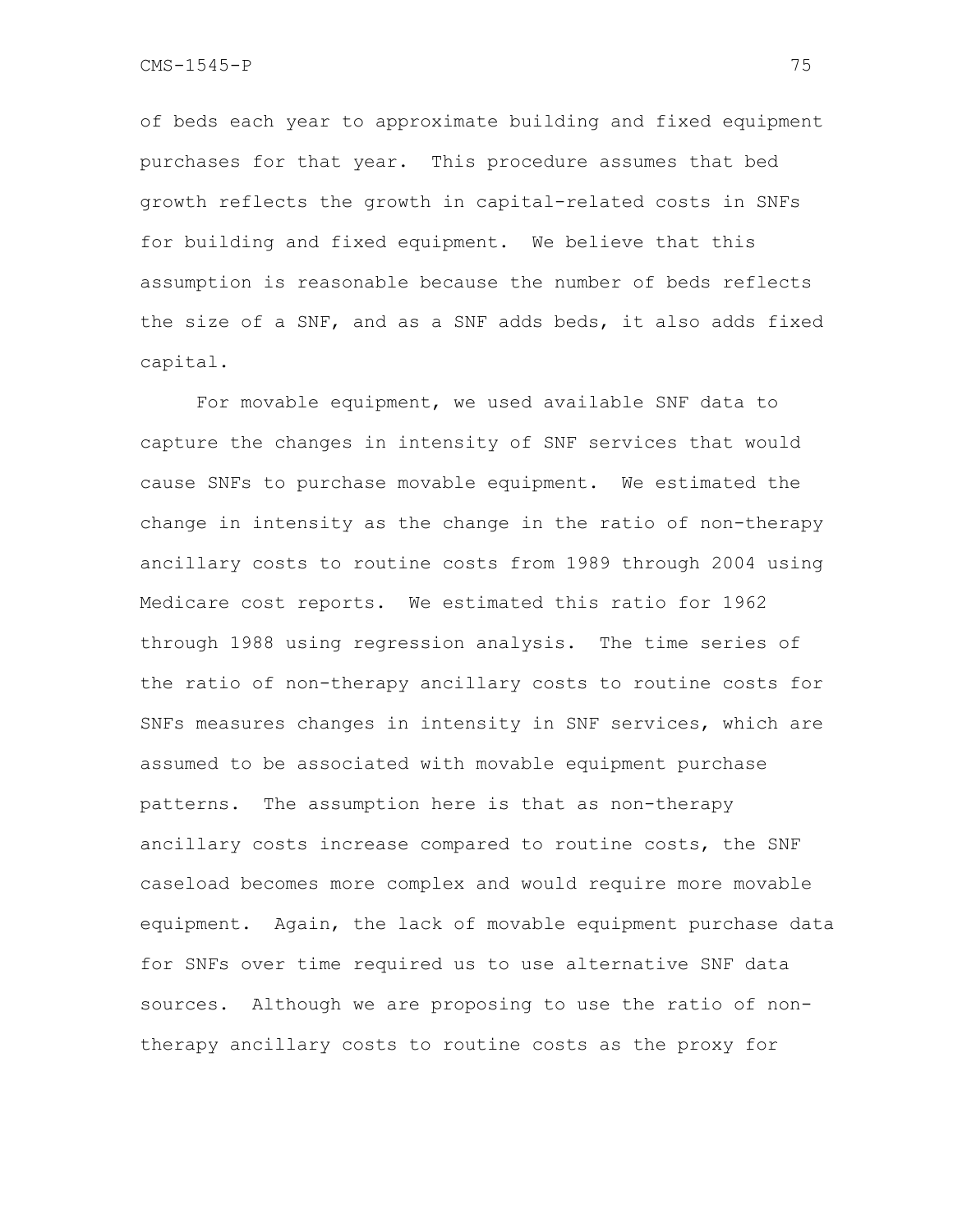changes in the intensity of SNF services, we are also reviewing the possibility (and feasibility) of using the ratio of total ancillary costs (including, therapy and non-therapy costs) to routine costs as such a proxy. We recognize that therapy utilization in SNFs has increased over the last decade and, therefore, the therapy equipment purchases have also likely increased, although perhaps at a different rate than those of non-therapy ancillary equipment. We plan to review this methodology between the publication of the proposed and final rules. We welcome any comments and/or equipment purchase data that would help enhance this review. Depending upon whether the latter methodology is appropriate and feasible, we may adopt the use of this ratio of total ancillary costs to total routine costs as the proxy for changes in intensity of SNF services that would cause SNFs to purchase movable equipment. The resulting two time series, determined from beds and the ratio of non-therapy ancillary to routine costs, would reflect real capital purchases of building and fixed equipment and movable equipment over time, respectively.

 To obtain nominal purchases, which are used to determine the vintage weights for interest, we converted the two real capital purchase series from 1963 through 2004 determined above to nominal capital purchase series using their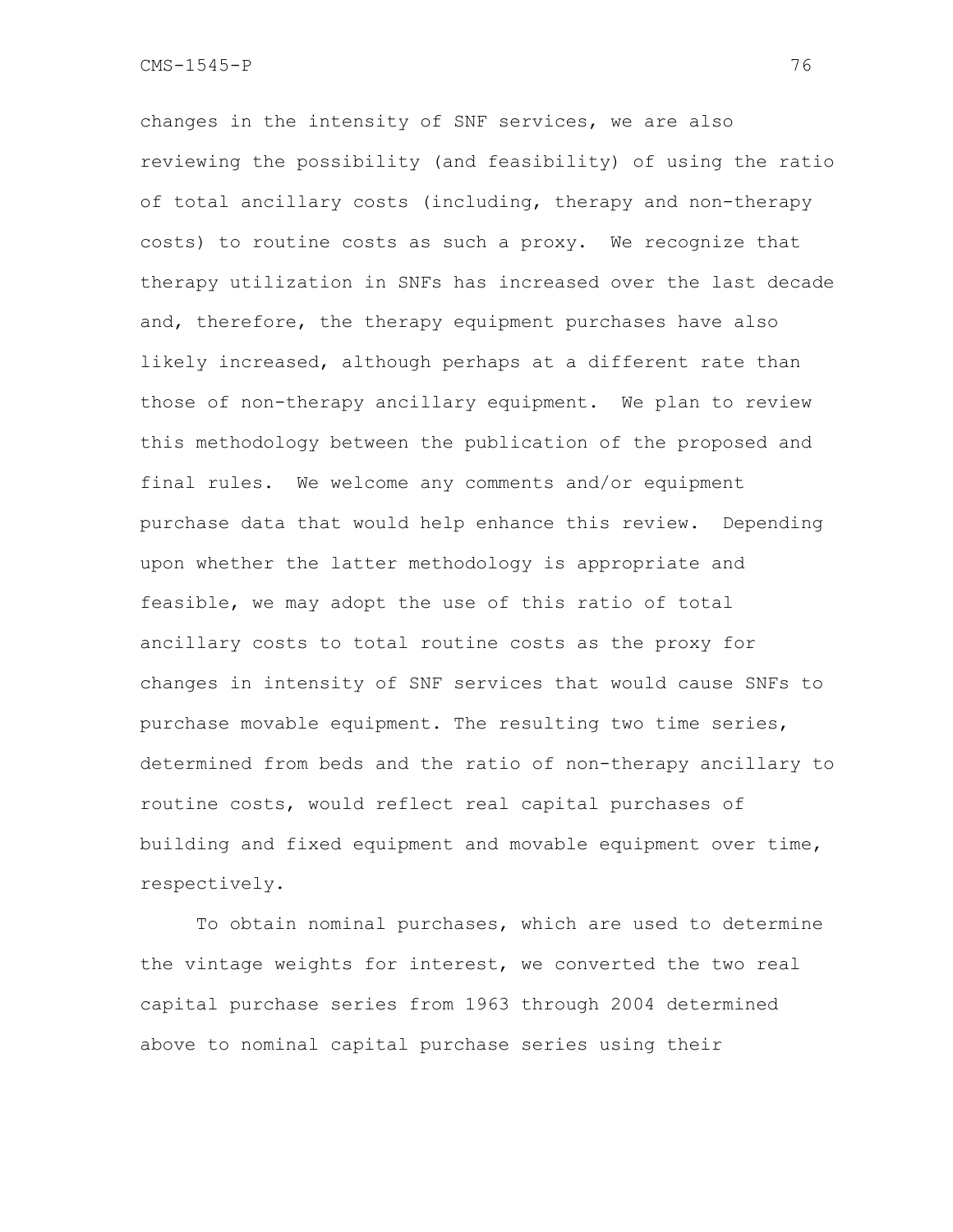respective price proxies (the Boeckh Institutional Construction Index and the PPI for Machinery and Equipment). We then combined the two nominal series into one nominal capital purchase series for 1963 through 2004. Nominal capital purchases are needed for interest vintage weights to capture the value of debt instruments.

 Once we created these capital purchase time series for 1963 through 2004, we averaged different periods to obtain an average capital purchase pattern over time. For building and fixed equipment we averaged twenty-one 22-year periods, for movable equipment we averaged thirty-four 9-year periods, and for interest we averaged twenty-four 20-year periods. We calculate the vintage weight for a given year by dividing the capital purchase amount in any given year by the total amount of purchases during the expected useful life of the equipment or debt instrument. We described this methodology in the May 12, 1998 interim final rule (63 FR 26252). Table 15 shows the resulting vintage weights for each of these cost categories.

**Table 15 Vintage Weights for Proposed 2004-Based SNF PPS Capital-Related Price Proxies** 

| Year | <b>Building and Fixed</b><br><b>Equipment</b> | <b>Movable Equipment</b> | <b>Interest</b> |
|------|-----------------------------------------------|--------------------------|-----------------|
|      | 0.078                                         | 0.133                    | 0.039           |
| 2    | 0.073                                         | 0.153                    | 0.039           |
| 3    | 0.071                                         | 0.129                    | 0.04            |
|      | 0.066                                         | 0.075                    | 0.04            |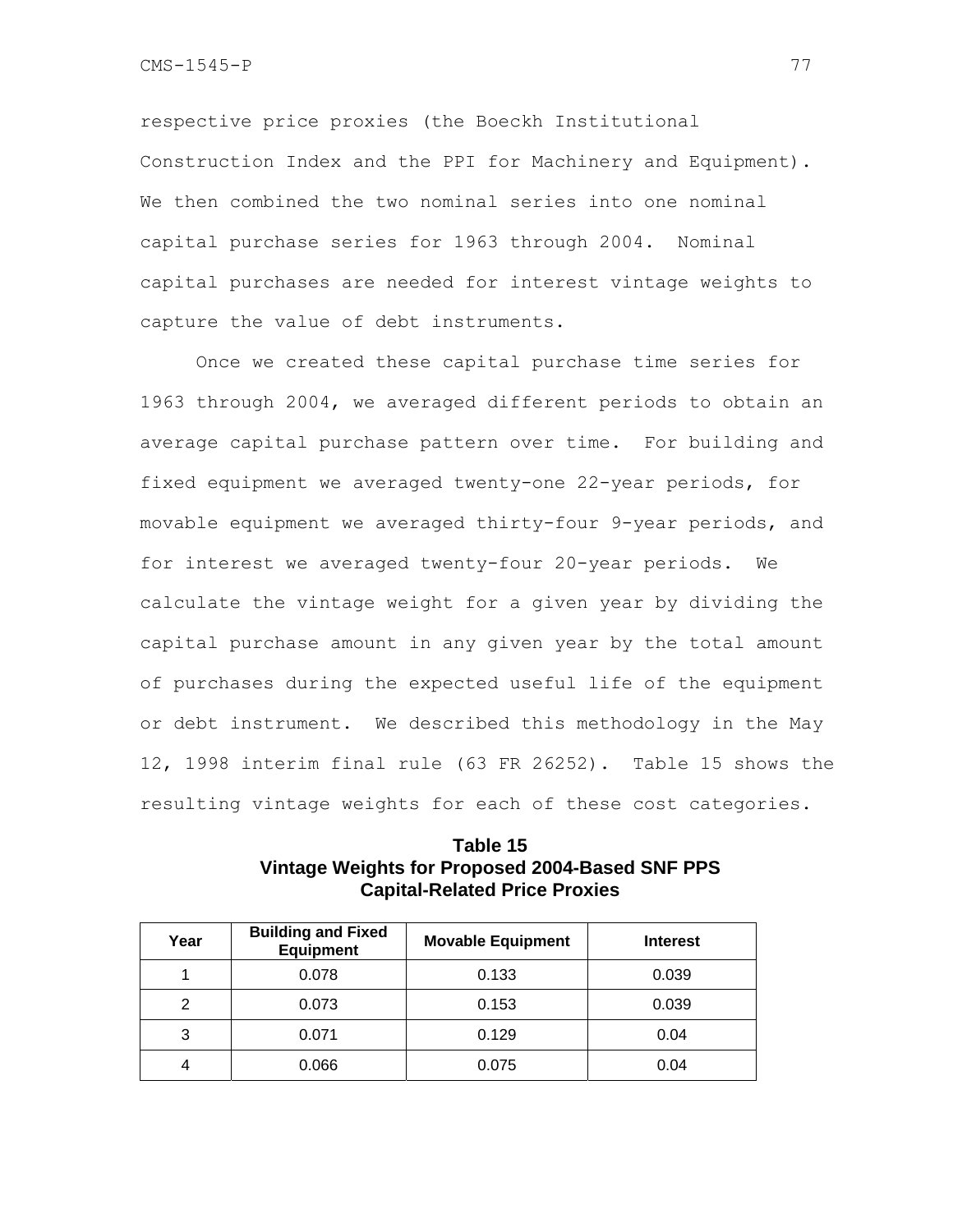| 5              | 0.06     | 0.084    | 0.042    |
|----------------|----------|----------|----------|
| 6              | 0.05     | 0.098    | 0.043    |
| $\overline{7}$ | 0.046    | 0.106    | 0.045    |
| 8              | 0.042    | 0.108    | 0.047    |
| 9              | 0.037    | 0.115    | 0.049    |
| $10$           | 0.034    |          | 0.052    |
| 11             | 0.035    |          | 0.055    |
| 12             | 0.037    |          | 0.057    |
| 13             | 0.037    |          | 0.058    |
| 14             | 0.036    |          | 0.057    |
| 15             | 0.035    |          | 0.054    |
| 16             | 0.035    |          | 0.054    |
| 17             | 0.035    |          | 0.055    |
| 18             | 0.036    |          | 0.056    |
| 19             | 0.037    |          | 0.057    |
| 20             | 0.039    |          | 0.059    |
| 21             | 0.04     |          |          |
| 22             | 0.042    |          |          |
| Total          | $1.000*$ | $1.000*$ | $1.000*$ |

SOURCES: 2004 SNF Medicare Cost Reports; CMS,

\*NOTE: Totals may not sum to 1.000 due to rounding.

We divided the residual "all other" cost category into subcategories, using the BEA's Benchmark Input-Output Tables for the nursing home industry aged to 2004 using relative price changes. (The methodology we used to age the data involves applying the annual price changes from the price proxies to the appropriate cost categories. We repeat this practice for each year.) Therefore, we derive approximately 80 percent of the 2004-based SNF market basket from FY 2004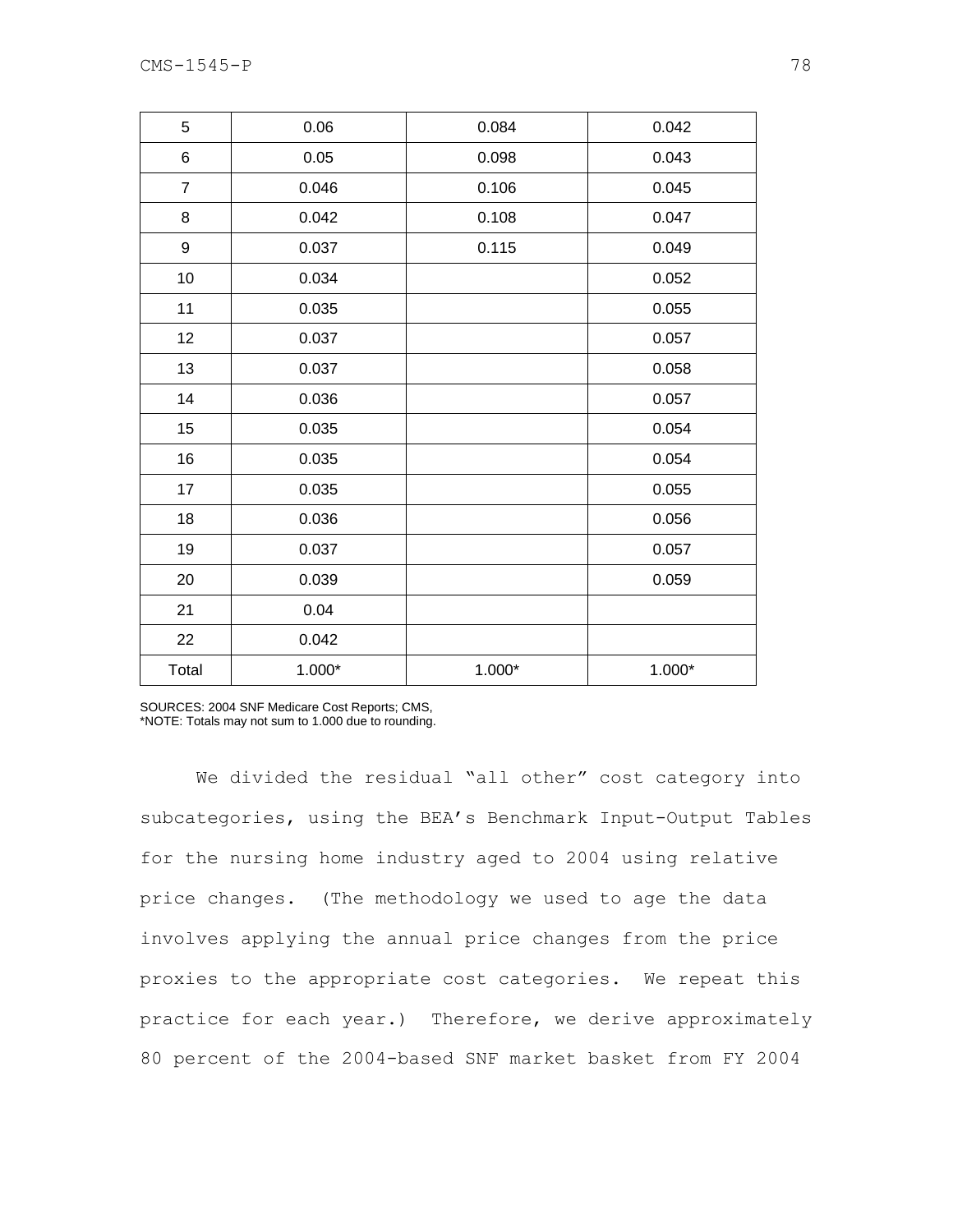Medicare cost report data for freestanding SNFs.

Below is a table comparing the proposed 2004-based SNF

market basket using the proposed Medicare allowable

methodology and the proposed 2004-based SNF market basket

using the total facility methodology.

### **Table 16**

# **Comparison of the Proposed 2004-based SNF Market Basket (Medicare Allowable Methodology) and the 2004-based SNF Total Facility Market Basket Cost Weights**

| <b>Cost Category</b>             | Proposed 2004-based SNF<br><b>Market Basket (Medicare</b><br><b>Allowable Methodology)</b><br>Weights | 2004-based SNF Total Facility<br><b>Market Basket Weights</b> |
|----------------------------------|-------------------------------------------------------------------------------------------------------|---------------------------------------------------------------|
| Compensation                     | 65.458                                                                                                | 62.604                                                        |
| <b>Wages and Salaries</b>        | 53.563                                                                                                | 51.498                                                        |
| Employee benefits                | 11.895                                                                                                | 11.106                                                        |
| Nonmedical professional fees     | 1.426                                                                                                 | 1.914                                                         |
| Professional Liability Insurance | 1.784                                                                                                 | 1.457                                                         |
| <b>Utilities</b>                 | 1.673                                                                                                 | 2.120                                                         |
| Electricity                      | 0.992                                                                                                 | 1.063                                                         |
| Fuels, nonhighway                | 0.488                                                                                                 | 0.483                                                         |
| Water and sewerage               | 0.193                                                                                                 | 0.574                                                         |
| All Other                        | 22.141                                                                                                | 23.774                                                        |
| <b>Other Products</b>            | 15.219                                                                                                | 15.352                                                        |
| Pharmaceuticals                  | 3.209                                                                                                 | 2.725                                                         |
| Food, wholesale purchase         | 3.135                                                                                                 | 3.308                                                         |
| Food, retail purchase            | 3.398                                                                                                 | 3.606                                                         |
| Chemicals                        | 0.636                                                                                                 | 0.551                                                         |
| Rubber and plastics              | 1.632                                                                                                 | 1.712                                                         |
| Paper products                   | 1.504                                                                                                 | 1.478                                                         |
| Miscellaneous products           | 1.706                                                                                                 | 1.972                                                         |
| <b>Other Services</b>            | 6.922                                                                                                 | 8.422                                                         |
| <b>Telephone Services</b>        | 0.469                                                                                                 | 0.478                                                         |
| Postage                          | 0.490                                                                                                 | 0.522                                                         |
| <b>Labor-intensive Services</b>  | 3.798                                                                                                 | 4.150                                                         |
| Non labor-intensive services     | 2.166                                                                                                 | 3.272                                                         |
| <b>Capital-related Expenses</b>  | 7.518                                                                                                 | 8.129                                                         |
| <b>Total Depreciation</b>        | 2.981                                                                                                 | 3.224                                                         |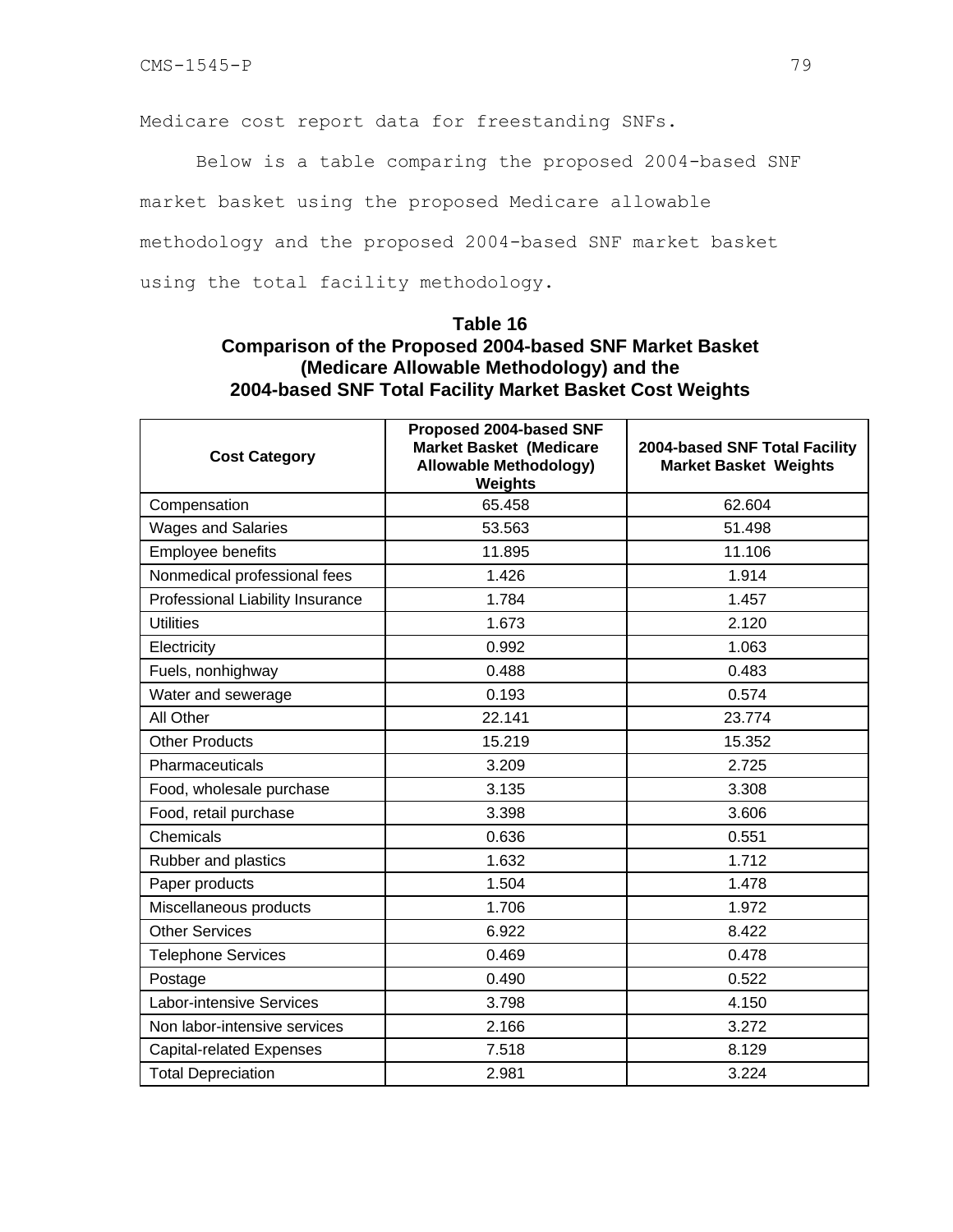| <b>Building &amp; Fixed Equipment</b> | 2.556    | 2.764    |
|---------------------------------------|----------|----------|
| Movable Equipment                     | 0.426    | 0.460    |
| <b>Total Interest</b>                 | 3.168    | 3.425    |
| <b>For-Profit SNFs</b>                | 1.919    | 2.075    |
| Government & Nonprofit SNFs           | 1.249    | 1.350    |
| Other Capital-related Expenses        | 1.369    | 1.480    |
| Total                                 | 100.000* | 100.000* |

\* NOTE: Totals may not sum to 100.000 due to rounding.

Using the Medicare allowable methodology does affect the individual cost weights of the SNF market basket. The compensation cost weight using the Medicare allowable methodology is higher than that calculated using the total facility methodology. This is primarily due to the exclusion of long term care hospital (LTCH) and nonreimbursable inpatient costs (including, but not limited to gift, flower, coffee, barber shops and physician private offices) from the Medicare allowable cost weight. In addition, LTCH and nonreimbursable services tend to be less labor intensive; therefore, the exclusion of these costs from the Medicare allowable market basket results in a higher compensation weight than the compensation weight in the total facility market basket.

The capital cost weight using the Medicare allowable methodology is slightly lower than the total facility methodology. This is also primarily due to the exclusion of LTCH and nonreimbursable inpatient costs.

Below is a table comparing the proposed 2004-based SNF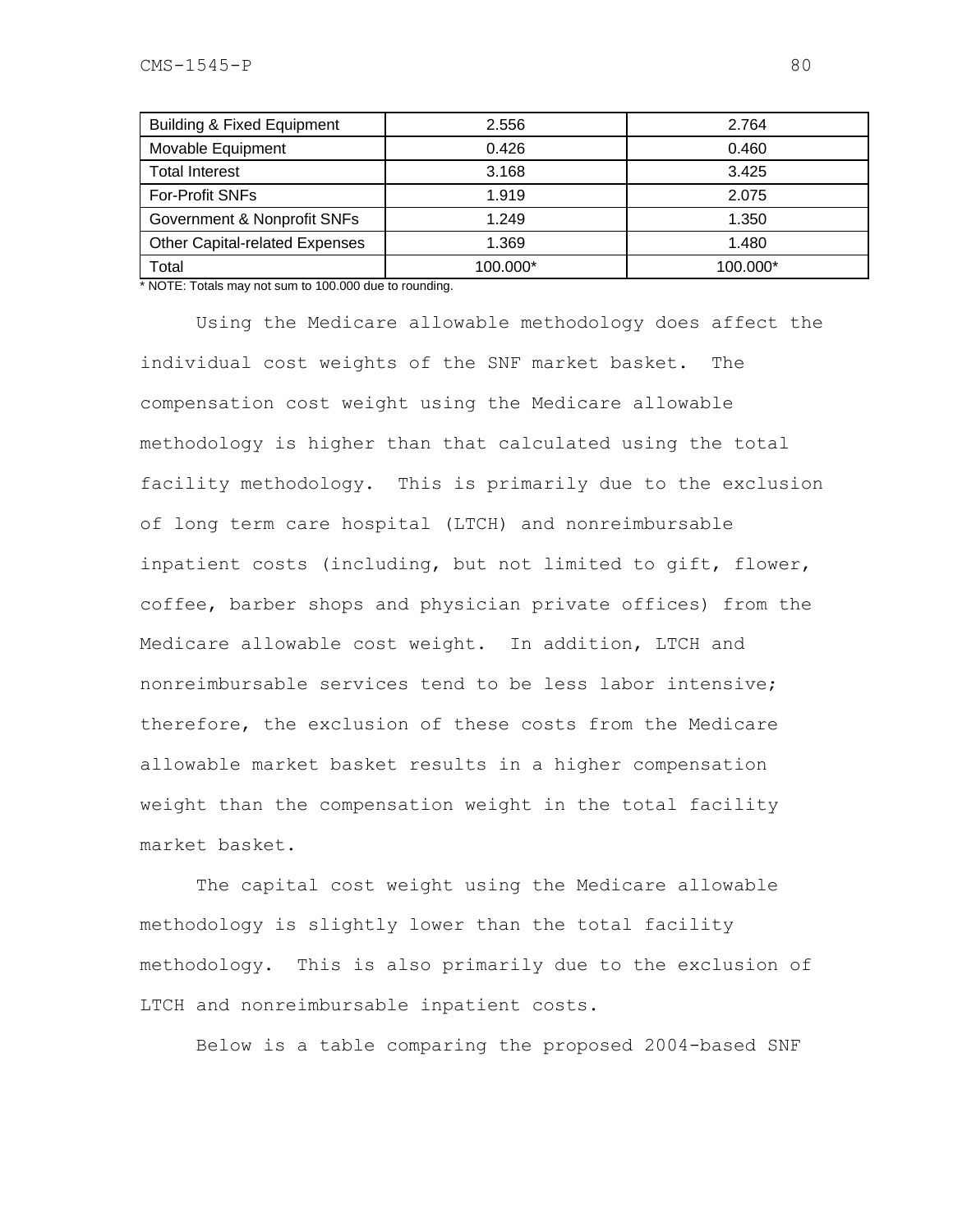market basket with the currently used 1997-based SNF market

basket.

# **Table 17 Comparison of the Proposed 2004-based SNF Market Basket (Medicare Allowable Methodology) and the 1997-based SNF Market Basket Cost Weights**

| <b>Cost Category</b>                  | Proposed 2004-based SNF<br><b>Market Basket (Medicare</b><br><b>Allowable Methodology)</b><br>Weights | 1997-based SNF Market<br><b>Basket Weights</b> |  |
|---------------------------------------|-------------------------------------------------------------------------------------------------------|------------------------------------------------|--|
| Compensation                          | 65.458                                                                                                | 62.998                                         |  |
| Wages and Salaries                    | 53.563                                                                                                | 52.263                                         |  |
| Employee benefits                     | 11.895                                                                                                | 10.734                                         |  |
| Nonmedical professional fees          | 1.426                                                                                                 | 2.634                                          |  |
| Professional Liability Insurance      | 1.784                                                                                                 | n/a                                            |  |
| <b>Utilities</b>                      | 1.673                                                                                                 | 2.368                                          |  |
| Electricity                           | 0.992                                                                                                 | 1.420                                          |  |
| Fuels, nonhighway                     | 0.488                                                                                                 | 0.426                                          |  |
| Water and sewerage                    | 0.193                                                                                                 | 0.522                                          |  |
| <b>Other Expenses</b>                 | 22.141                                                                                                | 22.123                                         |  |
| <b>Other Products</b>                 | 15.219                                                                                                | 13.522                                         |  |
| Pharmaceuticals                       | 3.209                                                                                                 | 3.006                                          |  |
| Food, wholesale purchase              | 3.135                                                                                                 | 3.198                                          |  |
| Food, retail purchase                 | 3.398                                                                                                 | 0.937                                          |  |
| Chemicals                             | 0.636                                                                                                 | 0.891                                          |  |
| Rubber and plastics                   | 1.632                                                                                                 | 1.611                                          |  |
| Paper products                        | 1.504                                                                                                 | 1.289                                          |  |
| Miscellaneous products                | 1.706                                                                                                 | 2.589                                          |  |
| <b>Other Services</b>                 | 6.922                                                                                                 | 8.602                                          |  |
| <b>Telephone Services</b>             | 0.469                                                                                                 | 0.448                                          |  |
| Postage                               | 0.490                                                                                                 | n/a                                            |  |
| <b>Labor-intensive Services</b>       | 3.798                                                                                                 | 4.094                                          |  |
| Non labor-intensive services          | 2.166                                                                                                 | 4.059                                          |  |
| <b>Capital-related Expenses</b>       | 7.518                                                                                                 | 9.877                                          |  |
| <b>Total Depreciation</b>             | 2.981                                                                                                 | 5.266                                          |  |
| <b>Building &amp; Fixed Equipment</b> | 2.556                                                                                                 | 3.609                                          |  |
| Movable Equipment                     | 0.426                                                                                                 | 1.657                                          |  |
| <b>Total Interest</b>                 | 3.168                                                                                                 | 3.852                                          |  |
| For-Profit SNFs                       | 1.919                                                                                                 | 1.962                                          |  |
| Government & Nonprofit SNFs           | 1.249                                                                                                 | 1.890                                          |  |
| <b>Other Capital-related Expenses</b> | 1.369                                                                                                 | 0.760                                          |  |
| Total                                 | 100.000*                                                                                              | 100.000*                                       |  |

\* NOTE: Totals may not sum to 100.000 due to rounding.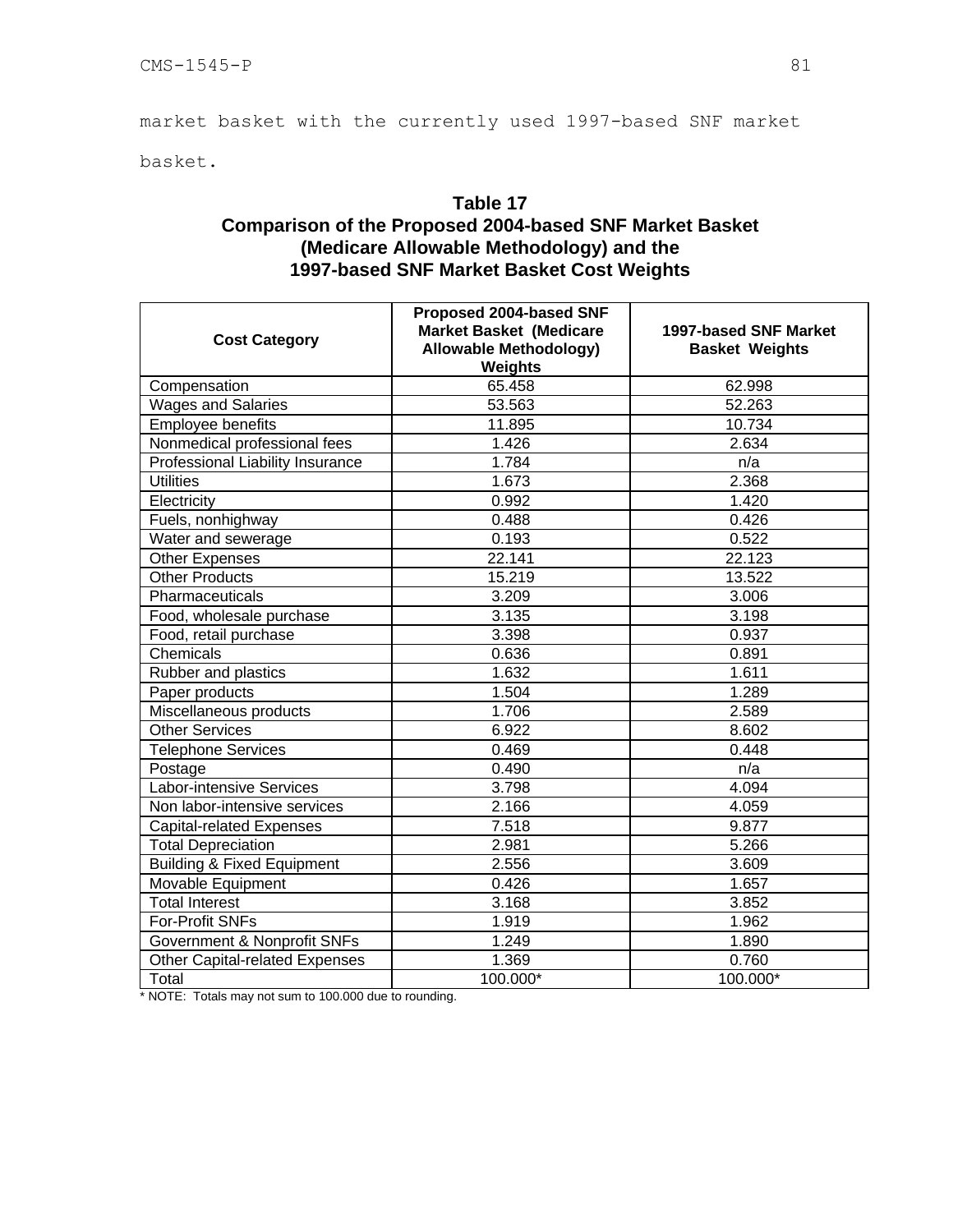### C. Price Proxies Used To Measure Cost Category Growth

After developing the 23 cost weights for the proposed revised and rebased SNF market basket, we selected the most appropriate wage and price proxies currently available to monitor the rate of change for each expenditure category. With four exceptions (three for the capital-related expenses cost categories and one for PLI), we base the wage and price proxies on Bureau of Labor Statistics (BLS) data, and group them into one of the following BLS categories:

• Employment Cost Indexes. Employment Cost Indexes (ECIs) measure the rate of change in employment wage rates and employer costs for employee benefits per hour worked. These indexes are fixed-weight indexes and strictly measure the change in wage rates and employee benefits per hour. ECIs are superior to Average Hourly Earnings (AHE) as price proxies for input price indexes because they are not affected by shifts in occupation or industry mix, and because they measure pure price change and are available by both occupational group and by industry. ECIs were based on NAICS (North American Industrial Classification System) rather than SIC (Standard Industrial Classification) in April 2006 with the publication of March 2006 data.

• Producer Price Indexes. Producer Price Indexes (PPIs) measure price changes for goods sold in markets other than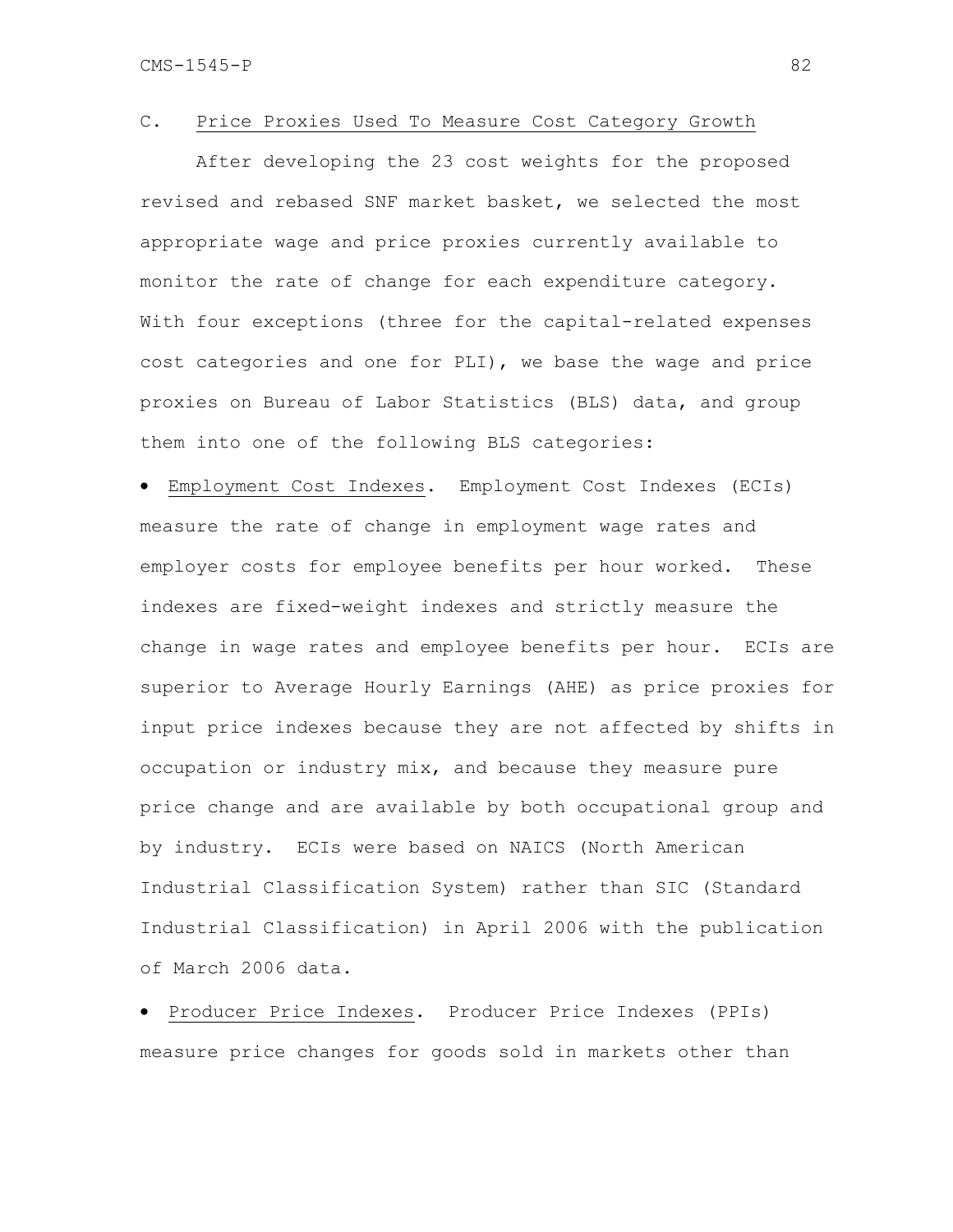retail markets. PPIs are used when the purchases of goods or services are made at the wholesale level.

• Consumer Price Indexes. Consumer Price Indexes (CPIs) measure changes in the prices of final goods and services bought by consumers. CPIs are only used when the purchases are similar to those of retail consumers rather than purchases at the wholesale level, or if no appropriate PPI were available.

We evaluated the price proxies using the criteria of reliability, timeliness, availability, and relevance. Reliability indicates that the index is based on valid statistical methods and has low sampling variability. Widely accepted statistical methods ensure that the data were collected and aggregated in a way that can be replicated. Low sampling variability is desirable because it indicates that the sample reflects the typical members of the population. (Sampling variability is variation that occurs by chance because only a sample was surveyed rather than the entire population.) Timeliness implies that the proxy is published regularly, preferably at least once a quarter. The market baskets are updated quarterly and, therefore, it is important for the underlying price proxies to be up-to-date, reflecting the most recent data available. We believe that using proxies that are published regularly (at least quarterly, whenever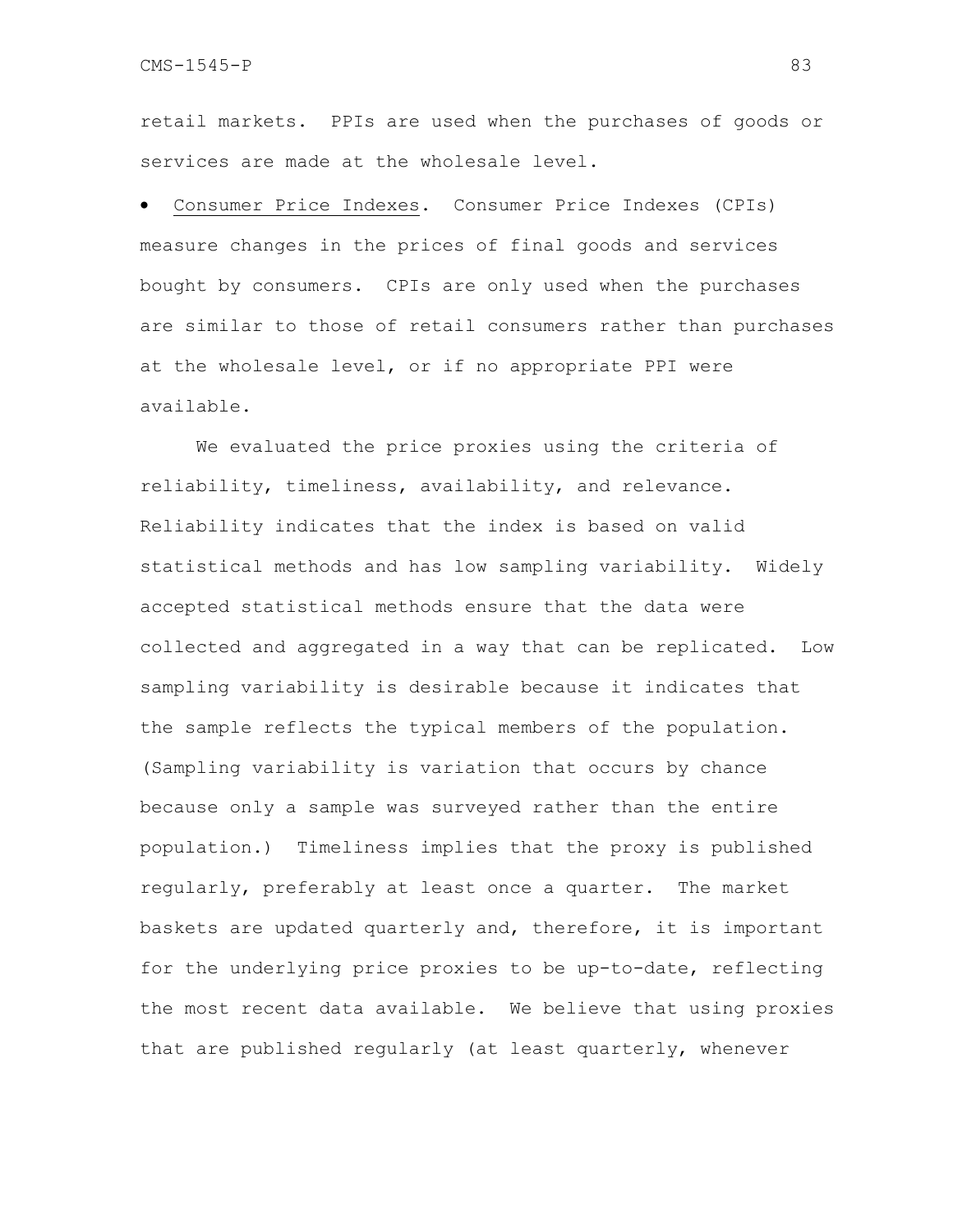possible) helps to ensure that we are using the most recent data available to update the market basket. We strive to use publications that are disseminated frequently, because we believe that this is an optimal way to stay abreast of the most current data available. Availability means that the proxy is publicly available. We prefer that our proxies are publicly available because this will help ensure that our market basket updates are as transparent to the public as possible. In addition, this enables the public to be able to obtain the price proxy data on a regular basis. Finally, relevance means that the proxy is applicable and representative of the cost category weight to which it is applied. The CPIs, PPIs, and ECIs that we have selected to propose in this regulation meet these criteria. Therefore, we believe that they continue to be the best measure of price changes for the cost categories to which they would be applied.

Table 19 lists all price proxies for the proposed revised and rebased SNF market basket. Below is a detailed explanation of the price proxies used for each cost category weight.

### 1. Wages and Salaries

 For measuring price growth in the wages and salaries cost component of the proposed 2004-based SNF market basket, we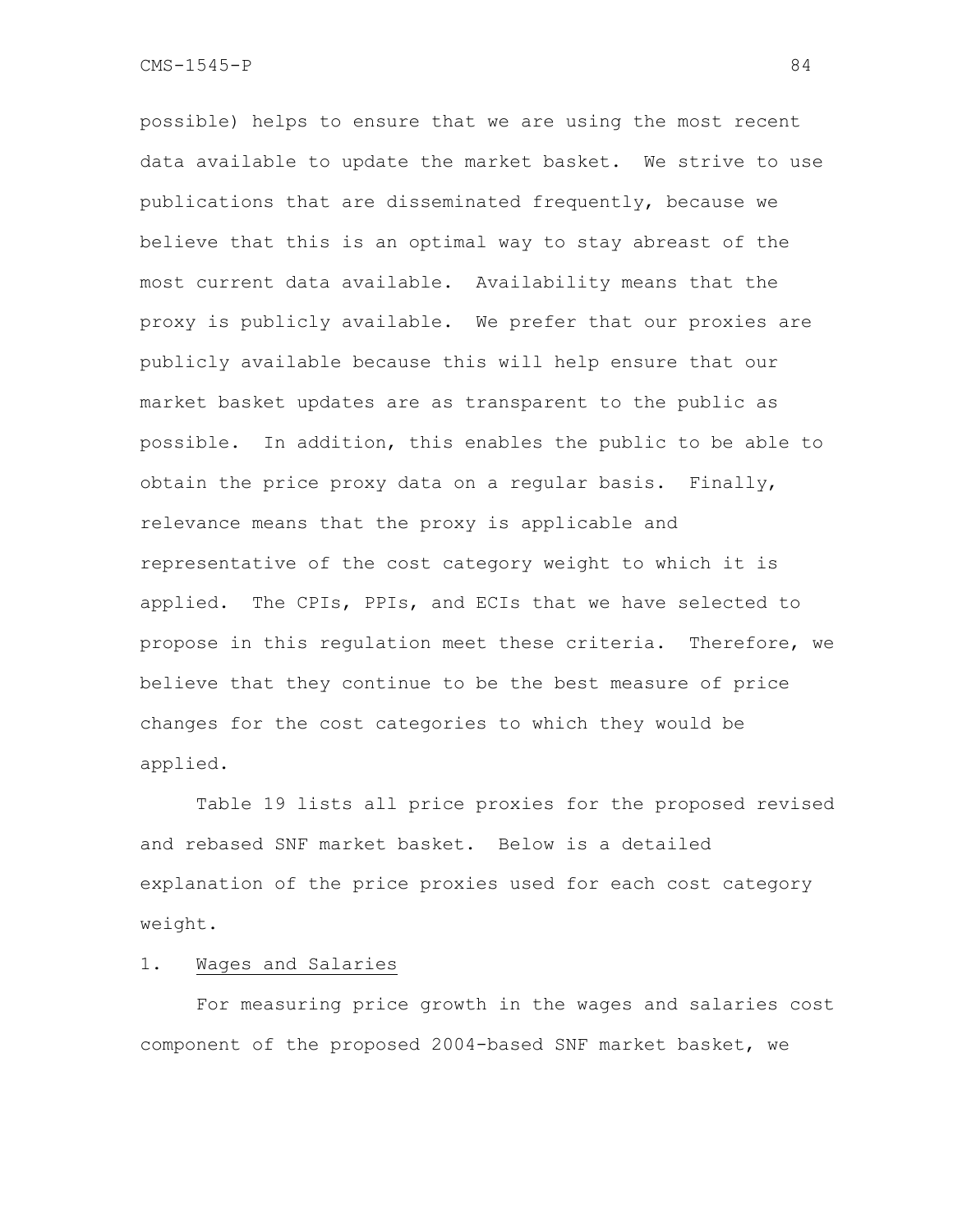propose using the percentage change of a blended index based on 50 percent of the ECI for wages and salaries for nursing and residential care facilities (NAICS 623) and 50 percent of the ECI for wages and salaries for hospital workers (NAICS 622).

The 1997-based SNF market basket uses the ECI for nursing and residential care facilities as a proxy, which is based on the Standard Industrial Code (SIC) 805. Beginning in April 2006 with the publication of March 2006 data, ECIs were converted from an SIC basis to an NAICS basis. The ECI for wages and salaries for nursing and residential care facilities was replaced with an index that was less representative of skilled nursing facilities, NAICS 623. NAICS 623 represents facilities that provide residential care combined with nursing, supervisory, or other types of care. The care provided is a mix of health and social services with the health services being largely some level of nursing services. Within NAICS 623 is NAICS 623100, nursing care facilities primarily engaged in providing inpatient nursing and rehabilitative services. These facilities, which are most comparable to Medicare-certified SNFs, provide skilled nursing and continuous personal care services for an extended period of time and therefore, have a permanent core staff of registered or licensed practical nurses.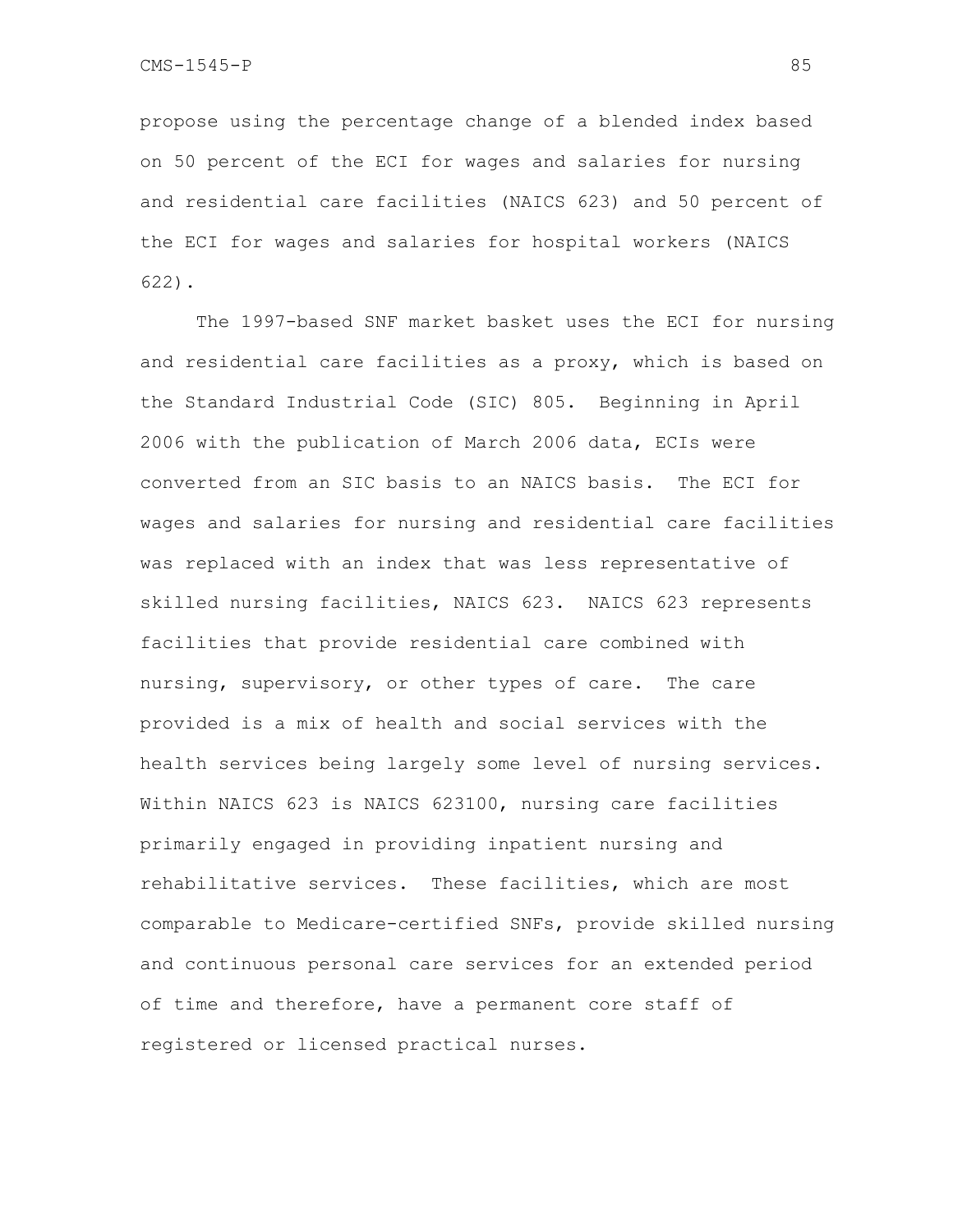Employment in nursing care facilities (NAICS 623100) represents approximately 56 percent of 2003 and 2004 employment in nursing and residential care (NAICS 623). The SIC-based wage proxy, the ECI for nursing and personal care facilities based on SIC 805, includes skilled nursing care facilities (SIC 8051), which accounts for approximately 75 percent of the employment. Therefore, the SIC based ECI is more representative of Medicare-certified skilled nursing facilities than the NAICS based ECI.

BLS began publishing ECI data for the more detailed nursing care facilities (NAICS 623100) beginning with 2006, first quarter. However, given the lack of historical data, Global Insight Inc., the economic forecasting firm used to forecast the price proxies of the market basket, is unable to develop a forecasting model for this detailed NAICS ECI. In the future, when sufficient data are available to forecast the ECI for NAICS 623100, we will evaluate the use of this price proxy in the SNF market basket. For now, we have researched and developed several alternative wage and salary price proxies, which we describe in detail below. All of the five alternative wage and salary price proxies use the Occupational Employment Statistics (OES) survey published by BLS to develop occupational weights. The first four options use the OES data to create economy-wide occupational groups while the fifth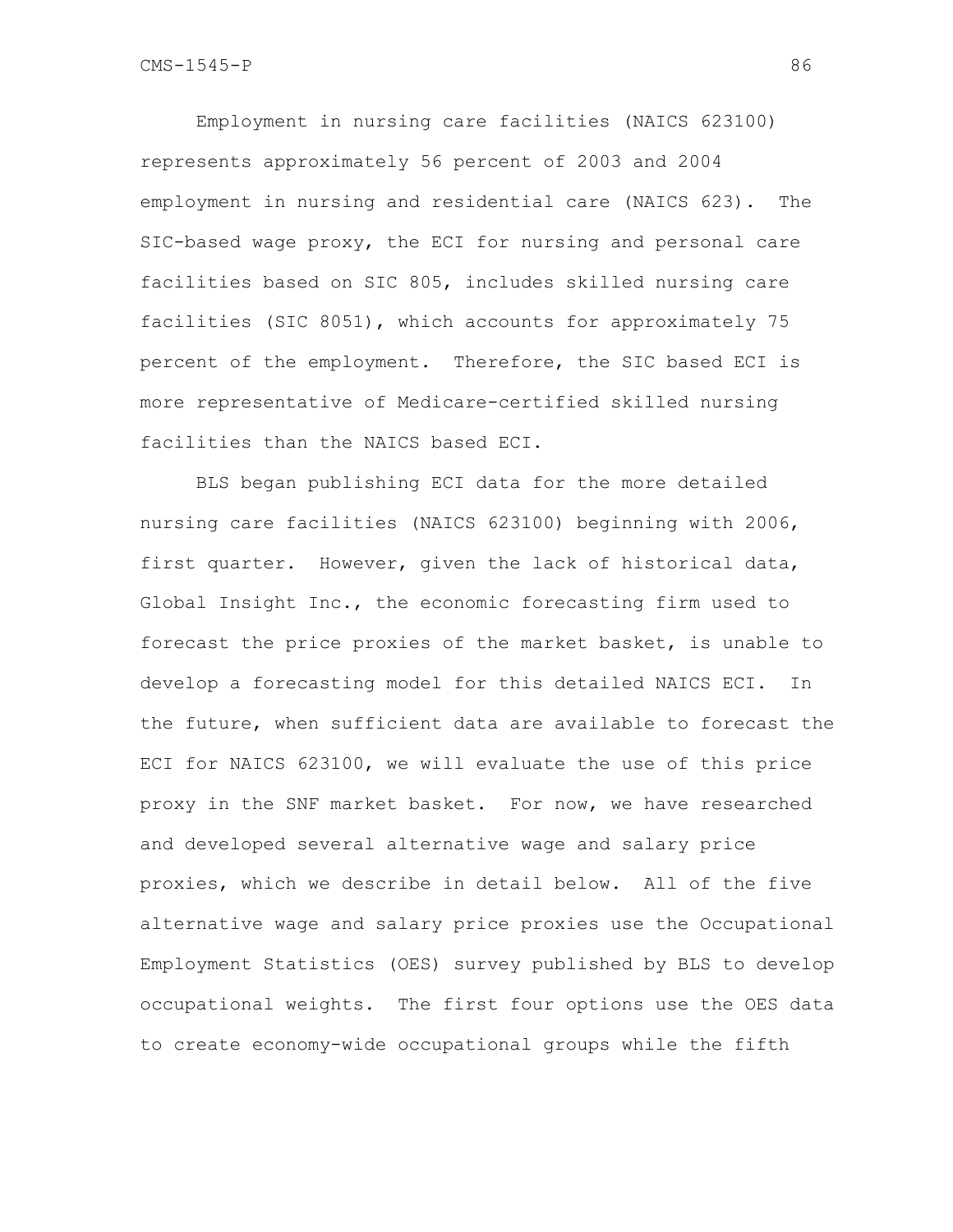option uses OES data to measure healthcare specific occupational groups.

The first proxy (option 1) is a blended wage index composed of four occupational groups that appear in NAICS. The weights of the four economy-wide occupational groups (professional and technical, services, clerical, and managers) are equal to the shares of total payroll for NAICS 6231 that each occupational group constitutes. We proxied each occupational group by a representative ECI to create a blended wage index. Therefore, the professional and technical (P&T) occupational group is a proxy to the ECI for professional and technical workers. The services occupational group is a proxy to the ECI for service workers. The clerical occupational group is a proxy to the ECI for clerical workers. The managers occupational group is a proxy to the ECI for executive, administrative, and managerial occupations.

The second alternative index (option 2) uses the same methodology as the option 1 wage proxy, except that we would base the occupational group weights on employment data rather than payroll data from the BLS OES.

The third alternative index (option 3) again uses a methodology similar to options 1 and 2, but would increase the weight for P&T workers by one-half of the difference between the hospital P&T employment share and the nursing care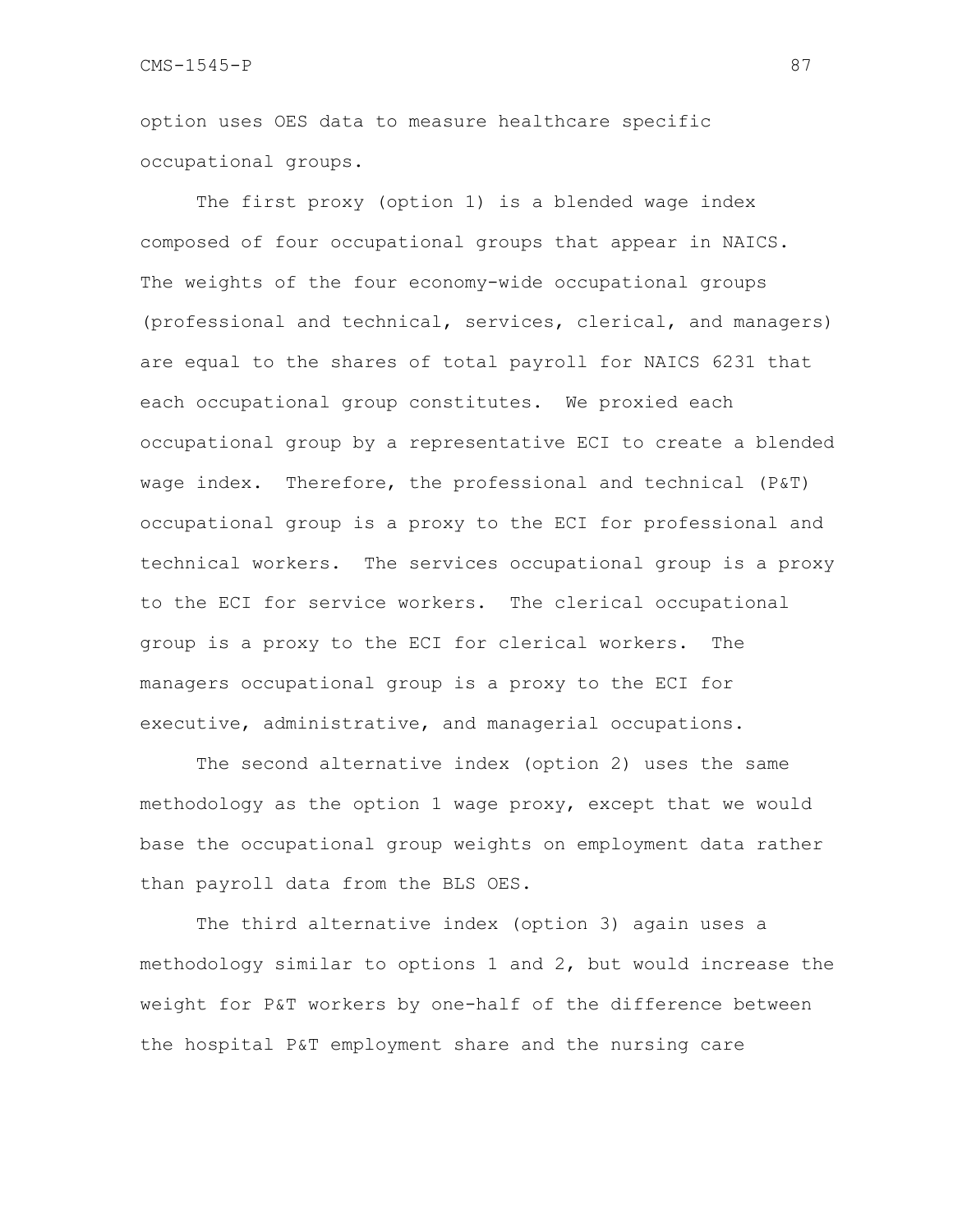facility P&T employment share. As the P&T share increases, the other weights would be normalized and would decrease slightly so the weights for all occupational groups add to 1.0.

The fourth alternative index (option 4) increases the weight of P&T workers by one-third of the difference between the hospital P&T employment share and the nursing care facility P&T employment share. Again, as the P&T share increases, the weights of the other 4 occupational groups would decrease through the normalization.

The last proposed alternative index (option 5) is a blended wage index based on 50 percent of the ECI for hospital workers (NAICS 622) and 50 percent of the ECI nursing and residential care facility (NAICS 623). We estimate the weights of 50 percent from BLS OES data, which show that the share of payroll attributable to registered nurses, licensed practical and licensed vocational nurses, and health care practitioners and technical occupations for nursing care facilities (NAICS 623) is 50 percent of the share of payroll for the same occupations as for hospitals.

We propose to use the option 5 index, because we believe that the new ECI for nursing and residential care facilities based on NAICS 623 will no longer accurately represent the skilled nursing and healthcare staff employed at Medicare-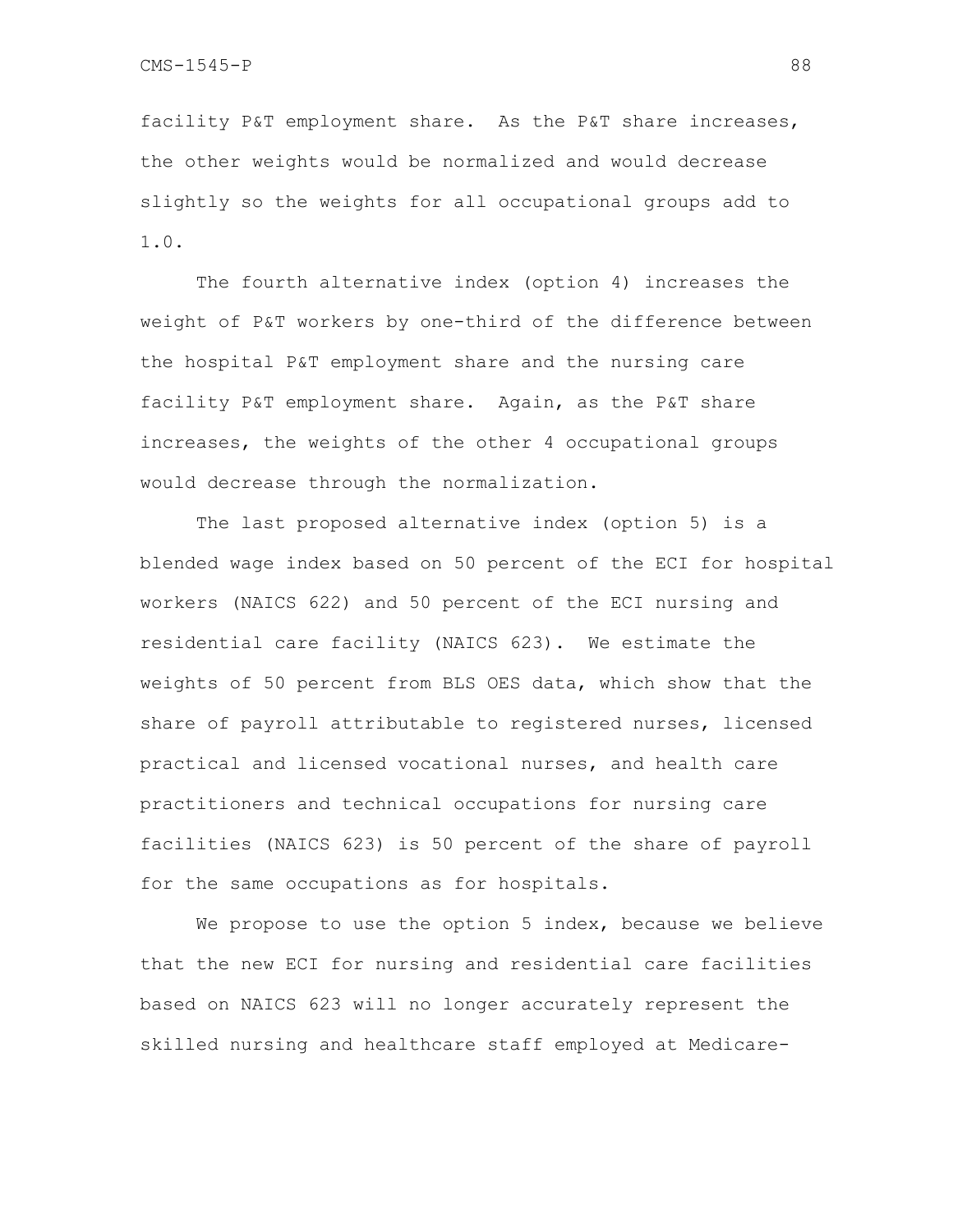certified SNFs. Using a blended index of the ECI for nursing and residential care and the ECI for hospital workers gives more weight to the percent changes of wages and salaries for these skilled healthcare workers, who are also employed at hospitals. As the data indicate, the hospital industry occupational mix is more skilled than that of a Medicarecertified SNF, so we believe that a blend of the two indexes would be the best alternative given the data limitations.

We believe the major drawback of options 1 through 4 is that while these indexes may reflect the use of more skilled healthcare staff, the types of P&T workers represented in the ECI for P&T workers are not heavily weighted toward healthcare professional and technical workers.

#### 2. Employee Benefits

For measuring price growth in the benefit cost component of the 2004-based SNF market basket, we propose using the percentage change of a blended index based on 50 percent of the ECI for benefits for nursing and residential care facilities (NAICS 623) and 50 percent of the ECI for benefits for hospital workers (NAICS 622). For the same reasons noted above for the wages and salaries cost category, we believe this blended index is the best proxy for employee benefit price growth.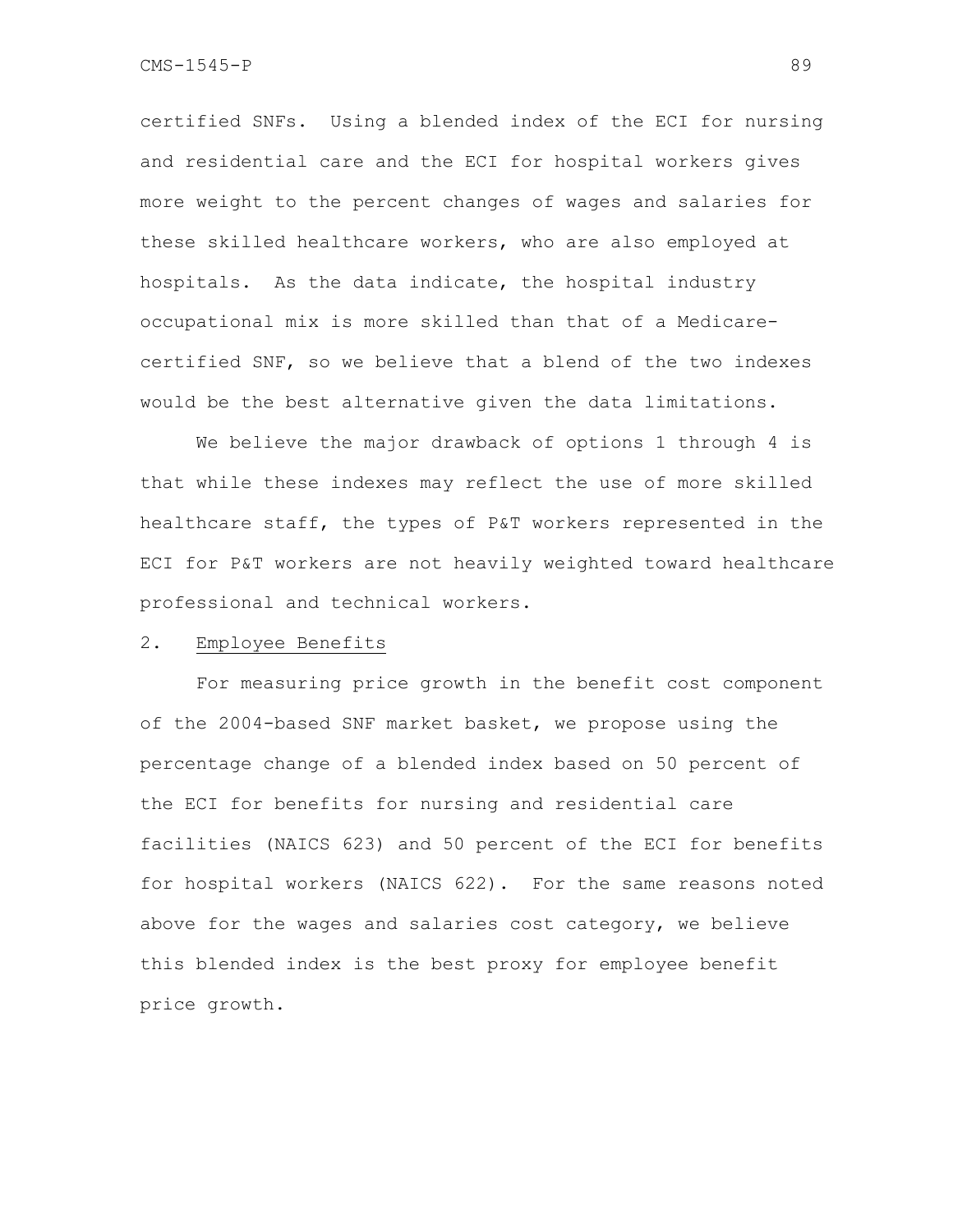Below is a table comparing the market basket percent changes using the proposed wage and benefit proxies and the alternative wage and benefit proxies (options 1 through 4). For the historical period between FY 2002 and FY 2006, the difference between the proposed market basket and the market baskets using the alternative compensation price proxies is significant. This is the result of the healthcare professional and technical occupations' compensation increasing faster than overall professional and technical occupations. The largest difference occurred in FY 2002, when the proposed market basket increased 3.7 percent compared to an increase in the alternative compensation market baskets of 2.5 percent.

For the forecasted time period (FY 2007 to FY 2010), the difference between the proposed market basket and the alternative compensation market baskets is less than the historical difference. This is a result of the expectation that compensation inflationary pressures in the healthcare industry will lessen and the price changes associated with healthcare professional and technical compensation will be comparable to the price changes associated with overall professional and technical compensation. As stated previously, we believe the blended index of the ECI for nursing and residential care and the ECI for hospital workers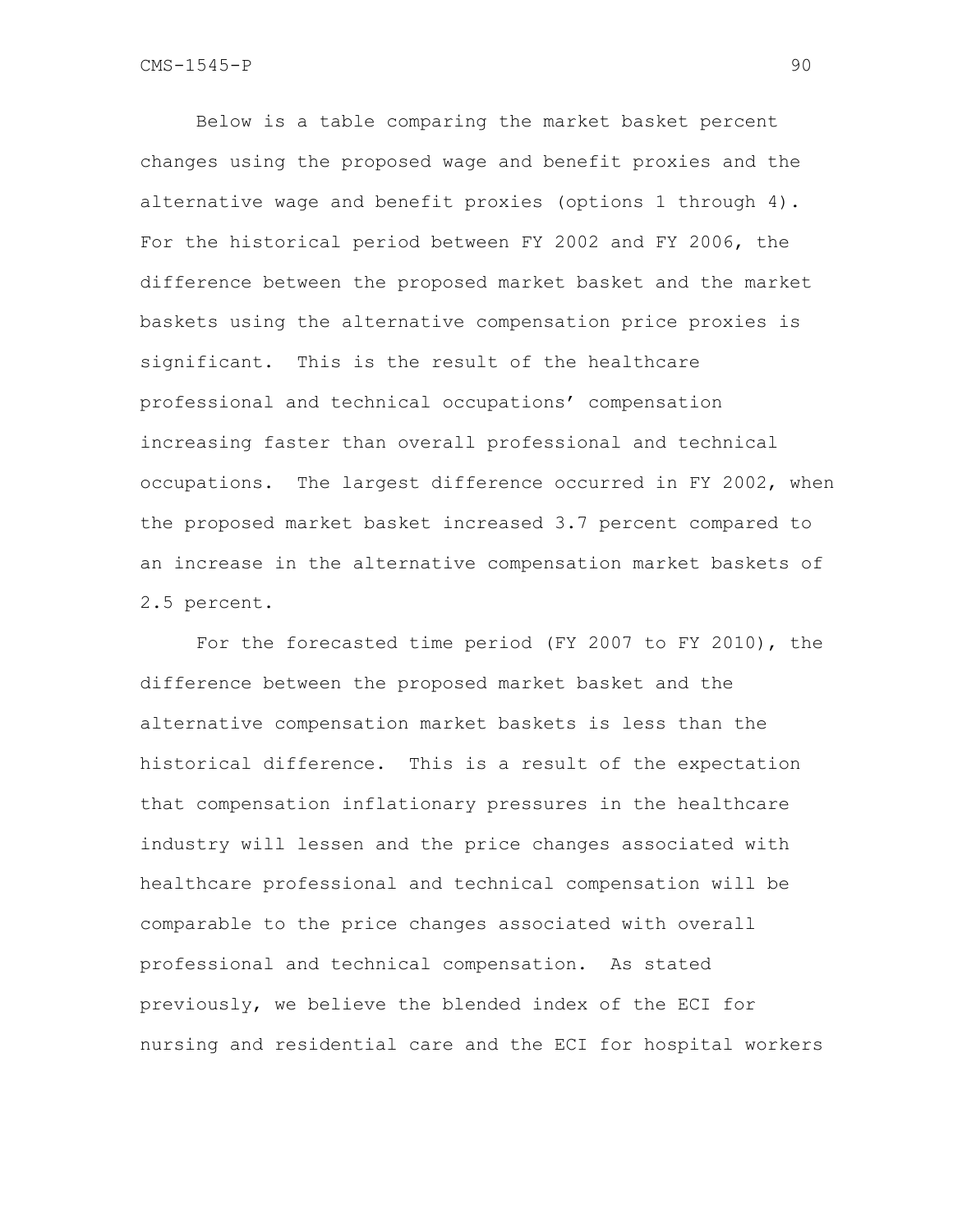best reflects the occupational mix (specifically, skilled

healthcare workers) of SNFs serving Medicare patients.

# **Table 18 Comparison of the 2004-based SNF Market Basket Percent Changes using the Alternative Compensation Proxies**

| Fiscal Year (FY)        | <b>Proposed</b><br><b>50/50 Blend</b> | <b>Option 1</b> | <b>Option 2</b> | Option 3 | <b>Option 4</b> |
|-------------------------|---------------------------------------|-----------------|-----------------|----------|-----------------|
| <b>Historical data:</b> |                                       |                 |                 |          |                 |
| FY 2002                 | 3.7                                   | 2.6             | 2.6             | 2.6      | 2.6             |
| FY 2003                 | 3.4                                   | 2.8             | 2.8             | 2.8      | 2.8             |
| FY 2004                 | 3.3                                   | 3.2             | 3.1             | 3.3      | 3.3             |
| FY 2005                 | 3.3                                   | 3.1             | 3.0             | 3.3      | 3.2             |
| FY 2006                 | 3.6                                   | 3.1             | 3.0             | 3.2      | 3.1             |
| Average FY<br>2002-2006 | 3.5                                   | 3.0             | 2.9             | 3.0      | 3.0             |
| Forecast:               |                                       |                 |                 |          |                 |
| FY 2007                 | 3.3                                   | 3.1             | 3.1             | 3.2      | 3.2             |
| FY 2008                 | 3.3                                   | 3.1             | 3.1             | 3.1      | 3.1             |
| FY 2009                 | 3.1                                   | 2.8             | 2.8             | 2.8      | 2.8             |
| FY 2010                 | 2.9                                   | 2.6             | 2.7             | 2.6      | 2.6             |
| Average FY<br>2007-2010 | 3.2                                   | 2.9             | 2.9             | 2.9      | 2.9             |

Source: Global Insight, Inc. 1st Qtr 2007, @USMACRO/CNTL0307@CISSIM/TL0207.SIM

## 3. All Other Expenses

Nonmedical professional fees: We are proposing to use the ECI for compensation for Private Industry Professional, Technical, and Specialty Workers to measure price changes in nonmedical professional fees. We used the same index in the 1997-based SNF market basket.

• Professional Liability Insurance: We were unable to find a price proxy that directly tracks the prices associated with SNF malpractice costs. Our desired price proxy would calculate the price changes for a fixed coverage of SNF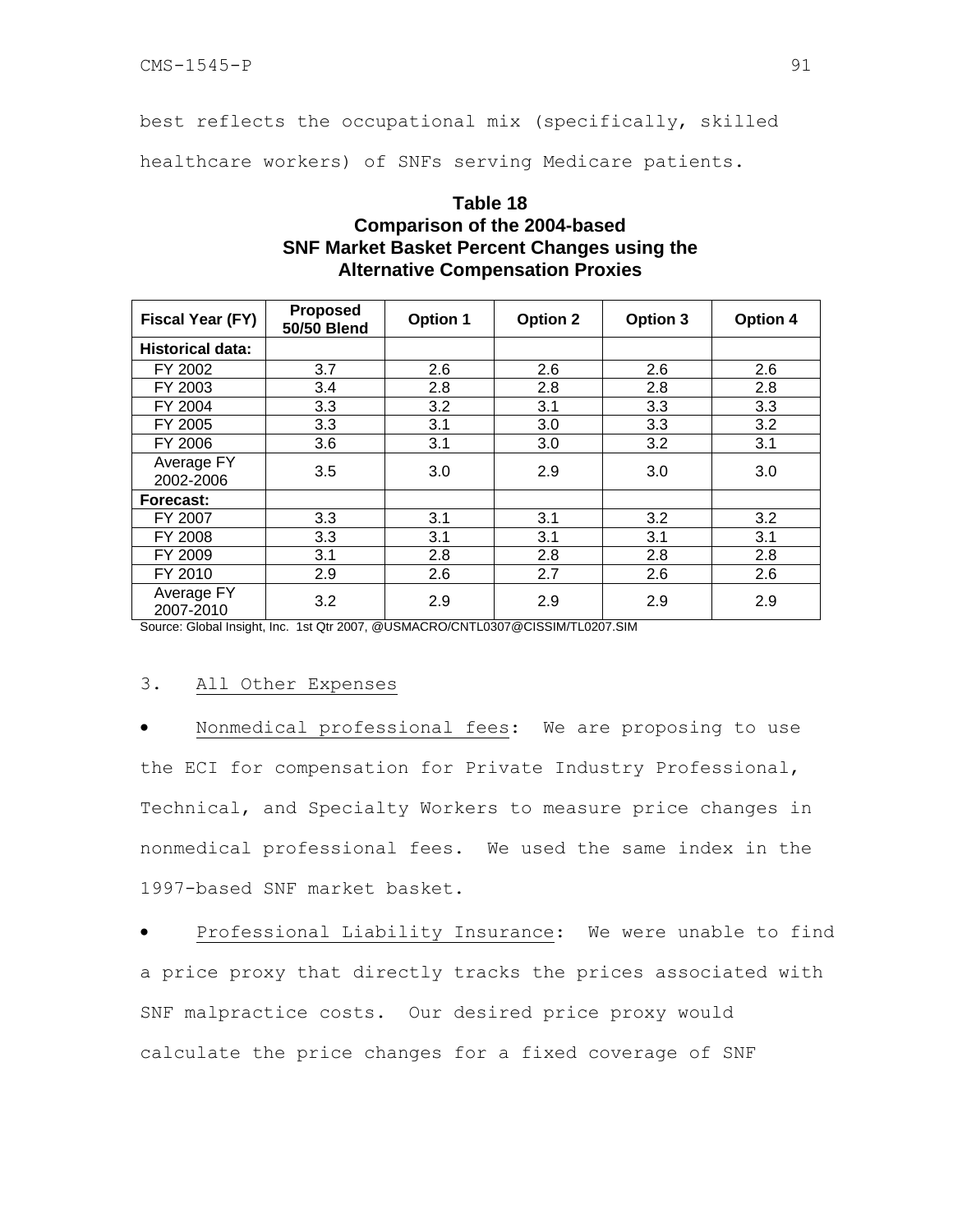general liability insurance (for example, \$1 million/\$3 million liability coverage). It would not, by definition of a fixed weight index, reflect the increase in costs associated with increases in coverage, because that is found in the malpractice cost weight.

We have met with representatives for the SNF industry on this subject. We have also reviewed several studies on nursing home and long-term care liability insurance, all of which state that the cost of malpractice insurance has increased significantly over the last five years. Our own analysis of SNF malpractice costs, as reported on the Medicare cost reports, shows that from 1999 to 2003, malpractice costs per bed have increased over 300 percent. This increase in costs is also seen in the malpractice cost weight, which has more than doubled over the same time period.

 The difficulties associated with pricing malpractice costs are experienced in all healthcare sectors, including hospitals and physicians. In addition to the lack of comprehensive data, the questions of how to proxy selfinsurance, how to allocate paid losses over time, and how to account for those providers who are unable to purchase the insurance, make the process of measuring price changes associated with malpractice insurance extremely difficult. We are currently researching alternative data sources, such as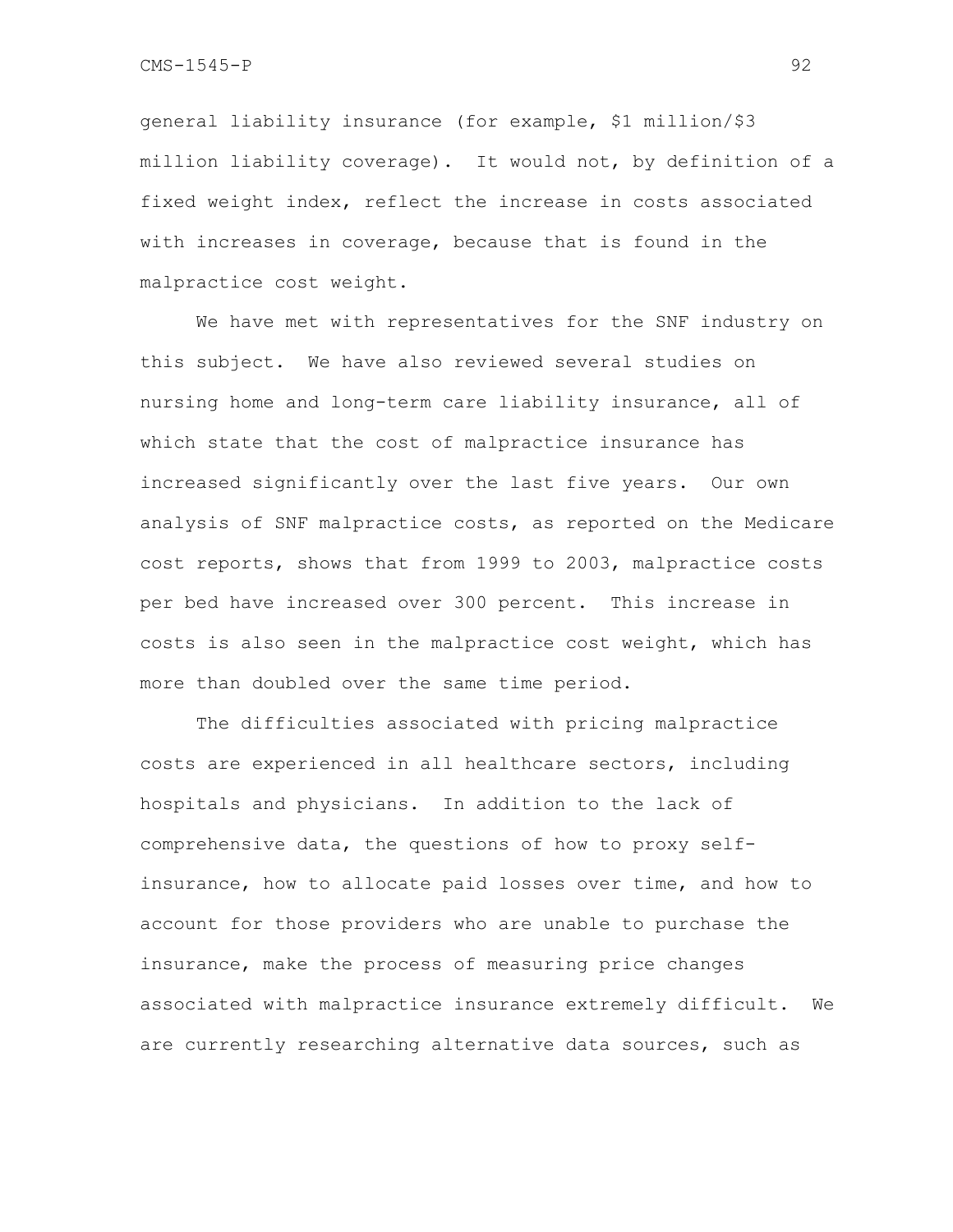obtaining the data directly from the individual states' Departments of Insurance. Given the lack of SNF-specific data, we are proposing to use the CMS Hospital Professional Liability Index, which tracks price changes for commercial insurance premiums for a fixed level of coverage, holding nonprice factors constant (such as a change in the level of coverage).

Electricity: For measuring price change in the electricity cost category, we are proposing to use the PPI for Commercial Electric Power. We used the same index in the 1997-based SNF market basket.

Fuels, nonhighway: For measuring price change in the Fuels, Nonhighway cost category, we are proposing to use the PPI for Commercial Natural Gas. We used the same index in the 1997-based SNF market basket.

Water and Sewerage: For measuring price change in the Water and Sewerage cost category, we are proposing to use the CPI-U (Consumer Price Index for All Urban Consumers) for Water and Sewerage. We used the same index in the 1997-based SNF market basket.

• Food-wholesale purchases: For measuring price change in the Food-wholesale purchases cost category, we are proposing to use the PPI for Processed Foods. We used the same index in the 1997-based SNF market basket.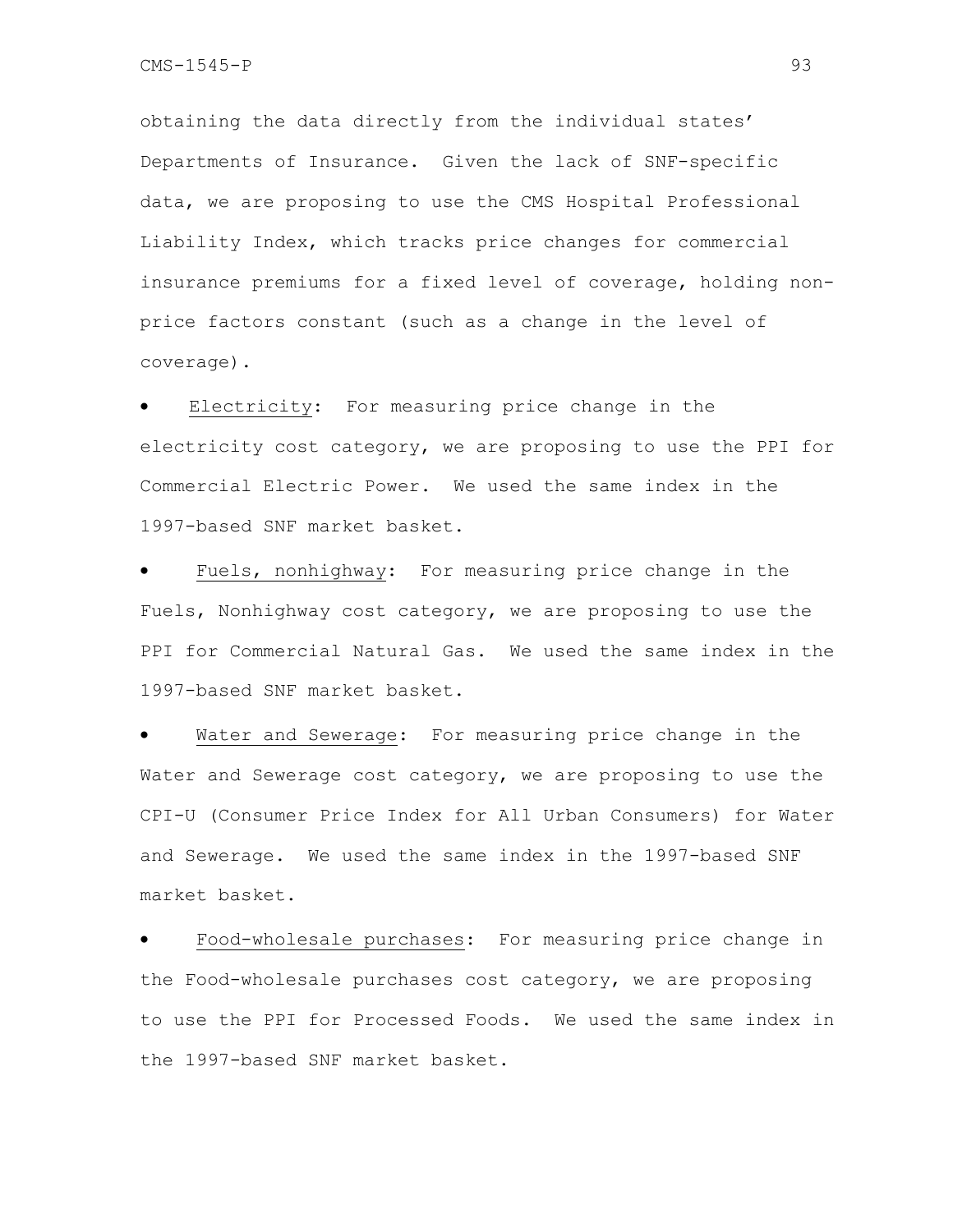• Food-retail purchases: For measuring price change in the Food-retail purchases cost category, we are proposing to use the CPI-U for Food Away From Home. This reflects the use of contract food service by some SNFs. We used the same index in the 1997-based SNF market basket.

Pharmaceuticals: For measuring price change in the Pharmaceuticals cost category, we are proposing to use the PPI for Prescription Drugs. We used the same index in the 1997 based SNF market basket.

Chemicals: For measuring price change in the Chemicals cost category, we are proposing to use a blended PPI composed of the PPIs for soap and other detergent manufacturing (NAICS 325611), polish and other sanitation good manufacturing (NAICS 325612), and all other miscellaneous chemical product manufacturing (NAICS 325998). Using the 1997 Benchmark I-O data, we found that the latter NAICS industries accounted for approximately 65 percent of SNF chemical expenses. Therefore, we are proposing to use this index because we believe it better reflects purchasing patterns of SNFs than PPI for Industrial Chemicals, the proxy used in the 1997-based market basket.

Rubber and Plastics: For measuring price change in the Rubber and Plastics cost category, we are proposing to use the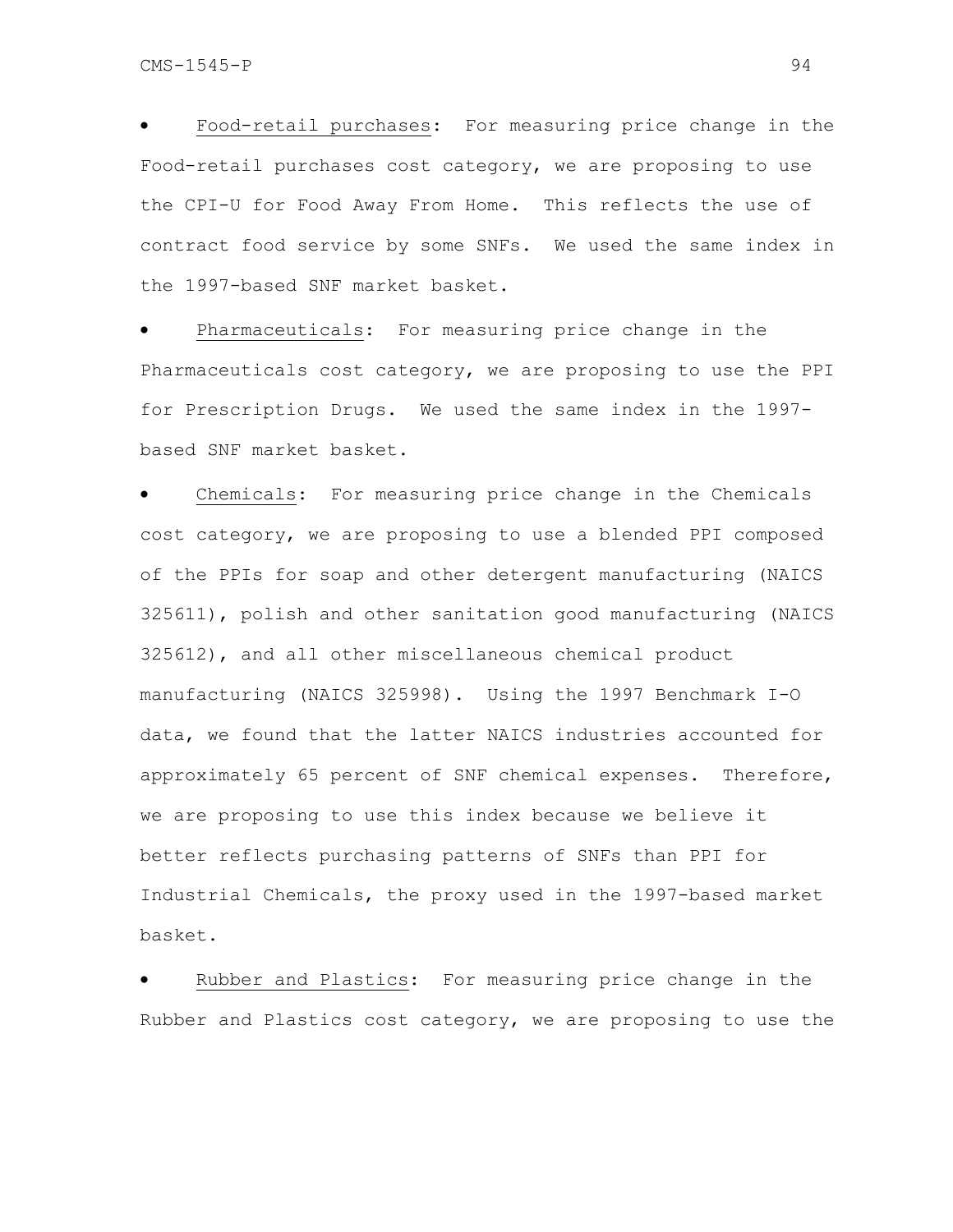PPI for Rubber and Plastic Products. We used the same index in the 1997-based SNF market basket.

Paper Products: For measuring price change in the Paper Products cost category, we are proposing to use the PPI for Converted Paper and Paperboard. We used the same index in the 1997-based SNF market basket.

• Miscellaneous Products: For measuring price change in the Miscellaneous Products cost category, we are proposing to use the PPI for Finished Goods less Food and Energy. Both food and energy are already adequately represented in separate cost categories and should not also be reflected in this cost category. We used the same index in the 1997-based SNF market basket.

Telephone Services: For measuring the price change in the telephone services, we are proposing to use the CPI-U applied to this component. We used the same index in the 1997-based SNF market basket.

Postage: For measuring the price change in postage costs, we are proposing to use the CPI for postage. The 1997 based index did not have a separate cost category for postage.

Labor-Intensive Services: For measuring price change in the Labor-Intensive Services cost category, we are proposing to use the ECI for Compensation for Private Service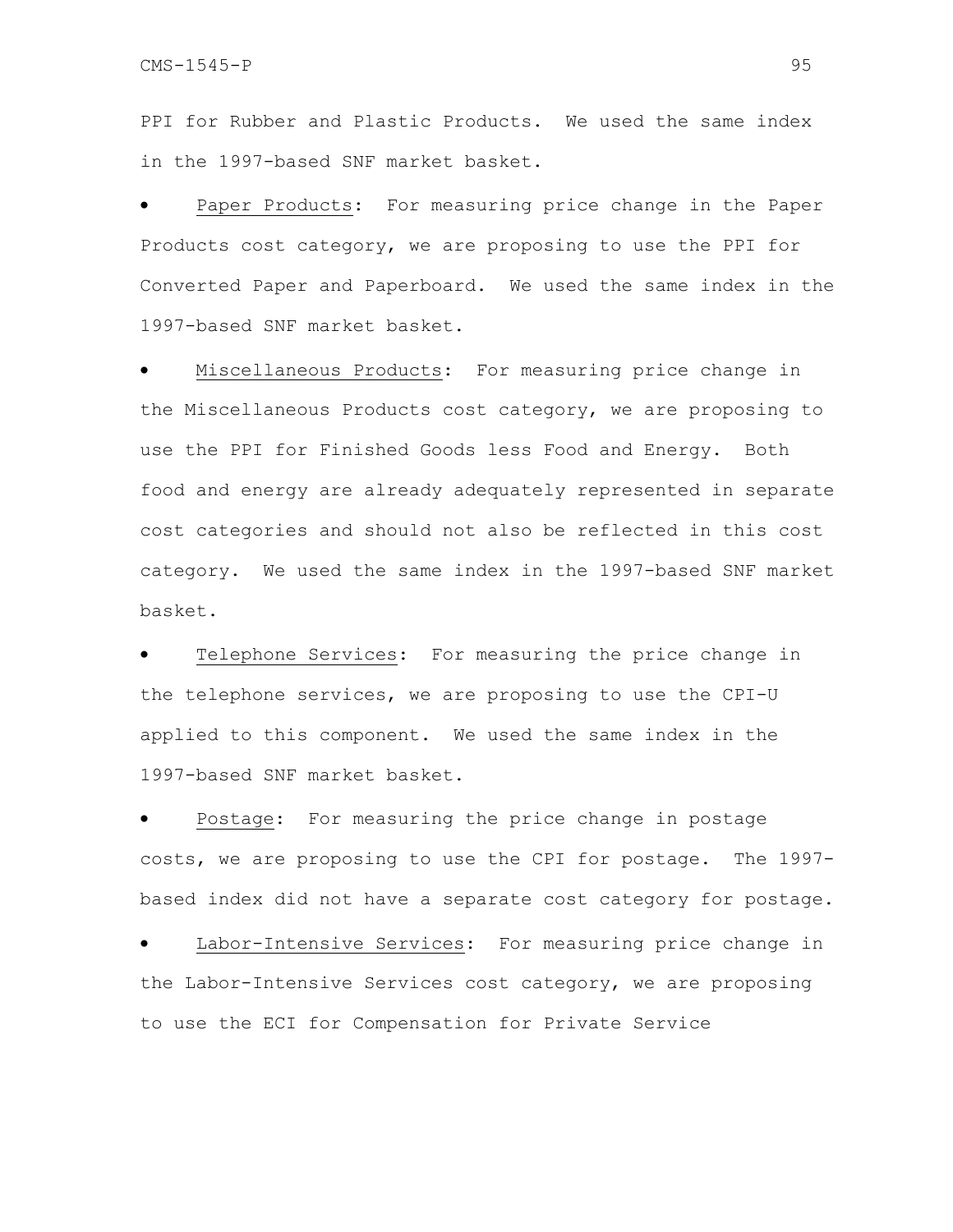Occupations. We used the same index in the 1997-based SNF market basket.

Non Labor-Intensive Services: For measuring price change in the Non Labor-Intensive Services cost category, we are proposing to use the CPI-U for All Items. We used the same index in the 1997-based SNF market basket.

### 4. Capital-Related

 All capital-related expense categories have the same price proxies as those used in the 1992-based SNF PPS market basket described in the May 12, 1998 interim final rule (63 FR 26252) and the 1997-based SNF PPS market basket described in the July 31, 2001 final rule (66 FR 39581). We describe the price proxies for the SNF capital-related expenses below:

Depreciation--Building and Fixed Equipment: For measuring price change in this cost category, we are proposing to use the Boeckh Institutional Construction Index.

Depreciation--Movable Equipment: For measuring price change in this cost category, we are proposing to use the PPI for Machinery and Equipment.

• Interest--Government and Nonprofit SNFs: For measuring price change in this cost category, we are proposing to use the Average Yield for Municipal Bonds from the Bond Buyer Index of 20 bonds. CMS input price indexes, including this rebased and revised SNF market basket, appropriately reflect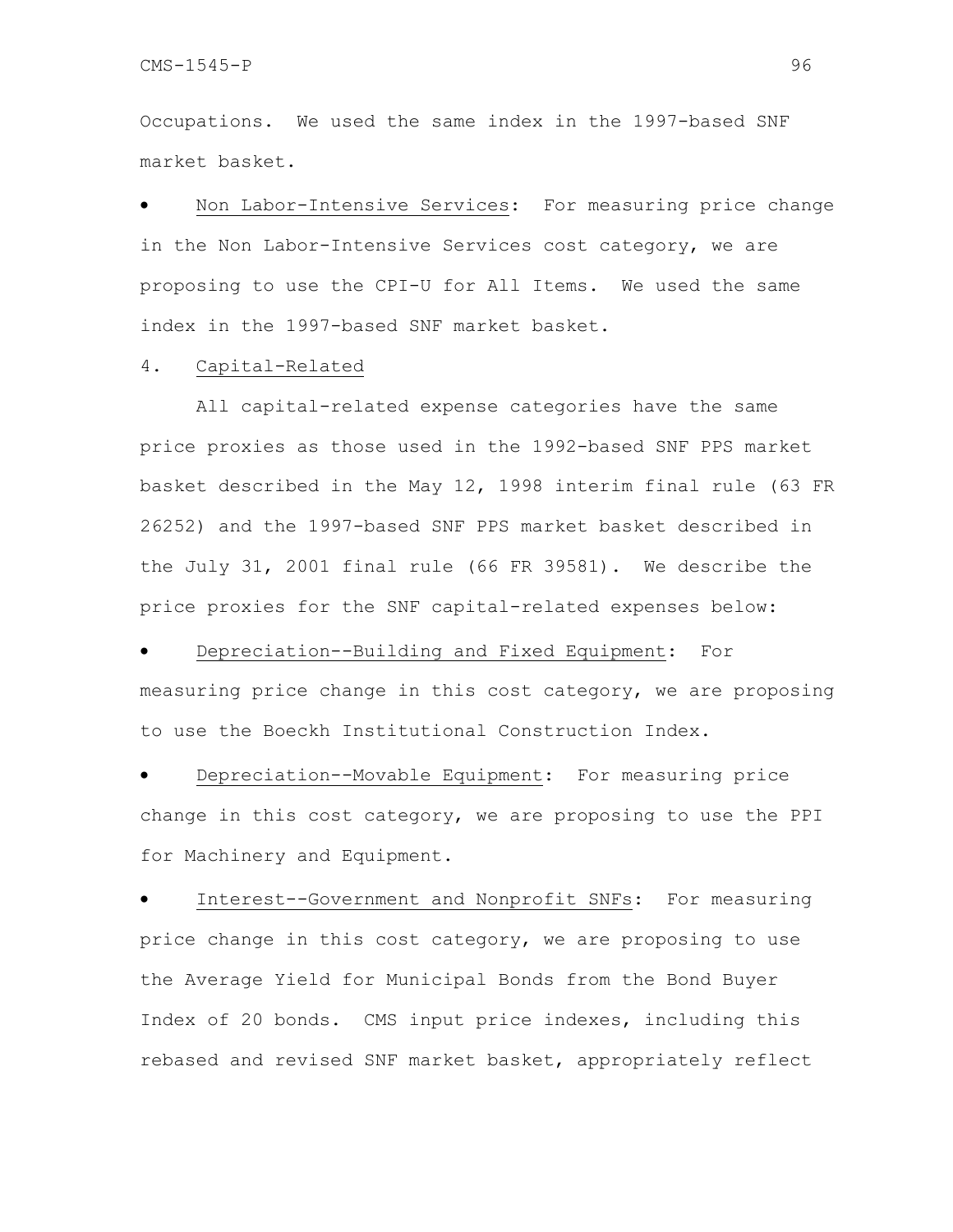the rate of change in the price proxy and not the level of the price proxy. While SNFs may face different interest rate levels than those included in the Bond Buyer Index, the rate of change between the two is not significantly different.

• Interest--For-profit SNFs: For measuring price change in this cost category, we are proposing to use the Average Yield for Moody's AAA Corporate Bonds. Again, the proposed rebased SNF index focuses on the rate of change in this interest rate, not on the level of the interest rate.

Other Capital-related Expenses: For measuring price change in this cost category, we are proposing the CPI-U for Residential Rent.

 Below is a table showing the proposed price proxies for the FY 2004-based SNF Market Basket.

| <b>Cost Category</b>             | Weight | <b>Proposed Price Proxy</b>                                                                                                                                            |
|----------------------------------|--------|------------------------------------------------------------------------------------------------------------------------------------------------------------------------|
| Compensation                     | 65.458 |                                                                                                                                                                        |
| <b>Wages and Salaries</b>        | 53.563 | Blended proxy of 50 percent ECI for Wages and<br>Salaries for Nursing and Residential care<br>facilities and 50 percent for Wages and Salaries<br>for Hospital Workers |
| Employee benefits                | 11.895 | Blended proxy of 50 percent ECI for Benefits for<br>Nursing and Residential care facilities and 50<br>percent for Benefits for Hospital Workers                        |
| Nonmedical professional fees     | 1.426  | ECI for Compensation for Private Professional,<br><b>Technical and Specialty workers</b>                                                                               |
| Professional Liability Insurance | 1.784  | CMS Hospital Professional Liability Index.                                                                                                                             |
| <b>Utilities</b>                 | 1.673  |                                                                                                                                                                        |
| Electricity                      | 0.992  | <b>PPI for Commercial Electric Power</b>                                                                                                                               |
| Fuels, nonhighway                | 0.488  | PPI for Commercial Natural Gas                                                                                                                                         |

## **Table 19 Proposed Price Proxies for the FY 2004-based SNF Market Basket**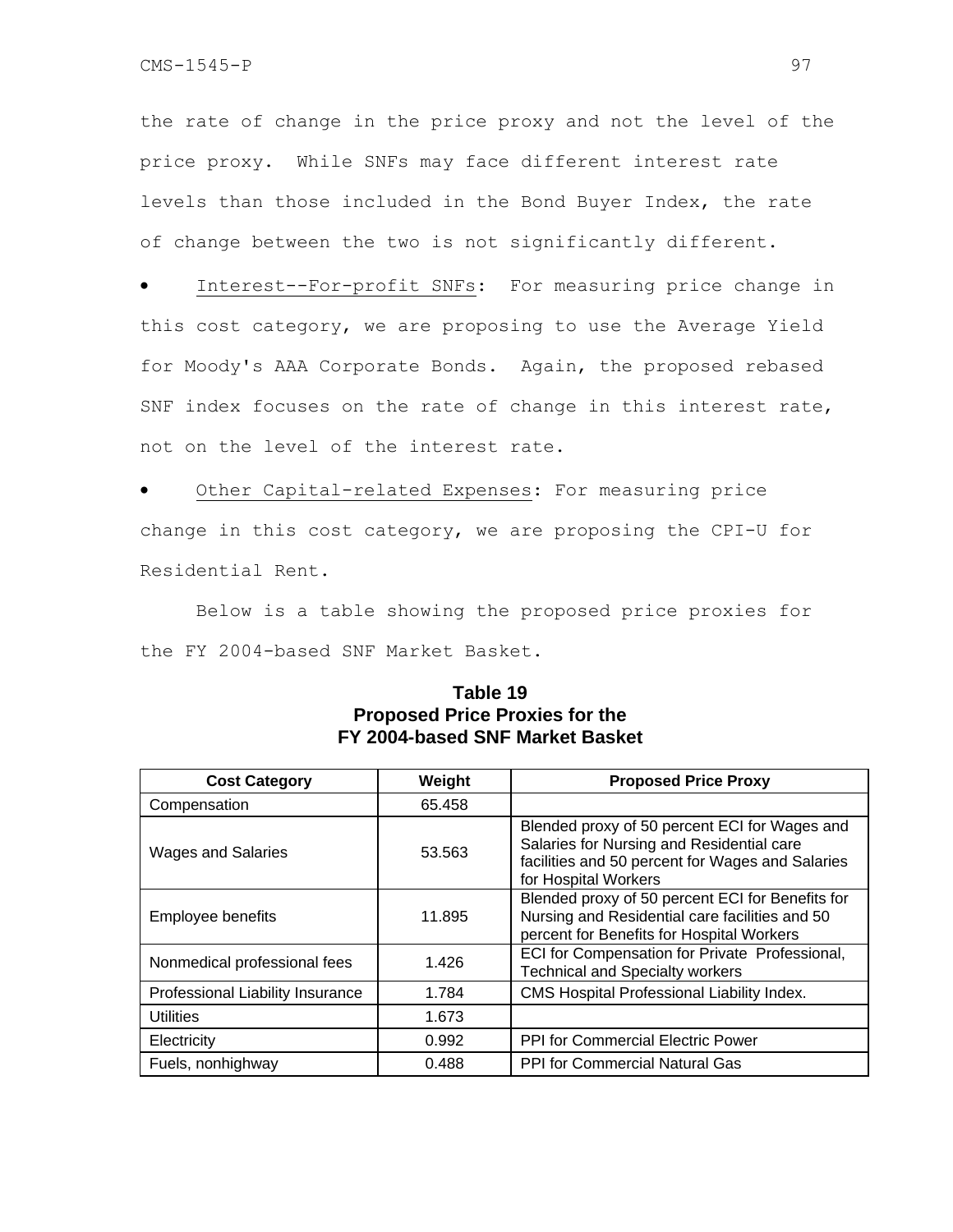| Water and sewerage                    | 0.193    | CPI-U for Water and Sewerage                                                                     |
|---------------------------------------|----------|--------------------------------------------------------------------------------------------------|
| All Other                             | 22.141   |                                                                                                  |
| <b>Other Products</b>                 | 15.219   |                                                                                                  |
| Pharmaceuticals                       | 3.209    | PPI for Prescription Drugs                                                                       |
| Food, wholesale purchase              | 3.135    | PPI for Processed Foods                                                                          |
| Food, retail purchase                 | 3.398    | CPI-U for Food Away From Home                                                                    |
| Chemicals                             | 0.636    | <b>Blended PPI for Chemicals</b>                                                                 |
| Rubber and plastics                   | 1.632    | PPI for Rubber and Plastic Products                                                              |
| Paper products                        | 1.504    | PPI for Converted Paper and Paperboard                                                           |
| Miscellaneous products                | 1.706    | PPI for Finished Goods less Food and Energy                                                      |
| <b>Other Services</b>                 | 6.922    |                                                                                                  |
| <b>Telephone Services</b>             | 0.469    | CPI-U for Telephone Services                                                                     |
| Postage                               | 0.490    | CPI - Postage                                                                                    |
| <b>Labor-intensive Services</b>       | 3.798    | <b>ECI for Compensation for Private Service</b><br>Occupations                                   |
| Non labor-intensive services          | 2.166    | CPI-U for All Items                                                                              |
| <b>Capital-related Expenses</b>       | 7.518    |                                                                                                  |
| <b>Total Depreciation</b>             | 2.981    |                                                                                                  |
| <b>Building &amp; Fixed Equipment</b> | 2.556    | Boeckh Institutional Construction Index (vintage-<br>weighted over 22 years)                     |
| Movable Equipment                     | 0.426    | PPI for Machinery & Equipment (vintage-<br>weighted over 9 years)                                |
| <b>Total Interest</b>                 | 3.168    |                                                                                                  |
| <b>For-Profit SNFs</b>                | 1.919    | Average Yield Moody's AAA Bonds (vintage-<br>weighted over 20 years)                             |
| Government & Nonprofit SNFs           | 1.249    | Average Yield Municipal Bonds (Bond Buyer<br>Index-20 bonds) (vintage-weighted over 20<br>years) |
| <b>Other Capital-related Expenses</b> | 1.369    | <b>CPI-U</b> for Residential Rent                                                                |
| Total                                 | 100.000* |                                                                                                  |

\*NOTE: Total may not sum to 100.000 due to rounding.

## D. Proposed Market Basket Estimate for the FY 2008 SNF Update

As discussed previously in this proposed rule, beginning with the FY 2008 SNF PPS update, we are proposing to adopt the FY 2004-based SNF market basket as the appropriate market basket of goods and services for the SNF PPS.

Based on Global Insight's 1st quarter 2007 forecast with history through the 4th quarter of 2006, the most recent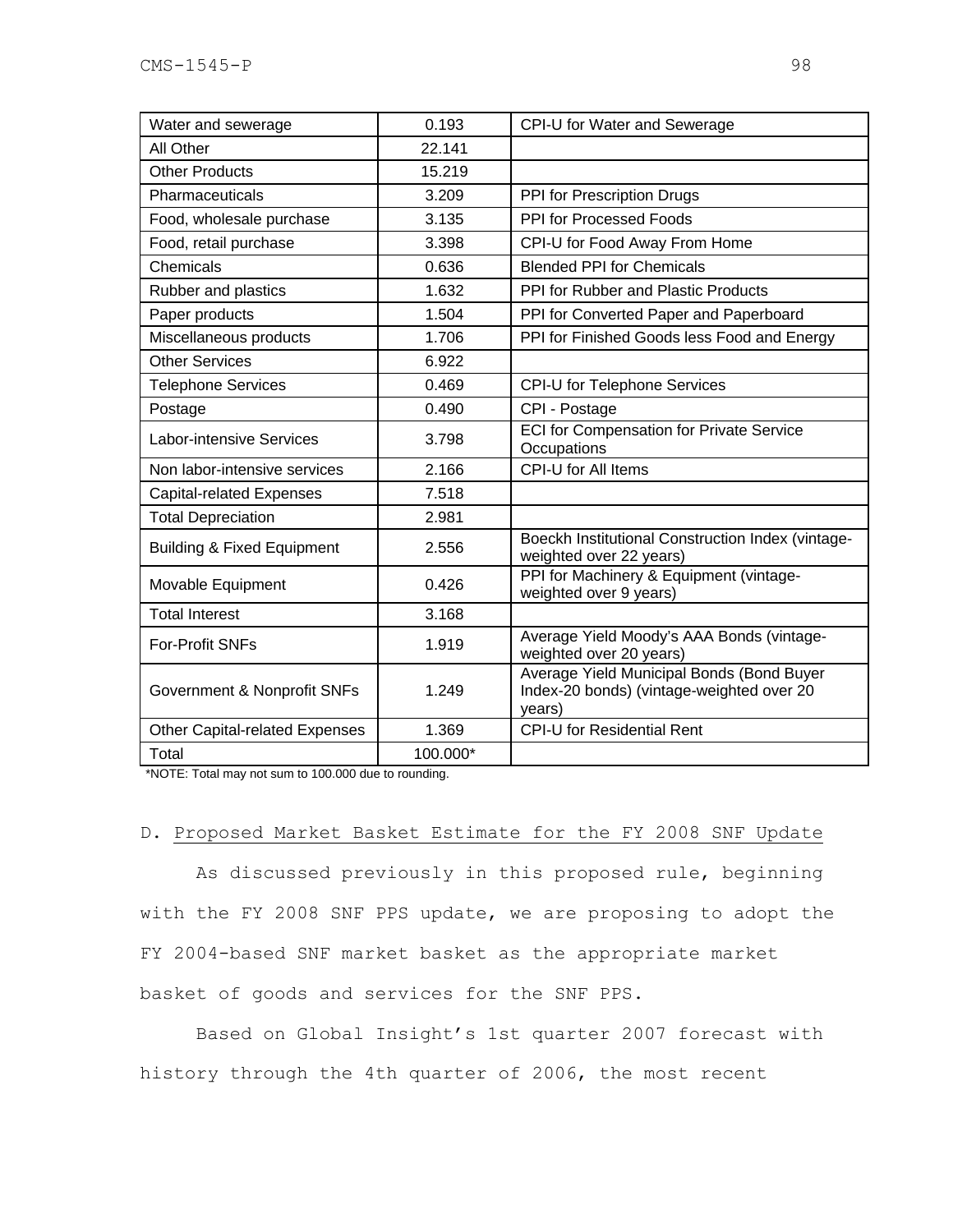estimate of the proposed 2004-based SNF market basket for FY 2008 is 3.3 percent. Global Insight, Inc. is a nationally recognized economic and financial forecasting firm that contracts with CMS to forecast the components of CMS' market baskets. Based on Global Insight's 1st quarter 2007 forecast with historical data through the 4th quarter of 2006, the estimate of the current 1997-based SNF market basket for FY 2008 is 3.5 percent.

Table 20 compares the proposed FY 2004-based SNF market basket and the FY 1997-based SNF market basket percent changes. For the historical period between FY 2002 and FY 2006, the average difference between the two market baskets is 0.3 percentage points. This is primarily the result of a higher compensation cost weight and higher compensation price increases in the 2004-based market basket compared to the 1997-based SNF market basket. Also contributing is the separate cost category weight for malpractice in the 2004 based SNF market basket and the relatively higher price increases. For the forecasted period between FY 2007 and FY 2010, the average difference in the market basket forecasts is minor.

# **Table 20 Proposed FY 2004-based SNF Market Basket and FY 1997-based SNF Market Basket, Percent Changes: 2002-2010**

| <b>Fiscal Year (FY)</b> | <b>Proposed Rebased FY 2004-</b> | FY 1997-based SNF Basket |
|-------------------------|----------------------------------|--------------------------|
|                         |                                  |                          |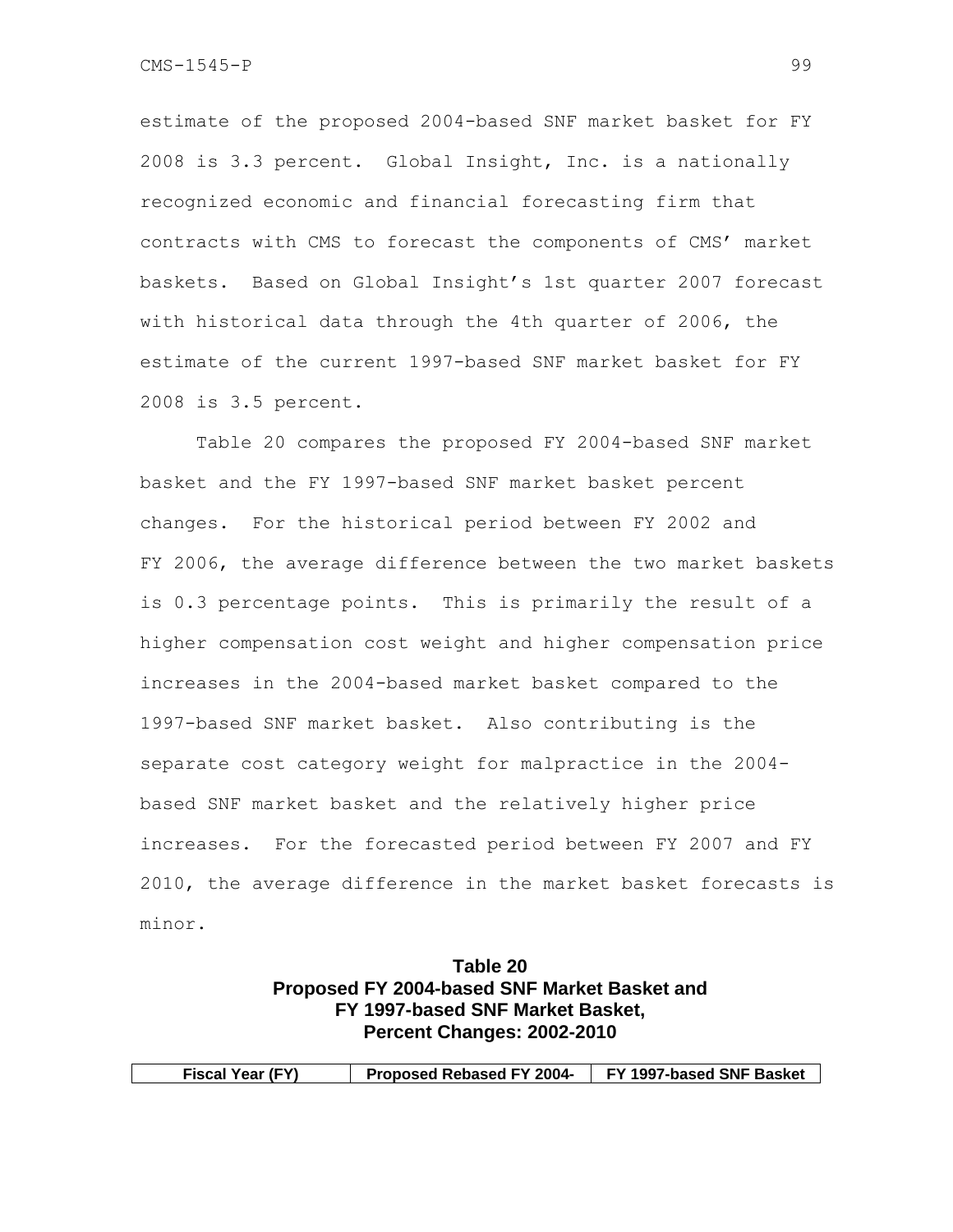|                         | based SNF Market Basket |     |
|-------------------------|-------------------------|-----|
| <b>Historical data:</b> |                         |     |
| FY 2002                 | 3.7                     | 3.7 |
| FY 2003                 | 3.4                     | 3.2 |
| FY 2004                 | 3.3                     | 3.0 |
| FY 2005                 | 3.3                     | 2.9 |
| FY 2006                 | 3.6                     | 3.4 |
| Average FY 2002-2006    | 3.5                     | 3.2 |
| Forecast:               |                         |     |
| FY 2007                 | 3.3                     | 3.3 |
| FY 2008                 | 3.3                     | 3.5 |
| FY 2009                 | 3.1                     | 3.1 |
| FY 2010                 | 2.9                     | 2.7 |
| Average FY 2007-2010    | 3.2                     | 3.2 |

Source: Global Insight, Inc. 1st Qtr 2007, @USMACRO/CNTL0307@CISSIM/TL0207.SIM

### **V. Consolidated Billing**

**[If you choose to comment on issues in this section, please include the caption "Consolidated Billing" at the beginning of your comments.]** 

Section 4432(b) of the BBA established a consolidated billing requirement that places with the SNF the Medicare billing responsibility for virtually all of the services that the SNF's residents receive, except for a small number of services that the statute specifically identifies as being excluded from this provision. As noted previously in section I. of this proposed rule, subsequent legislation enacted a number of modifications in the consolidated billing provision.

Specifically, section 103 of the BBRA amended this provision by further excluding a number of individual "high-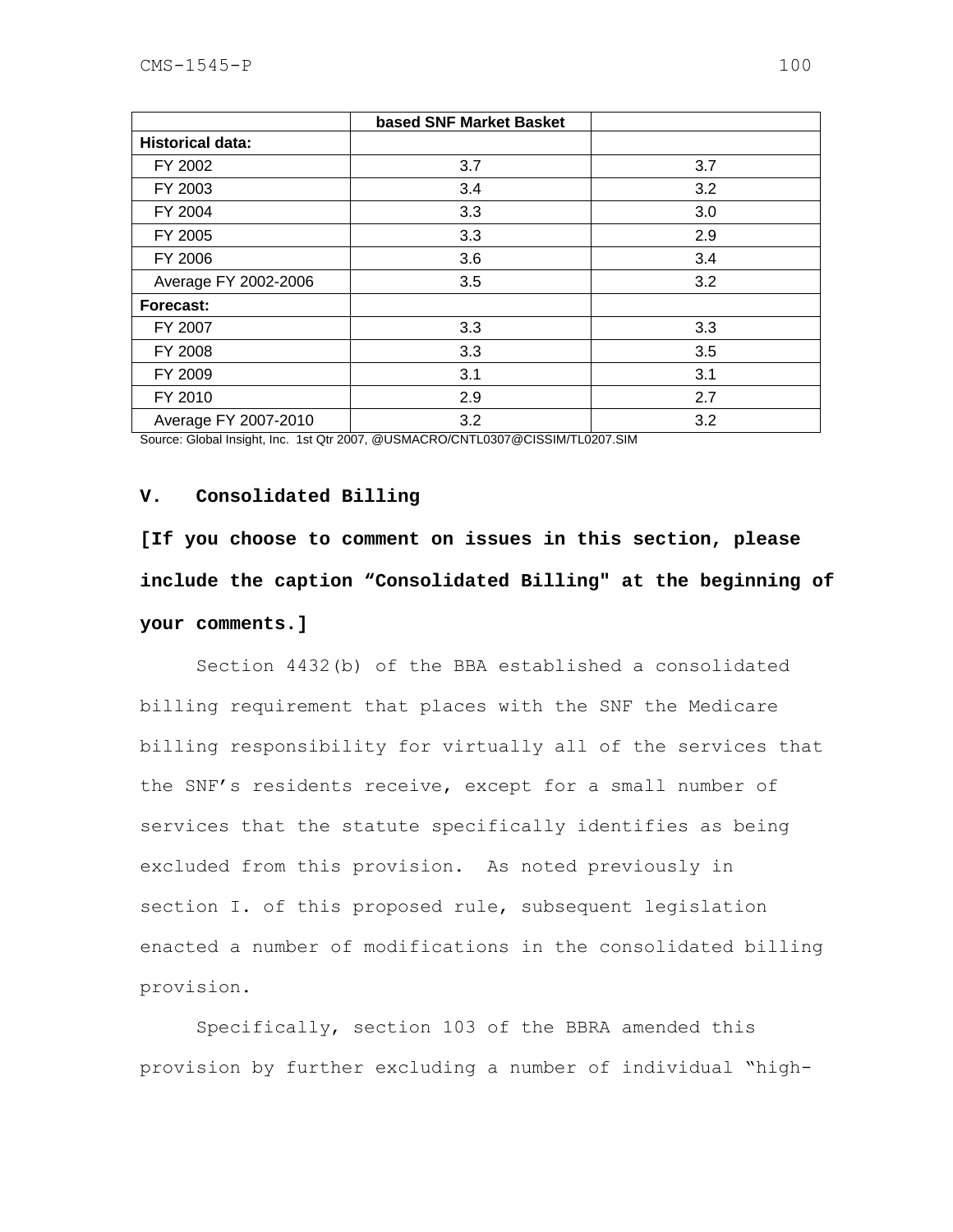cost, low-probability" services, identified by the Healthcare Common Procedure Coding System (HCPCS) codes, within several broader categories (chemotherapy and its administration, radioisotope services, and customized prosthetic devices) that otherwise remained subject to the provision. We discuss this BBRA amendment in greater detail in the proposed and final rules for FY 2001 (65 FR 19231-19232, April 10, 2000, and 65 FR 46790-46795, July 31, 2000), as well as in Program Memorandum AB-00-18 (Change Request #1070), issued March 2000, which is available online at

### www.cms.hhs.gov/transmittals/downloads/ab001860.pdf.

Section 313 of the BIPA further amended this provision by repealing its Part B aspect; that is, its applicability to Part B services furnished to a resident during a SNF stay that Medicare Part A does not cover. However, physical, occupational, and speech-language therapy remain subject to consolidated billing, regardless of whether the resident who receives these services is in a covered Part A stay. We discuss this BIPA amendment in greater detail in the proposed and final rules for FY 2002 (66 FR 24020-24021, May 10, 2001, and 66 FR 39587-39588, July 31, 2001).

In addition, section 410 of the MMA amended this provision by excluding certain practitioner and other services furnished to SNF residents by RHCs and FQHCs. We discuss this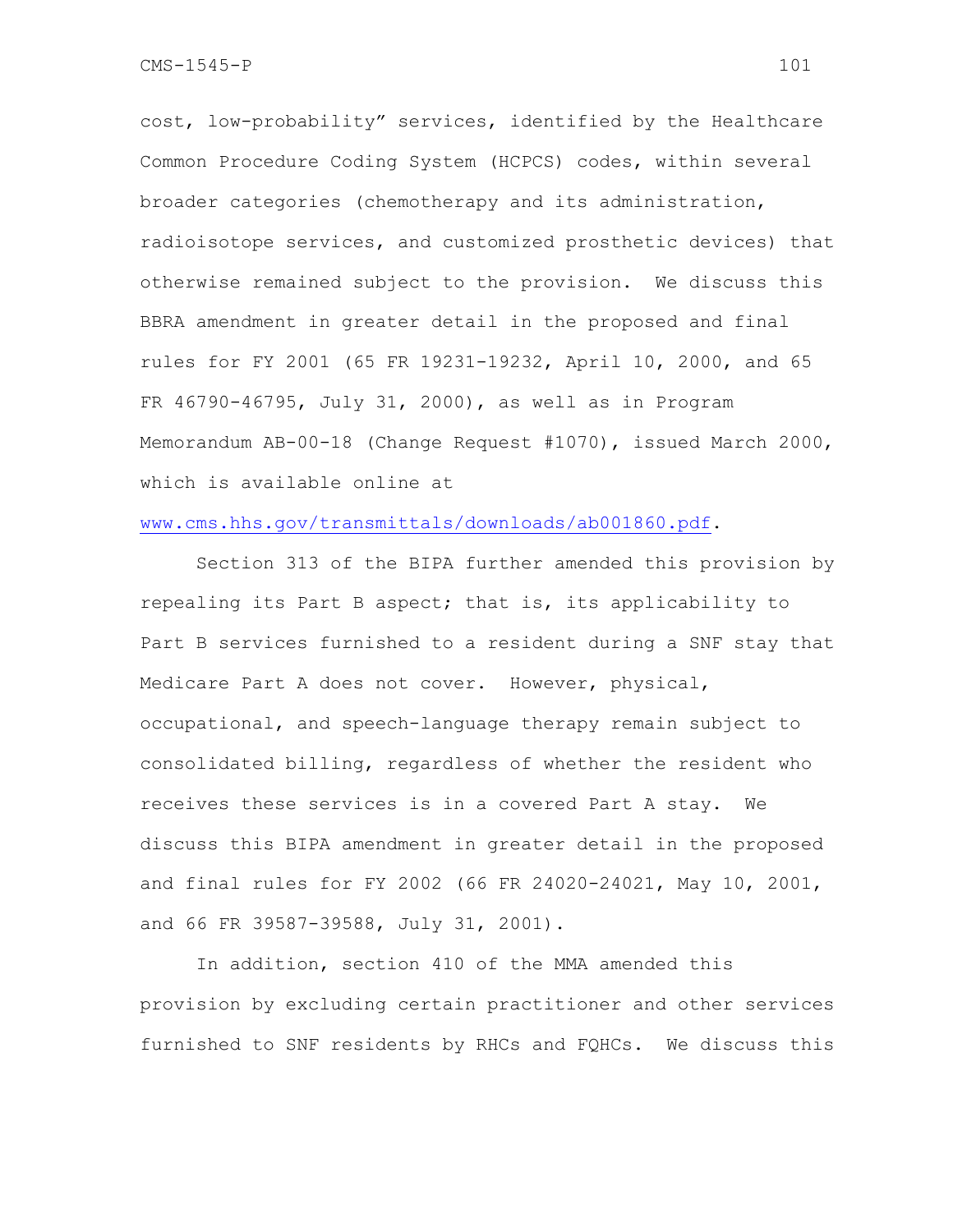MMA amendment in greater detail in the update notice for FY 2005 (69 FR 45818-45819, July 30, 2004), as well as in Program Transmittal #390 (Change Request #3575), issued December 10, 2004, which is available online at

### www.cms.hhs.gov/transmittals/downloads/r390cp.pdf.

 To date, the Congress has enacted no further legislation affecting the consolidated billing provision. However, as noted above and explained in the proposed rule for FY 2001 (65 FR 19232, April 10, 2000), the amendments enacted in section 103 of the BBRA not only identified for exclusion from this provision a number of particular service codes within four specified categories (that is, chemotherapy items, chemotherapy administration services, radioisotope services, and customized prosthetic devices), but also gave the Secretary ". . . the authority to designate additional, individual services for exclusion within each of the specified service categories." In the proposed rule for FY 2001, we also noted that the BBRA Conference report (H.R. Rep. No. 106- 479 at 854 (1999) (Conf. Rep.)) characterizes the individual services that this legislation targets for exclusion as ". . . high-cost, low probability events that could have devastating financial impacts because their costs far exceed the payment [SNFs] receive under the prospective payment system. . . " According to the conferees, section 103(a) "is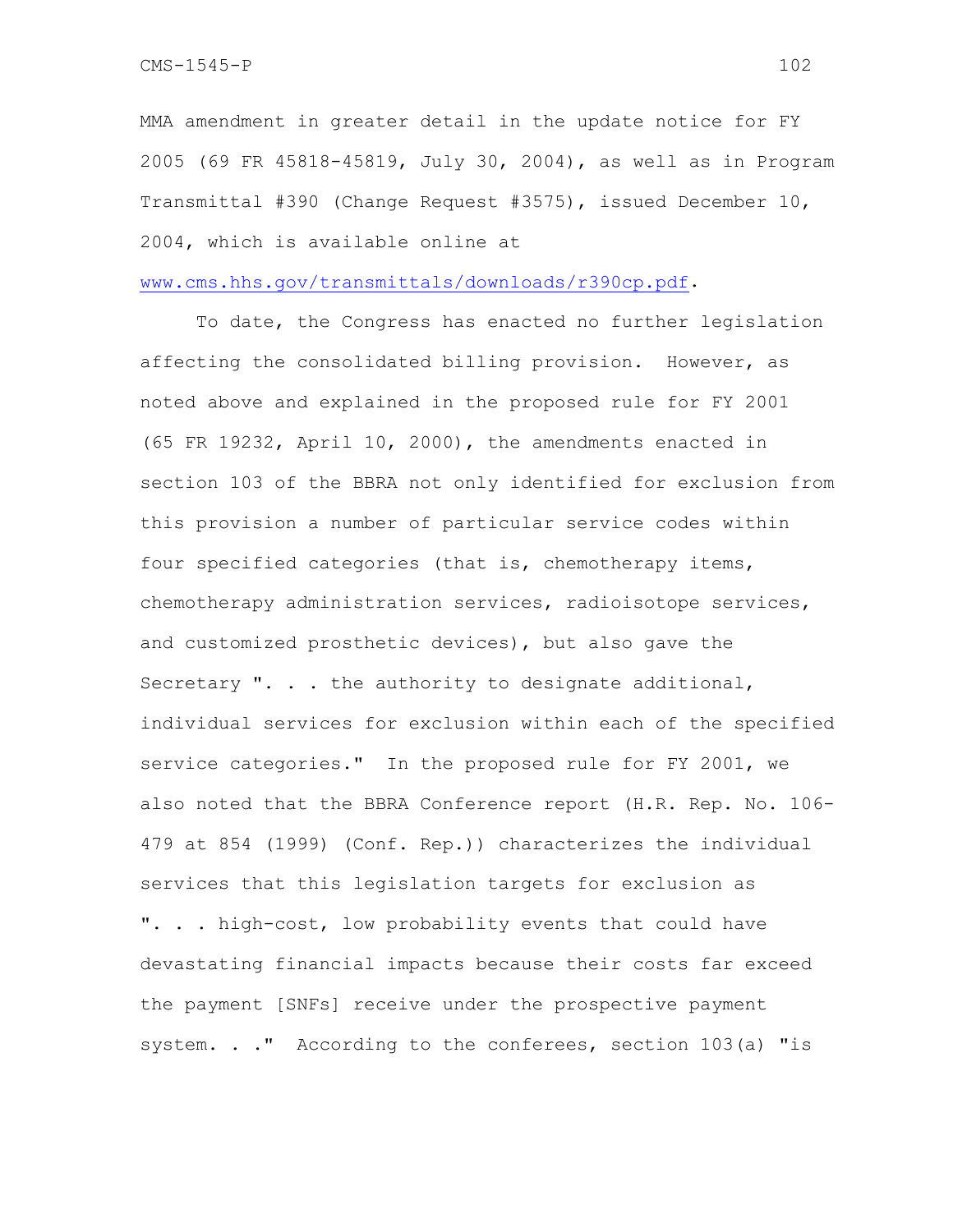an attempt to exclude from the PPS certain services and costly items that are provided infrequently in SNFs. . . " By contrast, we noted that the Congress declined to designate for exclusion any of the remaining services within those four categories (thus leaving all of those services subject to SNF consolidated billing), because they are relatively inexpensive and are furnished routinely in SNFs.

As we further explained in the final rule for FY 2001 (65 FR 46790, July 31, 2000), and as our longstanding policy, any additional service codes that we might designate for exclusion under our discretionary authority must meet the same criteria that the Congress used in identifying the original codes excluded from consolidated billing under section 103(a) of the BBRA: they must fall within one of the four service categories specified in the BBRA, and they also must meet the same standards of high cost and low probability in the SNF setting. Accordingly, we characterized this statutory authority to identify additional service codes for exclusion ". . . as essentially affording the flexibility to revise the list of excluded codes in response to changes of major significance that may occur over time (for example, the development of new medical technologies or other advances in the state of medical practice)" (65 FR 46791). In view of the time that has elapsed since we last invited comments on this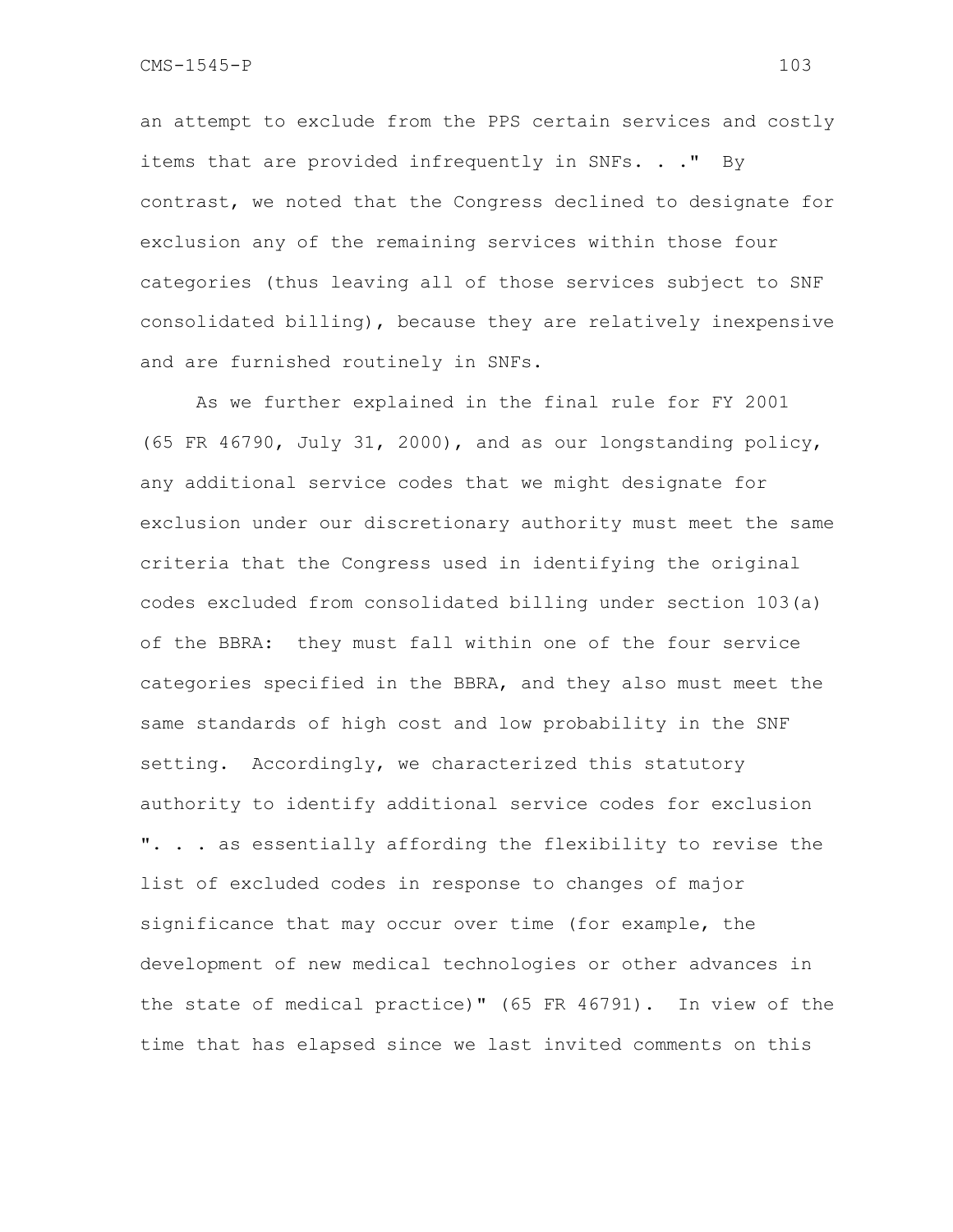issue, we believe it is appropriate at this point once again to invite public comments that identify codes in any of these four service categories representing recent medical advances that might meet our criteria for exclusion from SNF consolidated billing.

We note that the original BBRA legislation (as well as the implementing regulations) identified a set of excluded services by means of specifying HCPCS codes that were in effect as of a particular date (in that case, as of July 1, 1999). Identifying the excluded services in this manner made it possible for us to utilize program issuances as the vehicle for accomplishing routine updates of the excluded codes, in order to reflect any minor revisions that might subsequently occur in the coding system itself (for example, the assignment of a different code number to the same service). Accordingly, in the event that we identify through the current rulemaking cycle any new services that would actually represent a substantive change in the scope of the exclusions from SNF consolidated billing, we would identify these additional excluded services by means of the HCPCS codes that are in effect as of a specific date (in this case, as of October 1, 2007). By making any new exclusions in this manner, we could similarly accomplish routine future updates of these additional codes through the issuance of program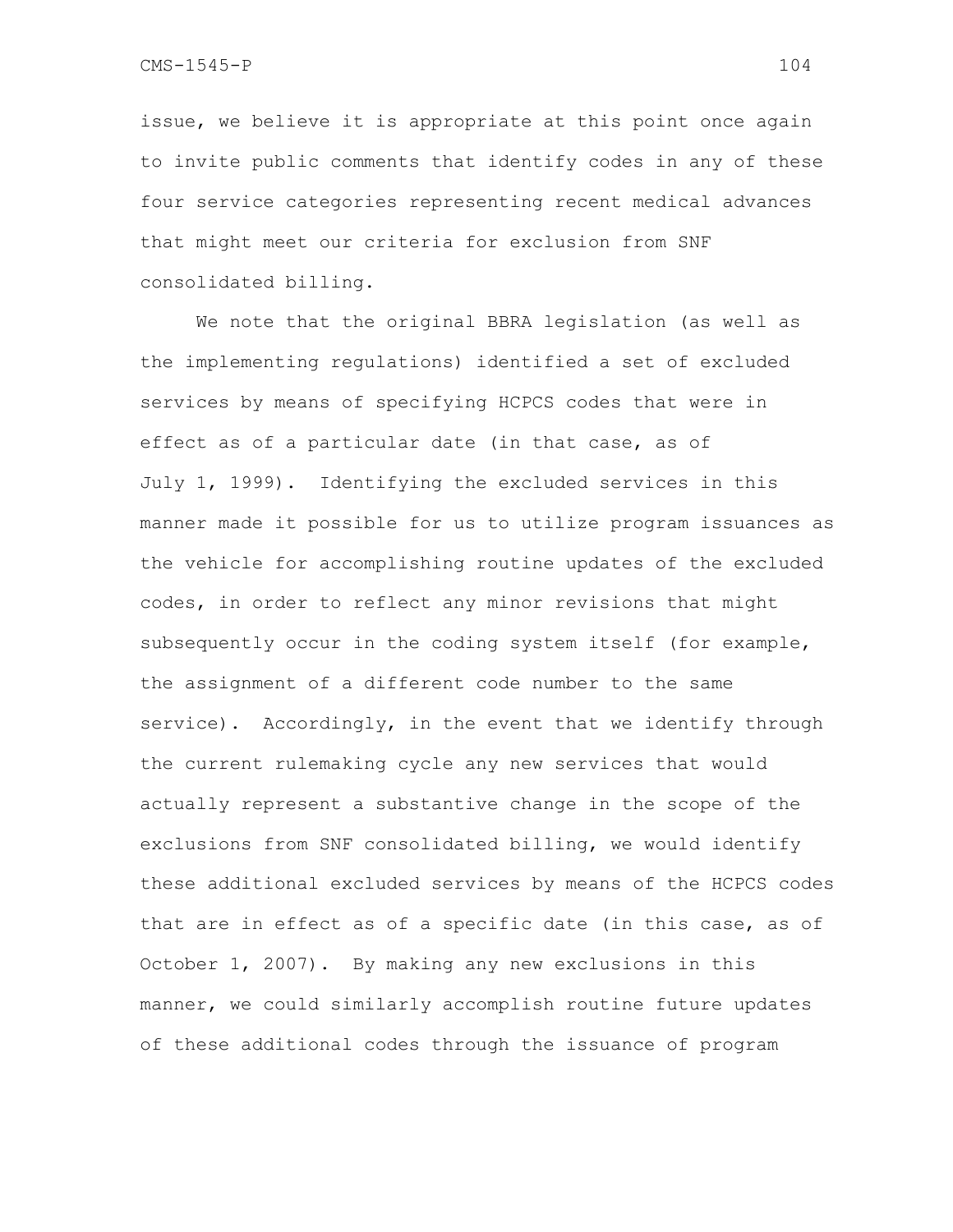### instructions.

**VI. Application of the SNF PPS to SNF Services Furnished by Swing-Bed Hospitals** 

**[If you choose to comment on issues in this section, please include the caption "Swing-Bed Hospitals" at the beginning of your comments.]** 

 In accordance with section 1888(e)(7) of the Act as amended by section 203 of the BIPA, Part A pays CAHs on a reasonable cost basis for SNF services furnished under a swing-bed agreement, as previously indicated in sections I.A. and I.D. of this proposed rule. However, effective with cost reporting periods beginning on or after July 1, 2002, the swing-bed services of non-CAH rural hospitals are paid under the SNF PPS.As explained in the final rule for FY 2002 (66 FR 39562, July 31, 2001), we selected this effective date consistent with the statutory provision to integrate non-CAH swing-bed rural hospitals into the SNF PPS by the end of the SNF transition period, June 30, 2002.

Accordingly, all non-CAH swing-bed rural hospitals have come under the SNF PPS as of June 30, 2003. Therefore, all rates and wage indexes outlined in earlier sections of this proposed rule for the SNF PPS also apply to all non-CAH swingbed rural hospitals. A complete discussion of assessment schedules, the MDS and the transmission software (Raven-SB for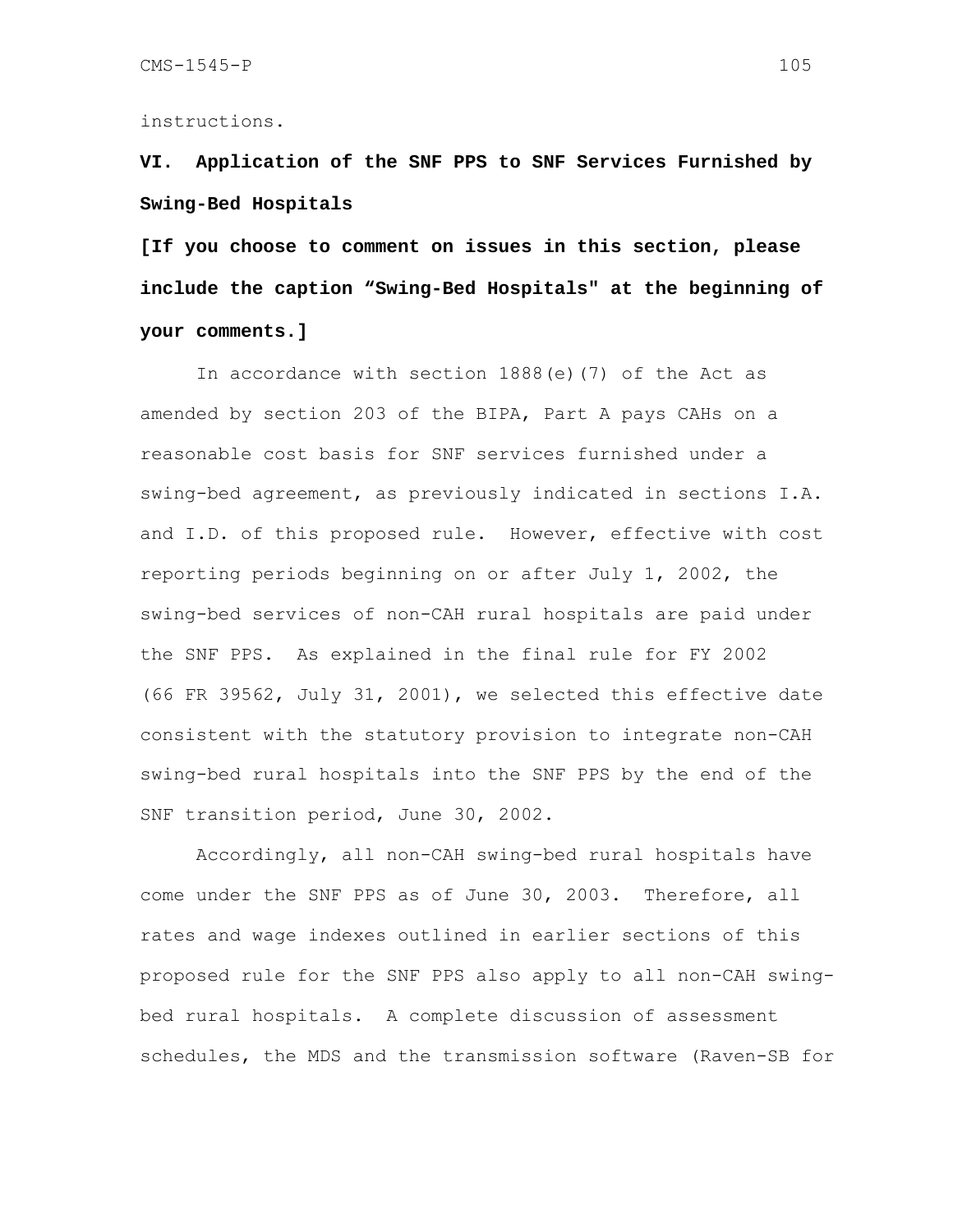Swing Beds) appears in the final rule for FY 2002 (66 FR 39562, July 31, 2001). The latest changes in the MDS for non-CAH swing-bed rural hospitals appear on our SNF PPS website, www.cms.hhs.gov/snfpps.

**VII. Provisions of the Proposed Rule** 

**[If you choose to comment on issues in this section, please include the caption "Provisions of the Proposed Rule" at the beginning of your comments.]** 

 We propose to update the payment rates used under the prospective payment system for SNFs for FY 2008. In addition, we propose to rebase the market basket to a base year of 2004 and propose the following market basket revisions: using Medicare allowable total cost data instead of facility total cost data to derive the SNF market basket cost weights; using new wage and salary, benefits and chemical price proxies; using new data to estimate useful lives for fixed and moveable equipment; and adding new cost categories for professional liability insurance and postage. Also, as discussed previously in sections I.F.2 and III.B of this proposed rule, we are proposing to raise the current 0.25 percentage point threshold for the forecast error adjustment under the SNF PPS to 0.5 percentage point, effective with FY 2008.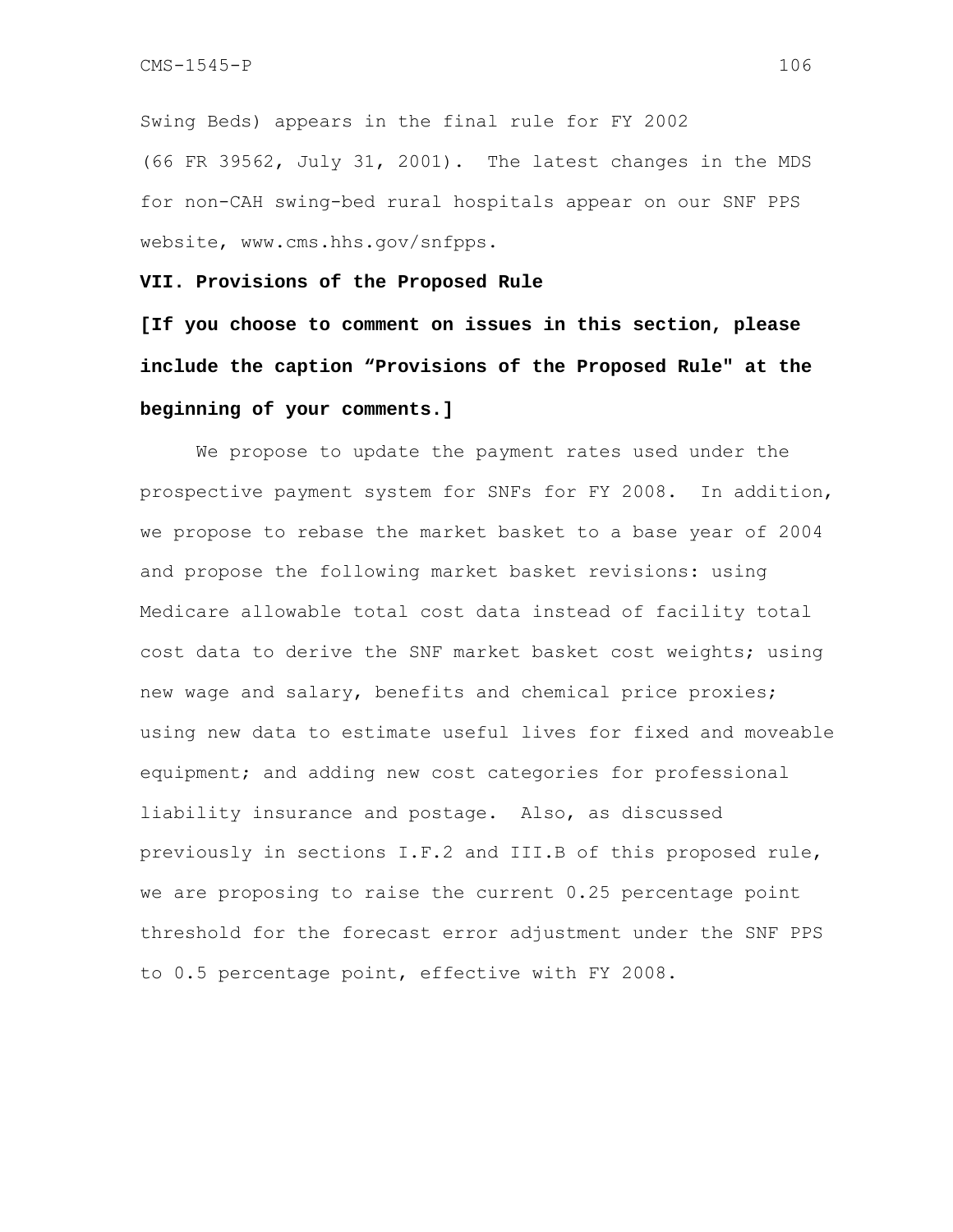### **VIII. Collection of Information Requirements**

**[If you choose to comment on issues in this section, please include the caption "Collection of Information" at the beginning of your comments.]** 

This document does not impose any information collection and recordkeeping requirements. Consequently, it need not be reviewed by the Office of Management and Budget under the authority of the Paperwork Reduction Act of 1995

(44 U.S.C. 3501).

#### **IX. Regulatory Impact Analysis**

**[If you choose to comment on issues in this section, please include the caption "Impact Analysis" at the beginning of your comments.]** 

#### A. Overall Impact

 We have examined the impacts of this proposed rule as required by Executive Order 12866 (September 1993, Regulatory Planning and Review), the Regulatory Flexibility Act (RFA, Pub. L. 96-354, September 16, 1980), section 1102(b) of the Social Security Act (the Act), the Unfunded Mandates Reform Act of 1995 (UMRA, Pub. L. 104-4), and Executive Order 13132.

 Executive Order 12866 (as amended by Executive Order 13258, which only reassigns responsibility of duties) directs agencies to assess all costs and benefits of available regulatory alternatives and, if regulation is necessary, to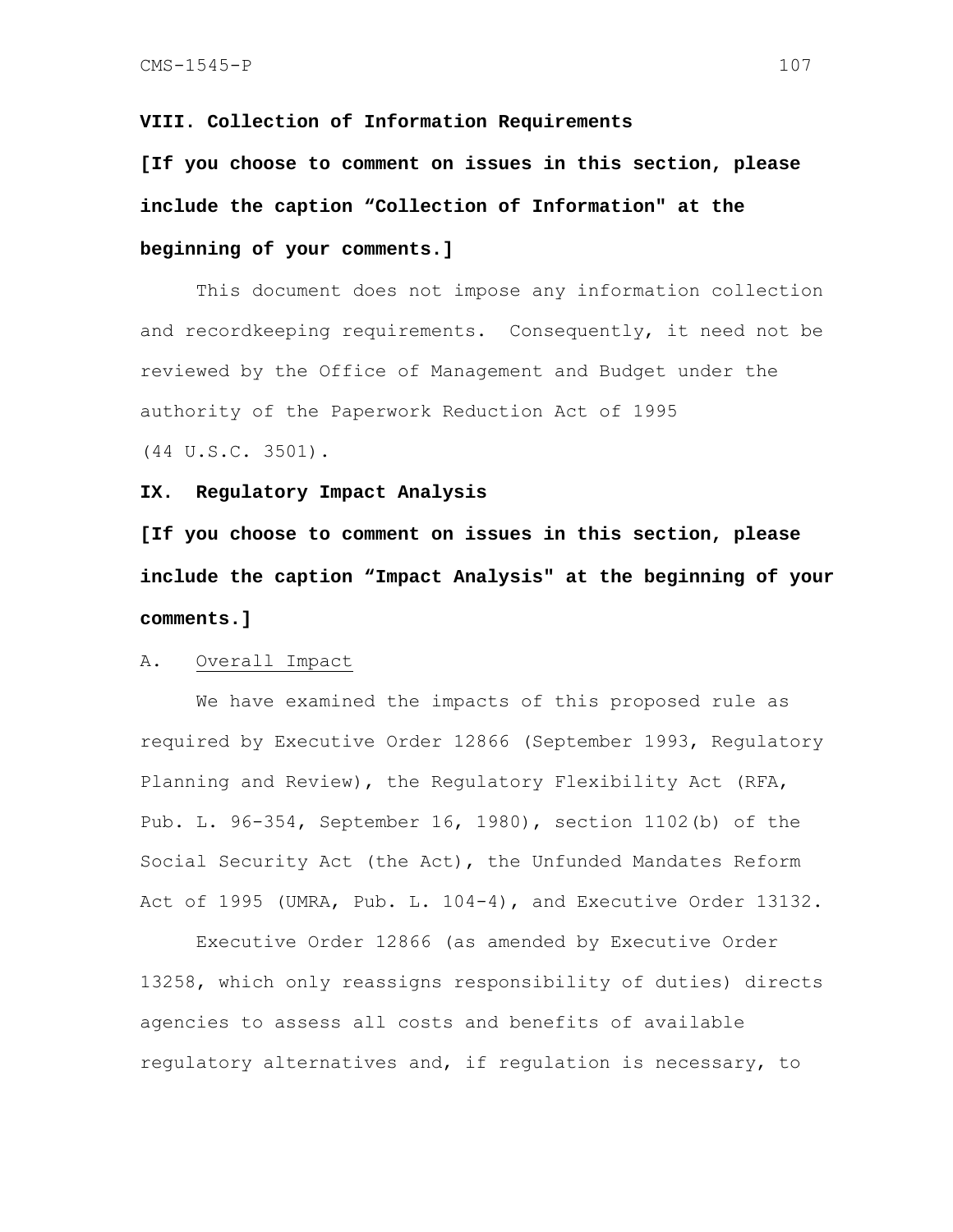select regulatory approaches that maximize net benefits (including potential economic, environmental, public health and safety effects, distributive impacts, and equity). A regulatory impact analysis (RIA) must be prepared for major rules with economically significant effects (\$100 million or more in any one year). This proposed rule is major, as defined in Title 5, United States Code, section 804(2), because we estimate the impact of the standard update will be to increase payments to SNFs by approximately \$690 million.

The proposed update set forth in this proposed rule would apply to payments in FY 2008. Accordingly, the analysis that follows describes the impact of this one year only. In accordance with the requirements of the Act, we will publish a notice for each subsequent FY that will provide for an update to the payment rates and include an associated impact analysis.

 The RFA requires agencies to analyze options for regulatory relief of small businesses. For purposes of the RFA, small entities include small businesses, nonprofit organizations, and government agencies. Most SNFs and most other providers and suppliers are small entities, either by their nonprofit status or by having revenues of \$11.5 million or less in any one year. For purposes of the RFA, approximately 53 percent of SNFs are considered small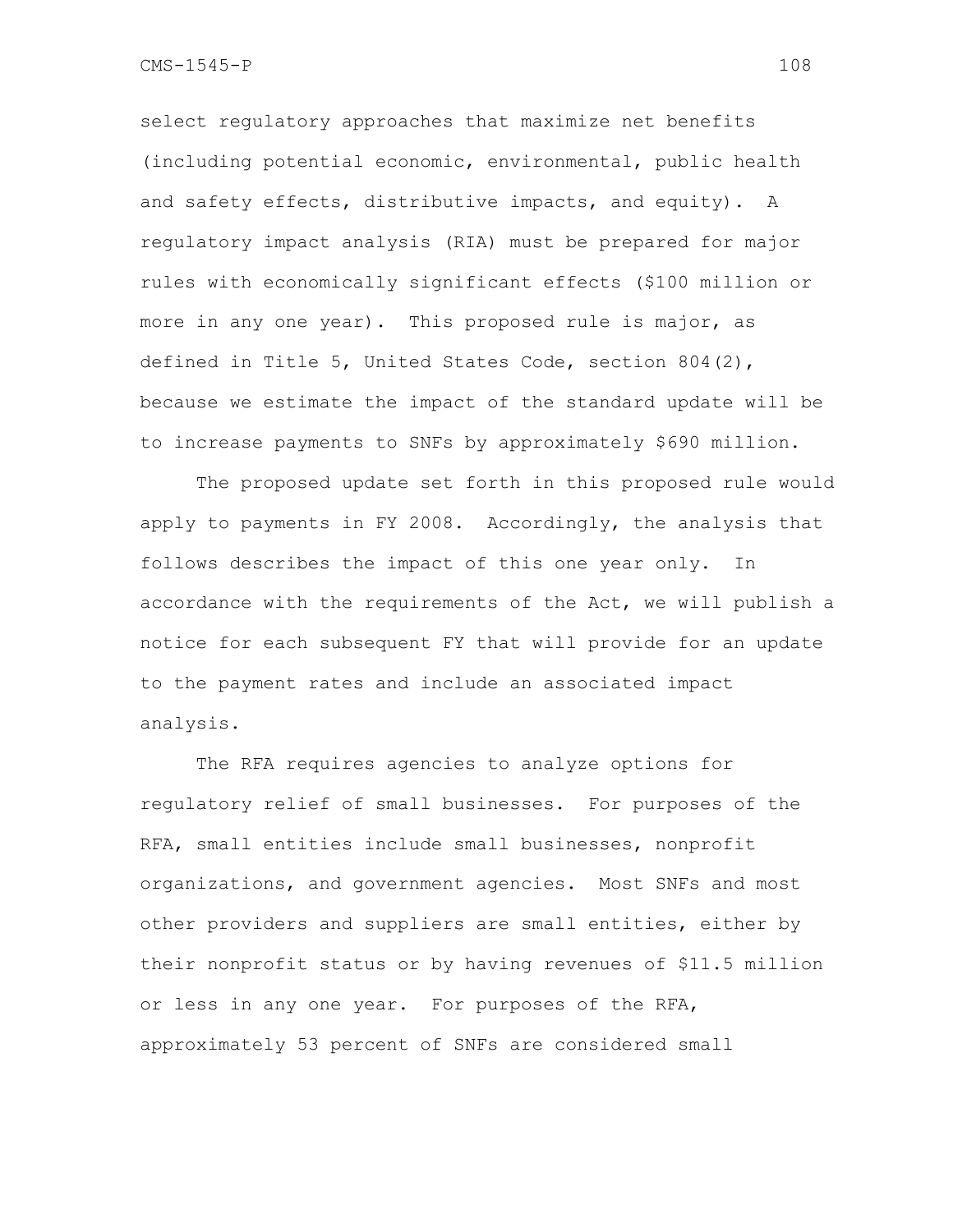businesses according to the Small Business Administration's latest size standards, with total revenues of \$11.5 million or less in any one year (for further information, see 65 FR 69432, November 17, 2000). Individuals and States are not included in the definition of a small entity. In addition, approximately 29 percent of SNFs are nonprofit organizations.

This proposed rule would update the SNF PPS rates published in the update notice for FY 2007 (71 FR 43158, July 31, 2006) and the associated correction notice (71 FR 57519, September 29, 2006), thereby increasing aggregate payments by an estimated \$690 million. As indicated in Table 20, the effect on facilities will be an aggregate positive impact of 3.3 percent. We note that some individual providers may experience larger increases in payments than others due to the distributional impact of the FY 2008 wage indexes and the degree of Medicare utilization. While this proposed rule is considered major, its overall impact is extremely small; that is, less than 3 percent of total SNF revenues from all payor sources. As the overall impact is positive on the industry as a whole, and on small entities specifically, it is not necessary to consider regulatory alternatives.

In addition, section 1102(b) of the Act requires us to prepare a regulatory impact analysis if a rule may have a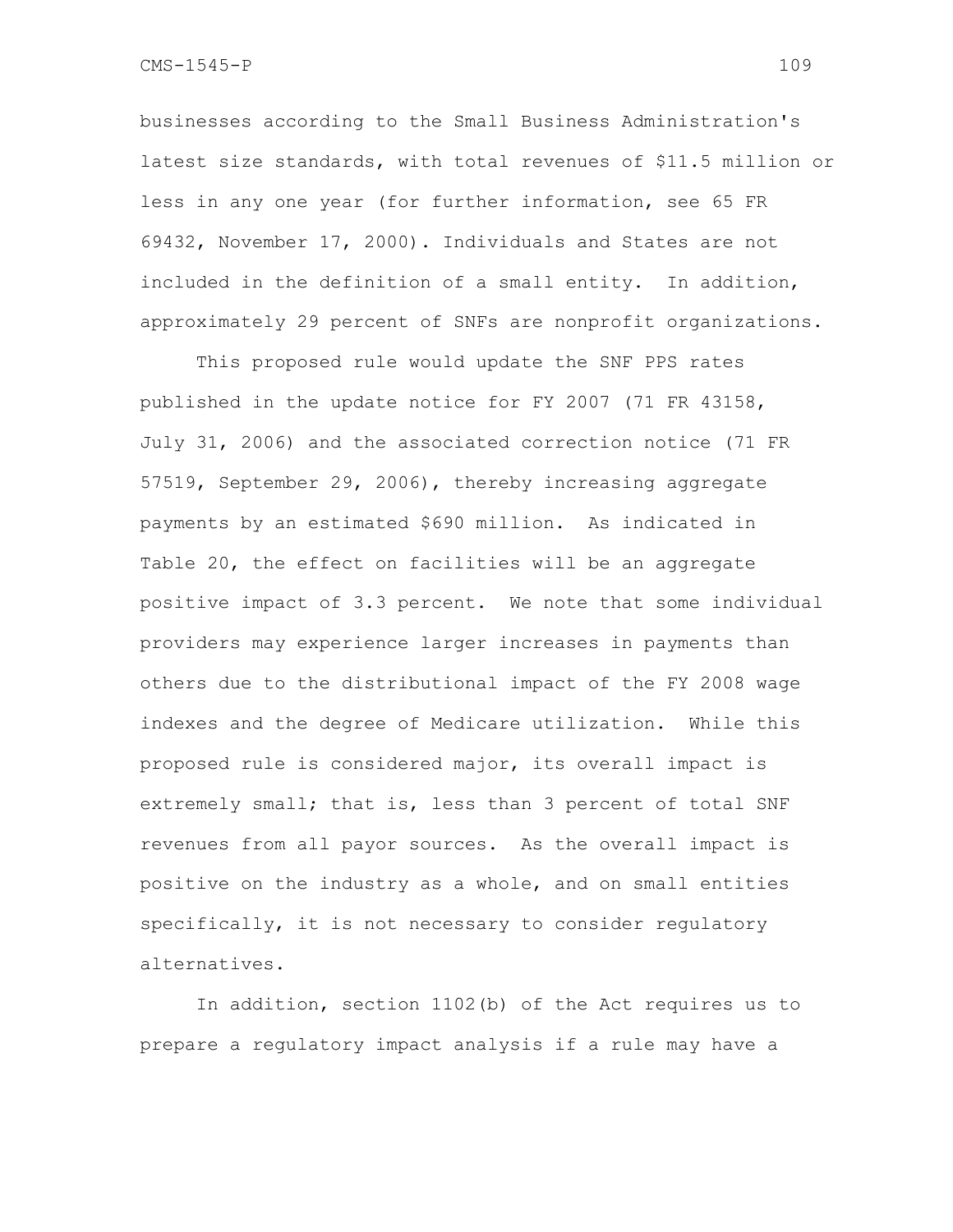significant impact on the operations of a substantial number of small rural hospitals. This analysis must conform to the provisions of section 603 of the RFA. For purposes of section 1102(b) of the Act, we define a small rural hospital as a hospital that is located outside of a Metropolitan Statistical Area and has fewer than 100 beds. Because the proposed increase in SNF payment rates set forth in this proposed rule also applies to rural non-CAH hospital swing-bed services, we believe that this proposed rule would have a positive fiscal impact on non-CAH swing-bed rural hospitals.

Section 202 of the Unfunded Mandates Reform Act of 1995 also requires that agencies assess anticipated costs and benefits before issuing any rule whose mandates require spending in any 1 year of \$100 million in 1995 dollars, updated annually for inflation. That threshold level is currently approximately \$120 million. This proposed rule would not have a substantial effect on State, local, or tribal governments, or on private sector costs.

Executive Order 13132 establishes certain requirements that an agency must meet when it promulgates regulations that impose substantial direct requirement costs on State and local governments, preempts State law, or otherwise has Federalism implications. As stated above, this proposed rule would have no substantial effect on State and local governments.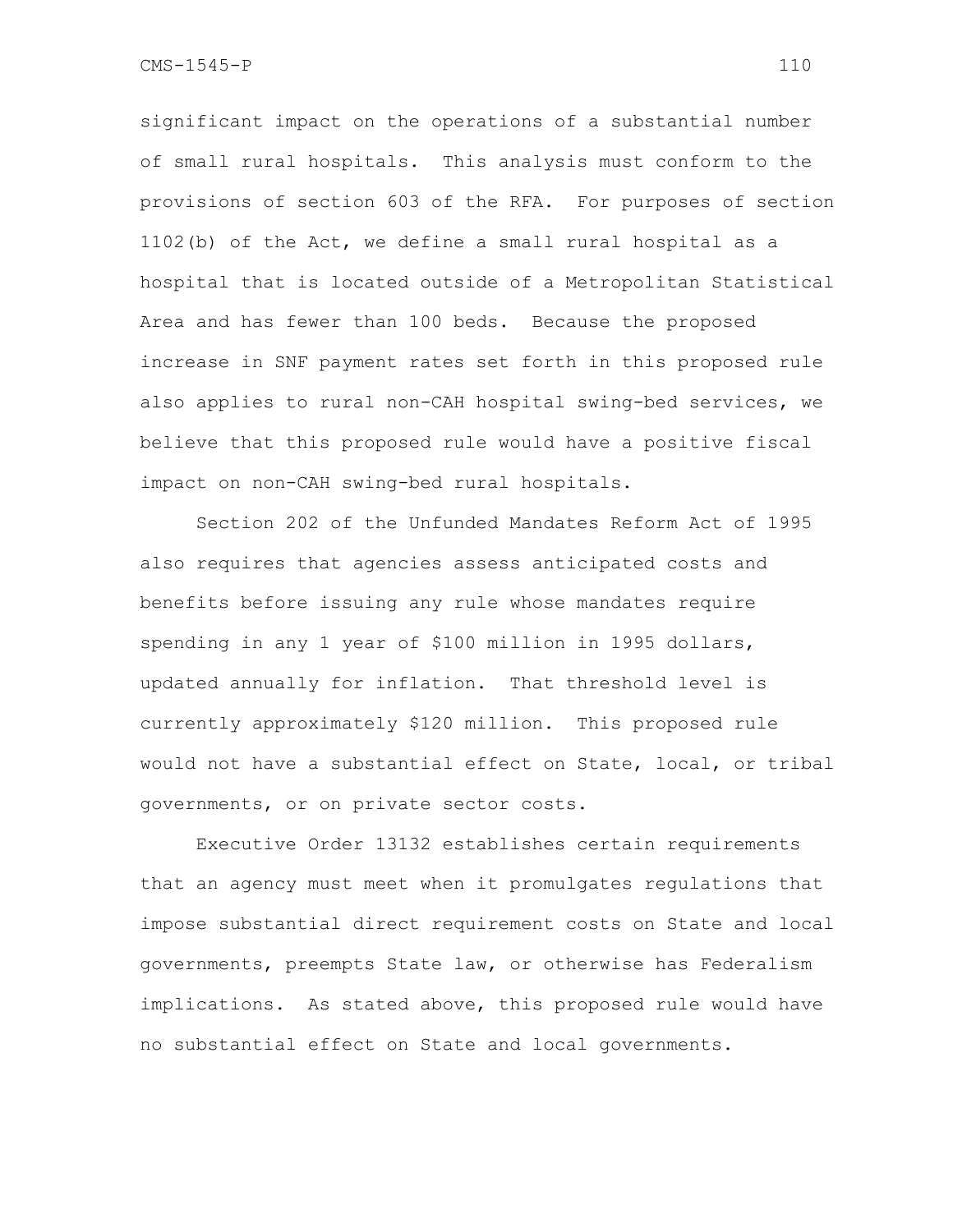#### B. Anticipated Effects

This proposed rule sets forth proposed updates of the SNF PPS rates contained in the update notice for FY 2007 (71 FR 43158, July 31, 2006) and the associated correction notice (71 FR 57519, September 29, 2006). Based on the above, we estimate the FY 2008 impact will be a net increase of \$690 million in payments to SNF providers. The impact analysis of this proposed rule represents the projected effects of the changes in the SNF PPS from FY 2007 to FY 2008. We estimate the effects by estimating payments while holding all other payment variables constant. We use the best data available, but we do not attempt to predict behavioral responses to these changes, and we do not make adjustments for future changes in such variables as days or case-mix.

 We note that certain events may combine to limit the scope or accuracy of our impact analysis, because such an analysis is future-oriented and, thus, very susceptible to forecasting errors due to other changes in the forecasted impact time period. Some examples of such possible events include new legislation requiring funding changes to the Medicare, or legislative changes that specifically affect SNFs. In addition, changes to the Medicare program may continue to be made as a result of the BBA, the BBRA, the BIPA, the MMA, or new statutory provisions. Although these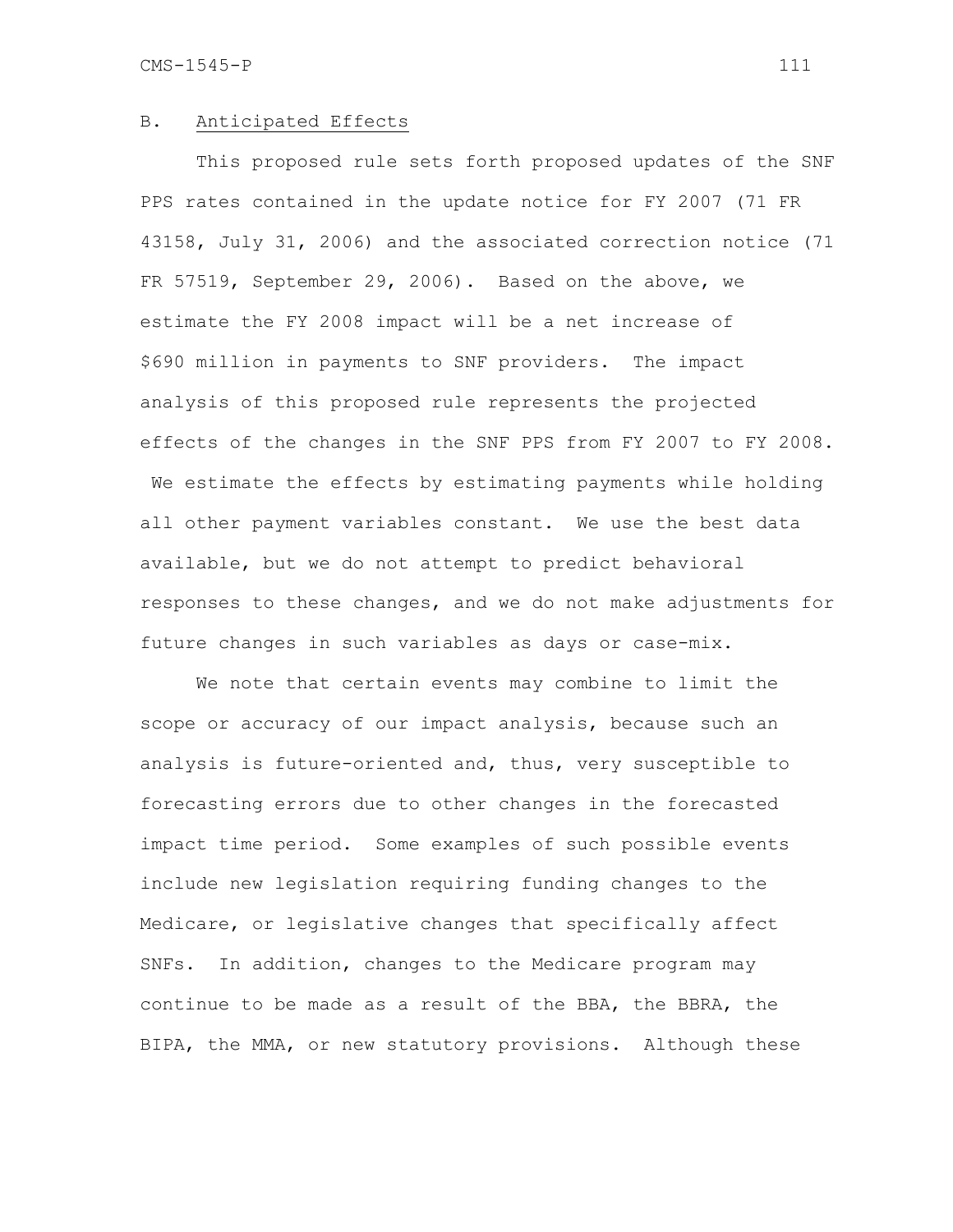changes may not be specific to the SNF PPS, the nature of the Medicare program is such that the changes may interact, and the complexity of the interaction of these changes could make it difficult to predict accurately the full scope of the impact upon SNFs.

In accordance with section  $1888(e)$  (4)(E) of the Act, we update the payment rates for FY 2008 by a factor equal to the full market basket index percentage increase to determine the payment rates for FY 2008. The special AIDS add-on established by section 511 of the MMA remains in effect until "\*\*\*such date as the Secretary certifies that there is an appropriate adjustment in the case mix  $***$ ." We have not provided a separate impact analysis for the MMA provision. Our latest estimates indicate that there are less than 2,000 beneficiaries who qualify for the AIDS add-on payment. The impact to Medicare is included in the "total" column of Table 21. In proposing to update the rates for FY 2008, we made a number of standard annual revisions and clarifications mentioned elsewhere in this proposed rule (for example, the update to the wage and market basket indexes used for adjusting the Federal rates). These revisions would increase payments to SNFs by approximately \$690 million.

The impacts are shown in Table 21. The breakdown of the various categories of data in the table follows.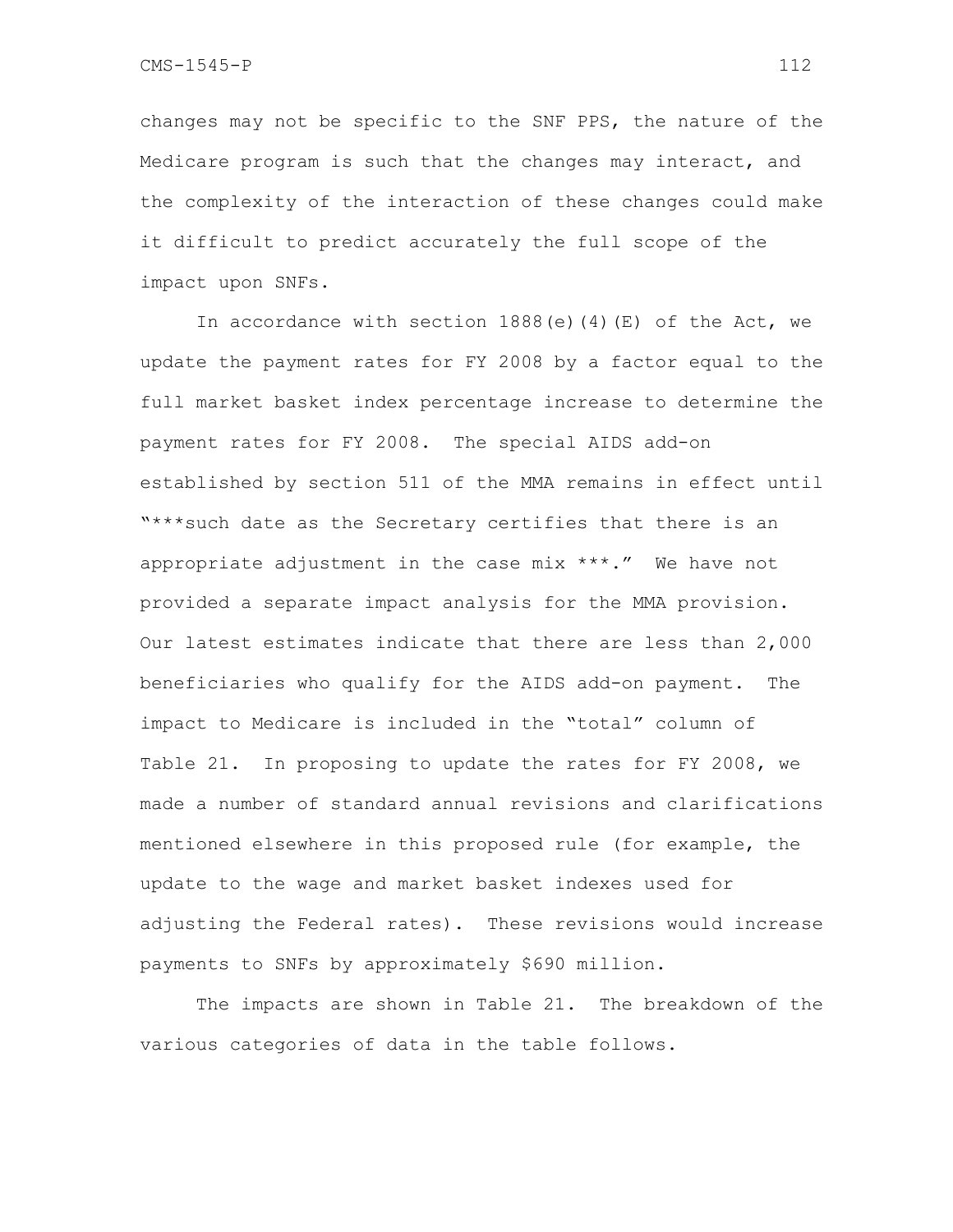The first column shows the breakdown of all SNFs by urban or rural status, hospital-based or freestanding status, and census region.

 The first row of figures in the first column describes the estimated effects of the various changes on all facilities. The next six rows show the effects on facilities split by hospital-based, freestanding, urban, and rural categories. The urban and rural designations are based on the location of the facility under the CBSA designation. The next twenty-two rows show the effects on urban versus rural status by census region.

 The second column in the table shows the number of facilities in the impact database.

 The third column of the table shows the effect of the annual update to the wage index. This represents the effect of using the most recent wage data available. The total impact of this change is zero percent; however, there are distributional effects of the change.

The fourth column shows the effect of all of the changes on the FY 2008 payments. The market basket increase of 3.3 percentage points is constant for all providers and, though not shown individually, is included in the total column. It is projected that aggregate payments will increase by 3.3 percent in total, assuming facilities do not change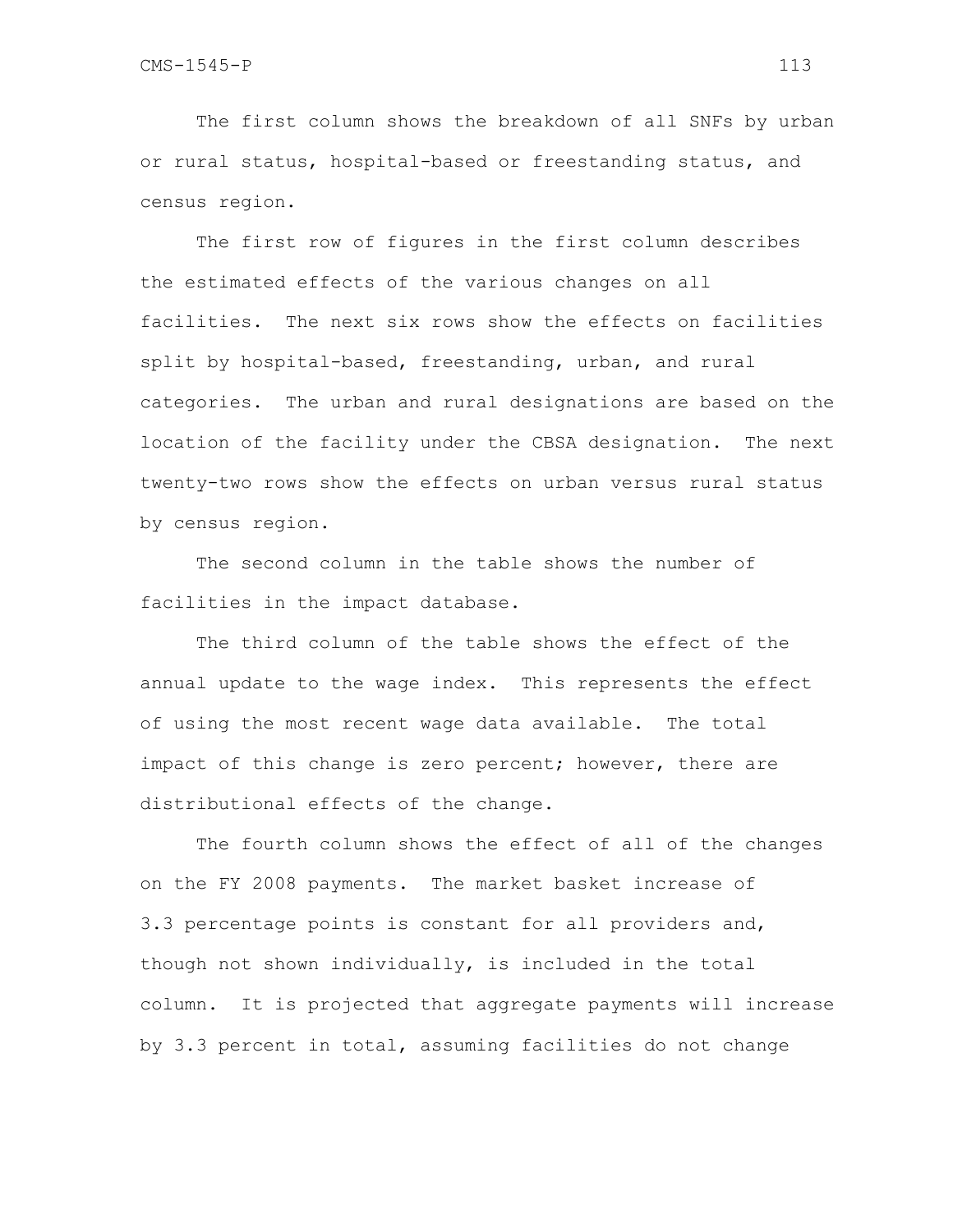their care delivery and billing practices in response.

As can be seen from this table, the combined effects of all of the changes vary by specific types of providers and by location. For example, though facilities in the rural Outlying region experience a payment decrease of 0.5 percent, some providers (such as those in the urban Outlying region) show a significant increase of 5.7 percent. Payment increases for facilities in the urban Outlying area of the country are the highest for any provider category.

|                           | Number of<br>facilities | <b>Update</b><br>wage data | <b>Total FY</b><br>2008<br>change |
|---------------------------|-------------------------|----------------------------|-----------------------------------|
| Total                     | 15,271                  | 0.0%                       | 3.3%                              |
| Urban                     | 10,442                  | $-0.1%$                    | 3.2%                              |
| Rural                     | 4,829                   | 0.6%                       | 3.9%                              |
| Hospital based urban      | 1,424                   | 0.0%                       | 3.3%                              |
| Freestanding urban        | 9,018                   | $-0.1%$                    | 3.2%                              |
| Hospital based rural      | 1,114                   | 0.7%                       | 4.0%                              |
| Freestanding rural        | 3,715                   | 0.5%                       | 3.8%                              |
| Urban by region           |                         |                            |                                   |
| New England               | 864                     | 0.0%                       | 3.3%                              |
| Middle Atlantic           | 1,477                   | $-0.6%$                    | 2.7%                              |
| South Atlantic            | 1,732                   | 0.0%                       | 3.3%                              |
| <b>East North Central</b> | 1,995                   | $-0.4%$                    | 2.9%                              |
| <b>East South Central</b> | 522                     | $-0.1%$                    | 3.2%                              |
| <b>West North Central</b> | 822                     | 0.4%                       | 3.7%                              |
| <b>West South Central</b> | 1,141                   | 0.2%                       | 3.5%                              |
| Mountain                  | 467                     | 0.3%                       | 3.6%                              |
| Pacific                   | 1,414                   | 0.3%                       | 3.6%                              |
| Outlying                  | 8                       | 2.3%                       | 5.7%                              |
| <b>Rural by region</b>    |                         |                            |                                   |
| New England               | 127                     | 0.4%                       | 3.7%                              |
| Middle Atlantic           | 259                     | 0.9%                       | 4.2%                              |
| South Atlantic            | 607                     | 0.4%                       | 3.7%                              |
| <b>East North Central</b> | 925                     | 0.5%                       | 3.8%                              |
| <b>East South Central</b> | 556                     | 0.6%                       | 3.9%                              |
| <b>West North Central</b> | 1,134                   | 0.4%                       | 3.7%                              |

**Table 21 Projected Impact to the SNF PPS for FY 2008**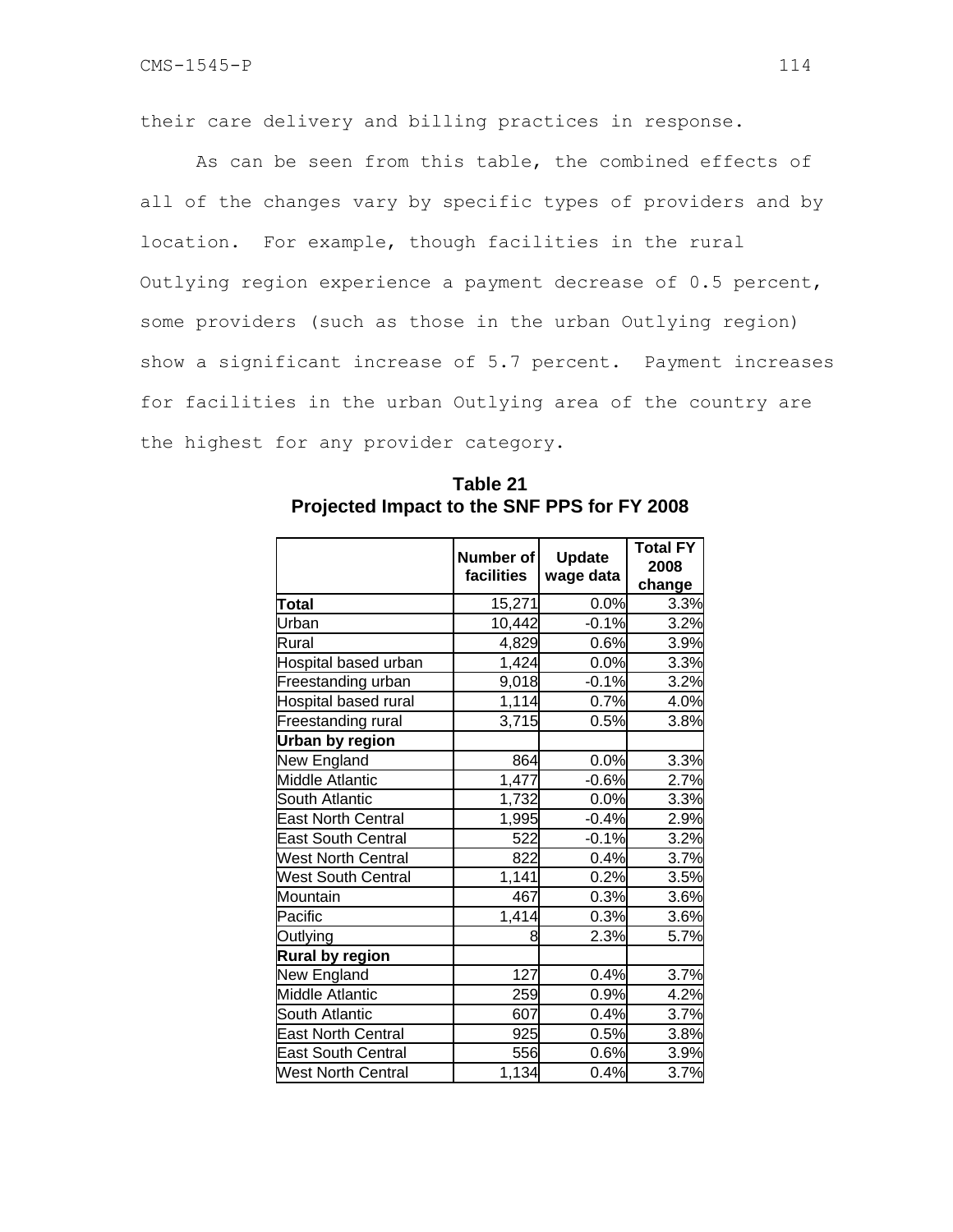|                           | Number of<br>facilities | <b>Update</b><br>wage data | <b>Total FY</b><br>2008<br>change |
|---------------------------|-------------------------|----------------------------|-----------------------------------|
| <b>West South Central</b> | 810                     | 0.4%                       | 3.7%                              |
| Mountain                  | 258                     | 1.2%                       | 4.5%                              |
| Pacific                   | 151                     | 1.4%                       | 4.7%                              |
| Outlying                  |                         | $-3.7%$                    | $-0.5%$                           |
| Ownership                 |                         |                            |                                   |
| Government                | 672                     | 0.0%                       | 3.3%                              |
| Proprietary               | 11,135                  | 0.0%                       | 3.3%                              |
| Voluntary                 | 3,464                   | $-0.1%$                    | 3.2%                              |

## C. Accounting Statement

 As required by OMB Circular A-4 (available at www.whitehouse.gov/omb/circulars/a004/a-4.pdf), in Table 22 below, we have prepared an accounting statement showing the classification of the expenditures associated with the provisions of this proposed rule. This table provides our best estimate of the change in Medicare payments under the SNF PPS as a result of the policies in this proposed rule based on the data for 15,271 SNFs in our database. All expenditures are classified as transfers to Medicare providers (that is, SNFs).

# **Table 22 Accounting Statement: Classification of Estimated Expenditures, from the 2007 SNF PPS Rate Year to the 2008 SNF PPS Rate Year (in Millions)**

| Category                       | <b>Transfers</b>                                    |
|--------------------------------|-----------------------------------------------------|
| Annualized Monetized Transfers | \$690 million                                       |
| From Whom To Whom?             | <b>Federal Government to SNF Medicare Providers</b> |

# D. Alternatives Considered

Section 1888(e) of the Act establishes the SNF PPS for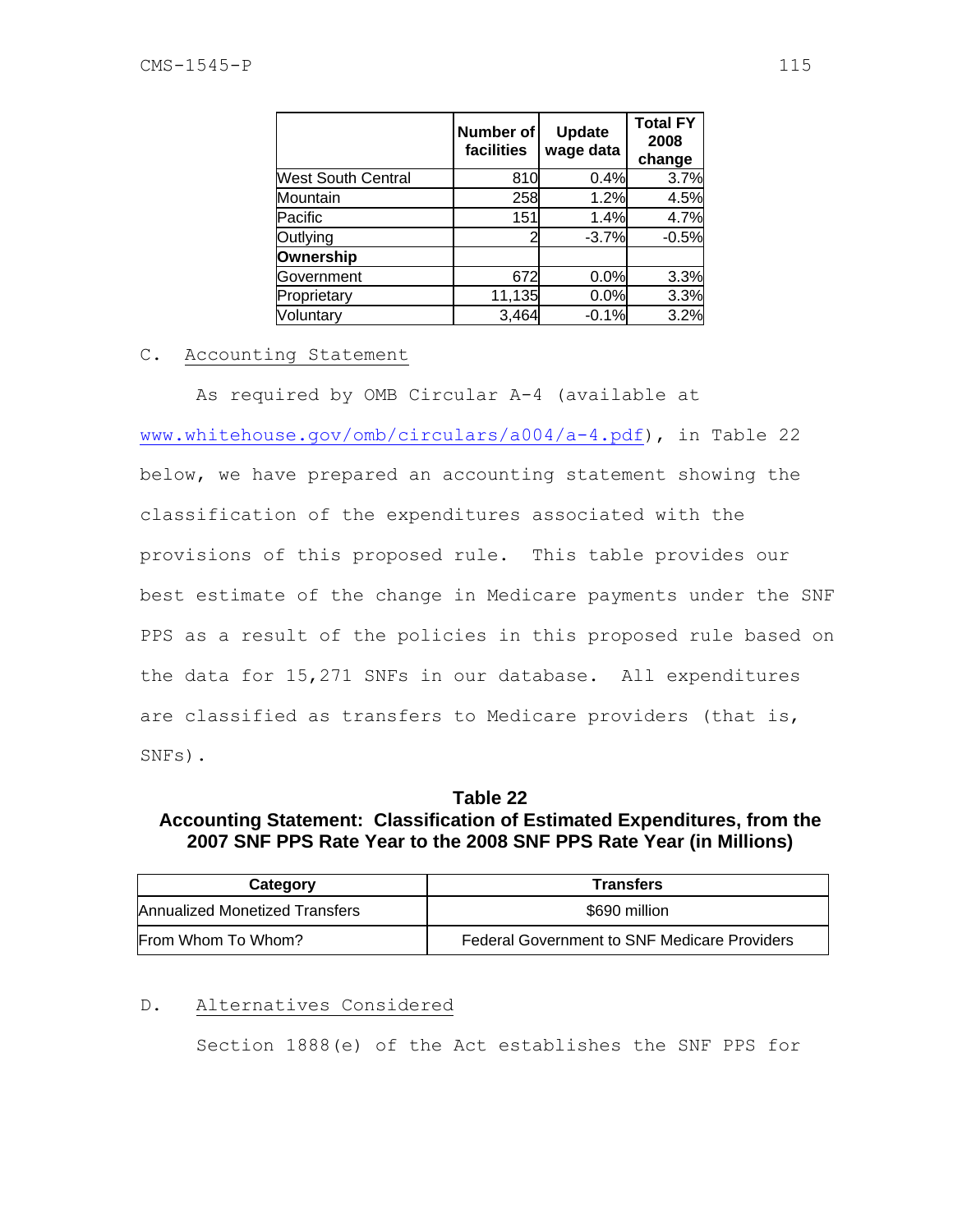the payment of Medicare SNF services for cost reporting periods beginning on or after July 1, 1998. This section of the statute prescribes a detailed formula for calculating payment rates under the SNF PPS, and does not provide for the use of any alternative methodology. It specifies that the base year cost data to be used for computing the SNF PPS payment rates must be from FY 1995 (October 1, 1994, through September 30, 1995.) In accordance with the statute, we also incorporated a number of elements into the SNF PPS, such as case-mix classification methodology, the MDS assessment schedule, a market basket index, a wage index, and the urban and rural distinction used in the development or adjustment of the Federal rates. Further, section  $1888(e)$  (4)(H) of the Act specifically requires us to disseminate the payment rates for each new fiscal year through the **Federal Register**, and to do so before the August 1 that precedes the start of the new fiscal year. Accordingly, we are not pursuing alternatives with respect to the payment methodology as discussed above.

The proposed rule would raise the threshold for triggering a forecast error adjustment under the SNF PPS from the current 0.25 percentage point to 0.5 percentage point, effective with FY 2008. However, as discussed in sections I.F.2 and III.B of this proposed rule, we are considering a higher threshold for the forecast error adjustment, up to 1.0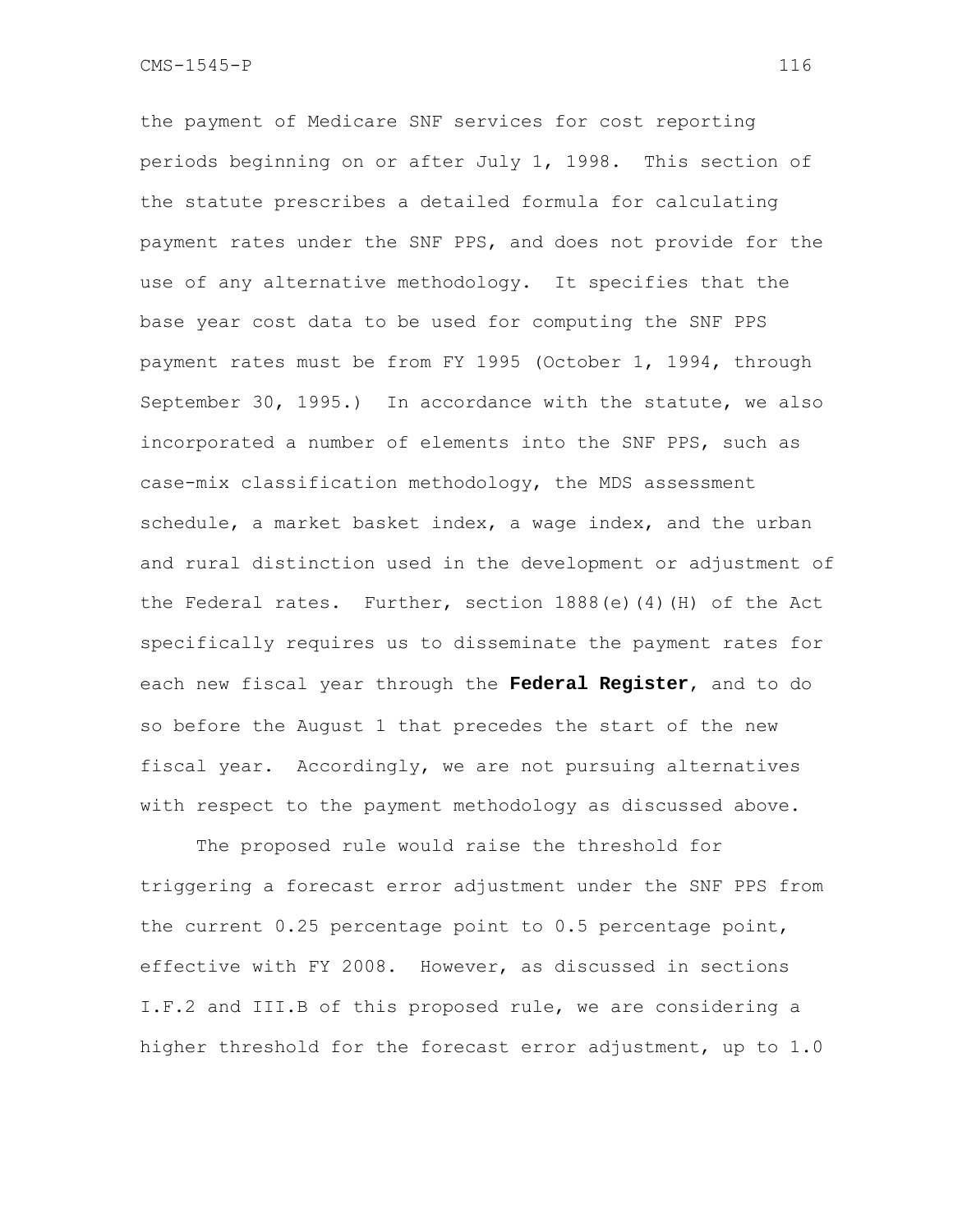percentage point. We are also considering delaying implementation of this change until FY 2009. We specifically invite comments on increasing the forecast error adjustment threshold and the effective date.

#### E. Conclusion

This proposed rule does not propose to initiate any policy changes with regard to the SNF PPS; rather, it simply proposes an update to the rates for FY 2008. Therefore, for the reasons set forth in the preceding discussion, we are not preparing analyses for either the RFA or section 1102(b) of the Act, because we have determined that this proposed rule would not have a significant economic impact on a substantial number of small entities or a significant impact on the operations of a substantial number of small rural hospitals. Also, an analysis as outlined in section 202 of the UMRA has not been completed because this proposed rule would not have a substantial effect on the governments mentioned, or on private sector costs.

Finally, in accordance with the provisions of Executive Order 12866, this regulation was reviewed by the Office of Management and Budget.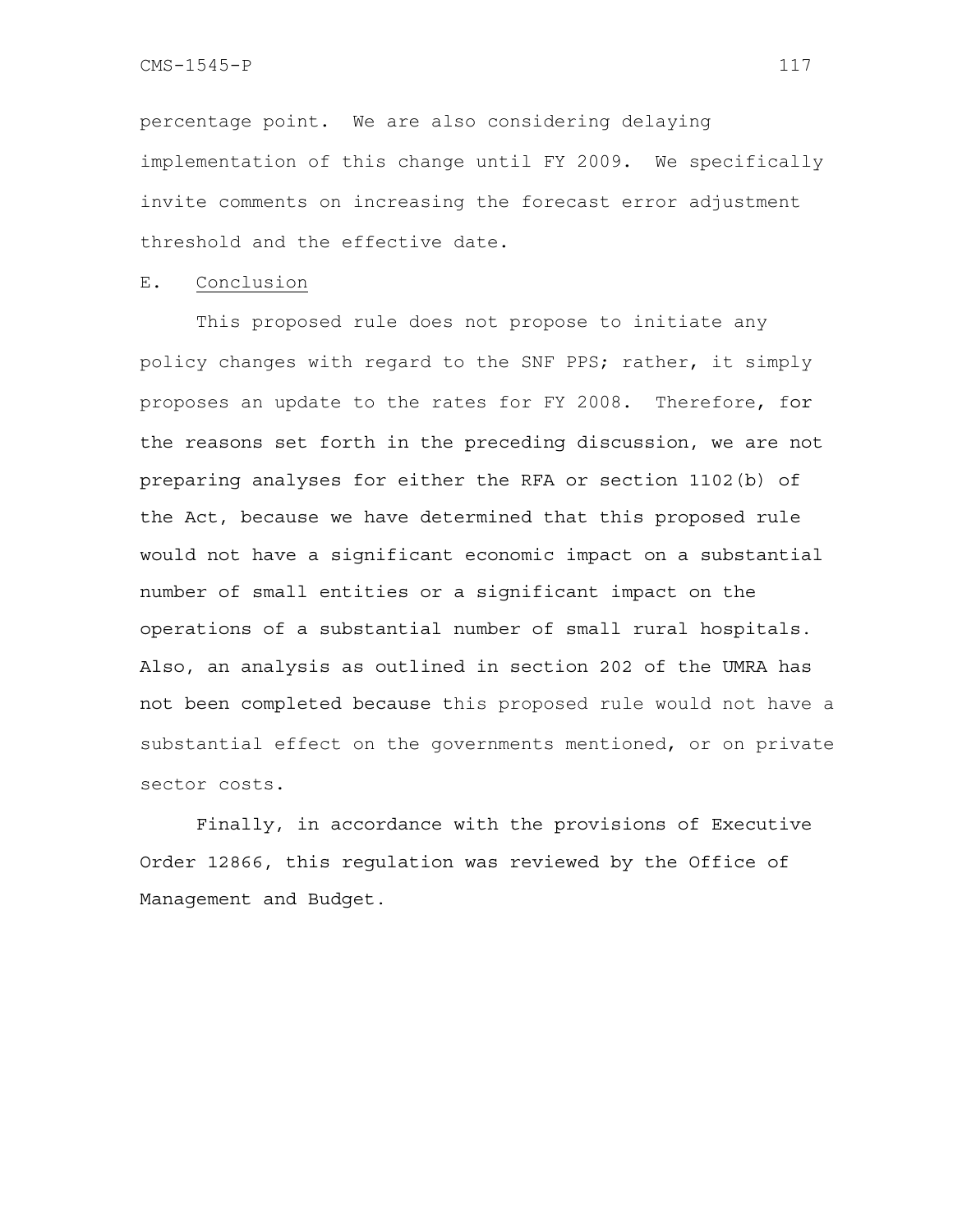(Catalog of Federal Domestic Assistance Program No. 93.773, Medicare-Hospital Insurance Program; and No. 93.774, Medicare-Supplementary Medical Insurance Program)

Dated: \_\_\_\_\_\_\_\_\_\_\_\_\_\_\_

# **Leslie V. Norwalk,**

 $\mathcal{L}_\mathcal{L} = \{ \mathcal{L}_\mathcal{L} \mid \mathcal{L}_\mathcal{L} \in \mathcal{L}_\mathcal{L} \}$  , where  $\mathcal{L}_\mathcal{L} = \{ \mathcal{L}_\mathcal{L} \mid \mathcal{L}_\mathcal{L} \in \mathcal{L}_\mathcal{L} \}$ 

Acting Administrator, Centers for

Medicare & Medicaid Services

Dated: \_\_\_\_\_\_\_\_\_\_\_\_\_\_\_

**Michael O. Leavitt,** 

Secretary.

 $\mathcal{L}_\mathcal{L} = \{ \mathcal{L}_\mathcal{L} \mid \mathcal{L}_\mathcal{L} \in \mathcal{L}_\mathcal{L} \}$  , where  $\mathcal{L}_\mathcal{L} = \{ \mathcal{L}_\mathcal{L} \mid \mathcal{L}_\mathcal{L} \in \mathcal{L}_\mathcal{L} \}$ 

**BILLING CODE 4120-01-P**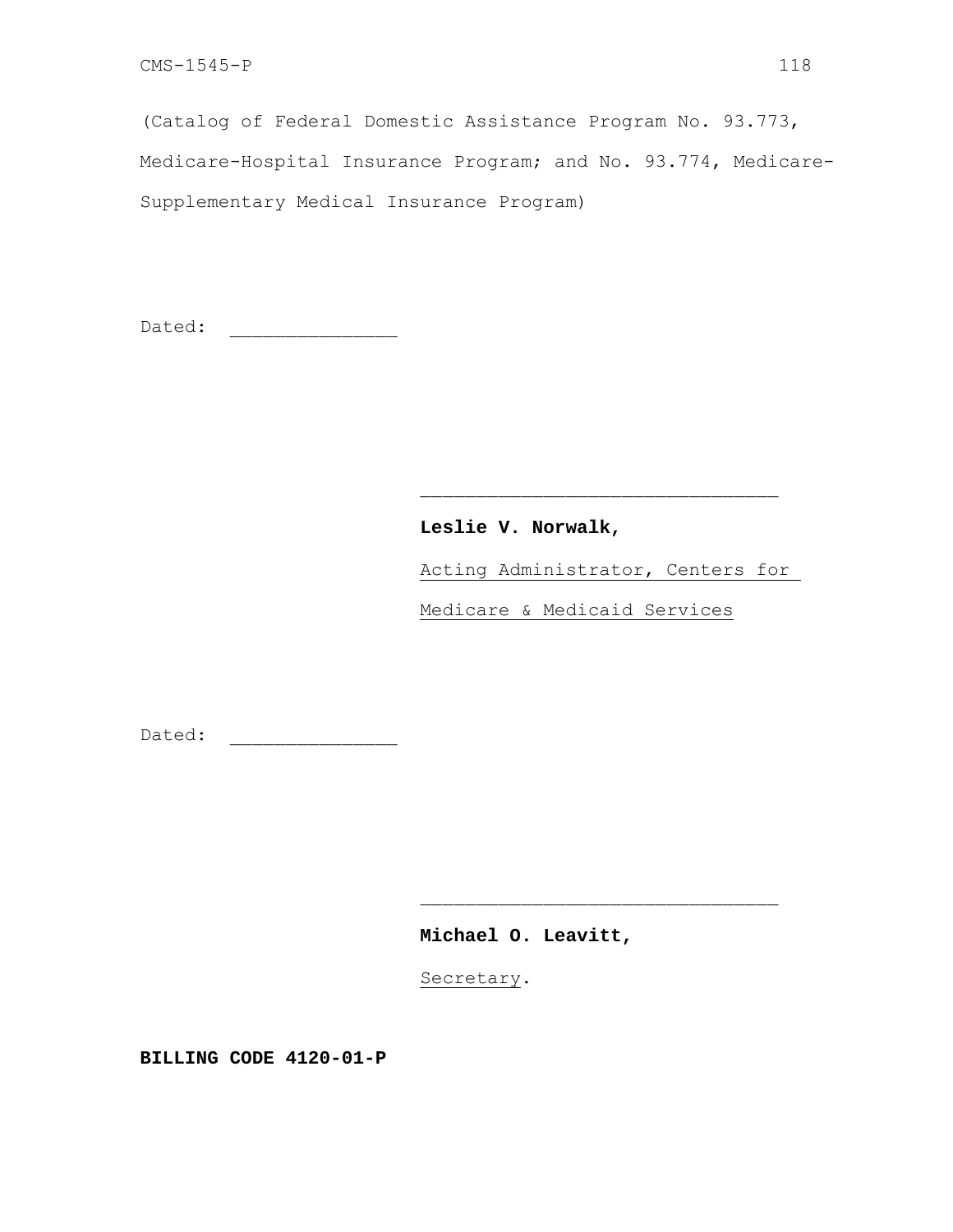[Note: The following Addendum will not appear in the Code

of Federal Regulations]

### **Addendum – FY 2008 CBSA Wage Index Tables**

In this addendum, we provide Tables 8 and 9 which indicate the CBSA-based wage index values for urban and rural

providers.

## **Table 8. FY 2008 Wage Index For Urban Areas Based On CBSA Labor Market Areas**

| <b>CBSA</b> | Urban Area                          | Wage   |
|-------------|-------------------------------------|--------|
| Code        | (Constituent Counties)              | Index  |
| 10180       | Abilene, TX                         | 0.7958 |
|             | Callahan County, TX                 |        |
|             | Jones County, TX                    |        |
|             | Taylor County, TX                   |        |
| 10380       | Aguadilla-Isabela-San Sebastián, PR | 0.3398 |
|             | Aquada Municipio, PR                |        |
|             | Aquadilla Municipio, PR             |        |
|             | Añasco Municipio, PR                |        |
|             | Isabela Municipio, PR               |        |
|             | Lares Municipio, PR                 |        |
|             | Moca Municipio, PR                  |        |
|             | Rincón Municipio, PR                |        |
|             | San Sebastián Municipio, PR         |        |
| 10420       | Akron, OH                           | 0.8795 |
|             | Portage County, OH                  |        |
|             | Summit County, OH                   |        |
| 10500       | Albany, GA                          | 0.8515 |
|             | Baker County, GA                    |        |
|             | Dougherty County, GA                |        |
|             | Lee County, GA                      |        |
|             | Terrell County, GA                  |        |
|             | Worth County, GA                    |        |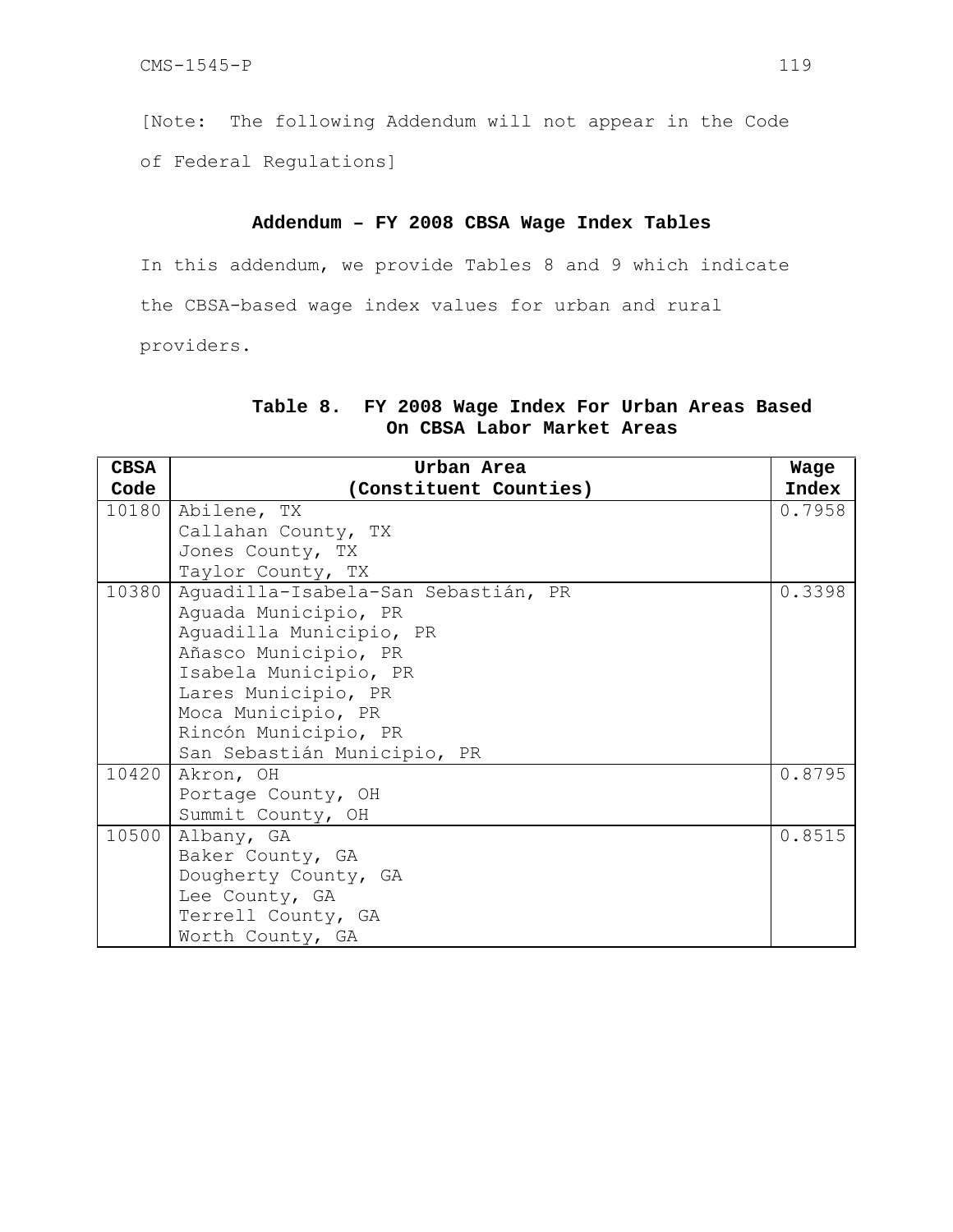| <b>CBSA</b> | Urban Area                             | Wage   |
|-------------|----------------------------------------|--------|
| Code        | (Constituent Counties)                 | Index  |
| 10580       | Albany-Schenectady-Troy, NY            | 0.8589 |
|             | Albany County, NY                      |        |
|             | Rensselaer County, NY                  |        |
|             | Saratoga County, NY                    |        |
|             | Schenectady County, NY                 |        |
|             | Schoharie County, NY                   |        |
| 10740       | Albuquerque, NM                        | 0.9569 |
|             | Bernalillo County, NM                  |        |
|             | Sandoval County, NM                    |        |
|             | Torrance County, NM                    |        |
|             | Valencia County, NM                    |        |
| 10780       | Alexandria, LA                         | 0.7981 |
|             | Grant Parish, LA                       |        |
|             | Rapides Parish, LA                     |        |
| 10900       | Allentown-Bethlehem-Easton, PA-NJ      | 0.9868 |
|             | Warren County, NJ                      |        |
|             | Carbon County, PA<br>Lehigh County, PA |        |
|             | Northampton County, PA                 |        |
| 11020       | Altoona, PA                            | 0.8620 |
|             | Blair County, PA                       |        |
| 11100       | Amarillo, TX                           | 0.9101 |
|             | Armstrong County, TX                   |        |
|             | Carson County, TX                      |        |
|             | Potter County, TX                      |        |
|             | Randall County, TX                     |        |
| 11180       | Ames, IA                               | 1.0048 |
|             | Story County, IA                       |        |
| 11260       | Anchorage, AK                          | 1.1915 |
|             | Anchorage Municipality, AK             |        |
|             | Matanuska-Susitna Borough, AK          |        |
| 11300       | Anderson, IN                           | 0.8828 |
|             | Madison County, IN                     |        |
| 11340       | Anderson, SC                           | 0.9088 |
|             | Anderson County, SC                    |        |
| 11460       | Ann Arbor, MI                          | 1.0541 |
|             | Washtenaw County, MI                   |        |
| 11500       | Anniston-Oxford, AL                    | 0.7927 |
|             | Calhoun County, AL                     |        |
| 11540       | Appleton, WI                           | 0.9632 |
|             | Calumet County, WI                     |        |
|             | Outagamie County, WI                   |        |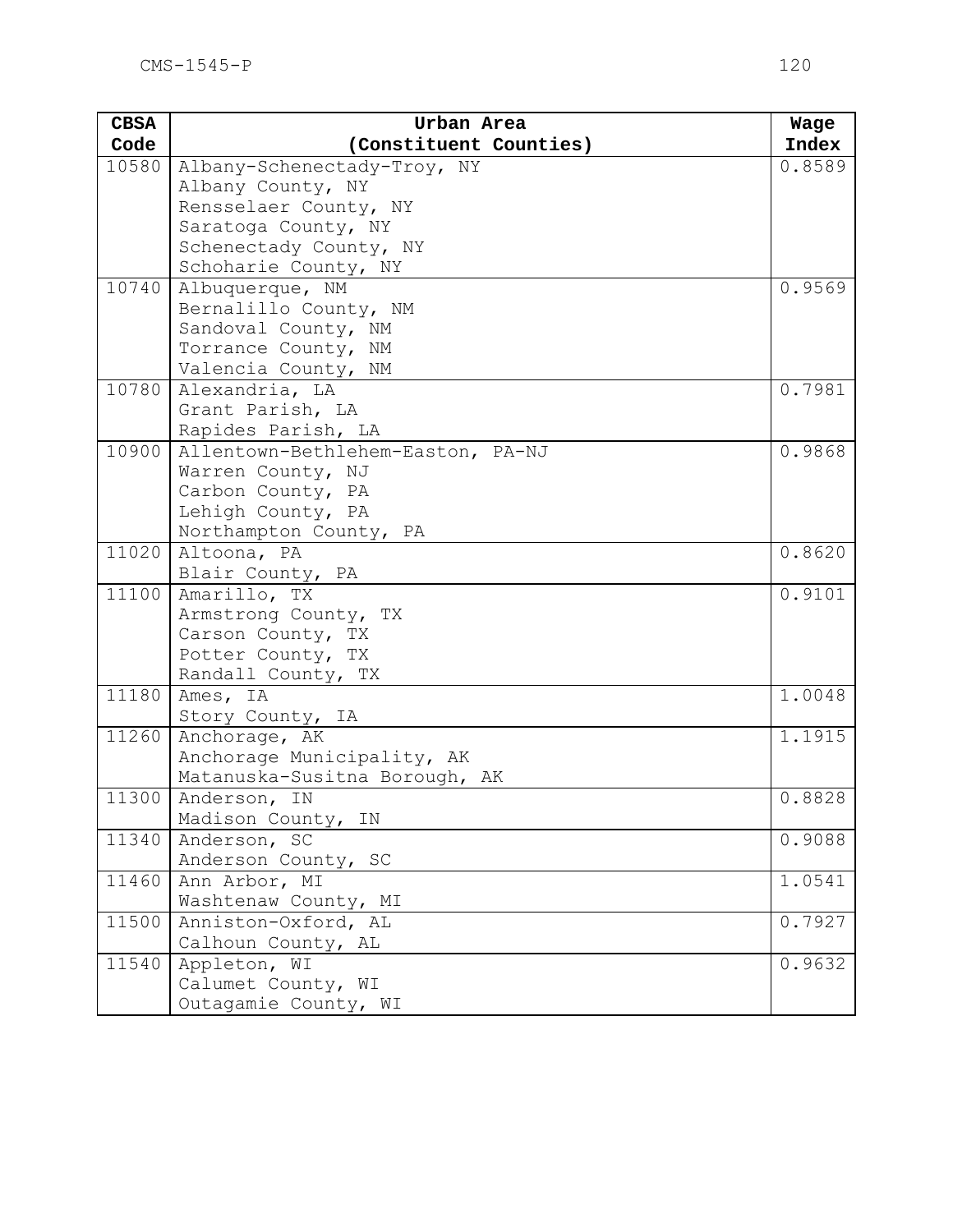| <b>CBSA</b> | Urban Area                                | Wage   |
|-------------|-------------------------------------------|--------|
| Code        | (Constituent Counties)                    | Index  |
| 11700       | Asheville, NC                             | 0.9190 |
|             | Buncombe County, NC                       |        |
|             | Haywood County, NC                        |        |
|             | Henderson County, NC                      |        |
|             | Madison County, NC                        |        |
| 12020       | Athens-Clarke County, GA                  | 1.1086 |
|             | Clarke County, GA                         |        |
|             | Madison County, GA                        |        |
|             | Oconee County, GA                         |        |
|             | Oglethorpe County, GA                     |        |
| 12060       | Atlanta-Sandy Springs-Marietta, GA        | 0.9859 |
|             | Barrow County, GA                         |        |
|             | Bartow County, GA                         |        |
|             | Butts County, GA                          |        |
|             | Carroll County, GA                        |        |
|             | Cherokee County, GA<br>Clayton County, GA |        |
|             | Cobb County, GA                           |        |
|             | Coweta County, GA                         |        |
|             | Dawson County, GA                         |        |
|             | DeKalb County, GA                         |        |
|             | Douglas County, GA                        |        |
|             | Fayette County, GA                        |        |
|             | Forsyth County, GA                        |        |
|             | Fulton County, GA                         |        |
|             | Gwinnett County, GA                       |        |
|             | Haralson County, GA                       |        |
|             | Heard County, GA                          |        |
|             | Henry County, GA                          |        |
|             | Jasper County, GA                         |        |
|             | Lamar County, GA                          |        |
|             | Meriwether County, GA                     |        |
|             | Newton County, GA                         |        |
|             | Paulding County, GA                       |        |
|             | Pickens County, GA                        |        |
|             | Pike County, GA                           |        |
|             | Rockdale County, GA                       |        |
|             | Spalding County, GA                       |        |
|             | Walton County, GA                         |        |
| 12100       | Atlantic City, NJ                         | 1.2200 |
|             | Atlantic County, NJ                       |        |
| 12220       | Auburn-Opelika, AL                        | 0.8099 |
|             | Lee County, AL                            |        |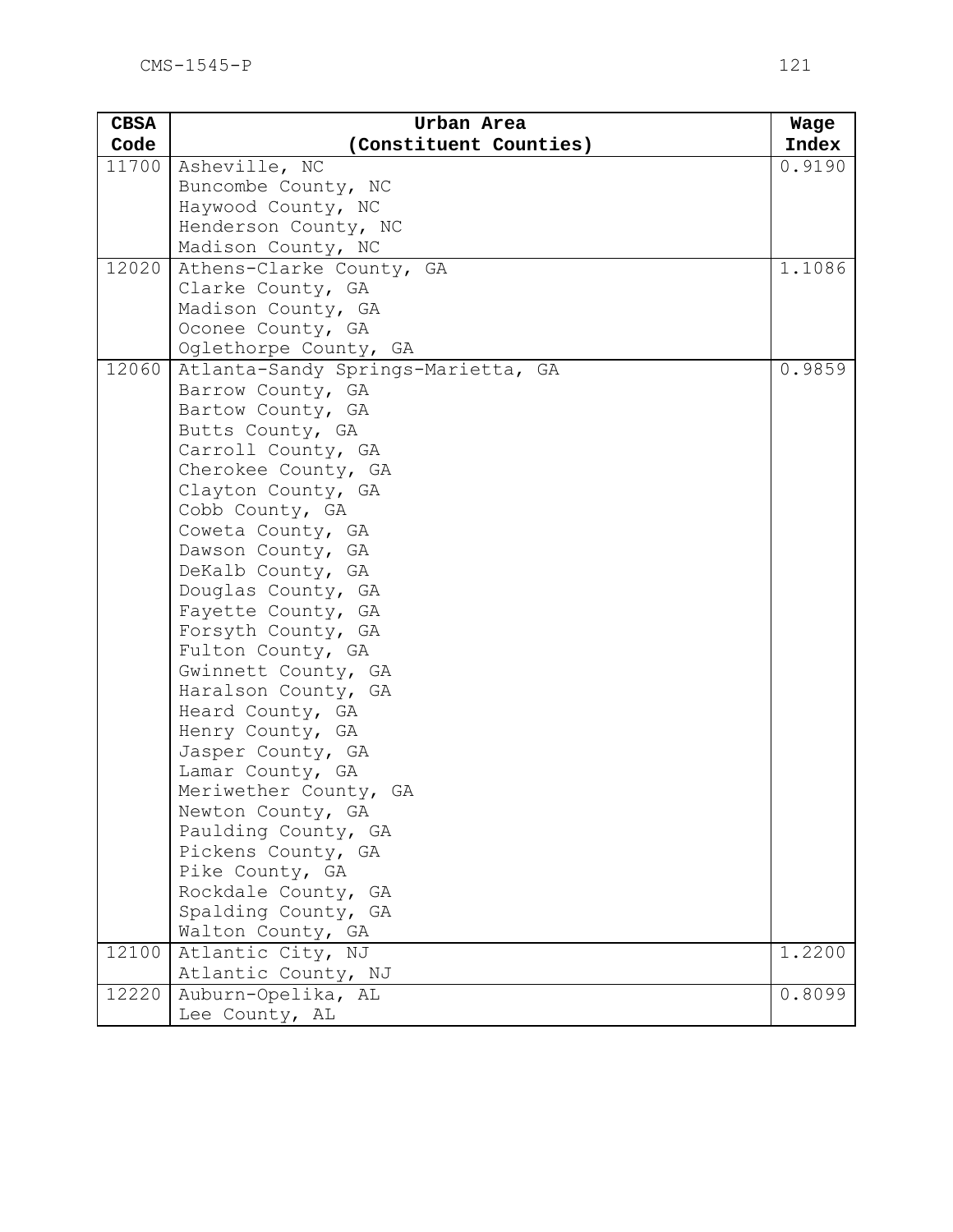| <b>CBSA</b> | Urban Area                     | Wage   |
|-------------|--------------------------------|--------|
| Code        | (Constituent Counties)         | Index  |
| 12260       | Augusta-Richmond County, GA-SC | 0.9643 |
|             | Burke County, GA               |        |
|             | Columbia County, GA            |        |
|             | McDuffie County, GA            |        |
|             | Richmond County, GA            |        |
|             | Aiken County, SC               |        |
|             | Edgefield County, SC           |        |
| 12420       | Austin-Round Rock, TX          | 0.9557 |
|             | Bastrop County, TX             |        |
|             | Caldwell County, TX            |        |
|             | Hays County, TX                |        |
|             | Travis County, TX              |        |
|             | Williamson County, TX          |        |
| 12540       | Bakersfield, CA                | 1.1223 |
|             | Kern County, CA                |        |
| 12580       | Baltimore-Towson, MD           | 1.0209 |
|             | Anne Arundel County, MD        |        |
|             | Baltimore County, MD           |        |
|             | Carroll County, MD             |        |
|             | Harford County, MD             |        |
|             | Howard County, MD              |        |
|             | Queen Anne's County, MD        |        |
|             | Baltimore City, MD             |        |
| 12620       | Bangor, ME                     | 0.9952 |
| 12700       | Penobscot County, ME           | 1.2605 |
|             | Barnstable Town, MA            |        |
|             | Barnstable County, MA          |        |
| 12940       | Baton Rouge, LA                | 0.8036 |
|             | Ascension Parish, LA           |        |
|             | East Baton Rouge Parish, LA    |        |
|             | East Feliciana Parish, LA      |        |
|             | Iberville Parish, LA           |        |
|             | Livingston Parish, LA          |        |
|             | Pointe Coupee Parish, LA       |        |
|             | St. Helena Parish, LA          |        |
|             | West Baton Rouge Parish, LA    |        |
|             | West Feliciana Parish, LA      |        |
| 12980       | Battle Creek, MI               | 1.0164 |
|             | Calhoun County, MI             |        |
| 13020       | Bay City, MI                   | 0.8899 |
|             | Bay County, MI                 |        |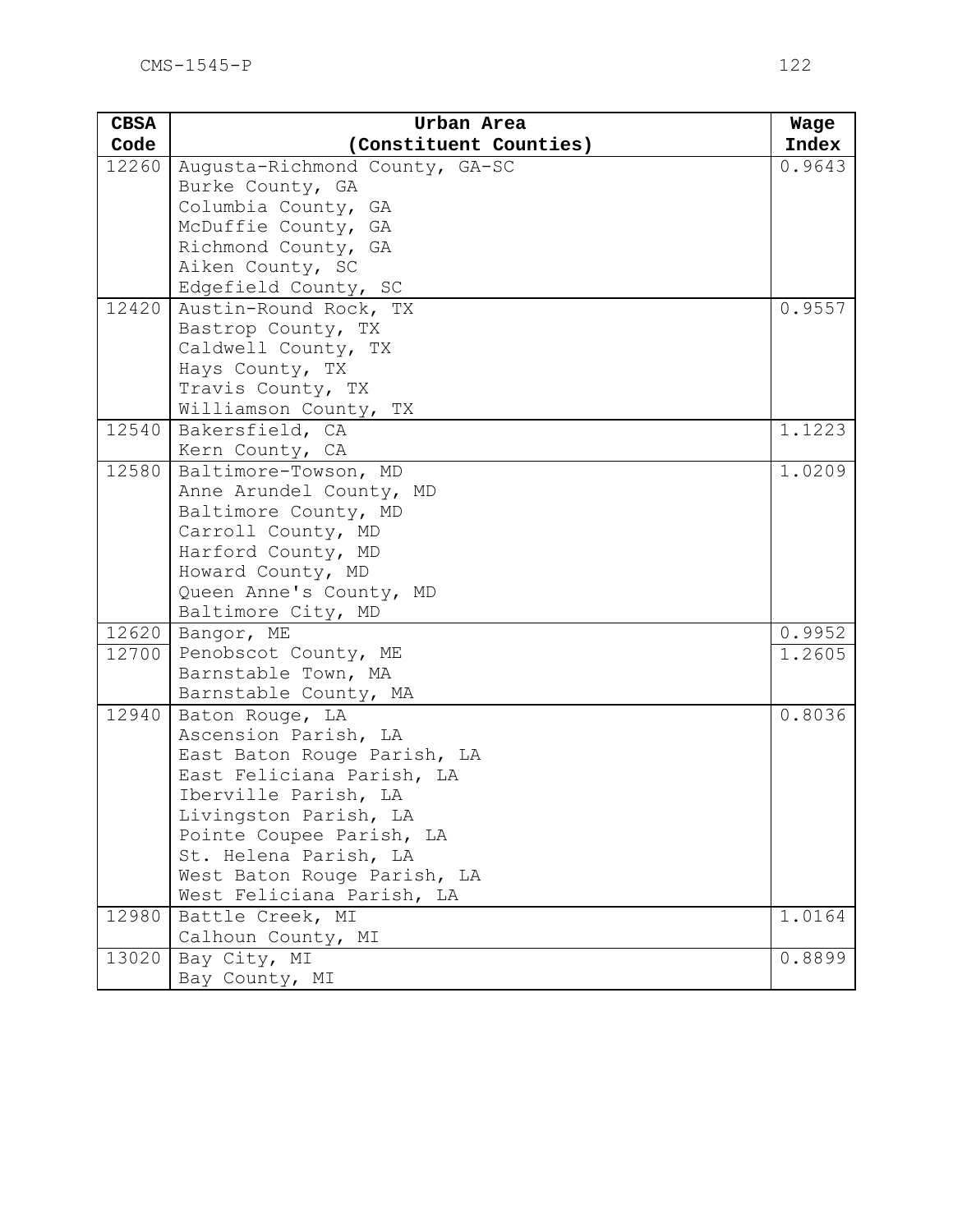| <b>CBSA</b> | Urban Area                                 | Wage   |
|-------------|--------------------------------------------|--------|
| Code        | (Constituent Counties)                     | Index  |
| 13140       | Beaumont-Port Arthur, TX                   | 0.8499 |
|             | Hardin County, TX                          |        |
|             | Jefferson County, TX                       |        |
|             | Orange County, TX                          |        |
| 13380       | Bellingham, WA                             | 1.1476 |
|             | Whatcom County, WA                         |        |
| 13460       | Bend, OR                                   | 1.0944 |
|             | Deschutes County, OR                       |        |
| 13644       | Bethesda-Frederick-Gaithersburg, MD        | 1.0513 |
|             | Frederick County, MD                       |        |
|             | Montgomery County, MD                      |        |
| 13740       | Billings, MT                               | 0.8670 |
|             | Carbon County, MT                          |        |
|             | Yellowstone County, MT                     |        |
| 13780       | Binghamton, NY                             | 0.8951 |
|             | Broome County, NY                          |        |
|             | Tioga County, NY                           |        |
| 13820       | Birmingham-Hoover, AL                      | 0.8911 |
|             | Bibb County, AL                            |        |
|             | Blount County, AL                          |        |
|             | Chilton County, AL<br>Jefferson County, AL |        |
|             | St. Clair County, AL                       |        |
|             | Shelby County, AL                          |        |
|             | Walker County, AL                          |        |
| 13900       | Bismarck, ND                               | 0.7226 |
|             | Burleigh County, ND                        |        |
|             | Morton County, ND                          |        |
| 13980       | Blacksburg-Christiansburg-Radford, VA      | 0.8136 |
|             | Giles County, VA                           |        |
|             | Montgomery County, VA                      |        |
|             | Pulaski County, VA                         |        |
|             | Radford City, VA                           |        |
| 14020       | Bloomington, IN                            | 0.8916 |
|             | Greene County, IN                          |        |
|             | Monroe County, IN                          |        |
|             | Owen County, IN                            |        |
| 14060       | Bloomington-Normal, IL                     | 0.9326 |
|             | McLean County, IL                          |        |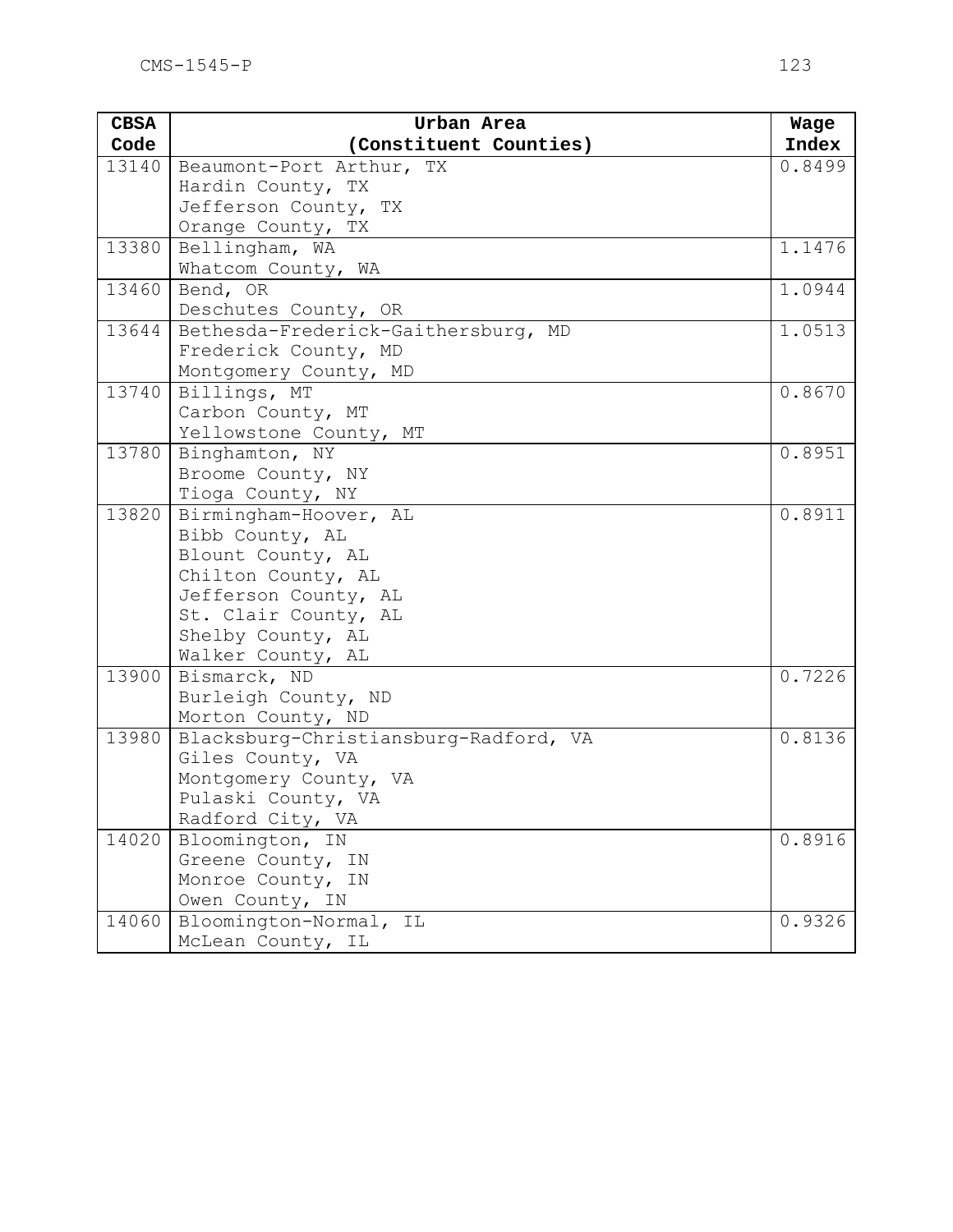| <b>CBSA</b> | Urban Area                                    | Wage                  |
|-------------|-----------------------------------------------|-----------------------|
| Code        | (Constituent Counties)                        | Index                 |
| 14260       | Boise City-Nampa, ID                          | 0.9467                |
|             | Ada County, ID                                |                       |
|             | Boise County, ID                              |                       |
|             | Canyon County, ID                             |                       |
|             | Gem County, ID                                |                       |
|             | Owyhee County, ID                             |                       |
| 14484       | Boston-Quincy, MA                             | 1.1649                |
|             | Norfolk County, MA                            |                       |
|             | Plymouth County, MA                           |                       |
|             | Suffolk County, MA                            |                       |
| 14500       | Boulder, CO                                   | 1.0431                |
|             | Boulder County, CO                            |                       |
| 14540       | Bowling Green, KY                             | 0.8160                |
|             | Edmonson County, KY                           |                       |
| 14740       | Warren County, KY<br>Bremerton-Silverdale, WA | 1.0906                |
|             | Kitsap County, WA                             |                       |
| 14860       | Bridgeport-Stamford-Norwalk, CT               | 1.2838                |
|             | Fairfield County, CT                          |                       |
| 15180       | Brownsville-Harlingen, TX                     | 0.9284                |
|             | Cameron County, TX                            |                       |
| 15260       | Brunswick, GA                                 | 0.9476                |
|             | Brantley County, GA                           |                       |
|             | Glynn County, GA                              |                       |
|             | McIntosh County, GA                           |                       |
| 15380       | Buffalo-Niagara Falls, NY                     | 0.9563                |
|             | Erie County, NY                               |                       |
|             | Niagara County, NY                            |                       |
| 15500       | Burlington, NC                                | 0.8748                |
|             | Alamance County, NC                           |                       |
| 15540       | Burlington-South Burlington, VT               | 0.9662                |
|             | Chittenden County, VT                         |                       |
|             | Franklin County, VT                           |                       |
|             | Grand Isle County, VT                         |                       |
| 15764       | Cambridge-Newton-Framingham, MA               | $\overline{1}$ . 1169 |
|             | Middlesex County, MA                          |                       |
| 15804       | Camden, NJ                                    | 1.0396                |
|             | Burlington County, NJ                         |                       |
|             | Camden County, NJ                             |                       |
|             | Gloucester County, NJ                         |                       |
| 15940       | Canton-Massillon, OH                          | 0.8935                |
|             | Carroll County, OH                            |                       |
|             | Stark County, OH                              |                       |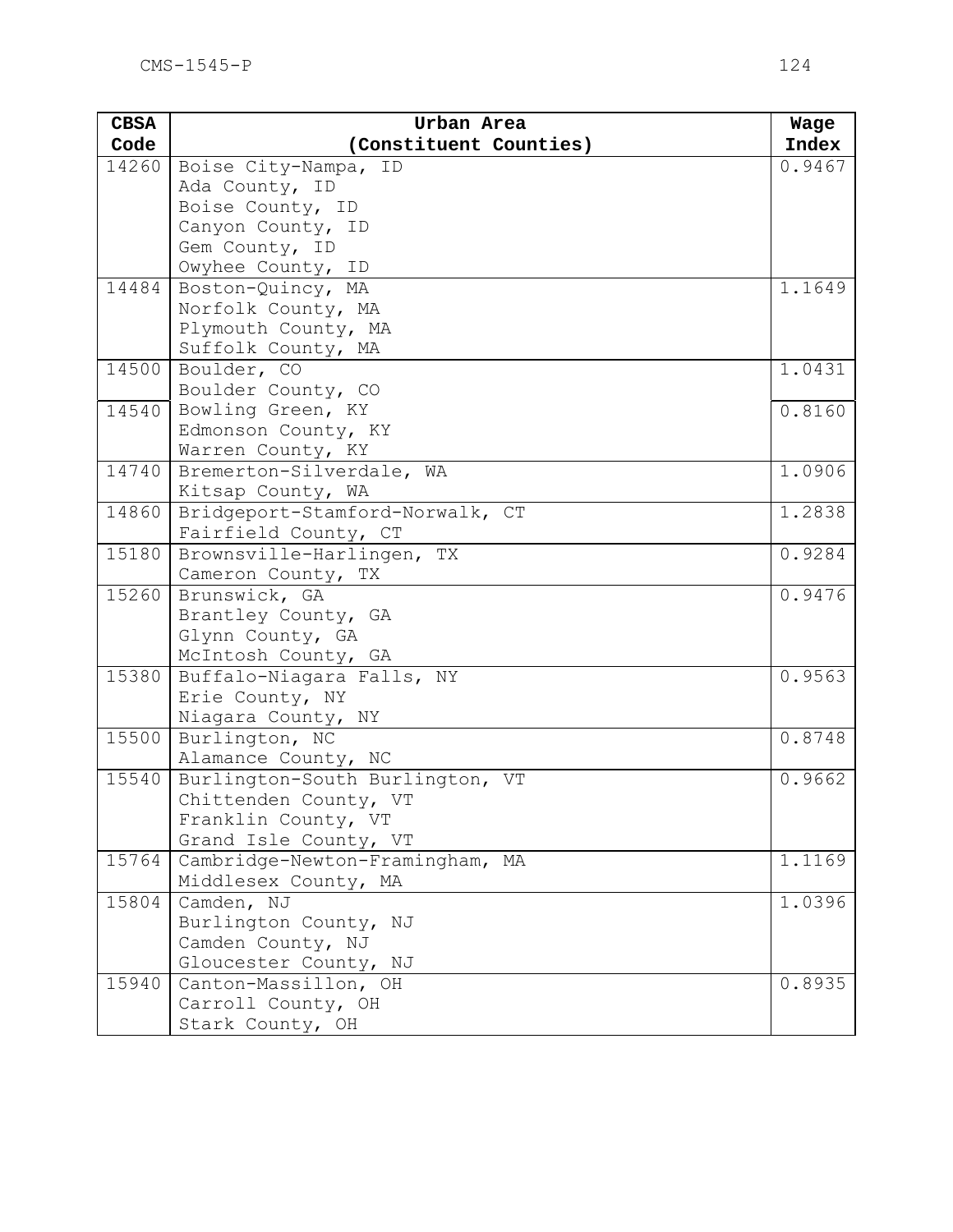| <b>CBSA</b> | Urban Area                             | Wage   |
|-------------|----------------------------------------|--------|
| Code        | (Constituent Counties)                 | Index  |
| 15980       | Cape Coral-Fort Myers, FL              | 0.9397 |
|             | Lee County, FL                         |        |
| 16180       | Carson City, NV                        | 0.9354 |
|             | Carson City, NV                        |        |
| 16220       | Casper, WY                             | 0.9386 |
|             | Natrona County, WY                     |        |
| 16300       | Cedar Rapids, IA                       | 0.8853 |
|             | Benton County, IA                      |        |
|             | Jones County, IA                       |        |
|             | Linn County, IA                        |        |
| 16580       | Champaign-Urbana, IL                   | 0.9392 |
|             | Champaign County, IL                   |        |
|             | Ford County, IL                        |        |
|             | Piatt County, IL                       |        |
| 16620       | Charleston, WV                         | 0.8290 |
|             | Boone County, WV                       |        |
|             | Clay County, WV                        |        |
|             | Kanawha County, WV                     |        |
|             | Lincoln County, WV                     |        |
|             | Putnam County, WV                      |        |
| 16700       | Charleston-North Charleston, SC        | 0.9159 |
|             | Berkeley County, SC                    |        |
|             | Charleston County, SC                  |        |
|             | Dorchester County, SC                  |        |
| 16740       | Charlotte-Gastonia-Concord, NC-SC      | 0.9523 |
|             | Anson County, NC                       |        |
|             | Cabarrus County, NC                    |        |
|             | Gaston County, NC                      |        |
|             | Mecklenburg County, NC                 |        |
|             | Union County, NC                       |        |
|             | York County, SC                        |        |
| 16820       | Charlottesville, VA                    | 0.9674 |
|             | Albemarle County, VA                   |        |
|             | Fluvanna County, VA                    |        |
|             | Greene County, VA<br>Nelson County, VA |        |
|             | Charlottesville City, VA               |        |
| 16860       | Chattanooga, TN-GA                     | 0.8995 |
|             | Catoosa County, GA                     |        |
|             | Dade County, GA                        |        |
|             | Walker County, GA                      |        |
|             | Hamilton County, TN                    |        |
|             | Marion County, TN                      |        |
|             | Sequatchie County, TN                  |        |
|             |                                        |        |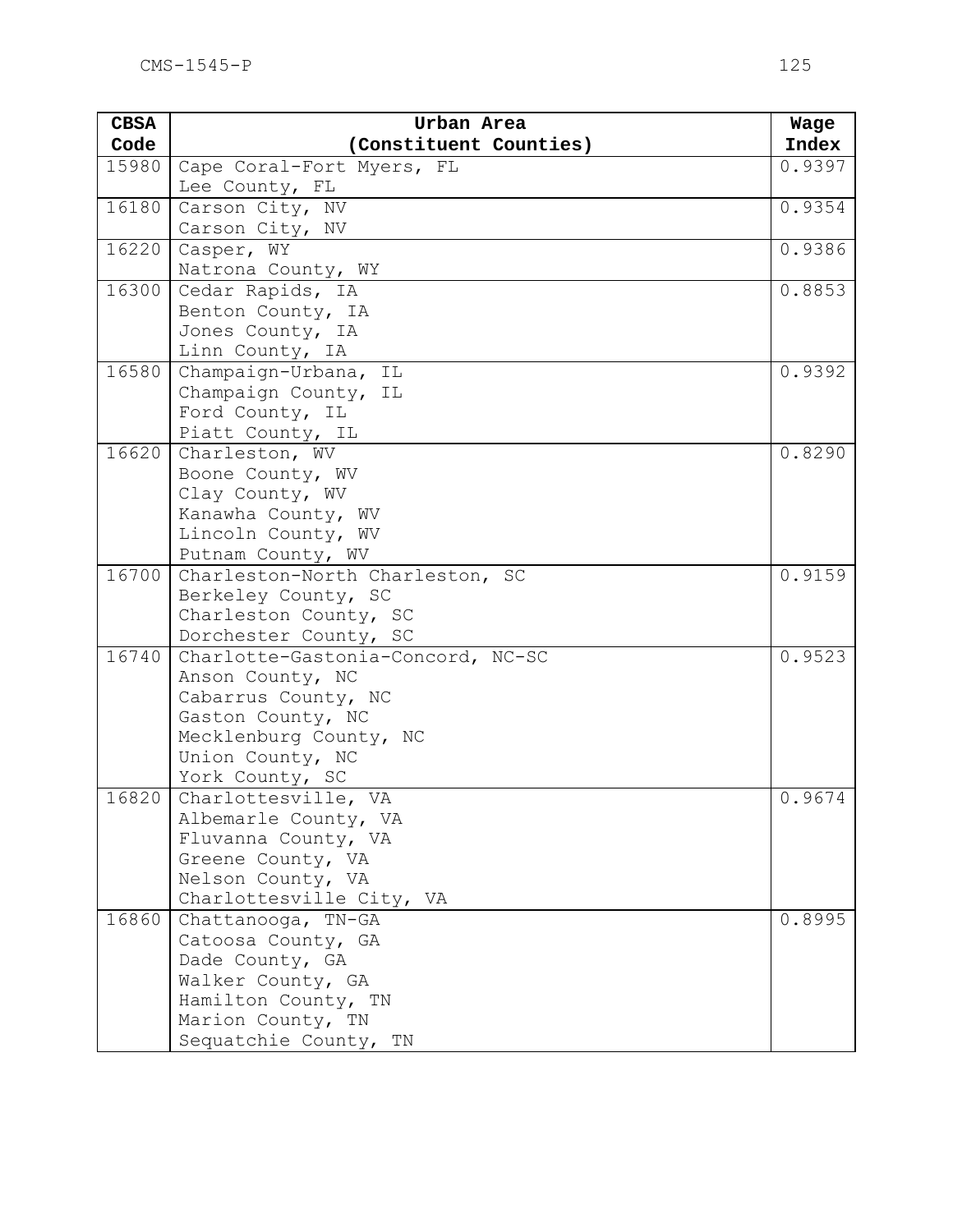| <b>CBSA</b> | Urban Area                                | Wage         |
|-------------|-------------------------------------------|--------------|
| Code        | (Constituent Counties)                    | <b>Index</b> |
| 16940       | Cheyenne, WY                              | 0.9309       |
|             | Laramie County, WY                        |              |
| 16974       | Chicago-Naperville-Joliet, IL             | 1.0575       |
|             | Cook County, IL                           |              |
|             | DeKalb County, IL                         |              |
|             | DuPage County, IL                         |              |
|             | Grundy County, IL                         |              |
|             | Kane County, IL                           |              |
|             | Kendall County, IL                        |              |
|             | McHenry County, IL                        |              |
|             | Will County, IL                           |              |
| 17020       | Chico, CA                                 | 1.1291       |
|             | Butte County, CA                          |              |
| 17140       | Cincinnati-Middletown, OH-KY-IN           | 0.9773       |
|             | Dearborn County, IN                       |              |
|             | Franklin County, IN                       |              |
|             | Ohio County, IN                           |              |
|             | Boone County, KY                          |              |
|             | Bracken County, KY                        |              |
|             | Campbell County, KY                       |              |
|             | Gallatin County, KY                       |              |
|             | Grant County, KY                          |              |
|             | Kenton County, KY<br>Pendleton County, KY |              |
|             | Brown County, OH                          |              |
|             | Butler County, OH                         |              |
|             | Clermont County, OH                       |              |
|             | Hamilton County, OH                       |              |
|             | Warren County, OH                         |              |
| 17300       | Clarksville, TN-KY                        | 0.8252       |
|             | Christian County, KY                      |              |
|             | Trigg County, KY                          |              |
|             | Montgomery County, TN                     |              |
|             | Stewart County, TN                        |              |
| 17420       | Cleveland, TN                             | 0.8054       |
|             | Bradley County, TN                        |              |
|             | Polk County, TN                           |              |
| 17460       | Cleveland-Elyria-Mentor, OH               | 0.9355       |
|             | Cuyahoga County, OH                       |              |
|             | Geauga County, OH                         |              |
|             | Lake County, OH                           |              |
|             | Lorain County, OH                         |              |
|             | Medina County, OH                         |              |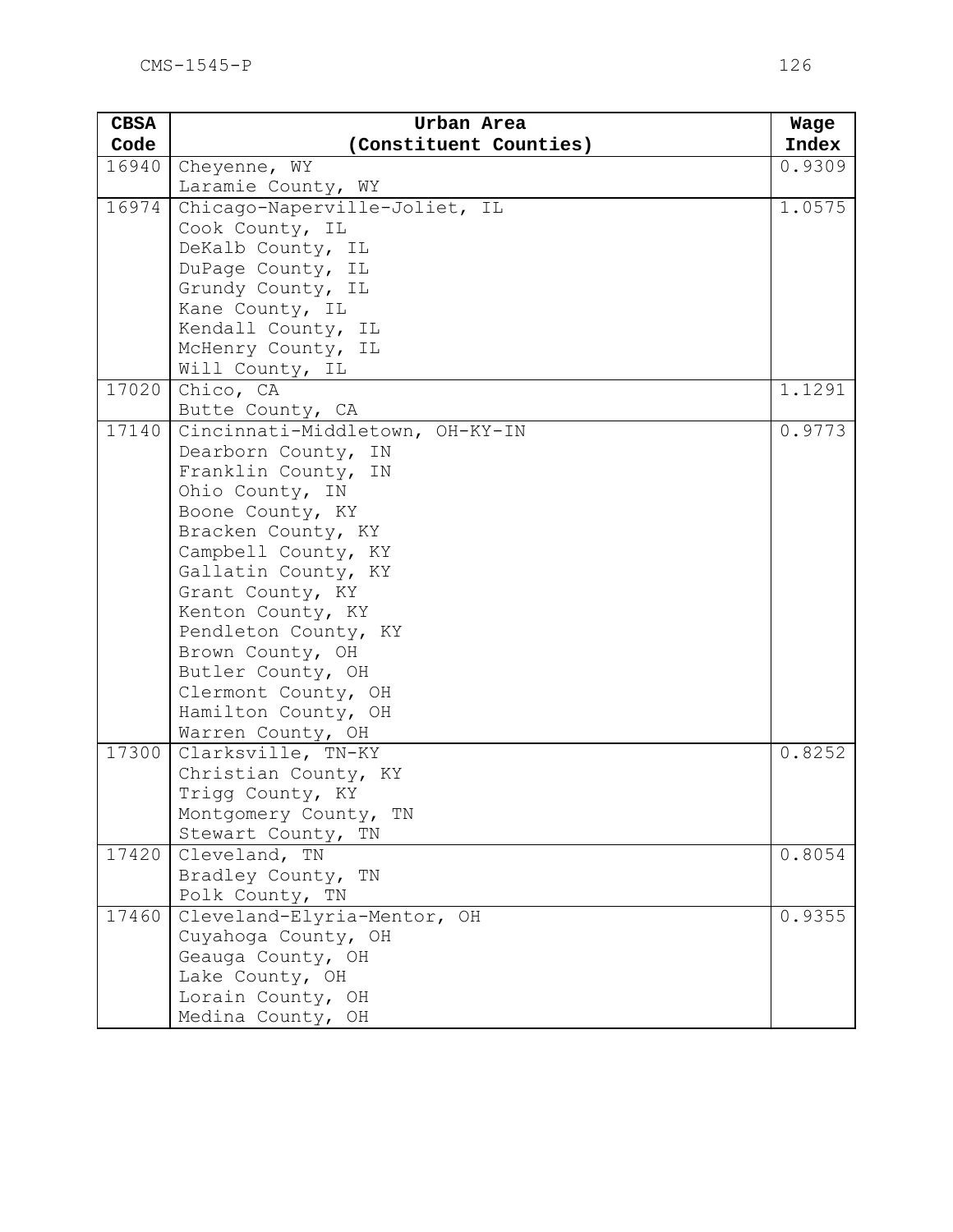| <b>CBSA</b> | Urban Area                                    | Wage   |
|-------------|-----------------------------------------------|--------|
| Code        | (Constituent Counties)                        | Index  |
| 17660       | Coeur d'Alene, ID                             | 0.9533 |
|             | Kootenai County, ID                           |        |
| 17780       | College Station-Bryan, TX                     | 0.9359 |
|             | Brazos County, TX                             |        |
|             | Burleson County, TX                           |        |
|             | Robertson County, TX                          |        |
| 17820       | Colorado Springs, CO                          | 0.9721 |
|             | El Paso County, CO                            |        |
|             | Teller County, CO                             |        |
| 17860       | Columbia, MO                                  | 0.8662 |
|             | Boone County, MO                              |        |
|             | Howard County, MO                             |        |
| 17900       | Columbia, SC                                  | 0.8758 |
|             | Calhoun County, SC                            |        |
|             | Fairfield County, SC                          |        |
|             | Kershaw County, SC                            |        |
|             | Lexington County, SC                          |        |
|             | Richland County, SC                           |        |
| 17980       | Saluda County, SC                             | 0.8731 |
|             | Columbus, GA-AL                               |        |
|             | Russell County, AL                            |        |
|             | Chattahoochee County, GA<br>Harris County, GA |        |
|             | Marion County, GA                             |        |
|             | Muscogee County, GA                           |        |
| 18020       | Columbus, IN                                  | 0.9539 |
|             | Bartholomew County, IN                        |        |
| 18140       | Columbus, OH                                  | 1.0105 |
|             | Delaware County, OH                           |        |
|             | Fairfield County, OH                          |        |
|             | Franklin County, OH                           |        |
|             | Licking County, OH                            |        |
|             | Madison County, OH                            |        |
|             | Morrow County, OH                             |        |
|             | Pickaway County, OH                           |        |
|             | Union County, OH                              |        |
| 18580       | Corpus Christi, TX                            | 0.8589 |
|             | Aransas County, TX                            |        |
|             | Nueces County, TX                             |        |
|             | San Patricio County, TX                       |        |
| 18700       | Corvallis, OR                                 | 1.0961 |
|             | Benton County, OR                             |        |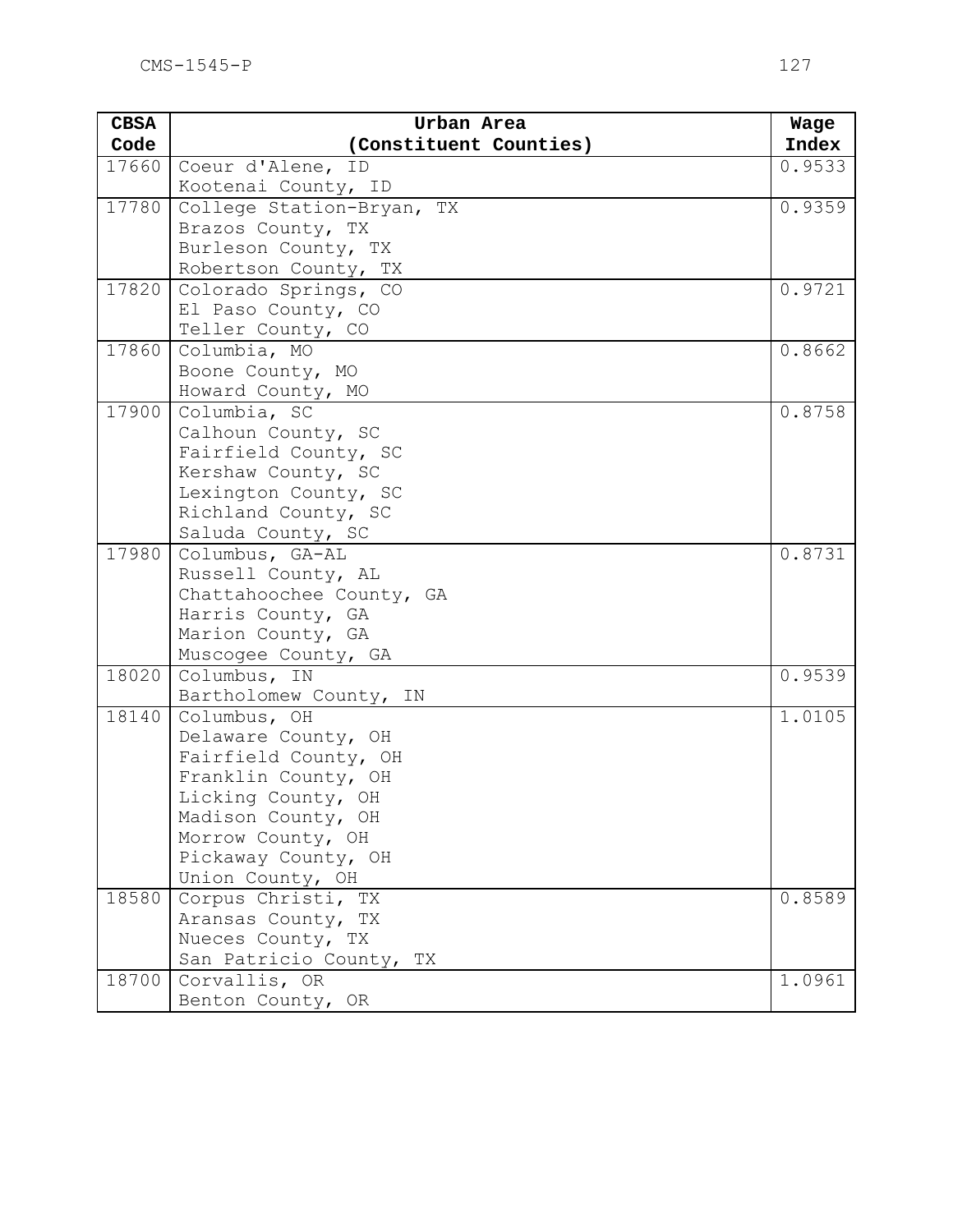| <b>CBSA</b> | Urban Area                             | Wage   |
|-------------|----------------------------------------|--------|
| Code        | (Constituent Counties)                 | Index  |
| 19060       | Cumberland, MD-WV                      | 0.8296 |
|             | Allegany County, MD                    |        |
|             | Mineral County, WV                     |        |
| 19124       | Dallas-Plano-Irving, TX                | 0.9922 |
|             | Collin County, TX                      |        |
|             | Dallas County, TX                      |        |
|             | Delta County, TX                       |        |
|             | Denton County, TX                      |        |
|             | Ellis County, TX                       |        |
|             | Hunt County, TX                        |        |
|             | Kaufman County, TX                     |        |
|             | Rockwall County, TX                    |        |
| 19140       | Dalton, GA                             | 0.8761 |
|             | Murray County, GA                      |        |
|             | Whitfield County, GA                   |        |
| 19180       | Danville, IL                           | 0.8960 |
|             | Vermilion County, IL                   |        |
| 19260       | Danville, VA                           | 0.8426 |
|             | Pittsylvania County, VA                |        |
|             | Danville City, VA                      |        |
| 19340       | Davenport-Moline-Rock Island, IA-IL    | 0.8831 |
|             | Henry County, IL                       |        |
|             | Mercer County, IL                      |        |
|             | Rock Island County, IL                 |        |
|             | Scott County, IA                       |        |
| 19380       | Dayton, OH                             | 0.9192 |
|             | Greene County, OH                      |        |
|             | Miami County, OH                       |        |
|             | Montgomery County, OH                  |        |
|             | Preble County, OH                      |        |
| 19460       | Decatur, AL                            | 0.7992 |
|             | Lawrence County, AL                    |        |
|             | Morgan County, AL                      |        |
| 19500       | Decatur, IL                            | 0.8075 |
|             | Macon County, IL                       |        |
| 19660       | Deltona-Daytona Beach-Ormond Beach, FL | 0.9033 |
|             | Volusia County, FL                     |        |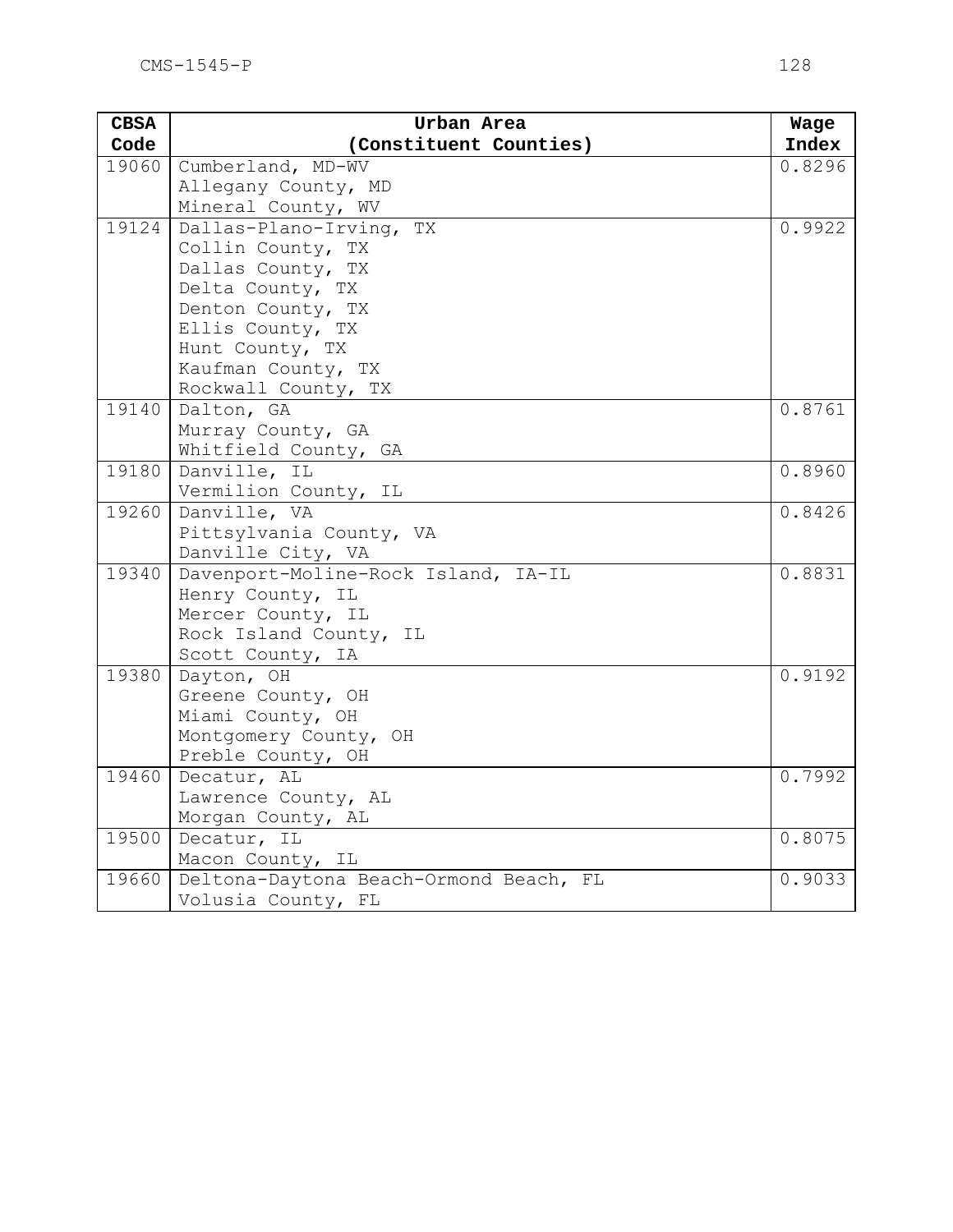| <b>CBSA</b> | Urban Area                          | Wage   |
|-------------|-------------------------------------|--------|
| Code        | (Constituent Counties)              | Index  |
| 19740       | Denver-Aurora, CO                   | 1.0749 |
|             | Adams County, CO                    |        |
|             | Arapahoe County, CO                 |        |
|             | Broomfield County, CO               |        |
|             | Clear Creek County, CO              |        |
|             | Denver County, CO                   |        |
|             | Douglas County, CO                  |        |
|             | Elbert County, CO                   |        |
|             | Gilpin County, CO                   |        |
|             | Jefferson County, CO                |        |
|             | Park County, CO                     |        |
| 19780       | Des Moines-West Des Moines, IA      | 0.9228 |
|             | Dallas County, IA                   |        |
|             | Guthrie County, IA                  |        |
|             | Madison County, IA                  |        |
|             | Polk County, IA                     |        |
|             | Warren County, IA                   |        |
| 19804       | Detroit-Livonia-Dearborn, MI        | 0.9990 |
|             | Wayne County, MI                    |        |
| 20020       | Dothan, AL                          | 0.7270 |
|             | Geneva County, AL                   |        |
|             | Henry County, AL                    |        |
|             | Houston County, AL                  |        |
| 20100       | Dover, DE                           | 1.0101 |
| 20220       | Kent County, DE                     | 0.9053 |
|             | Dubuque, IA                         |        |
| 20260       | Dubuque County, IA<br>Duluth, MN-WI | 1.0040 |
|             | Carlton County, MN                  |        |
|             | St. Louis County, MN                |        |
|             | Douglas County, WI                  |        |
| 20500       | Durham, NC                          | 0.9889 |
|             | Chatham County, NC                  |        |
|             | Durham County, NC                   |        |
|             | Orange County, NC                   |        |
|             | Person County, NC                   |        |
| 20740       | Eau Claire, WI                      | 0.9462 |
|             | Chippewa County, WI                 |        |
|             | Eau Claire County, WI               |        |
| 20764       | Edison, NJ                          | 1.1175 |
|             | Middlesex County, NJ                |        |
|             | Monmouth County, NJ                 |        |
|             | Ocean County, NJ                    |        |
|             | Somerset County, NJ                 |        |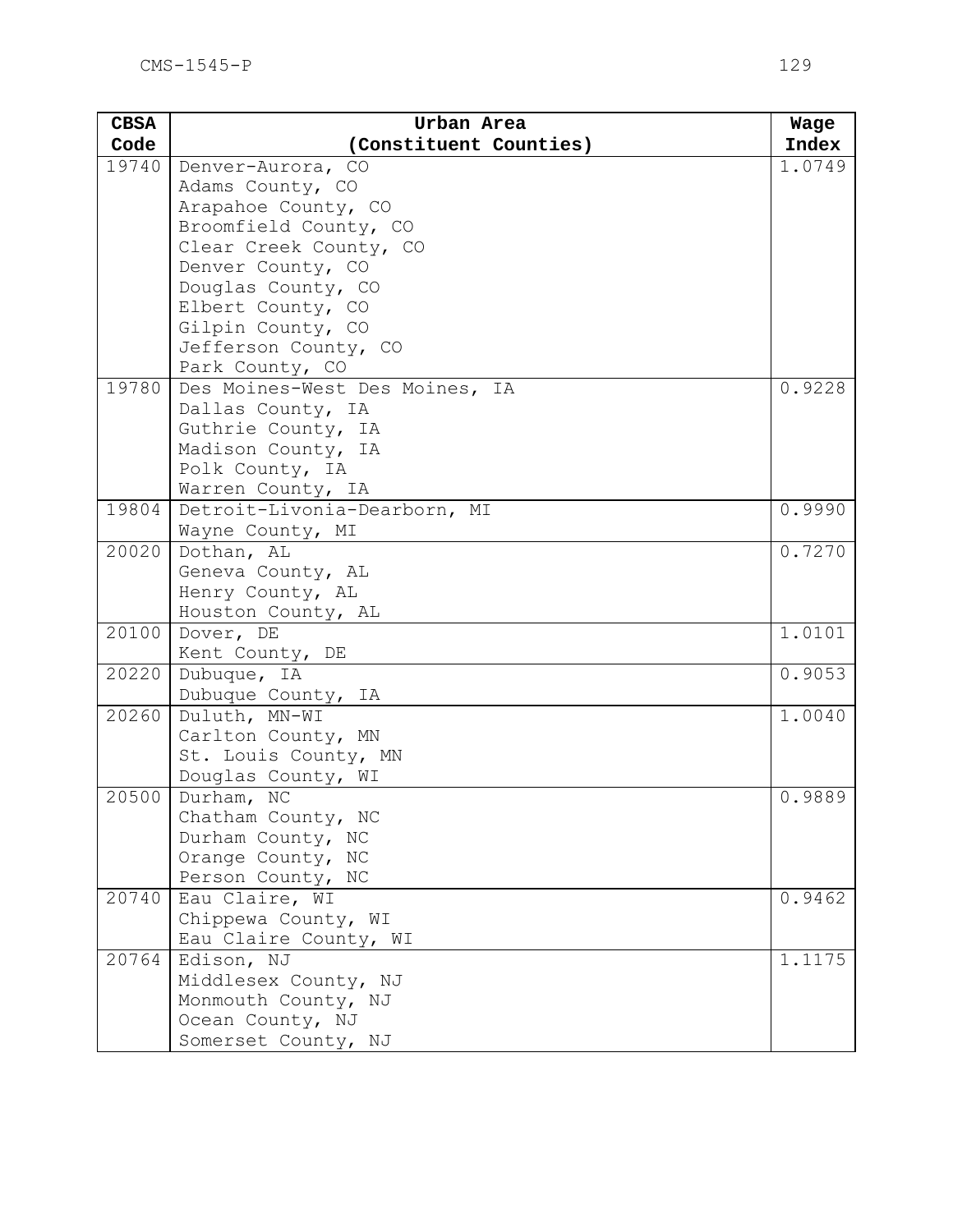| <b>CBSA</b> | Urban Area                                        | Wage   |
|-------------|---------------------------------------------------|--------|
| Code        | (Constituent Counties)                            | Index  |
| 20940       | El Centro, CA                                     | 0.8915 |
|             | Imperial County, CA                               |        |
| 21060       | Elizabethtown, KY                                 | 0.8712 |
|             | Hardin County, KY                                 |        |
|             | Larue County, KY                                  |        |
| 21140       | Elkhart-Goshen, IN                                | 0.9504 |
|             | Elkhart County, IN                                |        |
| 21300       | Elmira, NY                                        | 0.8265 |
|             | Chemung County, NY                                |        |
| 21340       | El Paso, TX                                       | 0.8991 |
|             | El Paso County, TX                                |        |
| 21500       | Erie, PA                                          | 0.8497 |
|             | Erie County, PA                                   |        |
| 21660       | Eugene-Springfield, OR                            | 1.0934 |
|             | Lane County, OR                                   |        |
| 21780       | Evansville, IN-KY                                 | 0.8663 |
|             | Gibson County, IN                                 |        |
|             | Posey County, IN                                  |        |
|             | Vanderburgh County, IN                            |        |
|             | Warrick County, IN                                |        |
|             | Henderson County, KY                              |        |
| 21820       | Webster County, KY                                | 1.1052 |
|             | Fairbanks, AK<br>Fairbanks North Star Borough, AK |        |
| 21940       | Fajardo, PR                                       | 0.4129 |
|             | Ceiba Municipio, PR                               |        |
|             | Fajardo Municipio, PR                             |        |
|             | Luquillo Municipio, PR                            |        |
| 22020       | Fargo, ND-MN                                      | 0.8043 |
|             | Cass County, ND                                   |        |
|             | Clay County, MN                                   |        |
|             | 22140 Farmington, NM                              | 0.9591 |
|             | San Juan County, NM                               |        |
| 22180       | Fayetteville, NC                                  | 0.9374 |
|             | Cumberland County, NC                             |        |
|             | Hoke County, NC                                   |        |
| 22220       | Fayetteville-Springdale-Rogers, AR-MO             | 0.8744 |
|             | Benton County, AR                                 |        |
|             | Madison County, AR                                |        |
|             | Washington County, AR                             |        |
|             | McDonald County, MO                               |        |
| 22380       | Flagstaff, AZ                                     | 1.1688 |
|             | Coconino County, AZ                               |        |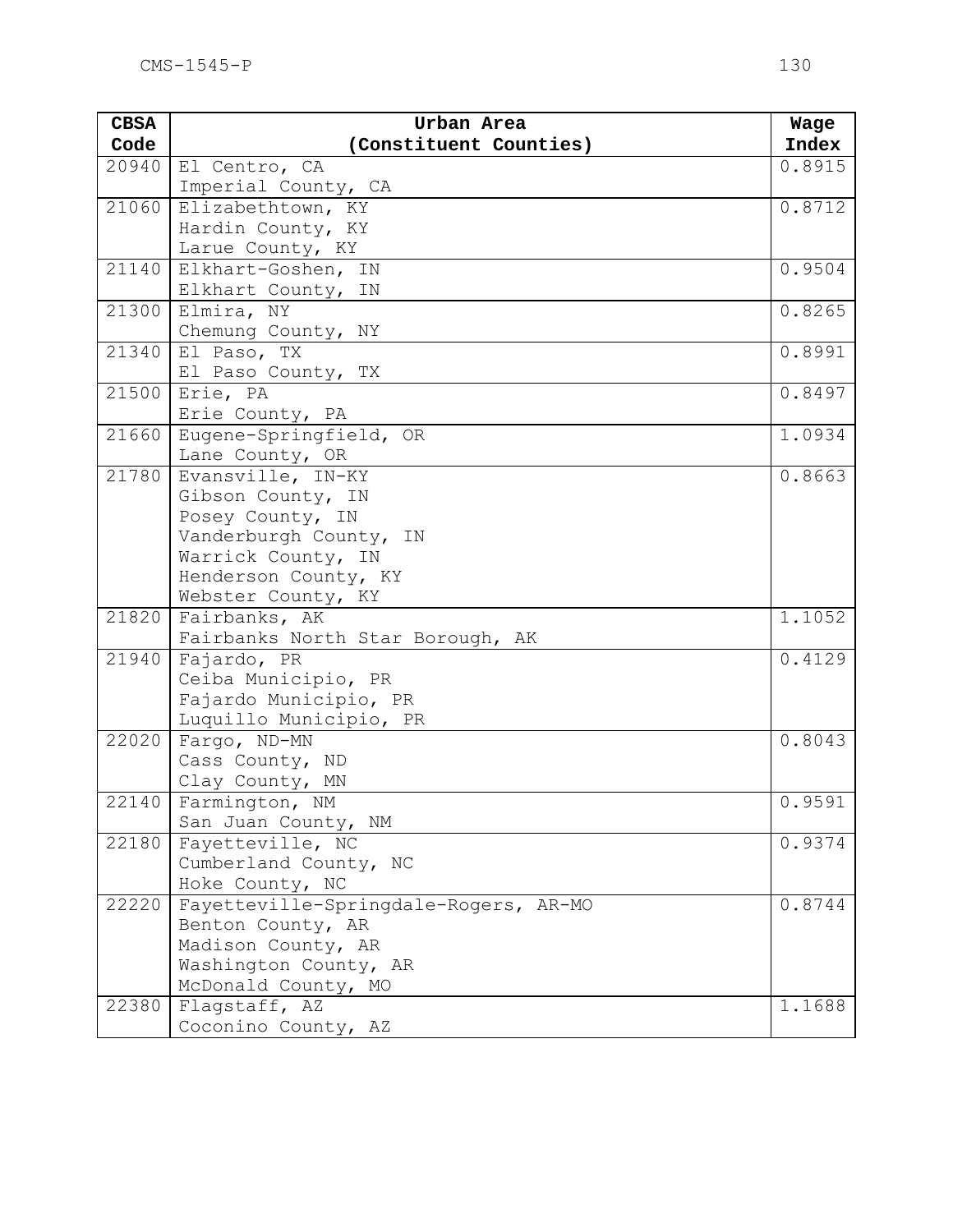| <b>CBSA</b> | Urban Area                                        | Wage   |
|-------------|---------------------------------------------------|--------|
| Code        | (Constituent Counties)                            | Index  |
| 22420       | Flint, MI                                         | 1.1283 |
|             | Genesee County, MI                                |        |
| 22500       | Florence, SC                                      | 0.8236 |
|             | Darlington County, SC                             |        |
|             | Florence County, SC                               |        |
| 22520       | Florence-Muscle Shoals, AL                        | 0.7994 |
|             | Colbert County, AL                                |        |
|             | Lauderdale County, AL                             |        |
| 22540       | Fond du Lac, WI                                   | 0.9669 |
|             | Fond du Lac County, WI                            |        |
| 22660       | Fort Collins-Loveland, CO                         | 0.9898 |
|             | Larimer County, CO                                |        |
| 22744       | Fort Lauderdale-Pompano Beach-Deerfield Beach, FL | 1.0231 |
|             | Broward County, FL                                |        |
| 22900       | Fort Smith, AR-OK                                 | 0.7934 |
|             | Crawford County, AR                               |        |
|             | Franklin County, AR                               |        |
|             | Sebastian County, AR                              |        |
|             | Le Flore County, OK                               |        |
|             | Sequoyah County, OK                               |        |
| 23020       | Fort Walton Beach-Crestview-Destin, FL            | 0.8742 |
|             | Okaloosa County, FL                               |        |
| 23060       | Fort Wayne, IN                                    | 0.9285 |
|             | Allen County, IN                                  |        |
|             | Wells County, IN                                  |        |
|             | Whitley County, IN                                |        |
| 23104       | Fort Worth-Arlington, TX                          | 0.9699 |
|             | Johnson County, TX<br>Parker County, TX           |        |
|             |                                                   |        |
|             | Tarrant County, TX                                |        |
|             | Wise County, TX<br>Fresno, CA                     | 1.0993 |
| 23420       |                                                   |        |
| 23460       | Fresno County, CA<br>Gadsden, AL                  | 0.8143 |
|             | Etowah County, AL                                 |        |
| 23540       | Gainesville, FL                                   | 0.9197 |
|             | Alachua County, FL                                |        |
|             | Gilchrist County, FL                              |        |
| 23580       | Gainesville, GA                                   | 0.9218 |
|             | Hall County, GA                                   |        |
|             |                                                   |        |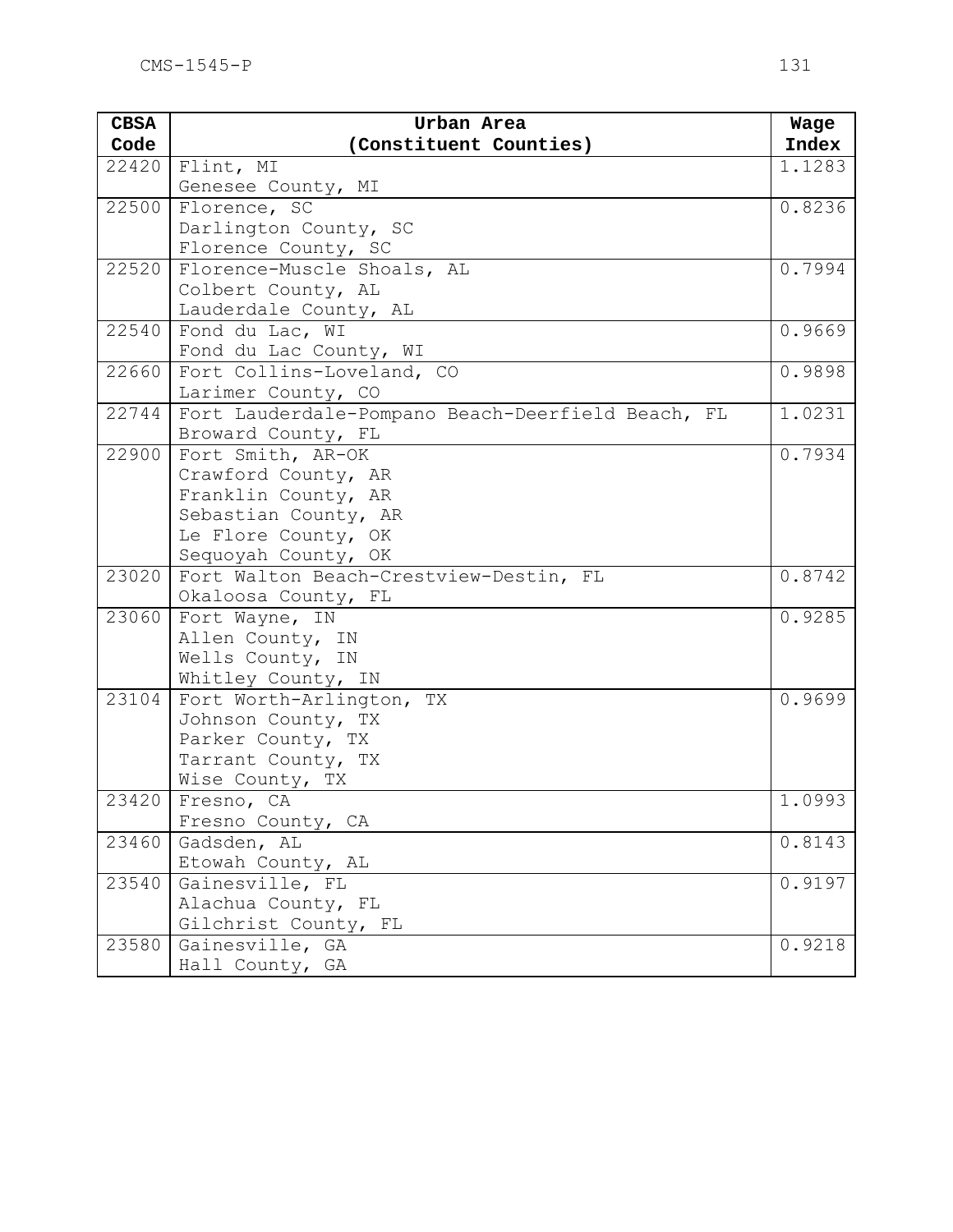| <b>CBSA</b> | Urban Area                | Wage   |
|-------------|---------------------------|--------|
| Code        | (Constituent Counties)    | Index  |
| 23844       | Gary, IN                  | 0.9225 |
|             | Jasper County, IN         |        |
|             | Lake County, IN           |        |
|             | Newton County, IN         |        |
|             | Porter County, IN         |        |
| 24020       | Glens Falls, NY           | 0.8257 |
|             | Warren County, NY         |        |
|             | Washington County, NY     |        |
| 24140       | Goldsboro, NC             | 0.9290 |
|             | Wayne County, NC          |        |
| 24220       | Grand Forks, ND-MN        | 0.7883 |
|             | Polk County, MN           |        |
|             | Grand Forks County, ND    |        |
| 24300       | Grand Junction, CO        | 0.9865 |
|             | Mesa County, CO           |        |
| 24340       | Grand Rapids-Wyoming, MI  | 0.9316 |
|             | Barry County, MI          |        |
|             | Ionia County, MI          |        |
|             | Kent County, MI           |        |
|             | Newaygo County, MI        |        |
| 24500       | Great Falls, MT           | 0.8674 |
|             | Cascade County, MT        |        |
| 24540       | Greeley, CO               | 0.9660 |
|             | Weld County, CO           |        |
| 24580       | Green Bay, WI             | 0.9728 |
|             | Brown County, WI          |        |
|             | Kewaunee County, WI       |        |
|             | Oconto County, WI         |        |
| 24660       | Greensboro-High Point, NC | 0.9012 |
|             | Guilford County, NC       |        |
|             | Randolph County, NC       |        |
|             | Rockingham County, NC     |        |
| 24780       | Greenville, NC            | 0.9403 |
|             | Greene County, NC         |        |
|             | Pitt County, NC           |        |
| 24860       | Greenville, SC            | 0.9911 |
|             | Greenville County, SC     |        |
|             | Laurens County, SC        |        |
|             | Pickens County, SC        |        |
| 25020       | Guayama, PR               | 0.3064 |
|             | Arroyo Municipio, PR      |        |
|             | Guayama Municipio, PR     |        |
|             | Patillas Municipio, PR    |        |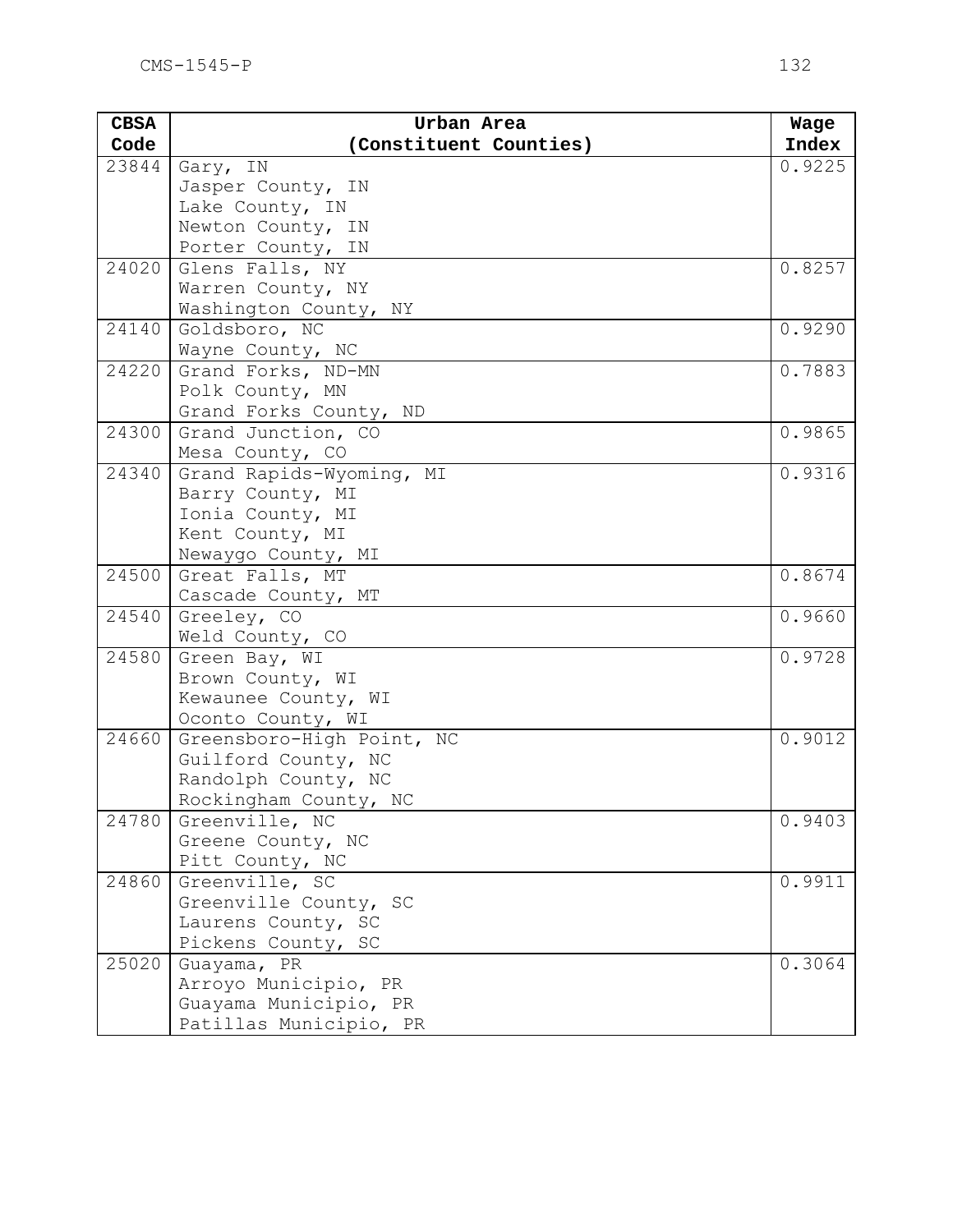| <b>CBSA</b> | Urban Area                                       | Wage   |
|-------------|--------------------------------------------------|--------|
| Code        | (Constituent Counties)                           | Index  |
| 25060       | Gulfport-Biloxi, MS                              | 0.8780 |
|             | Hancock County, MS                               |        |
|             | Harrison County, MS                              |        |
|             | Stone County, MS                                 |        |
| 25180       | Hagerstown-Martinsburg, MD-WV                    | 0.9015 |
|             | Washington County, MD                            |        |
|             | Berkeley County, WV                              |        |
|             | Morgan County, WV                                |        |
| 25260       | Hanford-Corcoran, CA                             | 1.0497 |
| 25420       | Kings County, CA                                 | 0.9287 |
|             | Harrisburg-Carlisle, PA<br>Cumberland County, PA |        |
|             | Dauphin County, PA                               |        |
|             | Perry County, PA                                 |        |
| 25500       | Harrisonburg, VA                                 | 0.8944 |
|             | Rockingham County, VA                            |        |
|             | Harrisonburg City, VA                            |        |
| 25540       | Hartford-West Hartford-East Hartford, CT         | 1.0889 |
|             | Hartford County, CT                              |        |
|             | Litchfield County, CT                            |        |
|             | Middlesex County, CT                             |        |
|             | Tolland County, CT                               |        |
| 25620       | Hattiesburg, MS                                  | 0.7368 |
|             | Forrest County, MS                               |        |
|             | Lamar County, MS                                 |        |
|             | Perry County, MS                                 |        |
| 25860       | Hickory-Lenoir-Morganton, NC                     | 0.9030 |
|             | Alexander County, NC                             |        |
|             | Burke County, NC                                 |        |
|             | Caldwell County, NC<br>Catawba County, NC        |        |
| 25980       | Hinesville-Fort Stewart, GA <sup>1</sup>         | 0.9237 |
|             | Liberty County, GA                               |        |
|             | Long County, GA                                  |        |
| 26100       | Holland-Grand Haven, MI                          | 0.9006 |
|             | Ottawa County, MI                                |        |
| 26180       | Honolulu, HI                                     | 1.1535 |
|             | Honolulu County, HI                              |        |
| 26300       | Hot Springs, AR                                  | 0.9110 |
|             | Garland County, AR                               |        |
| 26380       | Houma-Bayou Cane-Thibodaux, LA                   | 0.7893 |
|             | Lafourche Parish, LA                             |        |
|             | Terrebonne Parish, LA                            |        |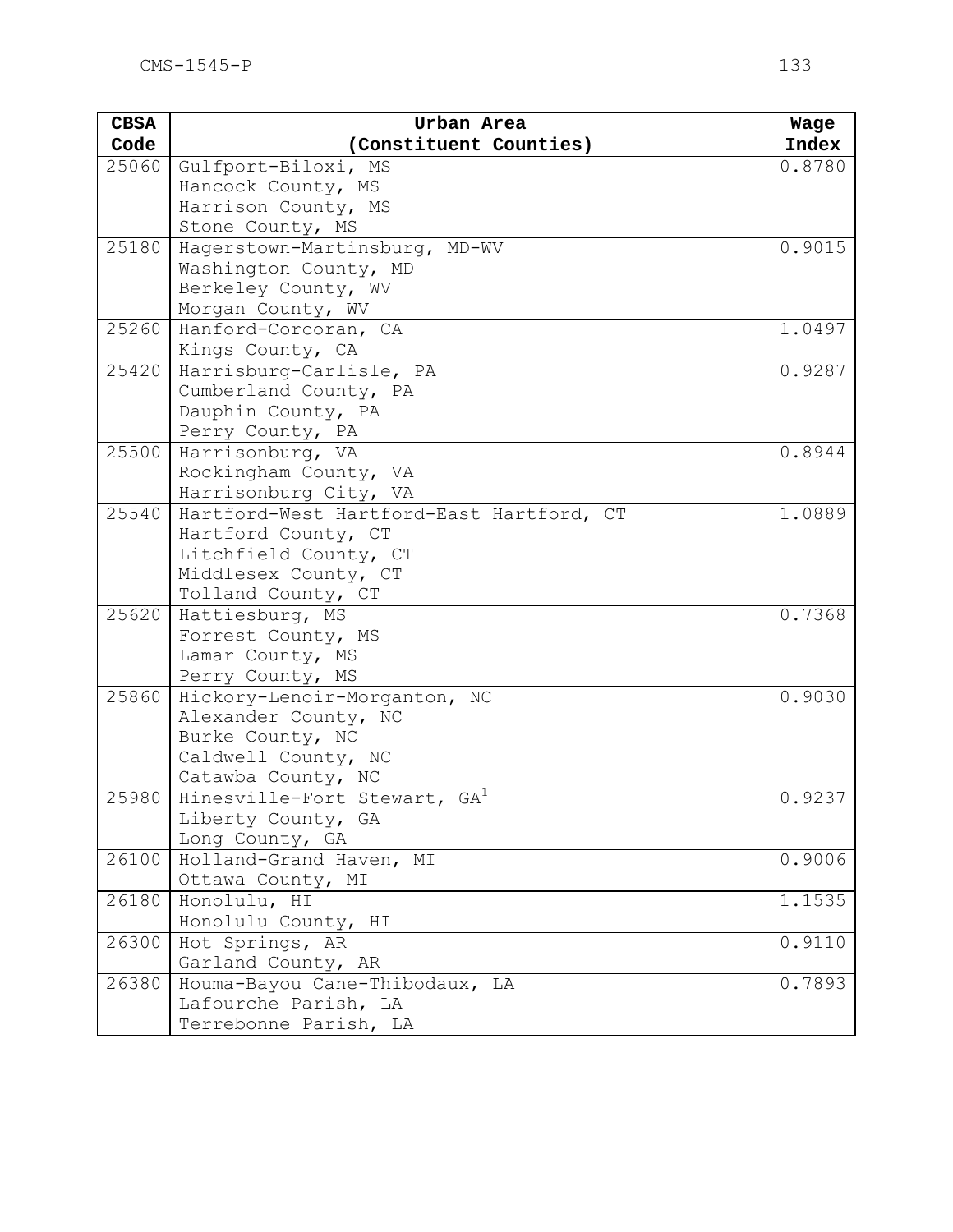| <b>CBSA</b> | Urban Area                                | Wage   |
|-------------|-------------------------------------------|--------|
| Code        | (Constituent Counties)                    | Index  |
| 26420       | Houston-Sugar Land-Baytown, TX            | 0.9987 |
|             | Austin County, TX                         |        |
|             | Brazoria County, TX                       |        |
|             | Chambers County, TX                       |        |
|             | Fort Bend County, TX                      |        |
|             | Galveston County, TX                      |        |
|             | Harris County, TX                         |        |
|             | Liberty County, TX                        |        |
|             | Montgomery County, TX                     |        |
|             | San Jacinto County, TX                    |        |
|             | Waller County, TX                         |        |
| 26580       | Huntington-Ashland, WV-KY-OH              | 0.9004 |
|             | Boyd County, KY                           |        |
|             | Greenup County, KY<br>Lawrence County, OH |        |
|             | Cabell County, WV                         |        |
|             | Wayne County, WV                          |        |
| 26620       | Huntsville, AL                            | 0.9303 |
|             | Limestone County, AL                      |        |
|             | Madison County, AL                        |        |
| 26820       | Idaho Falls, ID                           | 0.9265 |
|             | Bonneville County, ID                     |        |
|             | Jefferson County, ID                      |        |
| 26900       | Indianapolis-Carmel, IN                   | 0.9846 |
|             | Boone County, IN                          |        |
|             | Brown County, IN                          |        |
|             | Hamilton County, IN                       |        |
|             | Hancock County, IN                        |        |
|             | Hendricks County, IN                      |        |
|             | Johnson County, IN                        |        |
|             | Marion County, IN                         |        |
|             | Morgan County, IN                         |        |
|             | Putnam County,<br>ΙN                      |        |
|             | Shelby County,<br>ΙN                      |        |
| 26980       | Iowa City, IA                             | 0.9569 |
|             | Johnson County, IA                        |        |
|             | Washington County, IA                     |        |
| 27060       | Ithaca, NY                                | 0.9620 |
|             | Tompkins County, NY                       |        |
| 27100       | Jackson, MI                               | 0.9331 |
|             | Jackson County, MI                        |        |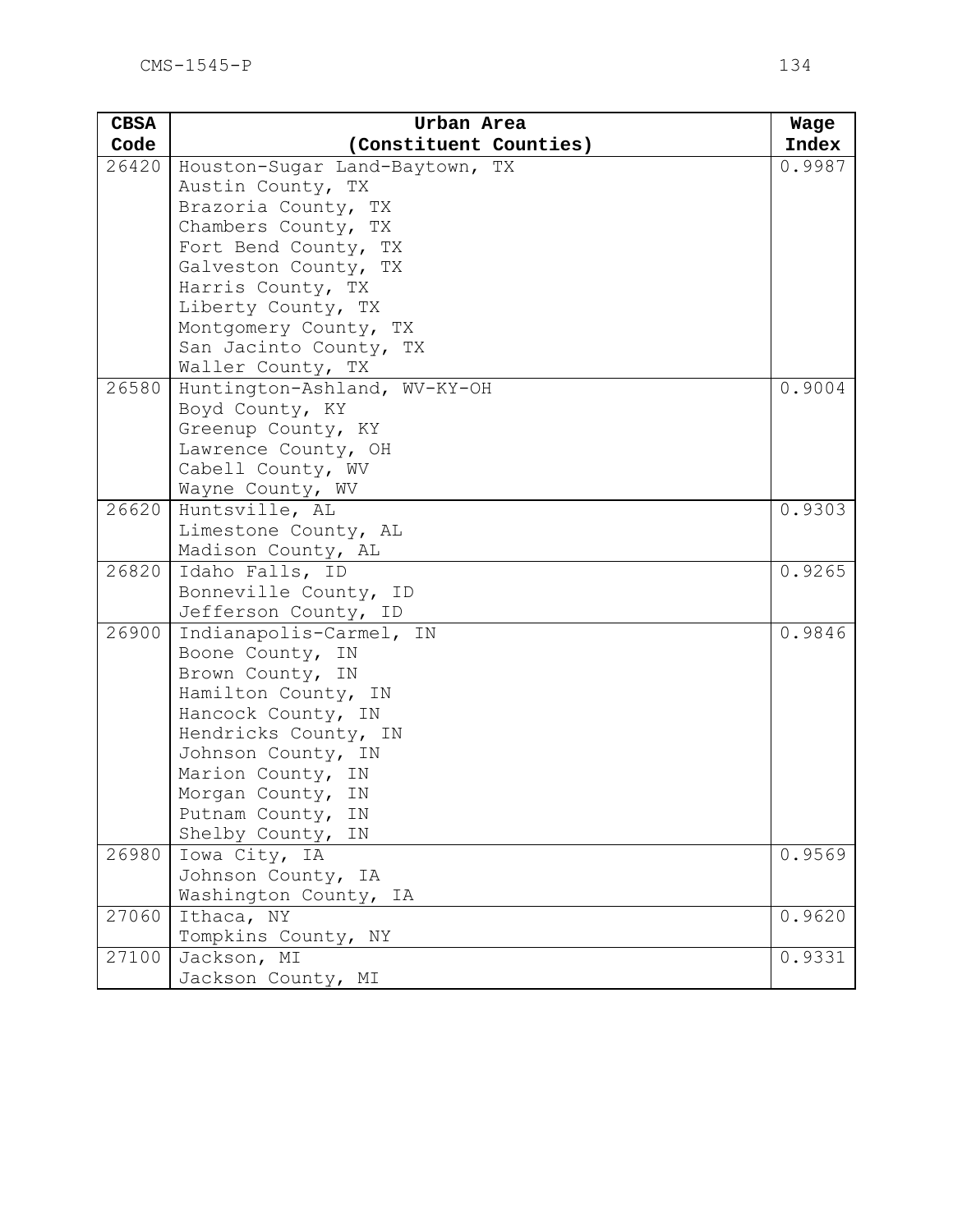| (Constituent Counties)<br>Code<br>27140<br>Jackson, MS | Index<br>0.8101      |
|--------------------------------------------------------|----------------------|
|                                                        |                      |
|                                                        |                      |
| Copiah County, MS                                      |                      |
| Hinds County, MS                                       |                      |
| Madison County, MS                                     |                      |
| Rankin County, MS                                      |                      |
| Simpson County, MS                                     |                      |
| 27180<br>Jackson, TN                                   | 0.8672               |
| Chester County, TN                                     |                      |
| Madison County, TN                                     |                      |
| 27260<br>Jacksonville, FL                              | 0.9038               |
| Baker County, FL                                       |                      |
| Clay County, FL                                        |                      |
| Duval County, FL                                       |                      |
| Nassau County, FL                                      |                      |
| St. Johns County, FL                                   |                      |
| 27340<br>Jacksonville, NC                              | 0.8081               |
| Onslow County, NC                                      |                      |
| 27500<br>Janesville, WI                                | 0.9659               |
| Rock County, WI                                        |                      |
| 27620<br>Jefferson City, MO                            | 0.8479               |
| Callaway County, MO                                    |                      |
| Cole County, MO                                        |                      |
| Moniteau County, MO                                    |                      |
| Osage County, MO<br>27740<br>Johnson City, TN          | 0.7727               |
| Carter County, TN                                      |                      |
| Unicoi County, TN                                      |                      |
| Washington County, TN                                  |                      |
| 27780<br>Johnstown, PA                                 | 0.7544               |
| Cambria County, PA                                     |                      |
| 27860<br>Jonesboro, AR                                 | $\overline{0.7791}$  |
| Craighead County, AR                                   |                      |
| Poinsett County, AR                                    |                      |
| Joplin, MO<br>27900                                    | 0.9050               |
| Jasper County, MO                                      |                      |
| Newton County, MO                                      |                      |
| 28020<br>Kalamazoo-Portage, MI                         | $\overline{1}$ .0435 |
| Kalamazoo County, MI                                   |                      |
| Van Buren County, MI                                   |                      |
| 28100<br>Kankakee-Bradley, IL                          | 1.1781               |
| Kankakee County, IL                                    |                      |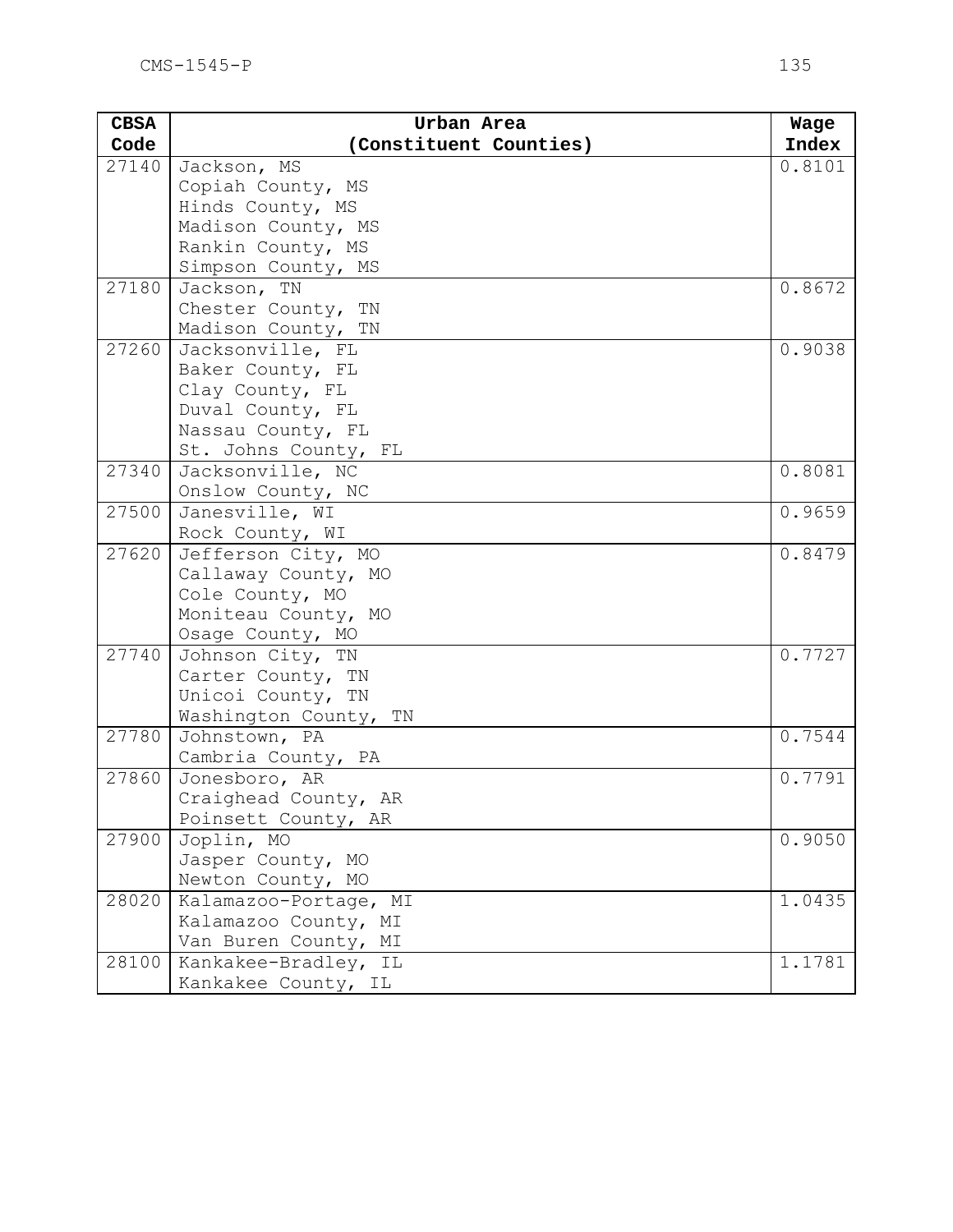| <b>CBSA</b> | Urban Area                            | Wage   |
|-------------|---------------------------------------|--------|
| Code        | (Constituent Counties)                | Index  |
| 28140       | Kansas City, MO-KS                    | 0.9503 |
|             | Franklin County, KS                   |        |
|             | Johnson County, KS                    |        |
|             | Leavenworth County, KS                |        |
|             | Linn County, KS                       |        |
|             | Miami County, KS                      |        |
|             | Wyandotte County, KS                  |        |
|             | Bates County, MO                      |        |
|             | Caldwell County, MO                   |        |
|             | Cass County, MO                       |        |
|             | Clay County, MO                       |        |
|             | Clinton County, MO                    |        |
|             | Jackson County, MO                    |        |
|             | Lafayette County, MO                  |        |
|             | Platte County, MO                     |        |
|             | Ray County, MO                        |        |
| 28420       | Kennewick-Richland-Pasco, WA          | 1.0076 |
|             | Benton County, WA                     |        |
|             | Franklin County, WA                   |        |
| 28660       | Killeen-Temple-Fort Hood, TX          | 0.8250 |
|             | Bell County, TX<br>Coryell County, TX |        |
|             | Lampasas County, TX                   |        |
| 28700       | Kingsport-Bristol-Bristol, TN-VA      | 0.7677 |
|             | Hawkins County, TN                    |        |
|             | Sullivan County, TN                   |        |
|             | Bristol City, VA                      |        |
|             | Scott County, VA                      |        |
|             | Washington County, VA                 |        |
| 28740       | Kingston, NY                          | 0.9492 |
|             | Ulster County, NY                     |        |
| 28940       | Knoxville, TN                         | 0.8065 |
|             | Anderson County, TN                   |        |
|             | Blount County, TN                     |        |
|             | Knox County, TN                       |        |
|             | Loudon County, TN                     |        |
|             | Union County, TN                      |        |
| 29020       | Kokomo, IN                            | 0.9592 |
|             | Howard County, IN                     |        |
|             | Tipton County, IN                     |        |
| 29100       | La Crosse, WI-MN                      | 0.9686 |
|             | Houston County, MN                    |        |
|             | La Crosse County, WI                  |        |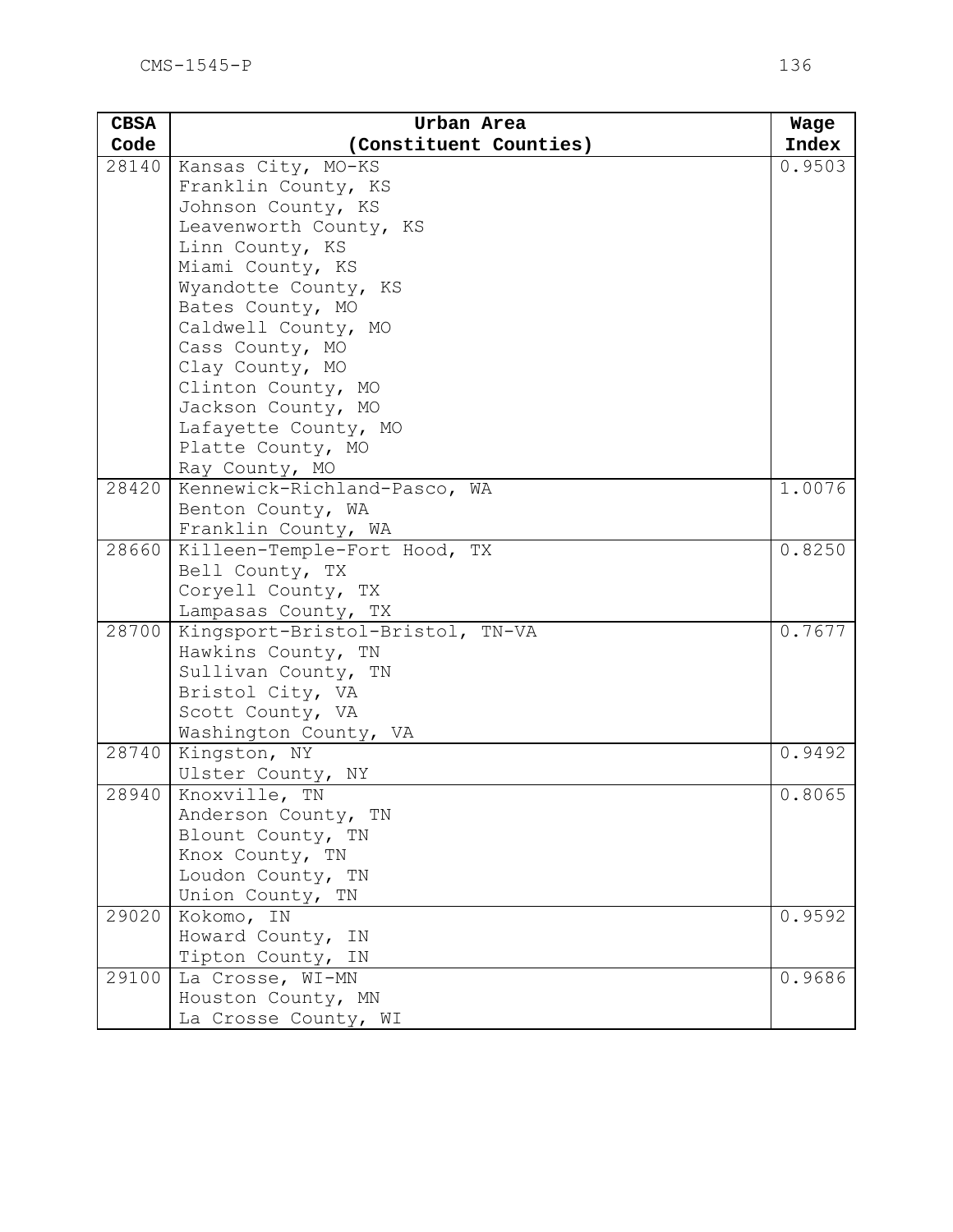| <b>CBSA</b> | Urban Area                        | Wage   |
|-------------|-----------------------------------|--------|
| Code        | (Constituent Counties)            | Index  |
| 29140       | Lafayette, IN                     | 0.8870 |
|             | Benton County, IN                 |        |
|             | Carroll County, IN                |        |
|             | Tippecanoe County, IN             |        |
| 29180       | Lafayette, LA                     | 0.8245 |
|             | Lafayette Parish, LA              |        |
|             | St. Martin Parish, LA             |        |
| 29340       | Lake Charles, LA                  | 0.7778 |
|             | Calcasieu Parish, LA              |        |
|             | Cameron Parish, LA                |        |
| 29404       | Lake County-Kenosha County, IL-WI | 1.0291 |
|             | Lake County, IL                   |        |
|             | Kenosha County, WI                |        |
| 29420       | Lake Havasu City - Kingman, AZ    | 0.9334 |
|             | Mohave, County, AZ                |        |
| 29460       | Lakeland, FL                      | 0.8663 |
|             | Polk County, FL                   |        |
| 29540       | Lancaster, PA                     | 0.9259 |
|             | Lancaster County, PA              |        |
| 29620       | Lansing-East Lansing, MI          | 1.0120 |
|             | Clinton County, MI                |        |
|             | Eaton County, MI                  |        |
| 29700       | Ingham County, MI<br>Laredo, TX   | 0.8076 |
|             | Webb County, TX                   |        |
| 29740       | Las Cruces, NM                    | 0.8677 |
|             | Dona Ana County, NM               |        |
| 29820       | Las Vegas-Paradise, NV            | 1.1779 |
|             | Clark County, NV                  |        |
| 29940       | Lawrence, KS                      | 0.8262 |
|             | Douglas County, KS                |        |
|             | $30020$   Lawton, OK              | 0.8024 |
|             | Comanche County, OK               |        |
| 30140       | Lebanon, PA                       | 0.8194 |
|             | Lebanon County, PA                |        |
| 30300       | Lewiston, ID-WA                   | 0.9456 |
|             | Nez Perce County, ID              |        |
|             | Asotin County, WA                 |        |
| 30340       | Lewiston-Auburn, ME               | 0.9195 |
|             | Androscoggin County, ME           |        |
|             |                                   |        |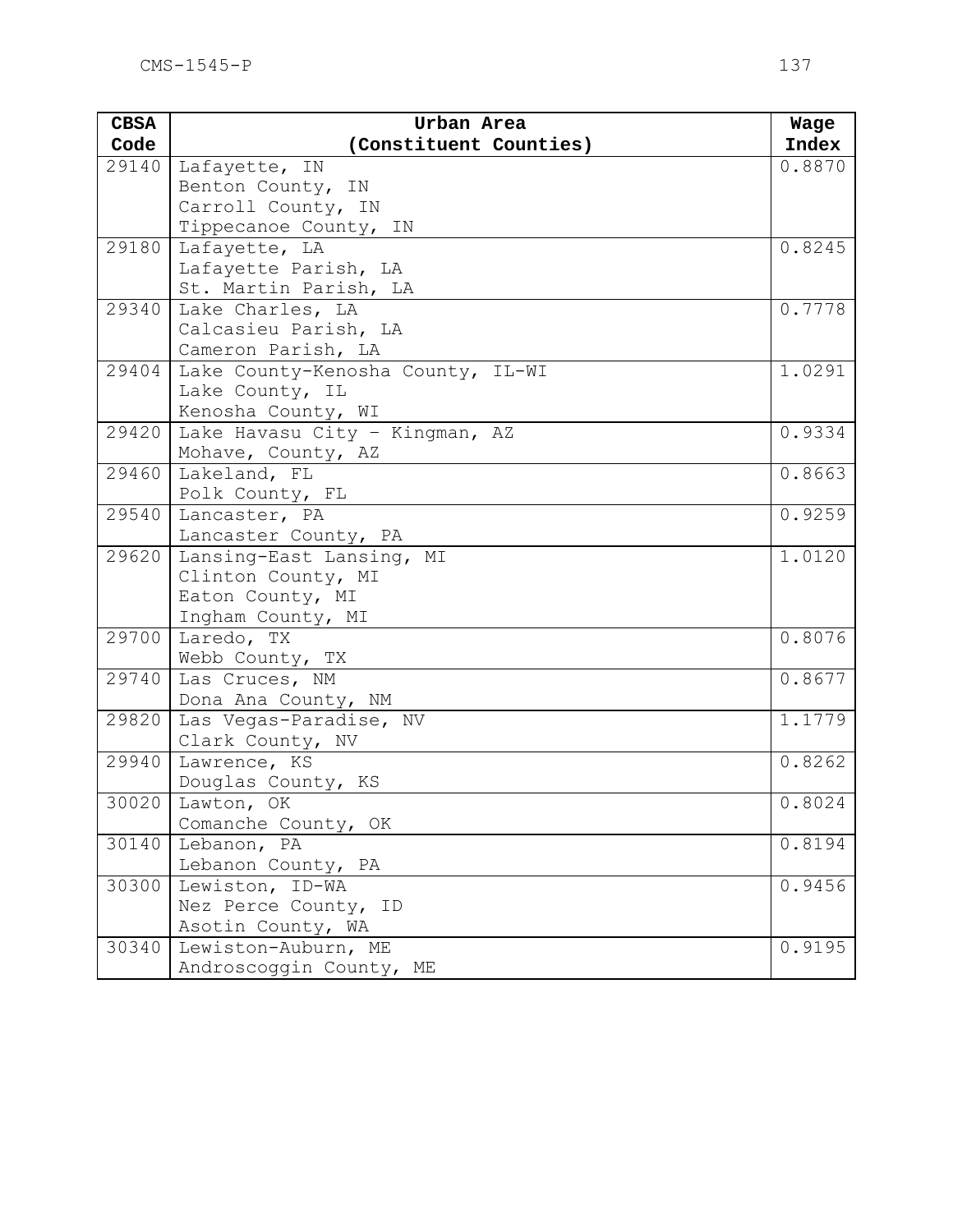| <b>CBSA</b> | Urban Area                               | Wage   |
|-------------|------------------------------------------|--------|
| Code        | (Constituent Counties)                   | Index  |
| 30460       | Lexington-Fayette, KY                    | 0.9213 |
|             | Bourbon County, KY                       |        |
|             | Clark County, KY                         |        |
|             | Fayette County, KY                       |        |
|             | Jessamine County, KY                     |        |
|             | Scott County, KY                         |        |
|             | Woodford County, KY                      |        |
| 30620       | Lima, OH                                 | 0.9426 |
|             | Allen County, OH                         |        |
| 30700       | Lincoln, NE                              | 1.0010 |
|             | Lancaster County, NE                     |        |
|             | Seward County, NE                        |        |
| 30780       | Little Rock-North Little Rock, AR        | 0.8864 |
|             | Faulkner County, AR                      |        |
|             | Grant County, AR                         |        |
|             | Lonoke County, AR                        |        |
|             | Perry County, AR                         |        |
|             | Pulaski County, AR                       |        |
|             | Saline County, AR                        |        |
| 30860       | Logan, UT-ID                             | 0.9184 |
|             | Franklin County, ID                      |        |
|             | Cache County, UT                         |        |
| 30980       | Longview, TX                             | 0.8717 |
|             | Gregg County, TX                         |        |
|             | Rusk County, TX                          |        |
|             | Upshur County, TX                        |        |
| 31020       | Longview, WA                             | 1.0829 |
|             | Cowlitz County, WA                       |        |
| 31084       | Los Angeles-Long Beach-Glendale, CA      | 1.1753 |
|             | Los Angeles County, CA                   |        |
| 31140       | Louisville, KY-IN                        | 0.9077 |
|             | Clark County, IN                         |        |
|             | Floyd County, IN                         |        |
|             | Harrison County, IN                      |        |
|             | Washington County, IN                    |        |
|             | Bullitt County, KY                       |        |
|             | Henry County, KY                         |        |
|             | Jefferson County, KY<br>Meade County, KY |        |
|             | Nelson County, KY                        |        |
|             | Oldham County, KY                        |        |
|             | Shelby County, KY                        |        |
|             | Spencer County, KY                       |        |
|             | Trimble County, KY                       |        |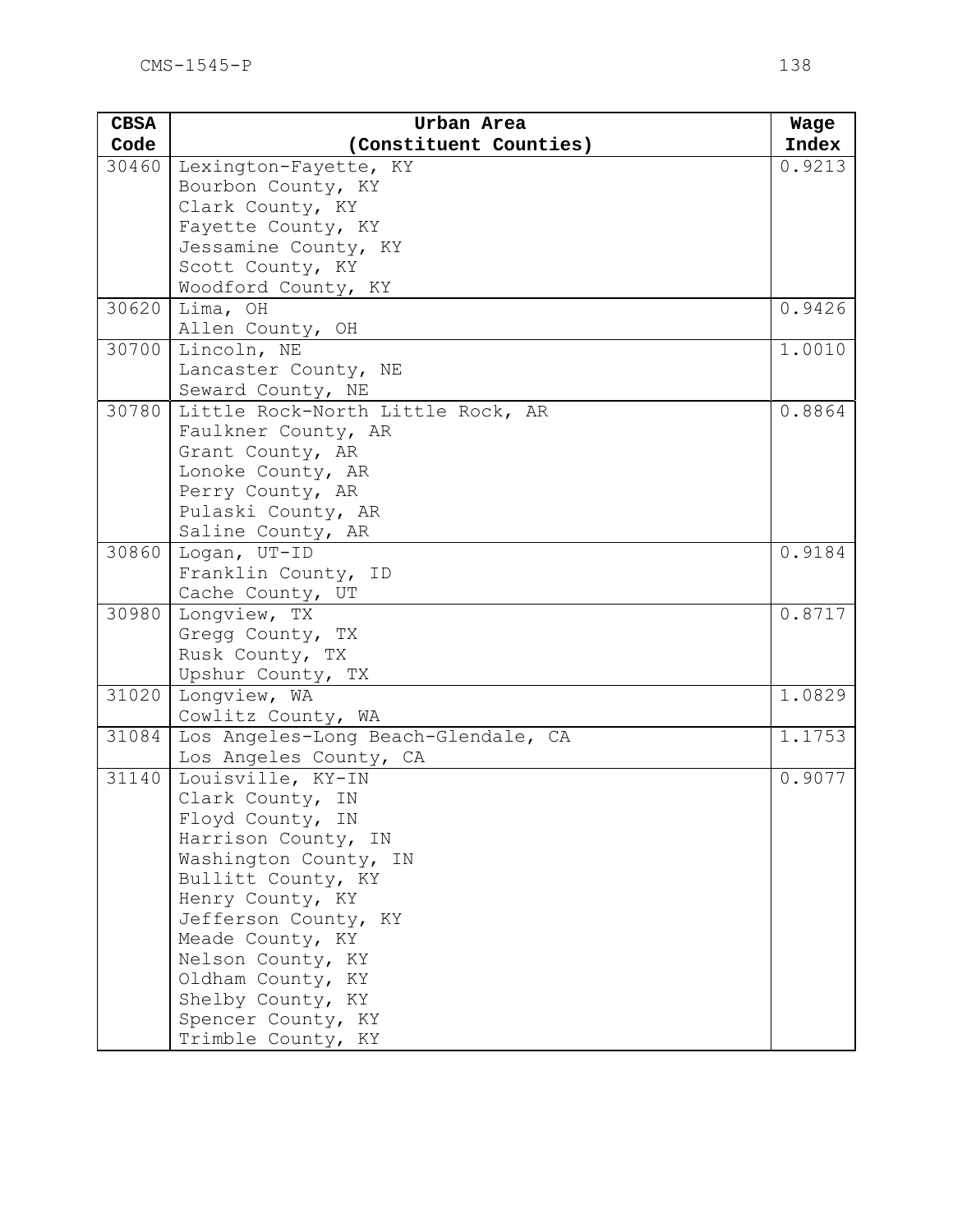| <b>CBSA</b> | Urban Area                                       | Wage   |
|-------------|--------------------------------------------------|--------|
| Code        | (Constituent Counties)                           | Index  |
| 31180       | Lubbock, TX                                      | 0.8714 |
|             | Crosby County, TX                                |        |
|             | Lubbock County, TX                               |        |
| 31340       | Lynchburg, VA                                    | 0.8593 |
|             | Amherst County, VA                               |        |
|             | Appomattox County, VA                            |        |
|             | Bedford County, VA                               |        |
|             | Campbell County, VA                              |        |
|             | Bedford City, VA                                 |        |
| 31420       | Lynchburg City, VA                               | 0.9540 |
|             | Macon, GA<br>Bibb County, GA                     |        |
|             | Crawford County, GA                              |        |
|             | Jones County, GA                                 |        |
|             | Monroe County, GA                                |        |
|             | Twiggs County, GA                                |        |
| 31460       | Madera, CA                                       | 0.8071 |
|             | Madera County, CA                                |        |
| 31540       | Madison, WI                                      | 1.0937 |
|             | Columbia County, WI                              |        |
|             | Dane County, WI                                  |        |
|             | Iowa County, WI                                  |        |
| 31700       | Manchester-Nashua, NH                            | 1.0069 |
|             | Hillsborough County, NH                          |        |
|             | Merrimack County, NH                             |        |
| 31900       | Mansfield, OH                                    | 0.9273 |
|             | Richland County, OH                              |        |
| 32420       | Mayaqüez, PR                                     | 0.3712 |
|             | Hormiqueros Municipio, PR                        |        |
| 32580       | Mayagüez Municipio, PR                           | 0.9124 |
|             | McAllen-Edinburg-Pharr, TX<br>Hidalgo County, TX |        |
| 32780       | Medford, OR                                      | 1.0320 |
|             | Jackson County, OR                               |        |
| 32820       | Memphis, TN-MS-AR                                | 0.9224 |
|             | Crittenden County, AR                            |        |
|             | DeSoto County, MS                                |        |
|             | Marshall County, MS                              |        |
|             | Tate County, MS                                  |        |
|             | Tunica County, MS                                |        |
|             | Fayette County, TN                               |        |
|             | Shelby County, TN                                |        |
|             | Tipton County, TN                                |        |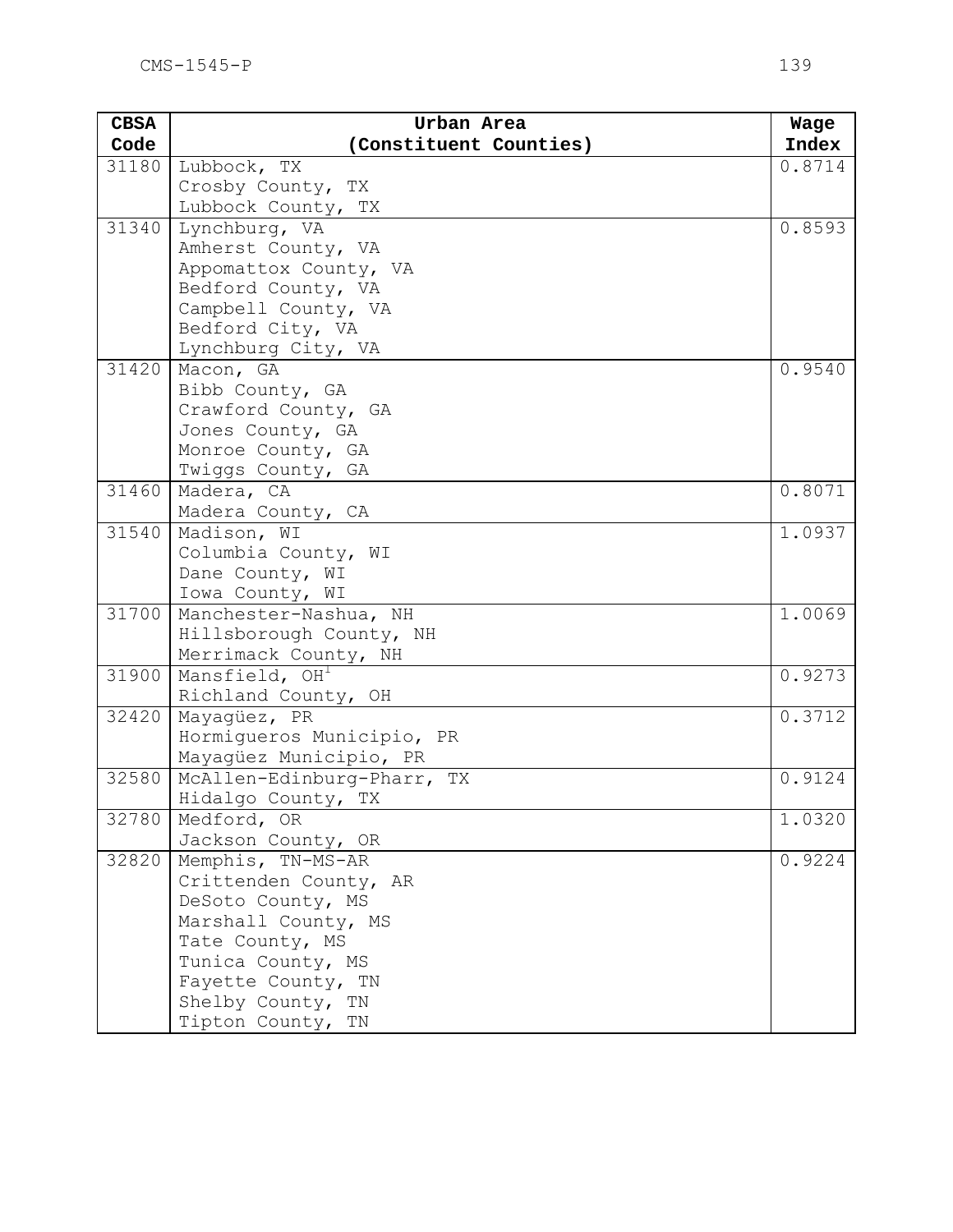| <b>CBSA</b> | Urban Area                                                  | Wage   |
|-------------|-------------------------------------------------------------|--------|
| Code        | (Constituent Counties)                                      | Index  |
| 32900       | Merced, CA                                                  | 1.2101 |
|             | Merced County, CA                                           |        |
| 33124       | Miami-Miami Beach-Kendall, FL                               | 1.0003 |
|             | Miami-Dade County, FL                                       |        |
| 33140       | Michigan City-La Porte, IN                                  | 0.8916 |
|             | LaPorte County, IN                                          |        |
| 33260       | Midland, TX                                                 | 1.0326 |
|             | Midland County, TX                                          |        |
| 33340       | Milwaukee-Waukesha-West Allis, WI                           | 1.0211 |
|             | Milwaukee County, WI                                        |        |
|             | Ozaukee County, WI                                          |        |
|             | Washington County, WI                                       |        |
| 33460       | Waukesha County, WI                                         |        |
|             | Minneapolis-St. Paul-Bloomington, MN-WI<br>Anoka County, MN | 1.1154 |
|             | Carver County, MN                                           |        |
|             | Chisago County, MN                                          |        |
|             | Dakota County, MN                                           |        |
|             | Hennepin County, MN                                         |        |
|             | Isanti County, MN                                           |        |
|             | Ramsey County, MN                                           |        |
|             | Scott County, MN                                            |        |
|             | Sherburne County, MN                                        |        |
|             | Washington County, MN                                       |        |
|             | Wright County, MN                                           |        |
|             | Pierce County, WI                                           |        |
|             | St. Croix County, WI                                        |        |
| 33540       | Missoula, MT                                                | 0.8947 |
|             | Missoula County, MT                                         |        |
| 33660       | Mobile, AL                                                  | 0.8032 |
|             | Mobile County, AL                                           |        |
|             | 33700   Modesto, CA                                         | 1.1926 |
|             | Stanislaus County, CA                                       |        |
| 33740       | Monroe, LA                                                  | 0.7833 |
|             | Ouachita Parish, LA                                         |        |
|             | Union Parish, LA                                            |        |
| 33780       | Monroe, MI                                                  | 0.9415 |
| 33860       | Monroe County, MI                                           |        |
|             | Montgomery, AL                                              | 0.8335 |
|             | Autauga County, AL<br>Elmore County, AL                     |        |
|             | Lowndes County, AL                                          |        |
|             |                                                             |        |
|             | Montgomery County, AL                                       |        |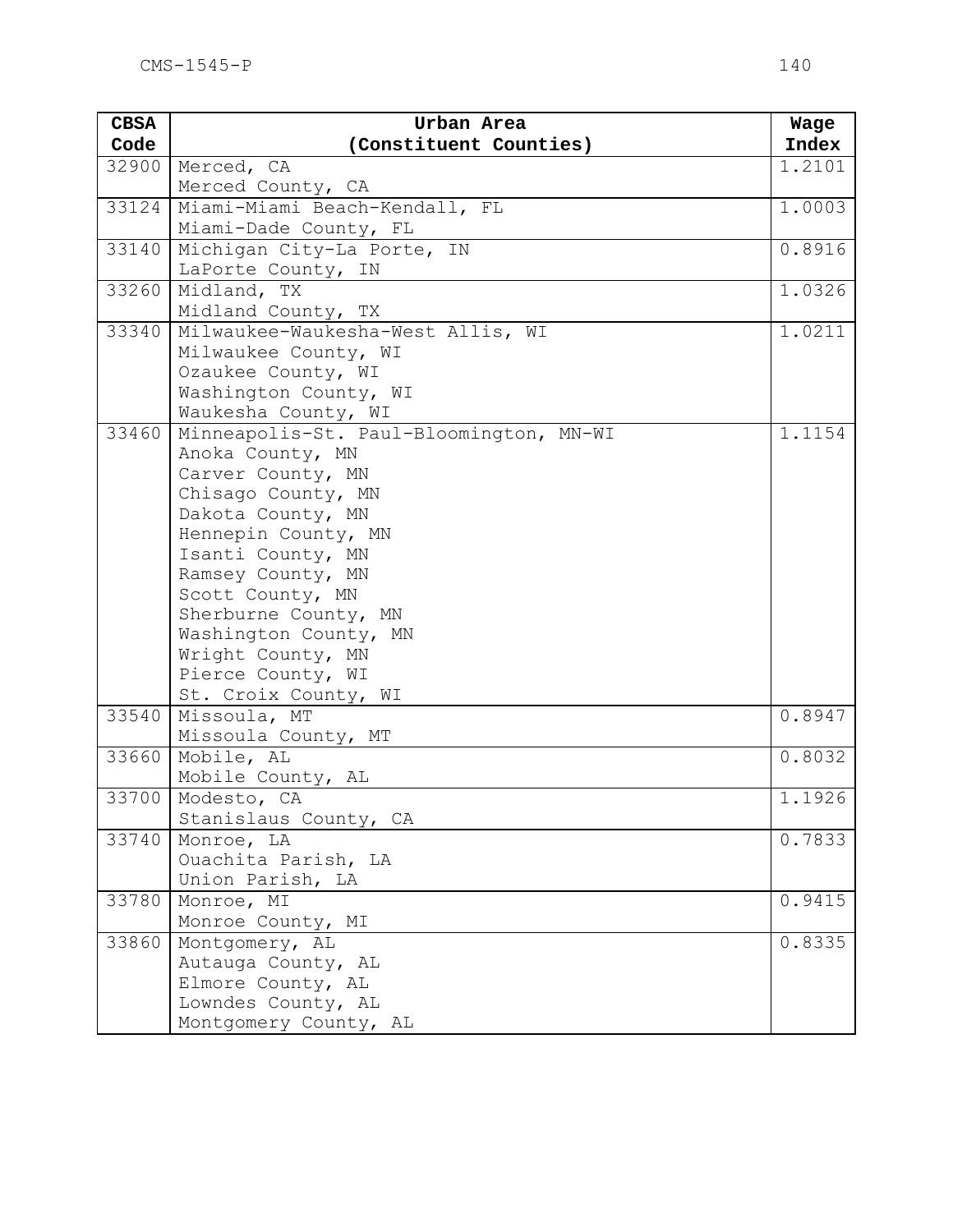| <b>CBSA</b> | Urban Area                                 | Wage   |
|-------------|--------------------------------------------|--------|
| Code        | (Constituent Counties)                     | Index  |
| 34060       | Morgantown, WV                             | 0.8322 |
|             | Monongalia County, WV                      |        |
|             | Preston County, WV                         |        |
| 34100       | Morristown, TN                             | 0.7377 |
|             | Grainger County, TN                        |        |
|             | Hamblen County, TN                         |        |
|             | Jefferson County, TN                       |        |
| 34580       | Mount Vernon-Anacortes, WA                 | 1.0531 |
|             | Skagit County, WA                          |        |
| 34620       | Muncie, IN                                 | 0.8215 |
|             | Delaware County, IN                        |        |
| 34740       | Muskegon-Norton Shores, MI                 | 0.9799 |
|             | Muskegon County, MI                        |        |
| 34820       | Myrtle Beach-Conway-North Myrtle Beach, SC | 0.8637 |
|             | Horry County, SC                           |        |
| 34900       | Napa, CA                                   | 1.4332 |
|             | Napa County, CA                            |        |
| 34940       | Naples-Marco Island, FL                    | 0.9619 |
| 34980       | Collier County, FL                         |        |
|             | Nashville-Davidson--Murfreesboro, TN       | 0.9743 |
|             | Cannon County, TN<br>Cheatham County, TN   |        |
|             | Davidson County, TN                        |        |
|             | Dickson County, TN                         |        |
|             | Hickman County, TN                         |        |
|             | Macon County, TN                           |        |
|             | Robertson County, TN                       |        |
|             | Rutherford County, TN                      |        |
|             | Smith County, TN                           |        |
|             | Sumner County, TN                          |        |
|             | Trousdale County, TN                       |        |
|             | Williamson County, TN                      |        |
|             | Wilson County, TN                          |        |
| 35004       | Nassau-Suffolk, NY                         | 1.2569 |
|             | Nassau County, NY                          |        |
|             | Suffolk County, NY                         |        |
| 35084       | Newark-Union, NJ-PA                        | 1.1864 |
|             | Essex County, NJ                           |        |
|             | Hunterdon County, NJ                       |        |
|             | Morris County, NJ                          |        |
|             | Sussex County, NJ                          |        |
|             | Union County, NJ                           |        |
|             | Pike County, PA                            |        |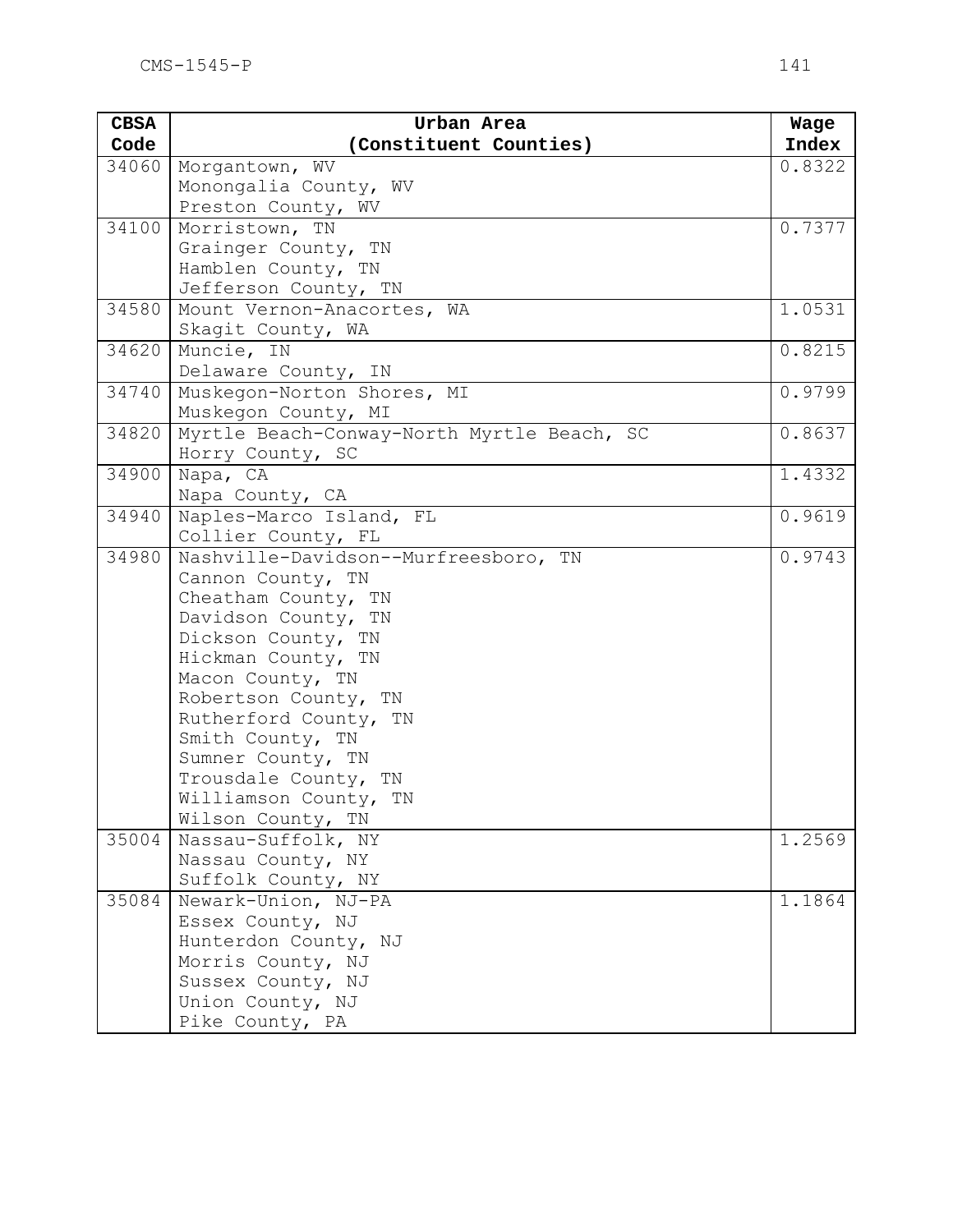| <b>CBSA</b> | Urban Area                               | Wage                |
|-------------|------------------------------------------|---------------------|
| Code        | (Constituent Counties)                   | Index               |
| 35300       | New Haven-Milford, CT                    | 1.1877              |
|             | New Haven County, CT                     |                     |
| 35380       | New Orleans-Metairie-Kenner, LA          | 0.8915              |
|             | Jefferson Parish, LA                     |                     |
|             | Orleans Parish, LA                       |                     |
|             | Plaquemines Parish, LA                   |                     |
|             | St. Bernard Parish, LA                   |                     |
|             | St. Charles Parish, LA                   |                     |
|             | St. John the Baptist Parish, LA          |                     |
|             | St. Tammany Parish, LA                   |                     |
| 35644       | New York-Wayne-White Plains, NY-NJ       | 1.3097              |
|             | Bergen County, NJ                        |                     |
|             | Hudson County, NJ                        |                     |
|             | Passaic County, NJ                       |                     |
|             | Bronx County, NY                         |                     |
|             | Kings County, NY                         |                     |
|             | New York County, NY<br>Putnam County, NY |                     |
|             | Queens County, NY                        |                     |
|             | Richmond County, NY                      |                     |
|             | Rockland County, NY                      |                     |
|             | Westchester County, NY                   |                     |
| 35660       | Niles-Benton Harbor, MI                  | $\overline{0.9143}$ |
|             | Berrien County, MI                       |                     |
| 35980       | Norwich-New London, CT                   | 1.1493              |
|             | New London County, CT                    |                     |
| 36084       | Oakland-Fremont-Hayward, CA              | 1.5620              |
|             | Alameda County, CA                       |                     |
|             | Contra Costa County, CA                  |                     |
| 36100       | Ocala, FL                                | 0.8628              |
|             | Marion County, FL                        |                     |
| 36140       | Ocean City, NJ                           | 1.0660              |
|             | Cape May County, NJ                      |                     |
| 36220       | Odessa, TX                               | 1.0044              |
|             | Ector County, TX                         |                     |
| 36260       | Ogden-Clearfield, UT                     | 0.9006              |
|             | Davis County, UT                         |                     |
|             | Morgan County, UT                        |                     |
|             | Weber County, UT                         |                     |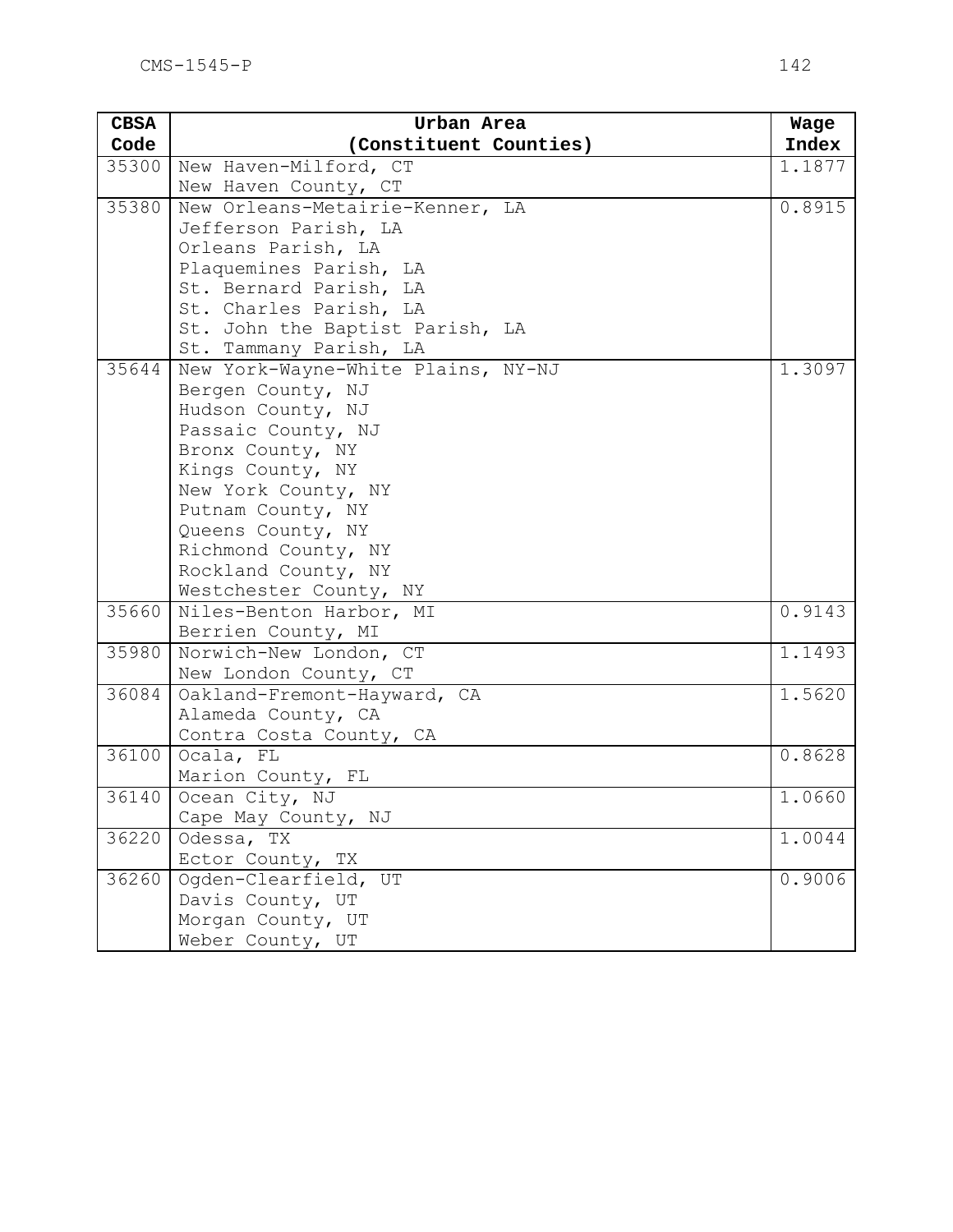| <b>CBSA</b> | Urban Area                            | Wage   |
|-------------|---------------------------------------|--------|
| Code        | (Constituent Counties)                | Index  |
| 36420       | Oklahoma City, OK                     | 0.8822 |
|             | Canadian County, OK                   |        |
|             | Cleveland County, OK                  |        |
|             | Grady County, OK                      |        |
|             | Lincoln County, OK                    |        |
|             | Logan County, OK                      |        |
|             | McClain County, OK                    |        |
|             | Oklahoma County, OK                   |        |
| 36500       | Olympia, WA                           | 1.1552 |
|             | Thurston County, WA                   |        |
| 36540       | Omaha-Council Bluffs, NE-IA           | 0.9503 |
|             | Harrison County, IA                   |        |
|             | Mills County, IA                      |        |
|             | Pottawattamie County, IA              |        |
|             | Cass County, NE<br>Douglas County, NE |        |
|             | Sarpy County, NE                      |        |
|             | Saunders County, NE                   |        |
|             | Washington County, NE                 |        |
| 36740       | Orlando, FL                           | 0.9320 |
|             | Lake County, FL                       |        |
|             | Orange County, FL                     |        |
|             | Osceola County, FL                    |        |
|             | Seminole County, FL                   |        |
| 36780       | Oshkosh-Neenah, WI                    | 0.9568 |
|             | Winnebago County, WI                  |        |
| 36980       | Owensboro, KY                         | 0.8752 |
|             | Daviess County, KY                    |        |
|             | Hancock County, KY                    |        |
|             | McLean County, KY                     |        |
| 37100       | Oxnard-Thousand Oaks-Ventura, CA      | 1.1828 |
|             | Ventura County, CA                    |        |
| 37340       | Palm Bay-Melbourne-Titusville, FL     | 0.9326 |
|             | Brevard County, FL                    |        |
| 37380       | Palm Coast, FL                        | 0.8946 |
|             | Flagler County, FL                    |        |
| 37460       | Panama City-Lynn Haven, FL            | 0.8171 |
|             | Bay County, FL                        |        |
| 37620       | Parkersburg-Marietta, WV-OH           | 0.8103 |
|             | Washington County, OH                 |        |
|             | Pleasants County, WV                  |        |
|             | Wirt County, WV                       |        |
|             | Wood County, WV                       |        |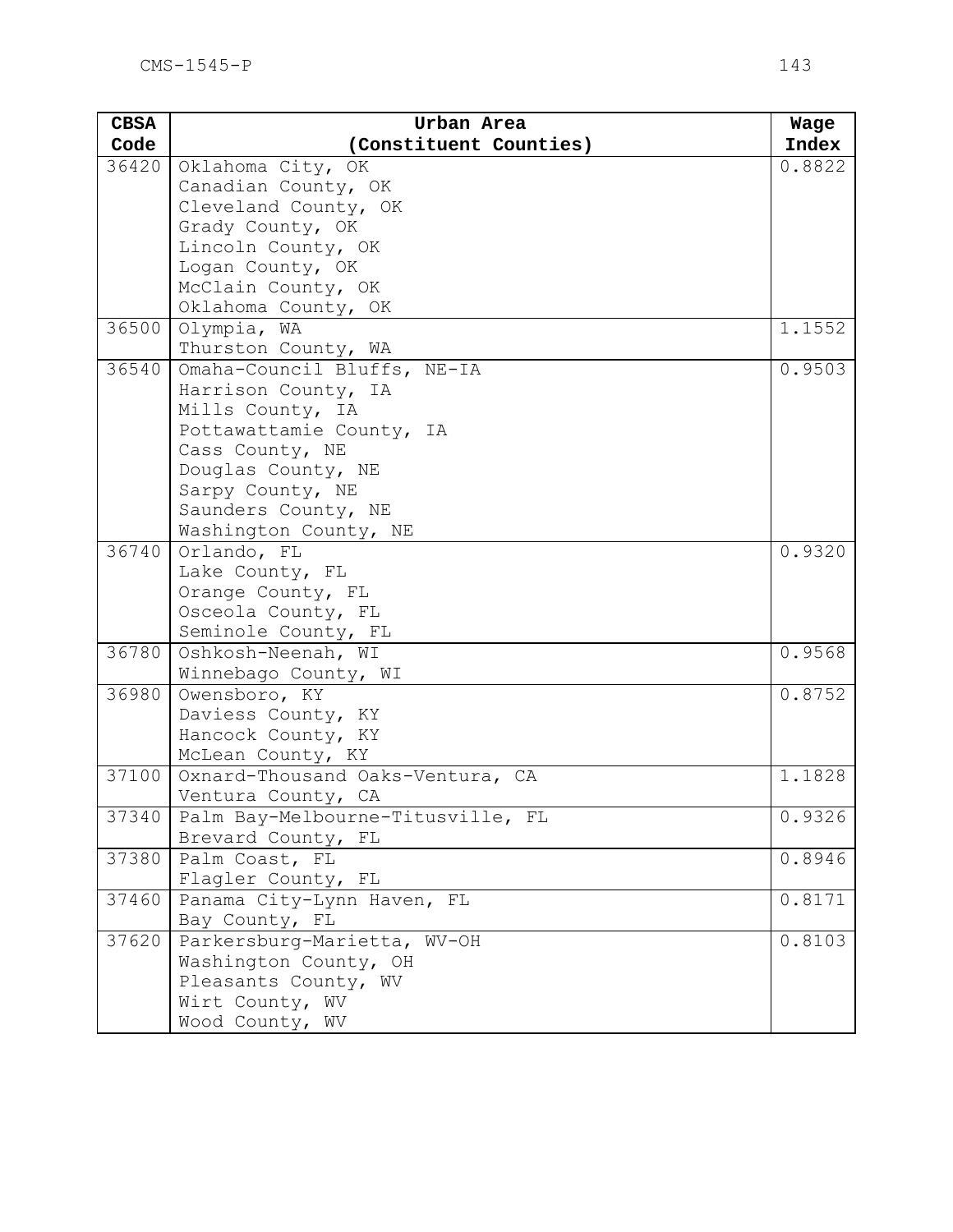| <b>CBSA</b> | Urban Area                             | Wage   |
|-------------|----------------------------------------|--------|
| Code        | (Constituent Counties)                 | Index  |
| 37700       | Pascagoula, MS                         | 0.8649 |
|             | George County, MS                      |        |
|             | Jackson County, MS                     |        |
| 37764       | Peabody, MA                            | 1.0258 |
|             | Essex County, MA                       |        |
| 37860       | Pensacola-Ferry Pass-Brent, FL         | 0.8283 |
|             | Escambia County, FL                    |        |
|             | Santa Rosa County, FL                  |        |
| 37900       | Peoria, IL                             | 0.9285 |
|             | Marshall County, IL                    |        |
|             | Peoria County, IL                      |        |
|             | Stark County, IL                       |        |
|             | Tazewell County, IL                    |        |
|             | Woodford County, IL                    |        |
| 37964       | Philadelphia, PA                       | 1.0935 |
|             | Bucks County, PA                       |        |
|             | Chester County, PA                     |        |
|             | Delaware County, PA                    |        |
|             | Montgomery County, PA                  |        |
| 38060       | Philadelphia County, PA                | 1.0268 |
|             | Phoenix-Mesa-Scottsdale, AZ            |        |
|             | Maricopa County, AZ                    |        |
| 38220       | Pinal County, AZ                       | 0.7840 |
|             | Pine Bluff, AR<br>Cleveland County, AR |        |
|             | Jefferson County, AR                   |        |
|             | Lincoln County, AR                     |        |
| 38300       | Pittsburgh, PA                         | 0.8520 |
|             | Allegheny County, PA                   |        |
|             | Armstrong County, PA                   |        |
|             | Beaver County, PA                      |        |
|             | Butler County, PA                      |        |
|             | Fayette County, PA                     |        |
|             | Washington County, PA                  |        |
|             | Westmoreland County, PA                |        |
| 38340       | Pittsfield, MA                         | 1.0106 |
|             | Berkshire County, MA                   |        |
| 38540       | Pocatello, ID                          | 0.9428 |
|             | Bannock County, ID                     |        |
|             | Power County, ID                       |        |
| 38660       | Ponce, PR                              | 0.4343 |
|             | Juana Díaz Municipio, PR               |        |
|             | Ponce Municipio, PR                    |        |
|             | Villalba Municipio, PR                 |        |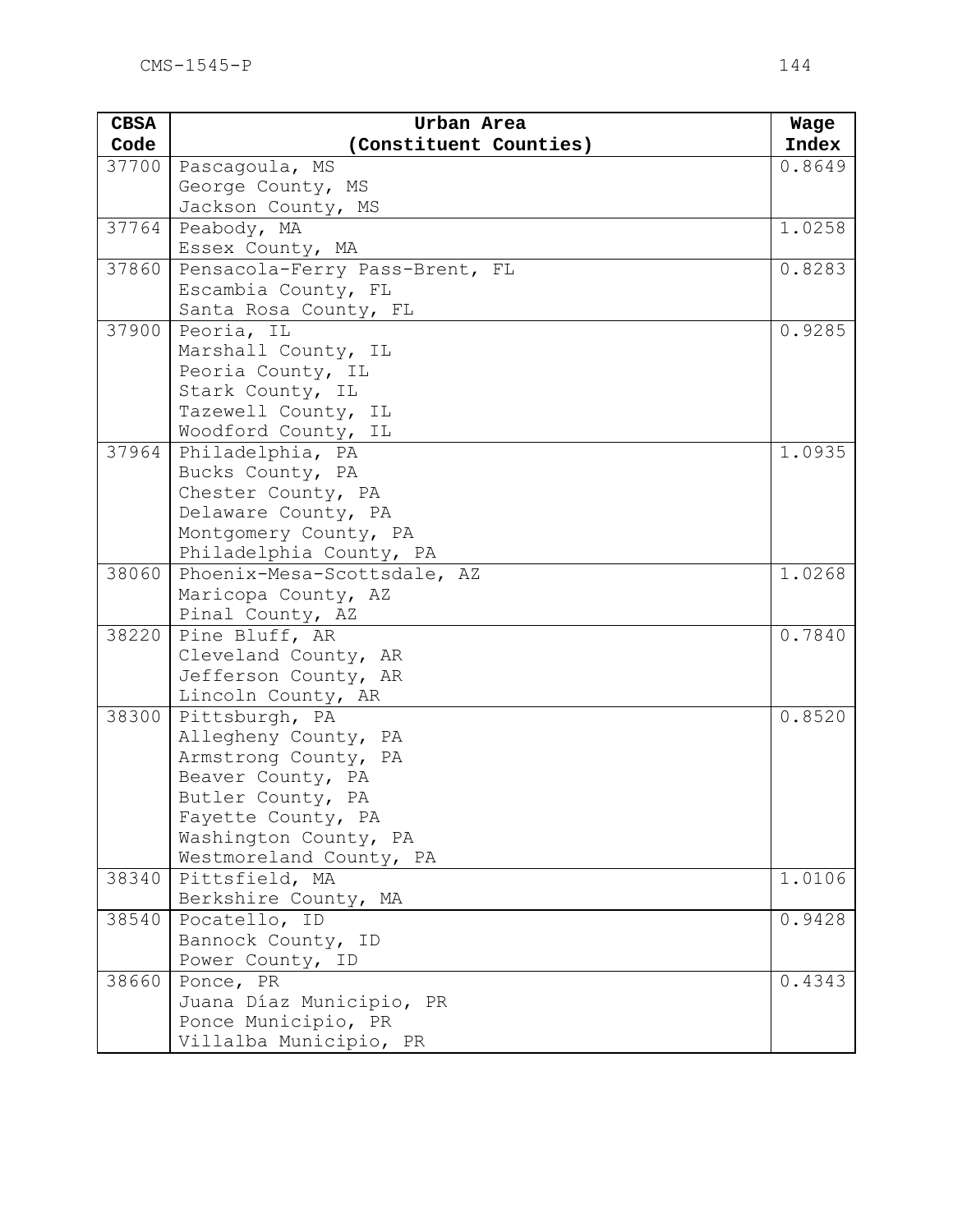| <b>CBSA</b> | Urban Area                               | Wage   |
|-------------|------------------------------------------|--------|
| Code        | (Constituent Counties)                   | Index  |
| 38860       | Portland-South Portland-Biddeford, ME    | 1.0044 |
|             | Cumberland County, ME                    |        |
|             | Sagadahoc County, ME                     |        |
|             | York County, ME                          |        |
| 38900       | Portland-Vancouver-Beaverton, OR-WA      | 1.1500 |
|             | Clackamas County, OR                     |        |
|             | Columbia County, OR                      |        |
|             | Multnomah County, OR                     |        |
|             | Washington County, OR                    |        |
|             | Yamhill County, OR                       |        |
|             | Clark County, WA                         |        |
|             | Skamania County, WA                      |        |
| 38940       | Port St. Lucie-Fort Pierce, FL           | 1.0018 |
|             | Martin County, FL                        |        |
|             | St. Lucie County, FL                     |        |
| 39100       | Poughkeepsie-Newburgh-Middletown, NY     | 1.0849 |
|             | Dutchess County, NY                      |        |
| 39140       | Orange County, NY                        | 1.0021 |
|             | Prescott, AZ<br>Yavapai County, AZ       |        |
| 39300       | Providence-New Bedford-Fall River, RI-MA | 1.0725 |
|             | Bristol County, MA                       |        |
|             | Bristol County, RI                       |        |
|             | Kent County, RI                          |        |
|             | Newport County, RI                       |        |
|             | Providence County, RI                    |        |
|             | Washington County, RI                    |        |
| 39340       | Provo-Orem, UT                           | 0.9558 |
|             | Juab County, UT                          |        |
|             | Utah County, UT                          |        |
| 39380       | Pueblo, CO                               | 0.8852 |
|             | Pueblo County, CO                        |        |
| 39460       | Punta Gorda, FL                          | 0.9255 |
|             | Charlotte County, FL                     |        |
| 39540       | Racine, WI                               | 0.9500 |
|             | Racine County, WI                        |        |
| 39580       | Raleigh-Cary, NC                         | 0.9536 |
|             | Franklin County, NC                      |        |
|             | Johnston County, NC                      |        |
|             | Wake County, NC                          |        |
| 39660       | Rapid City, SD                           | 0.8812 |
|             | Meade County, SD                         |        |
|             | Pennington County, SD                    |        |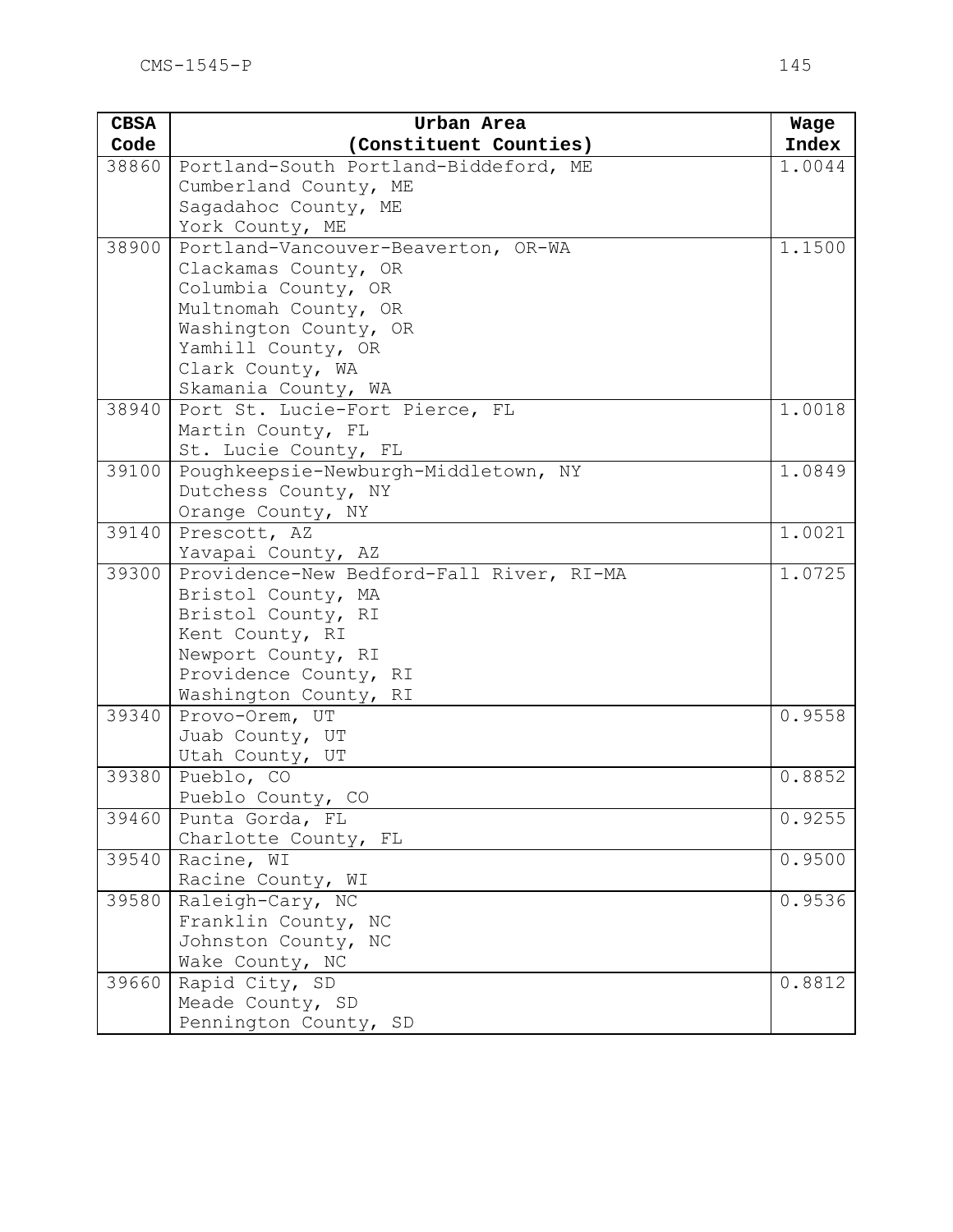| <b>CBSA</b> | Urban Area                                        | Wage   |
|-------------|---------------------------------------------------|--------|
| Code        | (Constituent Counties)                            | Index  |
| 39740       | Reading, PA                                       | 0.9357 |
|             | Berks County, PA                                  |        |
| 39820       | Redding, CA                                       | 1.3553 |
|             | Shasta County, CA                                 |        |
| 39900       | Reno-Sparks, NV                                   | 1.0954 |
|             | Storey County, NV                                 |        |
|             | Washoe County, NV                                 |        |
| 40060       | Richmond, VA                                      | 0.9427 |
|             | Amelia County, VA                                 |        |
|             | Caroline County, VA                               |        |
|             | Charles City County, VA                           |        |
|             | Chesterfield County, VA                           |        |
|             | Cumberland County, VA                             |        |
|             | Dinwiddie County, VA                              |        |
|             | Goochland County, VA                              |        |
|             | Hanover County, VA                                |        |
|             | Henrico County, VA                                |        |
|             | King and Queen County, VA                         |        |
|             | King William County, VA                           |        |
|             | Louisa County, VA                                 |        |
|             | New Kent County, VA                               |        |
|             | Powhatan County, VA                               |        |
|             | Prince George County, VA                          |        |
|             | Sussex County, VA                                 |        |
|             | Colonial Heights City, VA                         |        |
|             | Hopewell City, VA                                 |        |
|             | Petersburg City, VA                               |        |
|             | Richmond City, VA                                 |        |
| 40140       | Riverside-San Bernardino-Ontario, CA              | 1.0931 |
|             | Riverside County, CA<br>San Bernardino County, CA |        |
| 40220       | Roanoke, VA                                       | 0.8618 |
|             | Botetourt County, VA                              |        |
|             | Craig County, VA                                  |        |
|             | Franklin County, VA                               |        |
|             | Roanoke County, VA                                |        |
|             | Roanoke City, VA                                  |        |
|             | Salem City, VA                                    |        |
| 40340       | Rochester, MN                                     | 1.1033 |
|             | Dodge County, MN                                  |        |
|             | Olmsted County, MN                                |        |
|             | Wabasha County, MN                                |        |
|             |                                                   |        |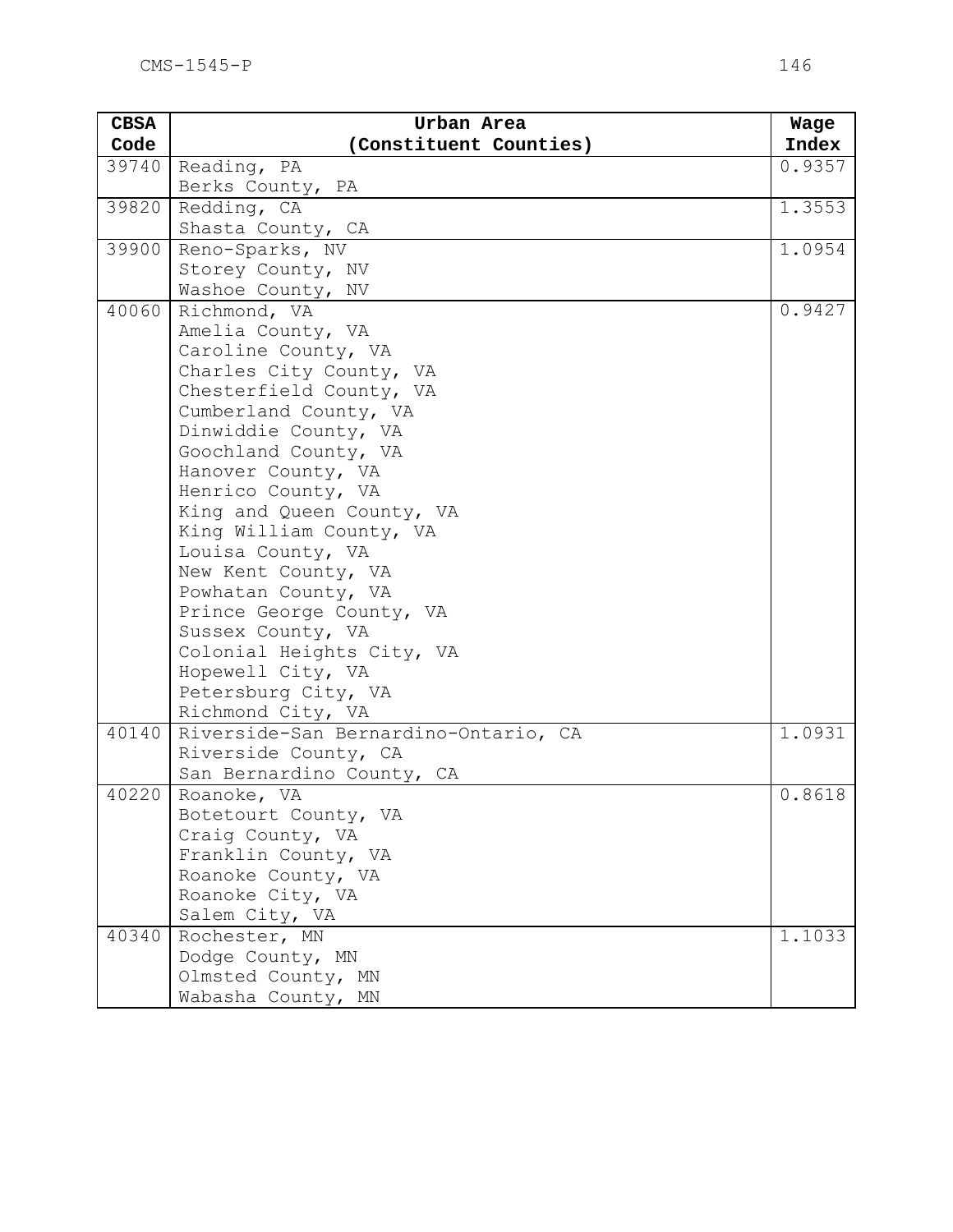| <b>CBSA</b> | Urban Area                              | Wage   |
|-------------|-----------------------------------------|--------|
| Code        | (Constituent Counties)                  | Index  |
| 40380       | Rochester, NY                           | 0.8836 |
|             | Livingston County, NY                   |        |
|             | Monroe County, NY                       |        |
|             | Ontario County, NY                      |        |
|             | Orleans County, NY                      |        |
|             | Wayne County, NY                        |        |
| 40420       | Rockford, IL                            | 0.9660 |
|             | Boone County, IL                        |        |
|             | Winnebago County, IL                    |        |
| 40484       | Rockingham County-Strafford County, NH  | 1.0113 |
|             | Rockingham County, NH                   |        |
|             | Strafford County, NH                    |        |
| 40580       | Rocky Mount, NC                         | 0.9008 |
|             | Edgecombe County, NC                    |        |
|             | Nash County, NC                         |        |
| 40660       | Rome, GA                                | 0.9040 |
|             | Floyd County, GA                        |        |
| 40900       | Sacramento--Arden-Arcade--Roseville, CA | 1.3428 |
|             | El Dorado County, CA                    |        |
|             | Placer County, CA                       |        |
|             | Sacramento County, CA                   |        |
|             | Yolo County, CA                         |        |
| 40980       | Saginaw-Saginaw Township North, MI      | 0.8813 |
|             | Saginaw County, MI                      |        |
| 41060       | St. Cloud, MN                           | 1.0551 |
|             | Benton County, MN                       |        |
|             | Stearns County, MN                      |        |
| 41100       | St. George, UT                          | 0.9365 |
|             | Washington County, UT                   |        |
| 41140       | St. Joseph, MO-KS                       | 0.8764 |
|             | Doniphan County, KS                     |        |
|             | Andrew County, MO                       |        |
|             | Buchanan County, MO                     |        |
|             | DeKalb County, MO                       |        |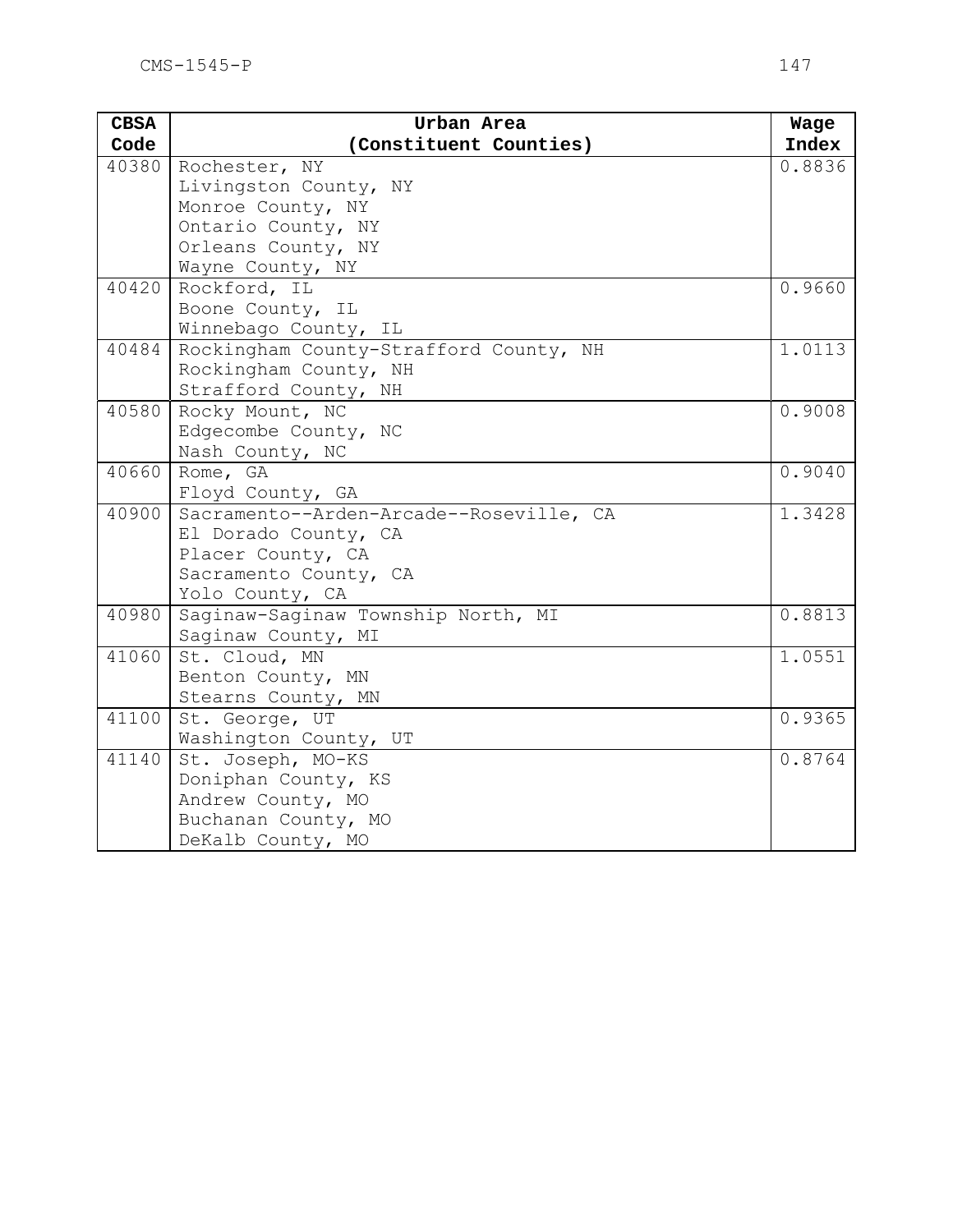| <b>CBSA</b> | Urban Area                             | Wage   |
|-------------|----------------------------------------|--------|
| Code        | (Constituent Counties)                 | Index  |
| 41180       | St. Louis, MO-IL                       | 0.8923 |
|             | Bond County, IL                        |        |
|             | Calhoun County, IL                     |        |
|             | Clinton County, IL                     |        |
|             | Jersey County, IL                      |        |
|             | Macoupin County, IL                    |        |
|             | Madison County, IL                     |        |
|             | Monroe County, IL                      |        |
|             | St. Clair County, IL                   |        |
|             | Crawford County, MO                    |        |
|             | Franklin County, MO                    |        |
|             | Jefferson County, MO                   |        |
|             | Lincoln County, MO                     |        |
|             | St. Charles County, MO                 |        |
|             | St. Louis County, MO                   |        |
|             | Warren County, MO                      |        |
|             | Washington County, MO                  |        |
|             | St. Louis City, MO                     |        |
| 41420       | Salem, OR                              | 1.0573 |
|             | Marion County, OR                      |        |
|             | Polk County, OR                        |        |
| 41500       | Salinas, CA                            | 1.4581 |
|             | Monterey County, CA                    |        |
| 41540       | Salisbury, MD                          | 0.8995 |
|             | Somerset County, MD                    |        |
|             | Wicomico County, MD                    |        |
| 41620       | Salt Lake City, UT                     | 0.9404 |
|             | Salt Lake County, UT                   |        |
|             | Summit County, UT                      |        |
|             | Tooele County, UT                      |        |
| 41660       | San Angelo, TX                         | 0.8581 |
|             | Irion County, TX                       |        |
|             | Tom Green County, TX                   |        |
| 41700       | San Antonio, TX<br>Atascosa County, TX | 0.8851 |
|             | Bandera County, TX                     |        |
|             | Bexar County, TX                       |        |
|             | Comal County, TX                       |        |
|             | Guadalupe County, TX                   |        |
|             | Kendall County, TX                     |        |
|             | Medina County, TX                      |        |
|             | Wilson County, TX                      |        |
| 41740       | San Diego-Carlsbad-San Marcos, CA      | 1.1418 |
|             | San Diego County, CA                   |        |
|             |                                        |        |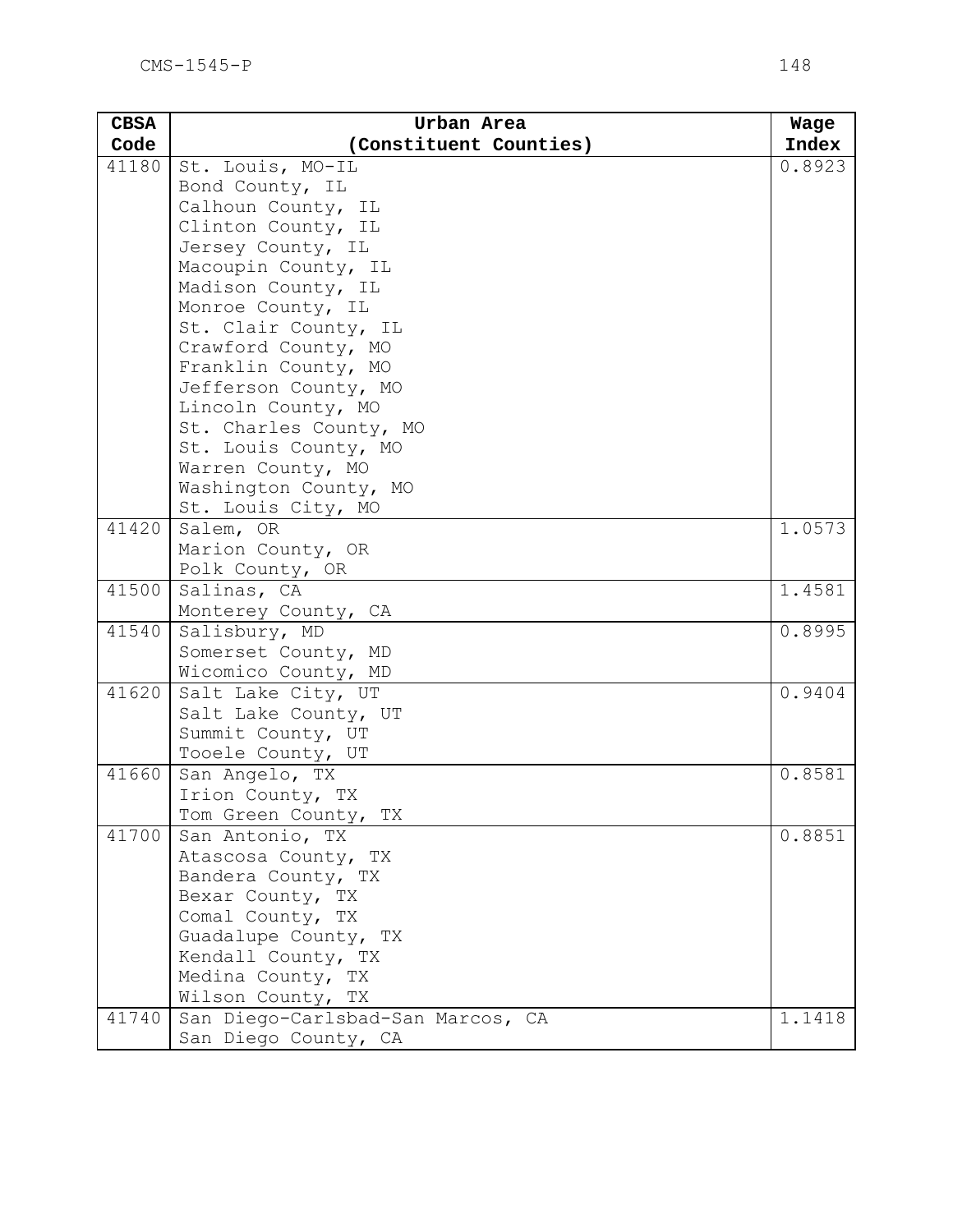| <b>CBSA</b> | Urban Area                               | Wage   |
|-------------|------------------------------------------|--------|
| Code        | (Constituent Counties)                   | Index  |
| 41780       | Sandusky, OH                             | 0.8824 |
|             | Erie County, OH                          |        |
| 41884       | San Francisco-San Mateo-Redwood City, CA | 1.5154 |
|             | Marin County, CA                         |        |
|             | San Francisco County, CA                 |        |
|             | San Mateo County, CA                     |        |
| 41900       | San Germán-Cabo Rojo, PR                 | 0.4730 |
|             | Cabo Rojo Municipio, PR                  |        |
|             | Lajas Municipio, PR                      |        |
|             | Sabana Grande Municipio, PR              |        |
|             | San Germán Municipio, PR                 |        |
| 41940       | San Jose-Sunnyvale-Santa Clara, CA       | 1.5639 |
|             | San Benito County, CA                    |        |
|             | Santa Clara County, CA                   |        |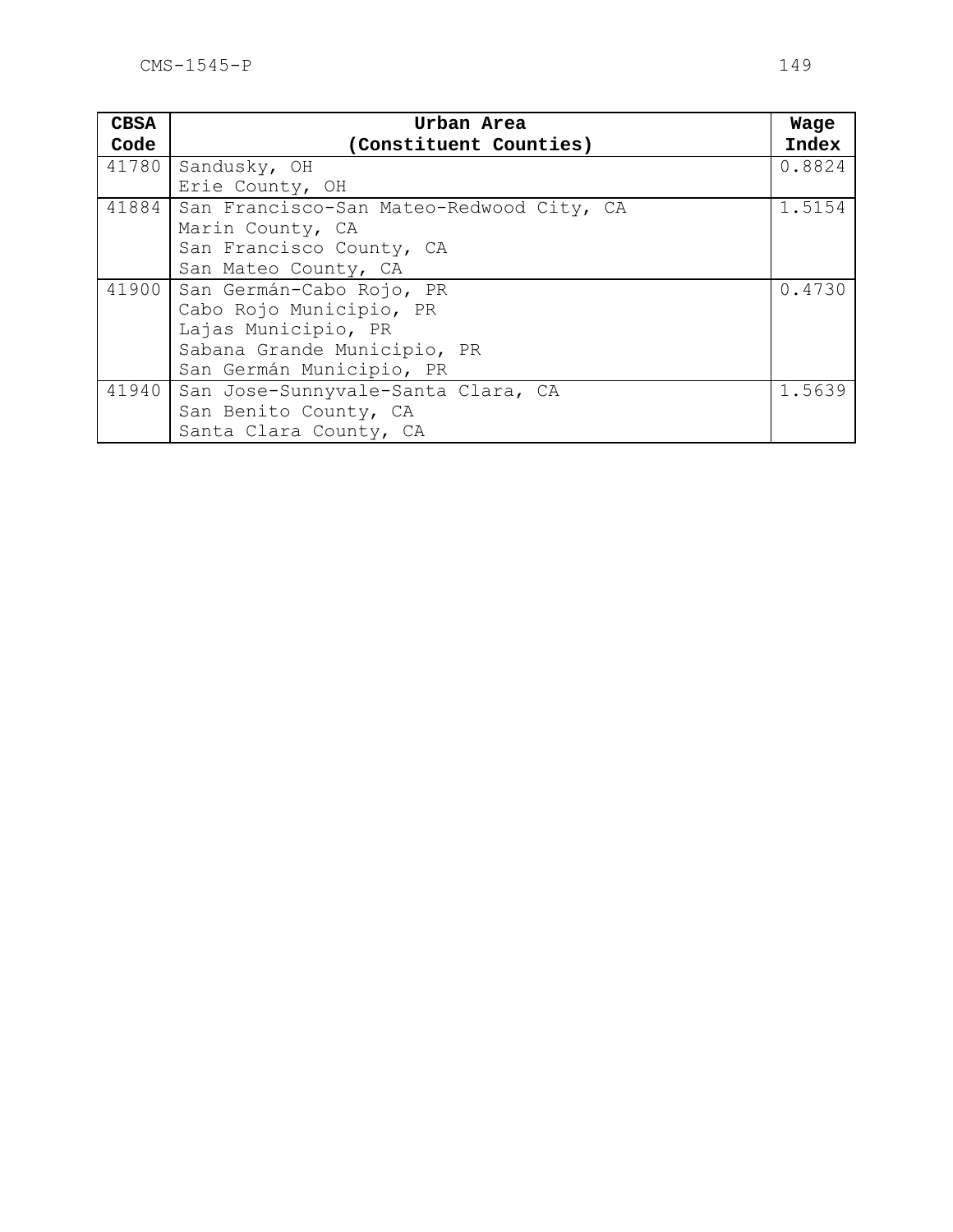| <b>CBSA</b> | Urban Area                      | Wage   |
|-------------|---------------------------------|--------|
| Code        | (Constituent Counties)          | Index  |
| 41980       | San Juan-Caguas-Guaynabo, PR    | 0.4516 |
|             | Aguas Buenas Municipio, PR      |        |
|             | Aibonito Municipio, PR          |        |
|             | Arecibo Municipio, PR           |        |
|             | Barceloneta Municipio, PR       |        |
|             | Barranquitas Municipio, PR      |        |
|             | Bayamón Municipio, PR           |        |
|             | Caguas Municipio, PR            |        |
|             | Camuy Municipio, PR             |        |
|             | Canóvanas Municipio, PR         |        |
|             | Carolina Municipio, PR          |        |
|             | Cataño Municipio, PR            |        |
|             | Cayey Municipio, PR             |        |
|             | Ciales Municipio, PR            |        |
|             | Cidra Municipio, PR             |        |
|             | Comerío Municipio, PR           |        |
|             | Corozal Municipio, PR           |        |
|             | Dorado Municipio, PR            |        |
|             | Florida Municipio, PR           |        |
|             | Guaynabo Municipio, PR          |        |
|             | Gurabo Municipio, PR            |        |
|             | Hatillo Municipio, PR           |        |
|             | Humacao Municipio, PR           |        |
|             | Juncos Municipio, PR            |        |
|             | Las Piedras Municipio, PR       |        |
|             | Loíza Municipio, PR             |        |
|             | Manatí Municipio, PR            |        |
|             | Maunabo Municipio, PR           |        |
|             | Morovis Municipio, PR           |        |
|             | Naquabo Municipio, PR           |        |
|             | Naranjito Municipio, PR         |        |
|             | Orocovis Municipio, PR          |        |
|             | Quebradillas Municipio, PR      |        |
|             | Río Grande Municipio, PR        |        |
|             | San Juan Municipio, PR          |        |
|             | San Lorenzo Municipio, PR       |        |
|             | Toa Alta Municipio, PR          |        |
|             | Toa Baja Municipio, PR          |        |
|             | Trujillo Alto Municipio, PR     |        |
|             | Vega Alta Municipio, PR         |        |
|             | Vega Baja Municipio, PR         |        |
|             | Yabucoa Municipio, PR           |        |
| 42020       | San Luis Obispo-Paso Robles, CA | 1.2442 |
|             | San Luis Obispo County, CA      |        |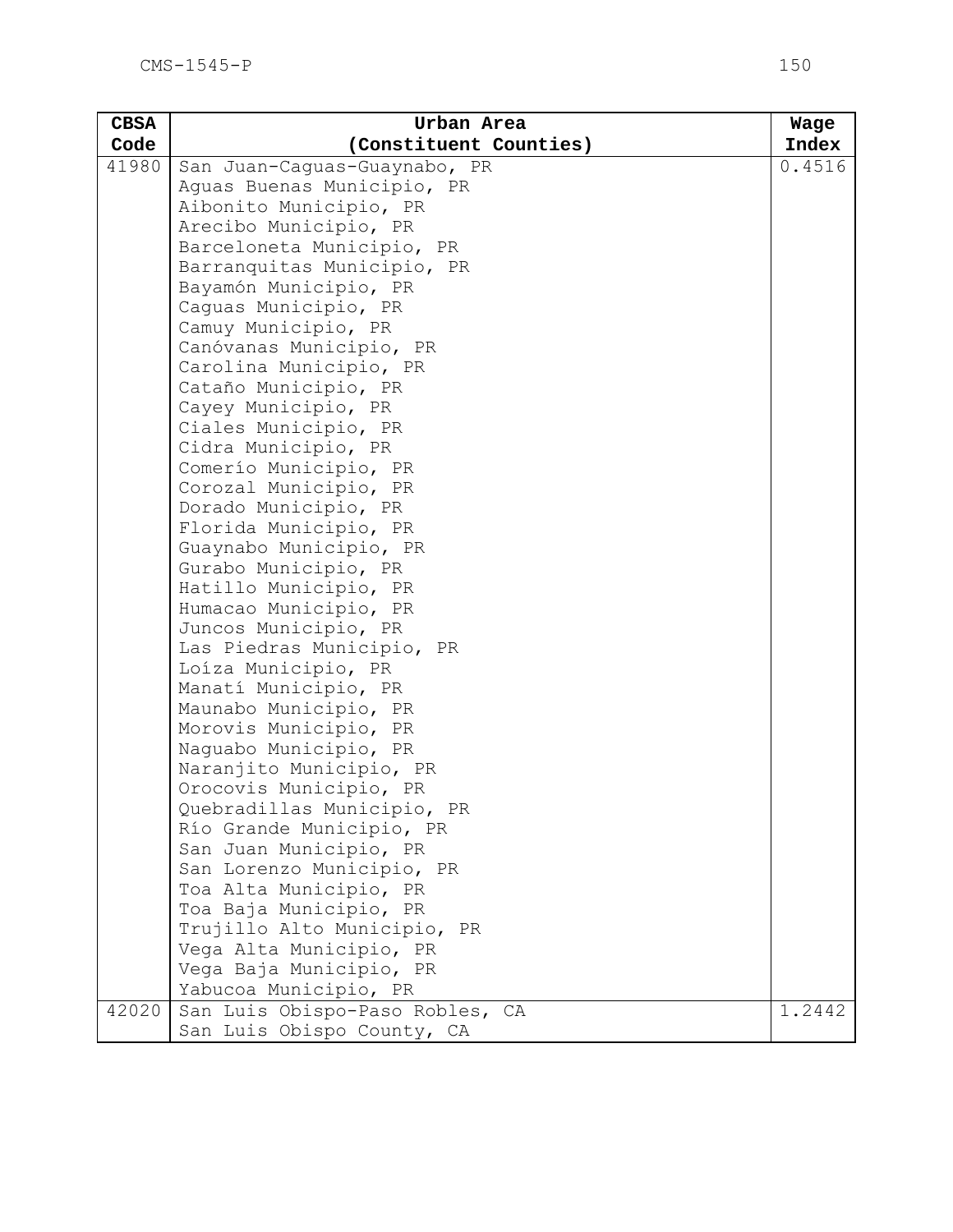| <b>CBSA</b> | Urban Area                                      | Wage   |
|-------------|-------------------------------------------------|--------|
| Code        | (Constituent Counties)                          | Index  |
| 42044       | Santa Ana-Anaheim-Irvine, CA                    | 1.1745 |
|             | Orange County, CA                               |        |
| 42060       | Santa Barbara-Santa Maria-Goleta, CA            | 1.1697 |
|             | Santa Barbara County, CA                        |        |
| 42100       | Santa Cruz-Watsonville, CA                      | 1.6117 |
|             | Santa Cruz County, CA                           |        |
| 42140       | Santa Fe, NM                                    | 1.0735 |
|             | Santa Fe County, NM                             |        |
| 42220       | Santa Rosa-Petaluma, CA                         | 1.4482 |
|             | Sonoma County, CA                               |        |
| 42260       | Sarasota-Bradenton-Venice, FL                   | 0.9917 |
|             | Manatee County, FL                              |        |
|             | Sarasota County, FL                             |        |
| 42340       | Savannah, GA                                    | 0.9226 |
|             | Bryan County, GA                                |        |
|             | Chatham County, GA                              |        |
|             | Effingham County, GA                            |        |
| 42540       | Scranton--Wilkes-Barre, PA                      | 0.8459 |
|             | Lackawanna County, PA                           |        |
|             | Luzerne County, PA                              |        |
| 42644       | Wyoming County, PA                              | 1.1556 |
|             | Seattle-Bellevue-Everett, WA<br>King County, WA |        |
|             | Snohomish County, WA                            |        |
| 42680       | Sebastian-Vero Beach, FL                        | 0.9414 |
|             | Indian River County, FL                         |        |
| 43100       | Sheboygan, WI                                   | 0.8977 |
|             | Sheboygan County, WI                            |        |
| 43300       | Sherman-Denison, TX                             | 0.8321 |
|             | Grayson County, TX                              |        |
| 43340       | Shreveport-Bossier City, LA                     | 0.8535 |
|             | Bossier Parish, LA                              |        |
|             | Caddo Parish, LA                                |        |
|             | De Soto Parish, LA                              |        |
| 43580       | Sioux City, IA-NE-SD                            | 0.9383 |
|             | Woodbury County, IA                             |        |
|             | Dakota County, NE                               |        |
|             | Dixon County, NE                                |        |
|             | Union County, SD                                |        |
| 43620       | Sioux Falls, SD                                 | 0.9565 |
|             | Lincoln County, SD                              |        |
|             | McCook County, SD                               |        |
|             | Minnehaha County, SD                            |        |
|             | Turner County, SD                               |        |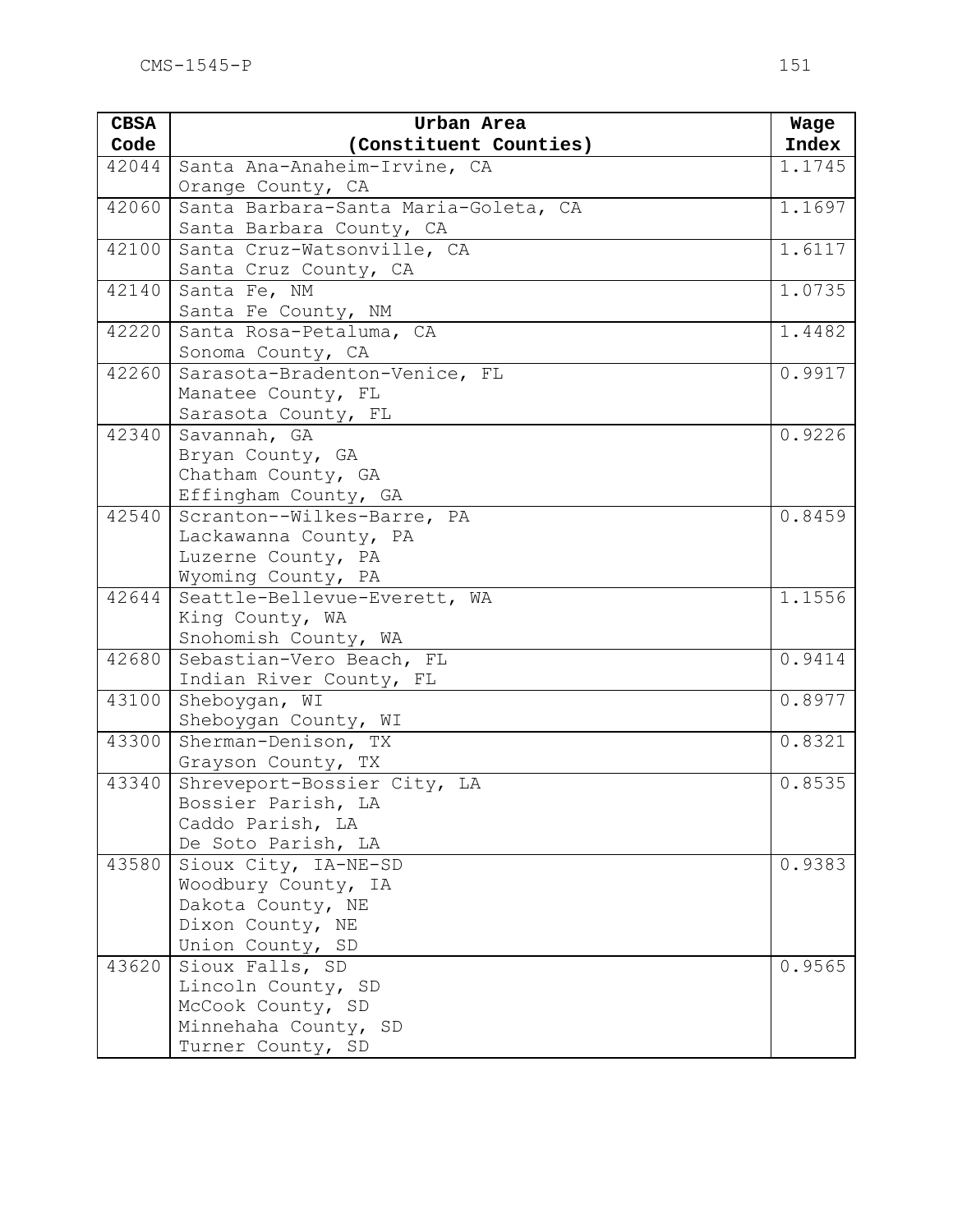| <b>CBSA</b> | Urban Area                            | Wage   |
|-------------|---------------------------------------|--------|
| Code        | (Constituent Counties)                | Index  |
| 43780       | South Bend-Mishawaka, IN-MI           | 0.9618 |
|             | St. Joseph County, IN                 |        |
|             | Cass County, MI                       |        |
| 43900       | Spartanburg, SC                       | 0.9424 |
|             | Spartanburg County, SC                |        |
| 44060       | Spokane, WA                           | 1.0444 |
|             | Spokane County, WA                    |        |
| 44100       | Springfield, IL                       | 0.8945 |
|             | Menard County, IL                     |        |
|             | Sangamon County, IL                   |        |
| 44140       | Springfield, MA                       | 1.0151 |
|             | Franklin County, MA                   |        |
|             | Hampden County, MA                    |        |
|             | Hampshire County, MA                  |        |
| 44180       | Springfield, MO                       | 0.9095 |
|             | Christian County, MO                  |        |
|             | Dallas County, MO                     |        |
|             | Greene County, MO                     |        |
|             | Polk County, MO                       |        |
|             | Webster County, MO                    |        |
| 44220       | Springfield, OH                       | 0.8665 |
| 44300       | Clark County, OH<br>State College, PA | 0.8770 |
|             | Centre County, PA                     |        |
| 44700       | Stockton, CA                          | 1.1775 |
|             | San Joaquin County, CA                |        |
| 44940       | Sumter, SC                            | 0.8600 |
|             | Sumter County, SC                     |        |
| 45060       | Syracuse, NY                          | 0.9868 |
|             | Madison County, NY                    |        |
|             | Onondaga County, NY                   |        |
|             | Oswego County, NY                     |        |
| 45104       | Tacoma, WA                            | 1.1056 |
|             | Pierce County, WA                     |        |
| 45220       | Tallahassee, FL                       | 0.9026 |
|             | Gadsden County, FL                    |        |
|             | Jefferson County, FL                  |        |
|             | Leon County, FL                       |        |
|             | Wakulla County, FL                    |        |
| 45300       | Tampa-St. Petersburg-Clearwater, FL   | 0.9020 |
|             | Hernando County, FL                   |        |
|             | Hillsborough County, FL               |        |
|             | Pasco County, FL                      |        |
|             | Pinellas County, FL                   |        |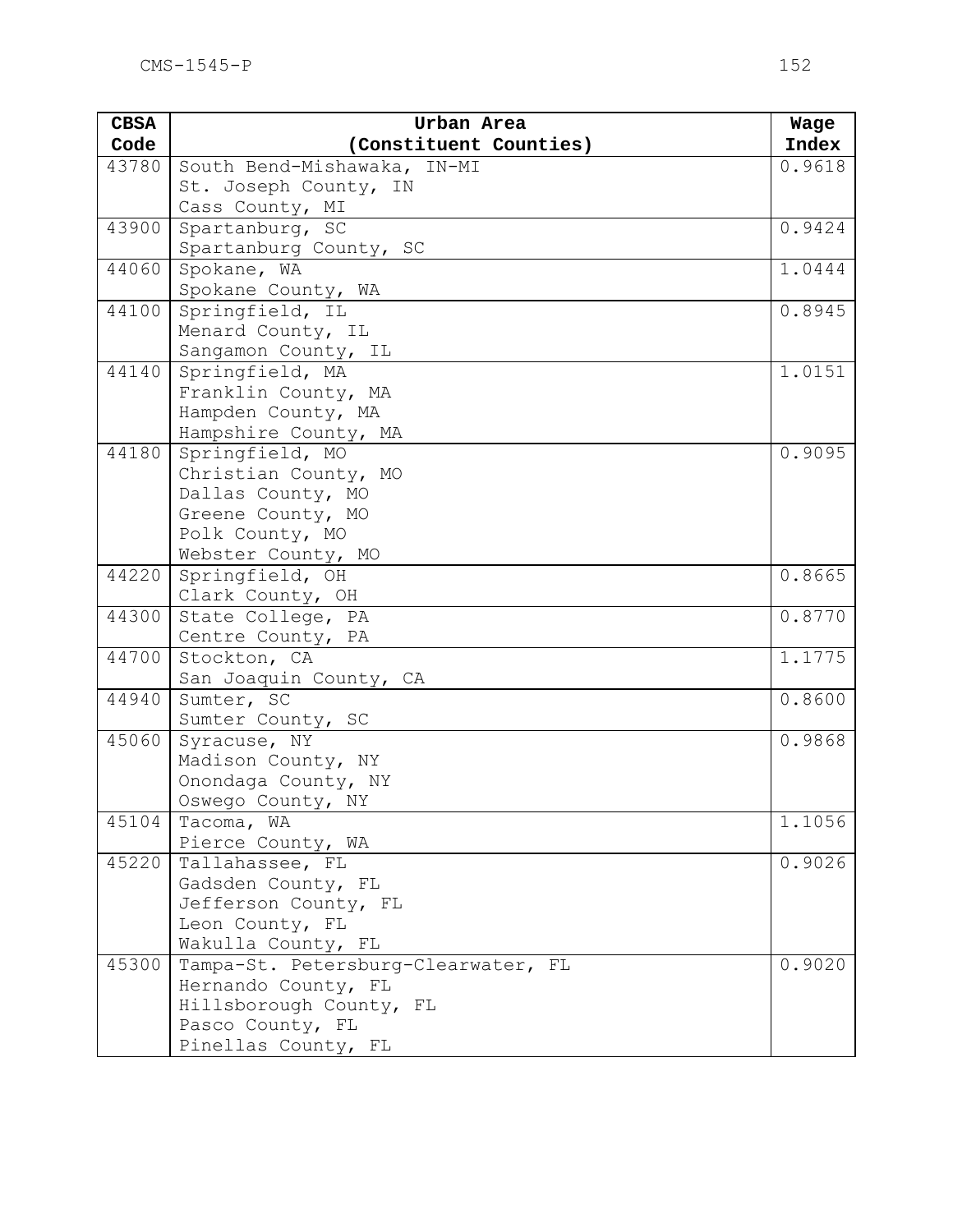| <b>CBSA</b> | Urban Area                  | Wage   |
|-------------|-----------------------------|--------|
| Code        | (Constituent Counties)      | Index  |
| 45460       | Terre Haute, IN             | 0.8806 |
|             | Clay County, IN             |        |
|             | Sullivan County, IN         |        |
|             | Vermillion County, IN       |        |
|             | Vigo County, IN             |        |
| 45500       | Texarkana, TX-Texarkana, AR | 0.8127 |
|             | Miller County, AR           |        |
|             | Bowie County, TX            |        |
| 45780       | Toledo, OH                  | 0.9435 |
|             | Fulton County, OH           |        |
|             | Lucas County, OH            |        |
|             | Ottawa County, OH           |        |
|             | Wood County, OH             |        |
| 45820       | Topeka, KS                  | 0.8540 |
|             | Jackson County, KS          |        |
|             | Jefferson County, KS        |        |
|             | Osage County, KS            |        |
|             | Shawnee County, KS          |        |
|             | Wabaunsee County, KS        |        |
| 45940       | Trenton-Ewing, NJ           | 1.0700 |
|             | Mercer County, NJ           |        |
| 46060       | Tucson, AZ                  | 0.9312 |
|             | Pima County, AZ             |        |
| 46140       | Tulsa, OK                   | 0.8343 |
|             | Creek County, OK            |        |
|             | Okmulgee County, OK         |        |
|             | Osage County, OK            |        |
|             | Pawnee County, OK           |        |
|             | Rogers County, OK           |        |
|             | Tulsa County, OK            |        |
|             | Wagoner County, OK          |        |
| 46220       | Tuscaloosa, AL              | 0.8304 |
|             | Greene County, AL           |        |
|             | Hale County, AL             |        |
|             | Tuscaloosa County, AL       |        |
| 46340       | Tyler, TX                   | 0.9120 |
|             | Smith County, TX            |        |
| 46540       | Utica-Rome, NY              | 0.8483 |
|             | Herkimer County, NY         |        |
|             | Oneida County, NY           |        |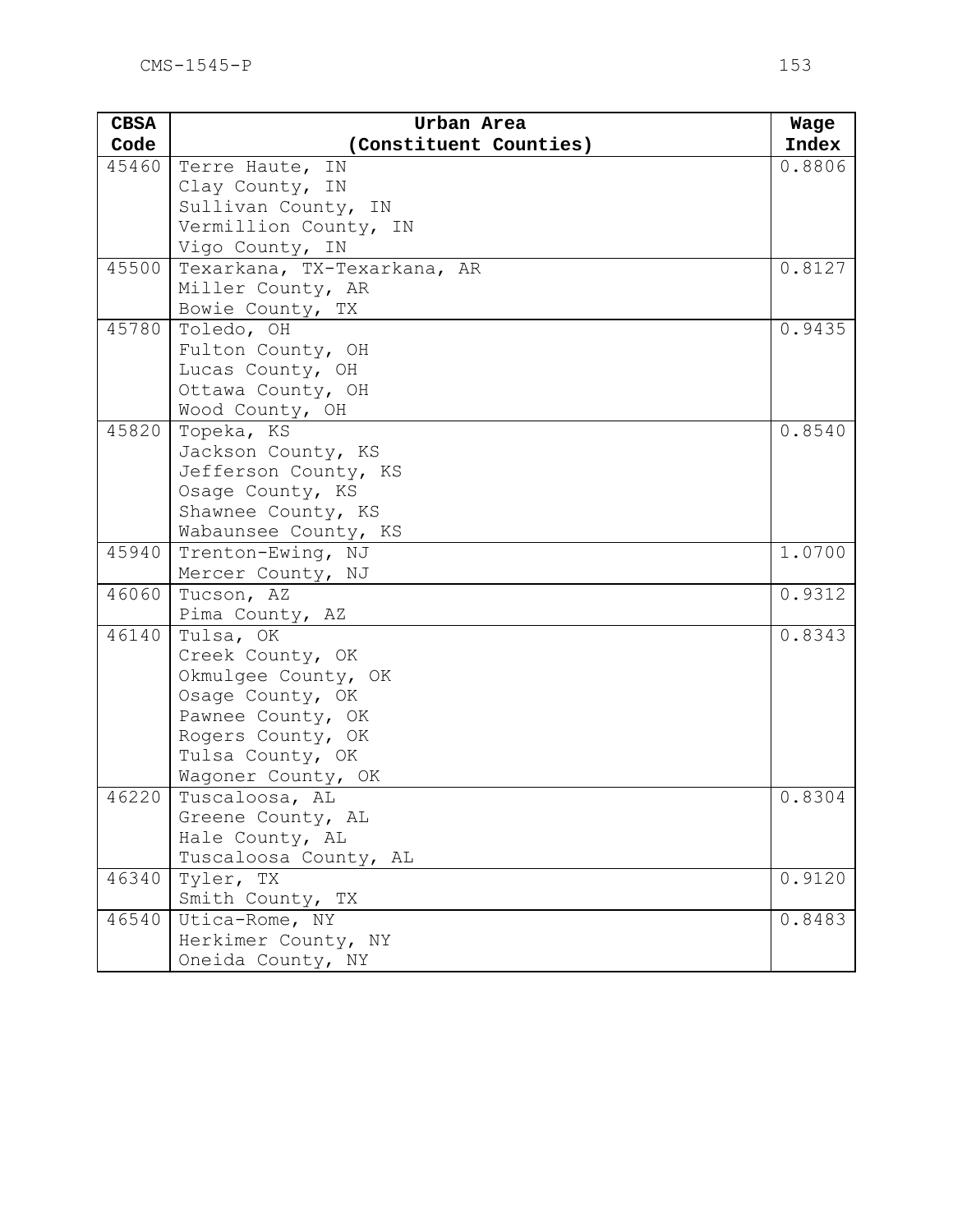| <b>CBSA</b> | Urban Area                                       | Wage   |
|-------------|--------------------------------------------------|--------|
| Code        | (Constituent Counties)                           | Index  |
| 46660       | Valdosta, GA                                     | 0.8099 |
|             | Brooks County, GA                                |        |
|             | Echols County, GA                                |        |
|             | Lanier County, GA                                |        |
|             | Lowndes County, GA                               |        |
| 46700       | Vallejo-Fairfield, CA                            | 1.4628 |
|             | Solano County, CA                                |        |
| 47020       | Victoria, TX                                     | 0.8306 |
|             | Calhoun County, TX                               |        |
|             | Goliad County, TX                                |        |
|             | Victoria County, TX                              |        |
| 47220       | Vineland-Millville-Bridgeton, NJ                 | 1.0134 |
|             | Cumberland County, NJ                            |        |
| 47260       | Virginia Beach-Norfolk-Newport News, VA-NC       | 0.8823 |
|             | Currituck County, NC                             |        |
|             | Gloucester County, VA                            |        |
|             | Isle of Wight County, VA                         |        |
|             | James City County, VA                            |        |
|             | Mathews County, VA                               |        |
|             | Surry County, VA                                 |        |
|             | York County, VA                                  |        |
|             | Chesapeake City, VA                              |        |
|             | Hampton City, VA                                 |        |
|             | Newport News City, VA                            |        |
|             | Norfolk City, VA                                 |        |
|             | Poquoson City, VA                                |        |
|             | Portsmouth City, VA                              |        |
|             | Suffolk City, VA                                 |        |
|             | Virginia Beach City, VA<br>Williamsburg City, VA |        |
| 47300       | Visalia-Porterville, CA                          | 1.0092 |
|             | Tulare County, CA                                |        |
| 47380       | Waco, TX                                         | 0.8520 |
|             | McLennan County, TX                              |        |
| 47580       | Warner Robins, GA                                | 0.9130 |
|             | Houston County, GA                               |        |
| 47644       | Warren-Troy-Farmington Hills, MI                 | 1.0004 |
|             | Lapeer County, MI                                |        |
|             | Livingston County, MI                            |        |
|             | Macomb County, MI                                |        |
|             | Oakland County, MI                               |        |
|             | St. Clair County, MI                             |        |
|             |                                                  |        |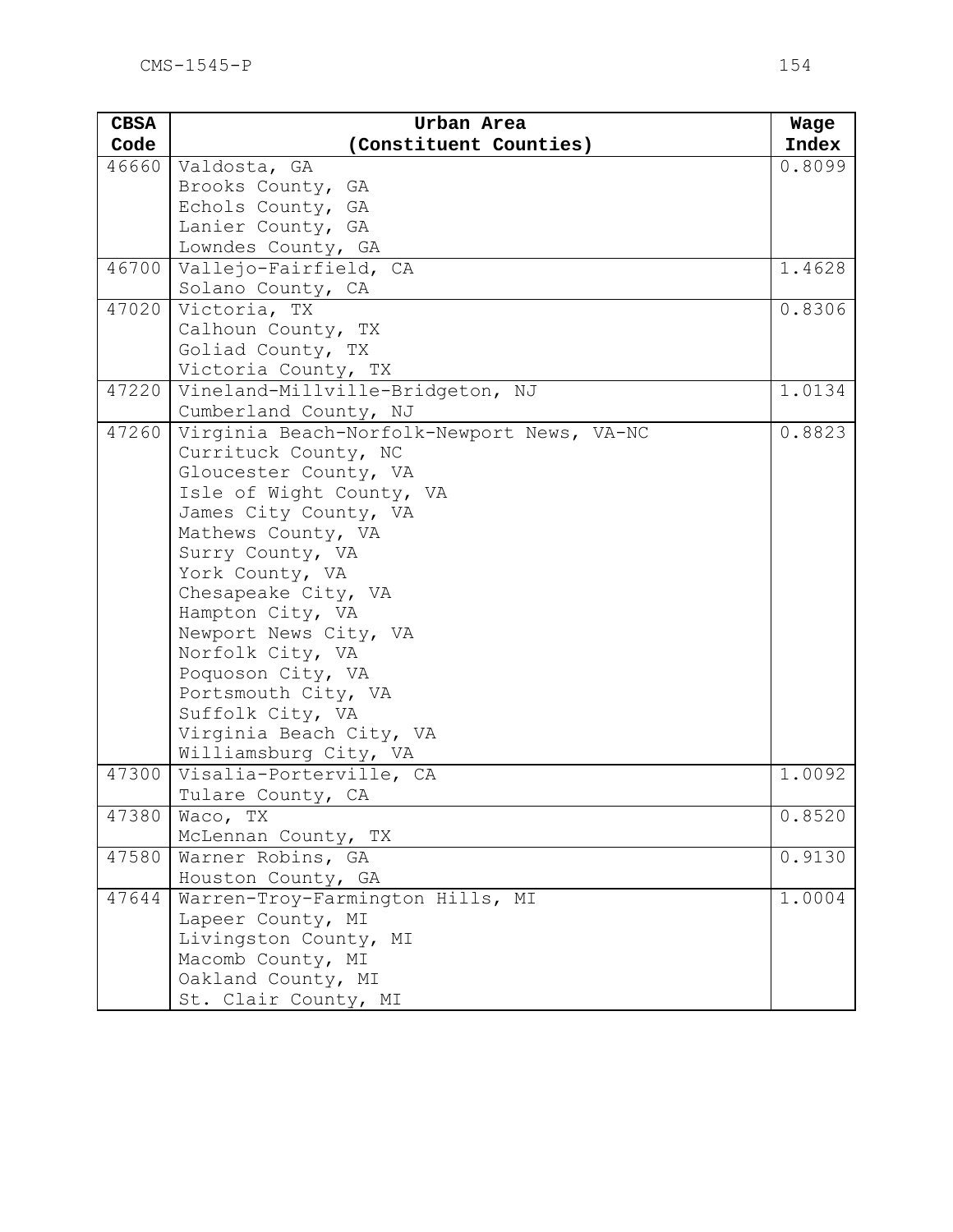| <b>CBSA</b> | Urban Area                                   | Wage   |
|-------------|----------------------------------------------|--------|
| Code        | (Constituent Counties)                       | Index  |
| 47894       | Washington-Arlington-Alexandria, DC-VA-MD-WV | 1.0845 |
|             | District of Columbia, DC                     |        |
|             | Calvert County, MD                           |        |
|             | Charles County, MD                           |        |
|             | Prince George's County, MD                   |        |
|             | Arlington County, VA                         |        |
|             | Clarke County, VA                            |        |
|             | Fairfax County, VA                           |        |
|             | Fauquier County, VA                          |        |
|             | Loudoun County, VA                           |        |
|             | Prince William County, VA                    |        |
|             | Spotsylvania County, VA                      |        |
|             | Stafford County, VA                          |        |
|             | Warren County, VA                            |        |
|             | Alexandria City, VA                          |        |
|             | Fairfax City, VA                             |        |
|             | Falls Church City, VA                        |        |
|             | Fredericksburg City, VA                      |        |
|             | Manassas City, VA                            |        |
|             | Manassas Park City, VA                       |        |
|             | Jefferson County, WV                         |        |
| 47940       | Waterloo-Cedar Falls, IA                     | 0.8520 |
|             | Black Hawk County, IA                        |        |
|             | Bremer County, IA                            |        |
| 48140       | Grundy County, IA                            | 0.9680 |
|             | Wausau, WI                                   |        |
|             | Marathon County, WI                          | 0.7925 |
| 48260       | Weirton-Steubenville, WV-OH                  |        |
|             | Jefferson County, OH                         |        |
|             | Brooke County, WV                            |        |
| 48300       | Hancock County, WV                           |        |
|             | Wenatchee, WA<br>Chelan County, WA           | 1.1471 |
|             |                                              |        |
|             | Douglas County, WA                           |        |
| 48424       | West Palm Beach-Boca Raton-Boynton Beach, FL | 0.9735 |
|             | Palm Beach County, FL                        |        |
| 48540       | Wheeling, WV-OH                              | 0.6962 |
|             | Belmont County, OH                           |        |
|             | Marshall County, WV                          |        |
|             | Ohio County, WV                              |        |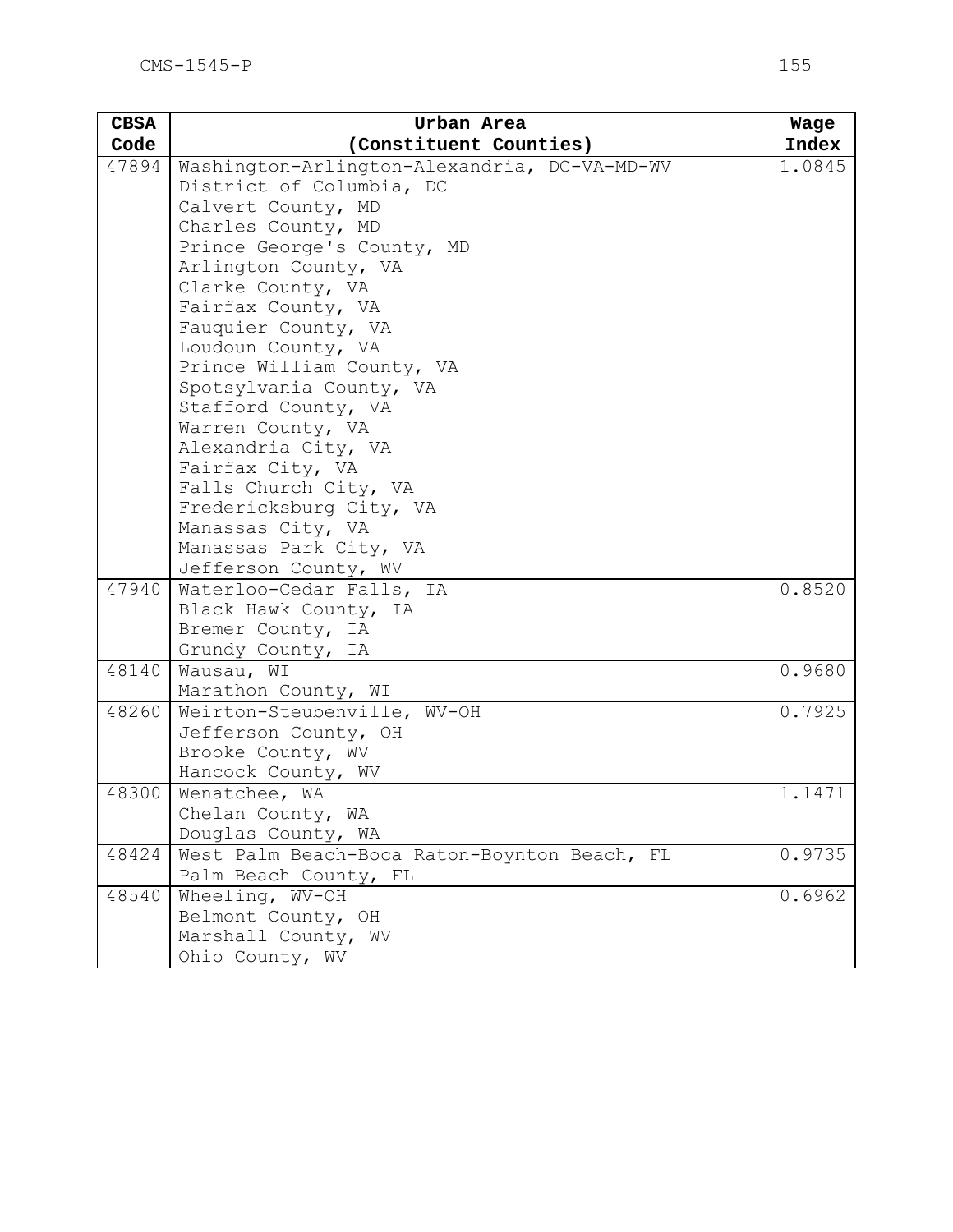| <b>CBSA</b> | Urban Area                             | Wage   |
|-------------|----------------------------------------|--------|
| Code        | (Constituent Counties)                 | Index  |
| 48620       | Wichita, KS                            | 0.9129 |
|             | Butler County, KS                      |        |
|             | Harvey County, KS                      |        |
|             | Sedqwick County, KS                    |        |
|             | Sumner County, KS                      |        |
| 48660       | Wichita Falls, TX                      | 0.8192 |
|             | Archer County, TX                      |        |
|             | Clay County, TX                        |        |
|             | Wichita County, TX                     |        |
| 48700       | Williamsport, PA                       | 0.8044 |
|             | Lycoming County, PA                    |        |
| 48864       | Wilmington, DE-MD-NJ                   | 1.0824 |
|             | New Castle County, DE                  |        |
|             | Cecil County, MD                       |        |
|             | Salem County, NJ                       |        |
| 48900       | Wilmington, NC                         | 0.9419 |
|             | Brunswick County, NC                   |        |
|             | New Hanover County, NC                 |        |
| 49020       | Pender County, NC<br>Winchester, VA-WV | 0.9914 |
|             | Frederick County, VA                   |        |
|             | Winchester City, VA                    |        |
|             | Hampshire County, WV                   |        |
| 49180       | Winston-Salem, NC                      | 0.9120 |
|             | Davie County, NC                       |        |
|             | Forsyth County, NC                     |        |
|             | Stokes County, NC                      |        |
|             | Yadkin County, NC                      |        |
| 49340       | Worcester, MA                          | 1.1268 |
|             | Worcester County, MA                   |        |
| 49420       | Yakima, WA                             | 1.0268 |
|             | Yakima County, WA                      |        |
| 49500       | Yauco, PR                              | 0.3284 |
|             | Guánica Municipio, PR                  |        |
|             | Guayanilla Municipio, PR               |        |
|             | Peñuelas Municipio, PR                 |        |
|             | Yauco Municipio, PR                    |        |
| 49620       | York-Hanover, PA                       | 0.9237 |
|             | York County, PA                        |        |
| 49660       | Youngstown-Warren-Boardman, OH-PA      | 0.9004 |
|             | Mahoning County, OH                    |        |
|             | Trumbull County, OH                    |        |
|             | Mercer County, PA                      |        |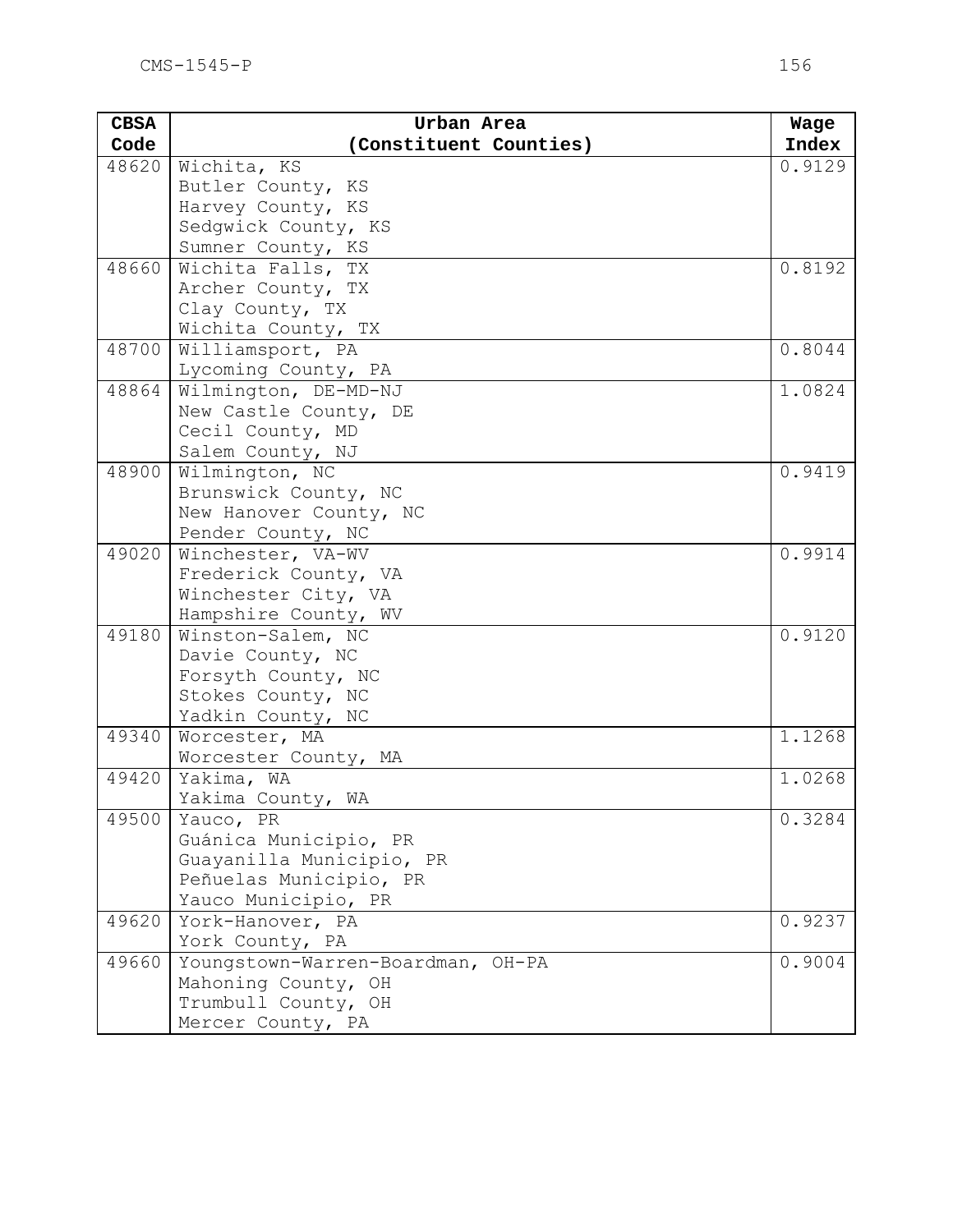| <b>CBSA</b> | Urban Area             |        |
|-------------|------------------------|--------|
| Code        | (Constituent Counties) | Index  |
|             | 49700 Yuba City, CA    | 1.0758 |
|             | Sutter County, CA      |        |
|             | Yuba County, CA        |        |
|             | 49740   Yuma, AZ       | 0.9489 |
|             | Yuma County, AZ        |        |

**<sup>1</sup>**At this time, there are no hospitals located in this urban area on which to base a wage index.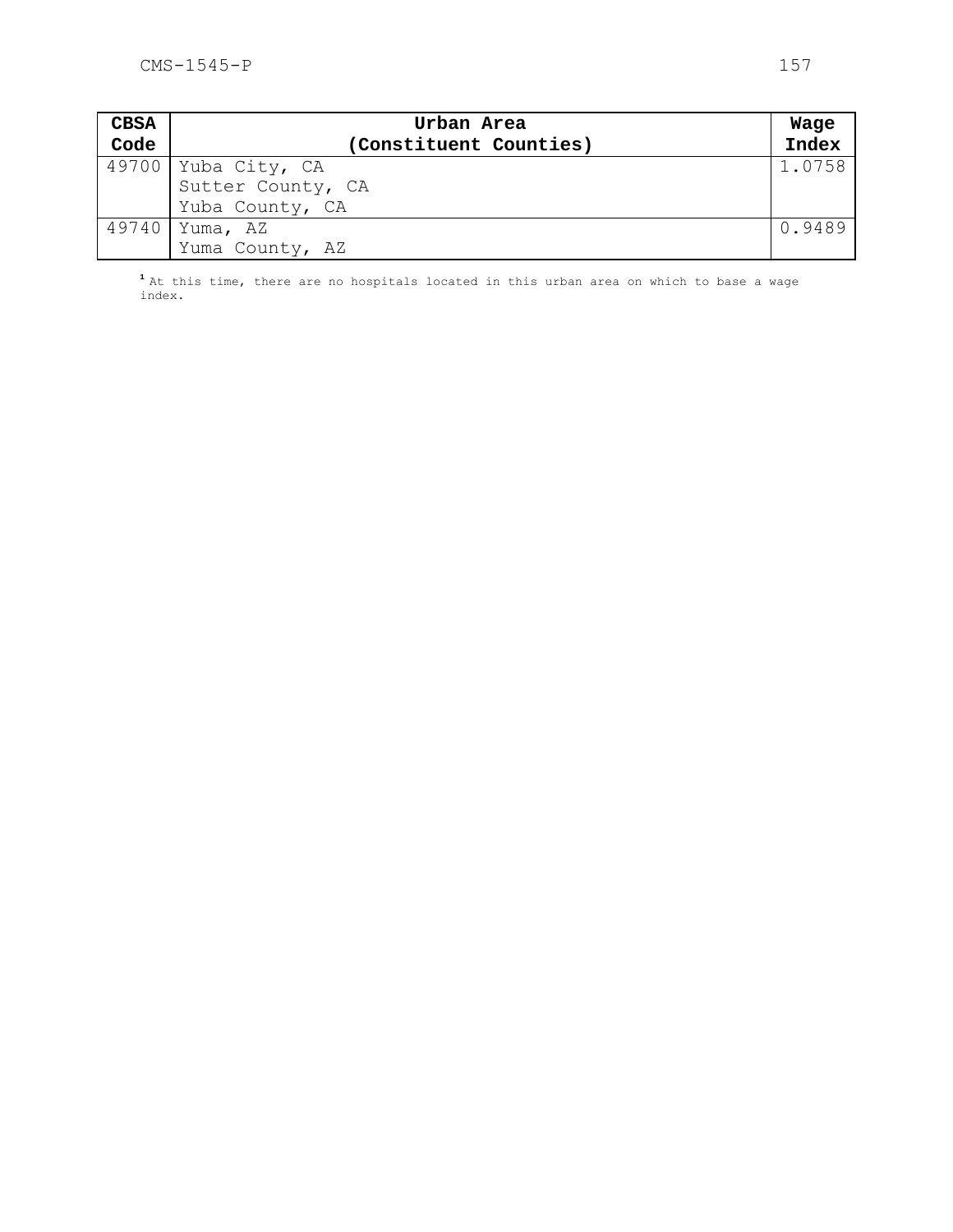| <b>CBSA</b><br>Code | Nonurban Area              | Wage<br><b>Index</b> |
|---------------------|----------------------------|----------------------|
| $\mathbf 1$         | Alabama                    | 0.7560               |
| $\overline{2}$      | Alaska                     | 1.1826               |
| 3                   | Arizona                    | 0.8655               |
| 4                   | Arkansas                   | 0.7371               |
| 5                   | California                 | 1.1887               |
| 6                   | Colorado                   | 0.9703               |
| 7                   | Connecticut                | 1.1475               |
| 8                   | Delaware                   | 0.9659               |
| 10                  | Florida                    | 0.8470               |
| 11                  | Georgia                    | 0.7659               |
| 12                  | Hawaii                     | 1.0618               |
| 13                  | Idaho                      | 0.7981               |
| 14                  | Illinois                   | 0.8342               |
| 15                  | Indiana                    | 0.8604               |
| 16                  | Iowa                       | 0.8568               |
| 17                  | Kansas                     | 0.7984               |
| 18                  | Kentucky                   | 0.7792               |
| 19                  | Louisiana                  | 0.7376               |
| 20                  | Maine                      | 0.8476               |
| 21                  | Maryland                   | 0.9035               |
| 22                  | Massachusetts <sup>1</sup> | 1.1665               |
| 23                  | Michigan                   | 0.8941               |
| 24                  | Minnesota                  | 0.9185               |
| 25                  | Mississippi                | 0.7872               |
| 26                  | Missouri                   | 0.7886               |
| 27                  | Montana                    | 0.8378               |
| 28                  | Nebraska                   | 0.8848               |
| 29                  | Nevada                     | 0.9254               |
| 30                  | Hampshire<br>New           | 1.0865               |
| 31                  | Jersey <sup>1</sup><br>New |                      |

## **Table 9. FY 2008 WAGE INDEX BASED ON CBSA LABOR MARKET AREAS FOR RURAL AREAS**